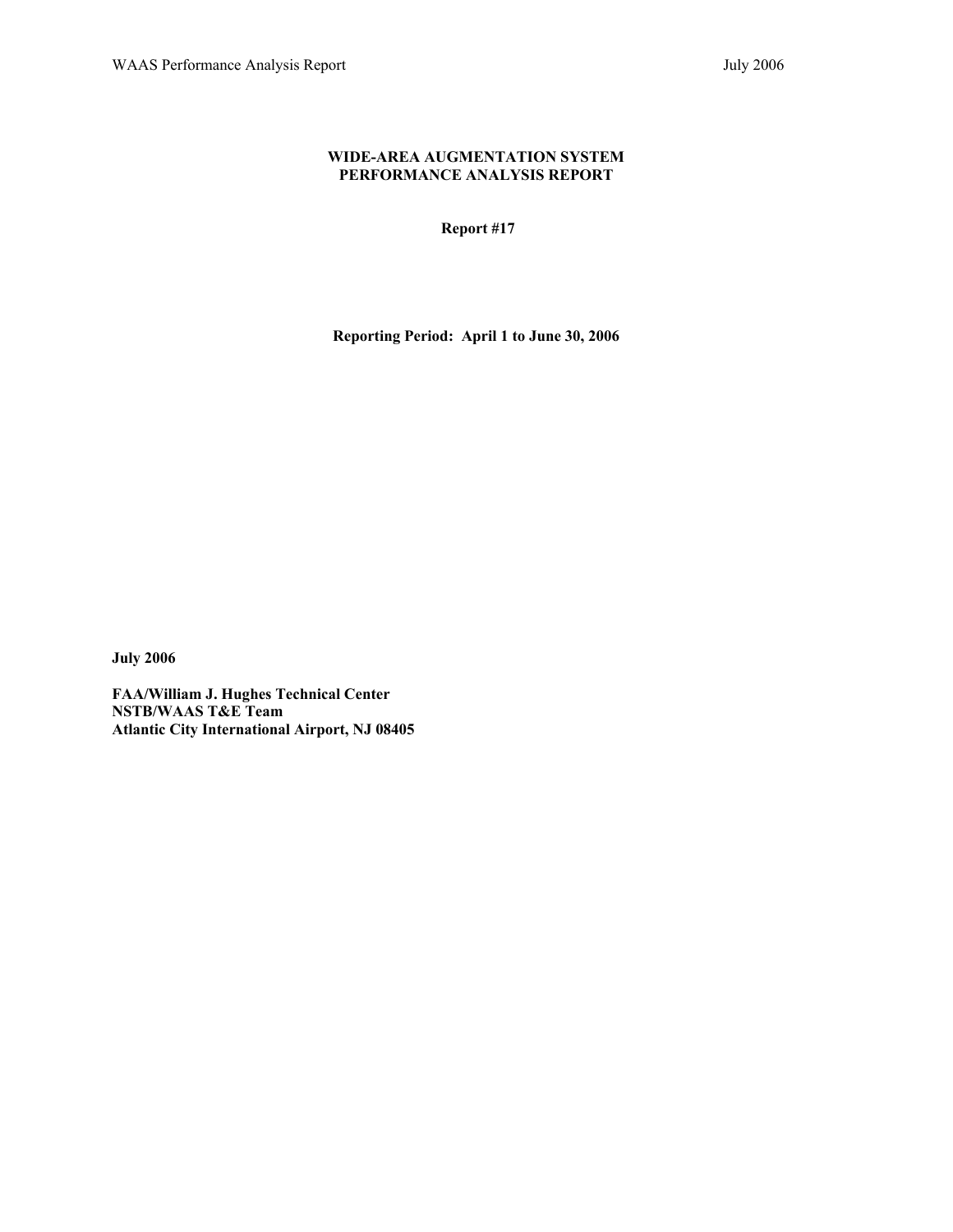Since 1999 the WAAS Group at the William J. Hughes Technical Center has reported GPS performance as measured against the GPS Standard Positioning Service (SPS) Signal Specification. These quarterly reports are known as the PAN (Performance Analysis Network) Report. In addition to that report, the WAAS/NSTB Team reports on the performance of the Wide-Area Augmentation System (WAAS). This report is the sixteenth such WAAS quarterly report. This report covers WAAS performance during the period from April 1, 2006 to June 30 2006.

The following table shows observations for accuracy and availability made during the reporting period. See the body of the report for additional results in accuracy, availability, safety index, range accuracy, WAAS broadcast message rates and GEO ranging availability. Please note that the results in the below table are valid when the Localizer Approach with Vertical Guidance (LPV) service is available. LPV service is available when the calculated Horizontal Protection Level (HPL) is less than 40 meters and the Vertical Protection Level (VPL) is less than 50 meters.

| <b>Parameter</b>        | Site/Maximum   | Site/Minimum   |  |
|-------------------------|----------------|----------------|--|
|                         |                |                |  |
| 95% Horizontal Accuracy | Los Angeles    | Memphis        |  |
|                         | $0.922$ meters | $0.504$ meters |  |
| 95% Vertical Accuracy   | Miami          | Albuquerque    |  |
|                         | $1.373$ meters | $0.879$ meters |  |
| LPV                     | Minneapolis    | Miami          |  |
| Availability            | 99.96%         | 96.23%         |  |
| (HPL $<$ 40 meters $&$  |                |                |  |
| $VPL < 50$ meters)      |                |                |  |
| 95% HPL                 | Los Angeles    | Atlanta        |  |
|                         | 31.805 meters  | 17.58 meters   |  |
| 95% VPL                 | Los Angeles    | Atlanta        |  |
|                         | 45.995 meters  | 27.858 meters  |  |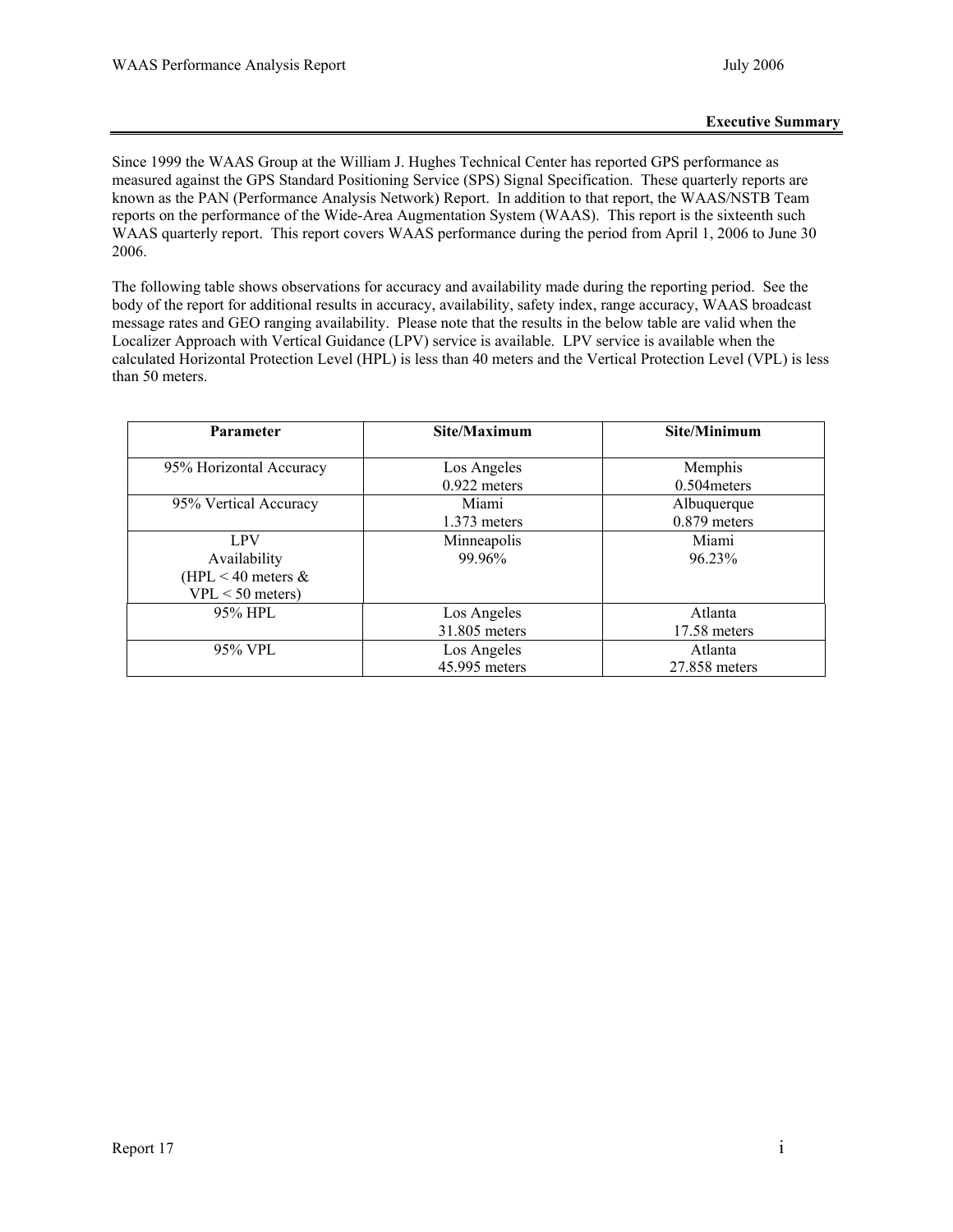# **TABLE OF CONTENTS**

| 1.0  |                                                                    |  |
|------|--------------------------------------------------------------------|--|
| 11   |                                                                    |  |
| 1.2  |                                                                    |  |
| 2.0  |                                                                    |  |
| 3.0  |                                                                    |  |
| 4.0  |                                                                    |  |
| 5.0  |                                                                    |  |
| 51   |                                                                    |  |
| 52   |                                                                    |  |
| 53   |                                                                    |  |
| 6.0  |                                                                    |  |
| 7.0  |                                                                    |  |
| 8.0  |                                                                    |  |
| 9.0  |                                                                    |  |
| 10.0 | WAAS DETERMINISTIC CODE NOISE AND MULTIPATH BOUNDING ANALYSIS . 90 |  |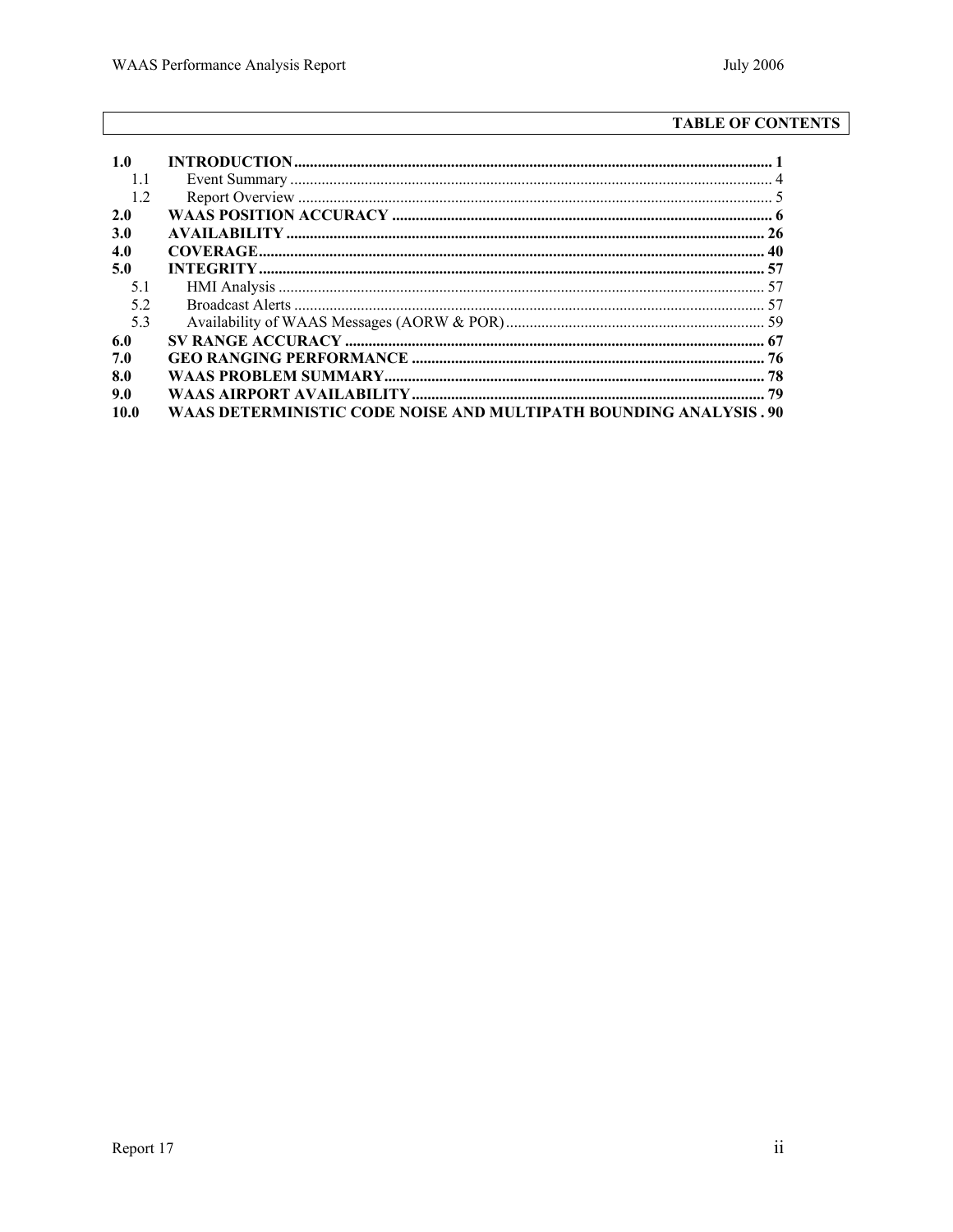# **LIST OF FIGURES**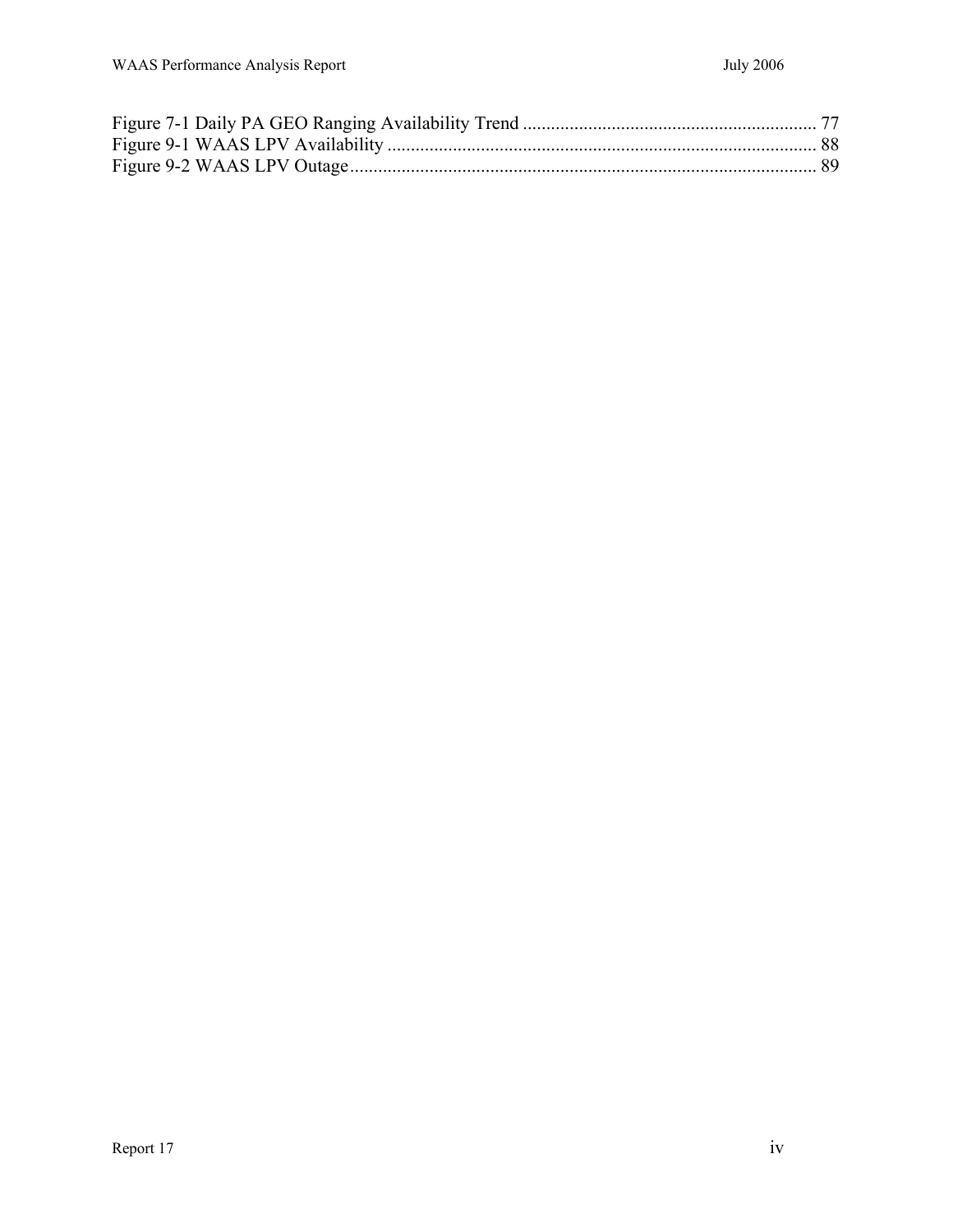## **LIST OF TABLES**

# **APPENDIX**

|--|--|--|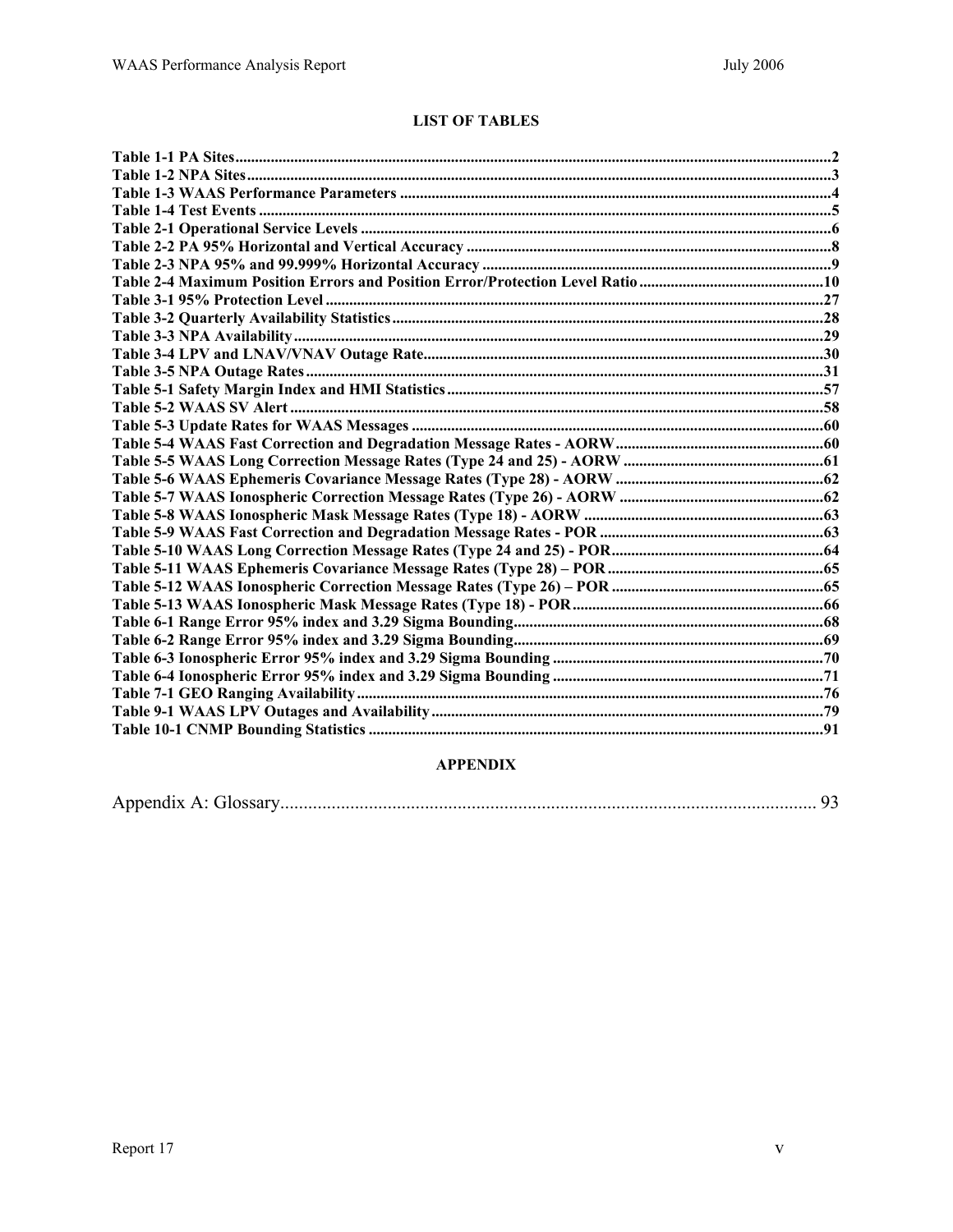## <span id="page-6-0"></span>**1.0 INTRODUCTION**

The FAA began monitoring GPS SPS performance in order to ensure the safe and effective use of the satellite navigation system in the National Airspace System (NAS). The Wide Area Augmentation System (WAAS) adds more timely integrity monitoring of GPS and improves position accuracy and availability of GPS within the WAAS coverage area.

Objectives of this report are:

- a. To evaluate and monitor the ability of WAAS to augment GPS by characterizing important performance parameters.
- b. To analyze the effects of GPS satellite operation and maintenance, and ionospheric activity on the WAAS performance.
- c. To investigate any GPS and WAAS anomalies and determine their impact on potential users.
- d. To archive performance of GPS and WAAS for future evaluations.

The WAAS data transmitted from GEO satellite PRN#122 (AORW) and PRN#134 (POR) were used in the evaluation. Table 1.1 and Table 1.2 list NSTB and WAAS reference station receivers used in Precision Approach (PA) and Non-Precision Approach (NPA) evaluation process, respectively. This report presents results from three months of data, collected from April 1, 2006 to June 30, 2006.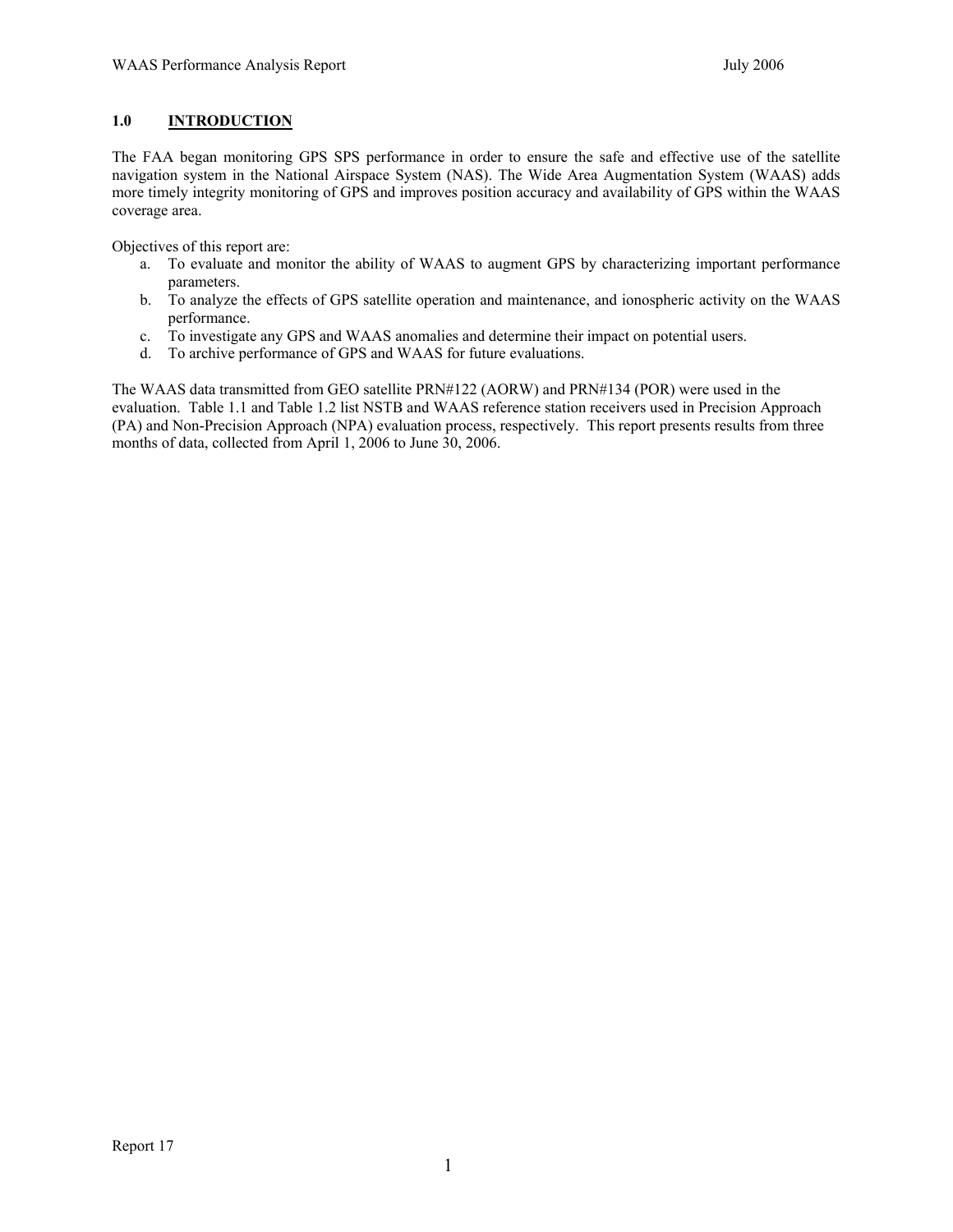|                      | <b>Number of Days Evaluated</b> | <b>Number of Samples</b> |
|----------------------|---------------------------------|--------------------------|
| <b>NSTB:</b>         |                                 |                          |
| <b>Atlantic City</b> | 91                              | 7857033                  |
| Greenwood            | 89                              | 7668775                  |
| <b>WAAS:</b>         |                                 |                          |
| Albuquerque          | 91                              | 7833656                  |
| Atlanta              | 91                              | 7823416                  |
| <b>Billings</b>      | 91                              | 7841393                  |
| <b>Boston</b>        | 91                              | 7837329                  |
| Chicago              | 91                              | 7834796                  |
| Cleveland            | 91                              | 7832892                  |
| Dallas               | 91                              | 7838000                  |
| Denver               | 91                              | 7824964                  |
| Houston              | 91                              | 7829888                  |
| Jacksonville         | 91                              | 7836084                  |
| Kansas City          | 91                              | 7835306                  |
| Los Angeles          | 91                              | 7827885                  |
| Memphis              | 90                              | 7742073                  |
| Miami                | 91                              | 7831803                  |
| Minneapolis          | 90                              | 7794474                  |
| New York             | 91                              | 7828030                  |
| Oakland              | 91                              | 7840499                  |
| Salt Lake City       | 87                              | 7486893                  |
| Seattle              | 88                              | 7615989                  |
| Washington DC        | 91                              | 7833072                  |

## **Table 1-1 PA Sites**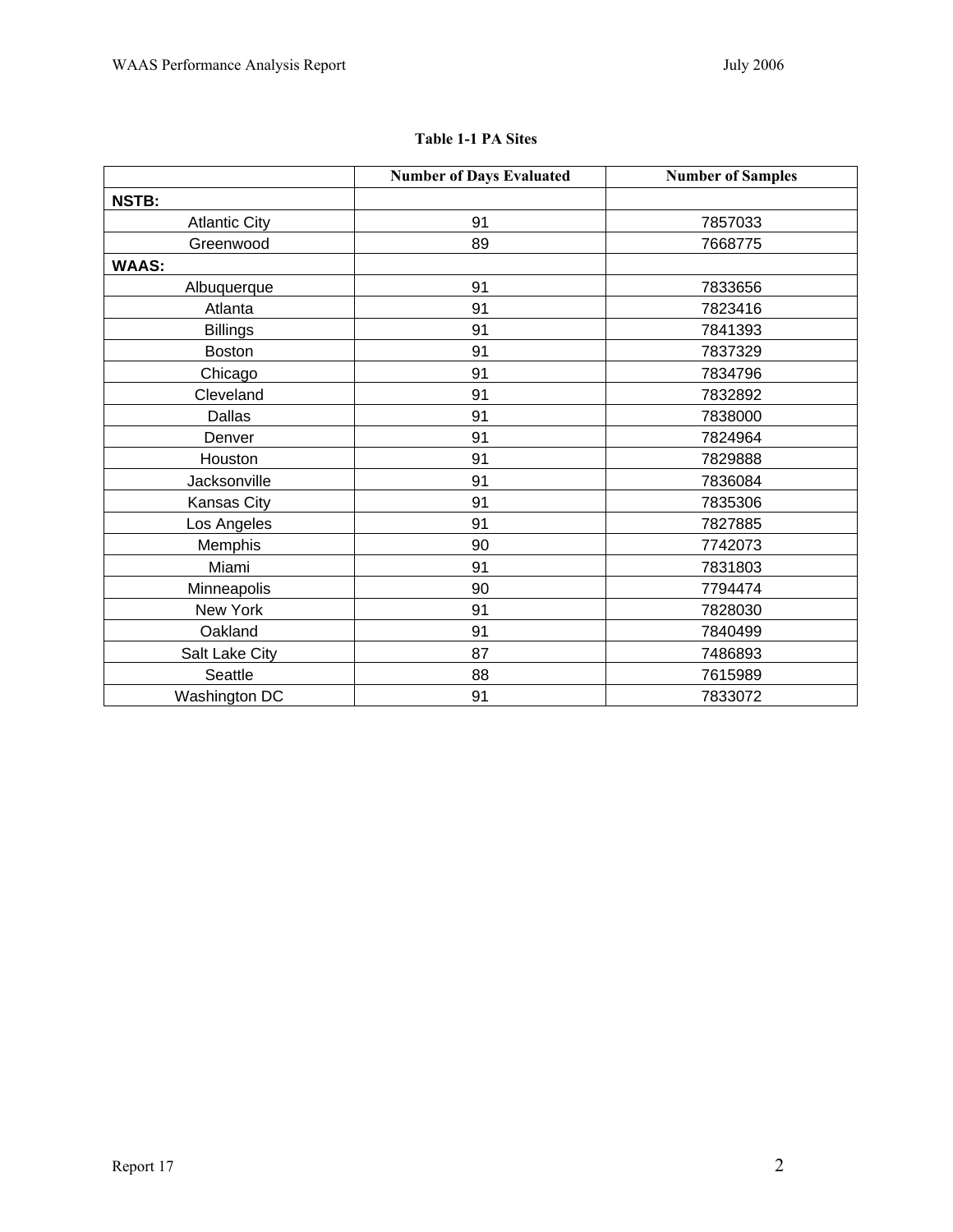| Location<br><b>Number of Days Evaluated</b> |    | <b>Number of Samples</b> |
|---------------------------------------------|----|--------------------------|
| Albuquerque                                 | 90 | 7846435                  |
| Anchorage                                   | 90 | 7845835                  |
| Atlanta                                     | 90 | 7828842                  |
| <b>Bethel</b>                               | 40 | 3486058                  |
| <b>Billings</b>                             | 90 | 7844631                  |
| <b>Boston</b>                               | 90 | 7846582                  |
| Cleveland                                   | 90 | 7839853                  |
| Cold Bay                                    | 90 | 7819702                  |
| Fairbanks                                   | 41 | 3548001                  |
| Honolulu                                    | 88 | 7623385                  |
| Houston                                     | 90 | 7843337                  |
| Juneau                                      | 78 | 6767632                  |
| Kansas City                                 | 90 | 7839111                  |
| Kotzebue                                    | 39 | 3441435                  |
| Los Angeles                                 | 90 | 7841332                  |
| Miami                                       | 90 | 7844912                  |
| Minneapolis                                 | 85 | 7406848                  |
| Oakland                                     | 90 | 7844223                  |
| Salt Lake City                              | 89 | 7754167                  |
| San Juan                                    | 47 | 4110963                  |
| Seattle                                     | 90 | 7772806                  |
| Washington DC                               | 90 | 7832665                  |

| <b>Table 1-2 NPA Sites</b> |  |  |
|----------------------------|--|--|
|                            |  |  |

The report is divided in the performance categories listed below. This report also includes WAAS LPV Service Availability at Selected Airports, and WAAS Deterministic Code Noise and Multipath (CNMP) Bounding Analysis.

- 1. WAAS Position Accuracy
- 2. WAAS Operational Service Availability
- 3. Coverage
- 4. Integrity
- 5. WAAS Range Domain Accuracy
- 6. GEO Ranging Performance

Table 1.3 lists the performance parameters evaluated for the WAAS in this report. Please note that these are the performance parameters associated with the WAAS IOC system. These requirements are extracted from the FAA Specification FAA-E-2892B Change 1. In future reports the performance parameters will be derived from FAA Specification FAA-E-2976, as applicable.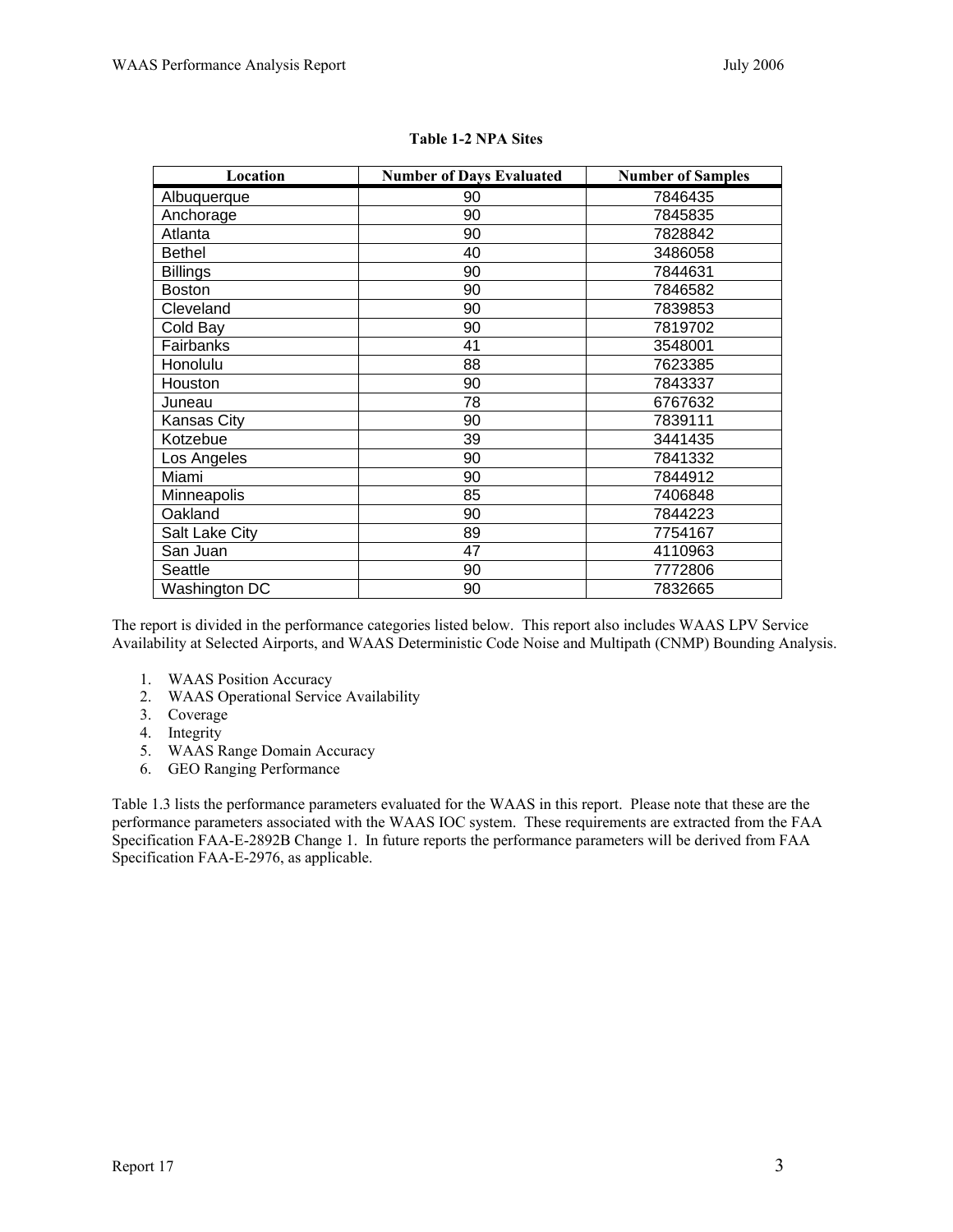<span id="page-9-0"></span>

| <b>Performance Parameter</b>              | <b>Expected WAAS Performance</b>                                                         |
|-------------------------------------------|------------------------------------------------------------------------------------------|
| PA Accuracy Horizontal                    | $\leq$ 7.6m error 95% of the time                                                        |
| PA Accuracy Vertical                      | $\leq$ 7.6m error 95% of the time                                                        |
| NPA Accuracy Horizontal                   | $\leq 100$ m error 95% of the time<br>$\leq$ 556m error 99.999% of the time              |
| Availability LPV*                         | Not Defined for Current WAAS phase                                                       |
| Availability LNAV/VNAV*                   | Not Defined for Current WAAS phase                                                       |
| LPV and LNAV/VNAV Outages and outage rate | Not Defined for Current WAAS phase                                                       |
| LNAV Outages and outage rates             | Not Defined for Current WAAS phase                                                       |
| Coverage LPV                              | Not Defined for Current WAAS phase<br>For this report - 95% availability of 75% of CONUS |
| Coverage LNAV/VNAV                        | 95% availability of 75% of CONUS                                                         |
| Coverage NPA                              | 99.9% availability of 75% of service volume                                              |
| LPV Availability                          | $\geq$ 95% of the time within the service volume                                         |
| LNAV/VNAV Availability                    | $\geq$ 95% of the time within the service volume                                         |
| Integrity                                 | $\leq$ 4 X 10e-8 HMI's per approach                                                      |

| <b>Table 1-3 WAAS Performance Parameters</b> |
|----------------------------------------------|
|----------------------------------------------|

\* Instantaneous availability (i.e. Availability is calculated every second.)

### **1.1 Event Summary**

Table 1.4 lists test events that occurred during the reporting period that affected WAAS performance or the ability to determine the WAAS performance. These events include GPS or WAAS anomalies, relevant receiver malfunctions, and receiver maintenance conducted. Detailed analyses of particular events are documented in the Discrepancy Reports (DR). The DRs are posted on the website under 'WAAS Technical Reports' and can be accessed by via hyperlink from the Table 1.4.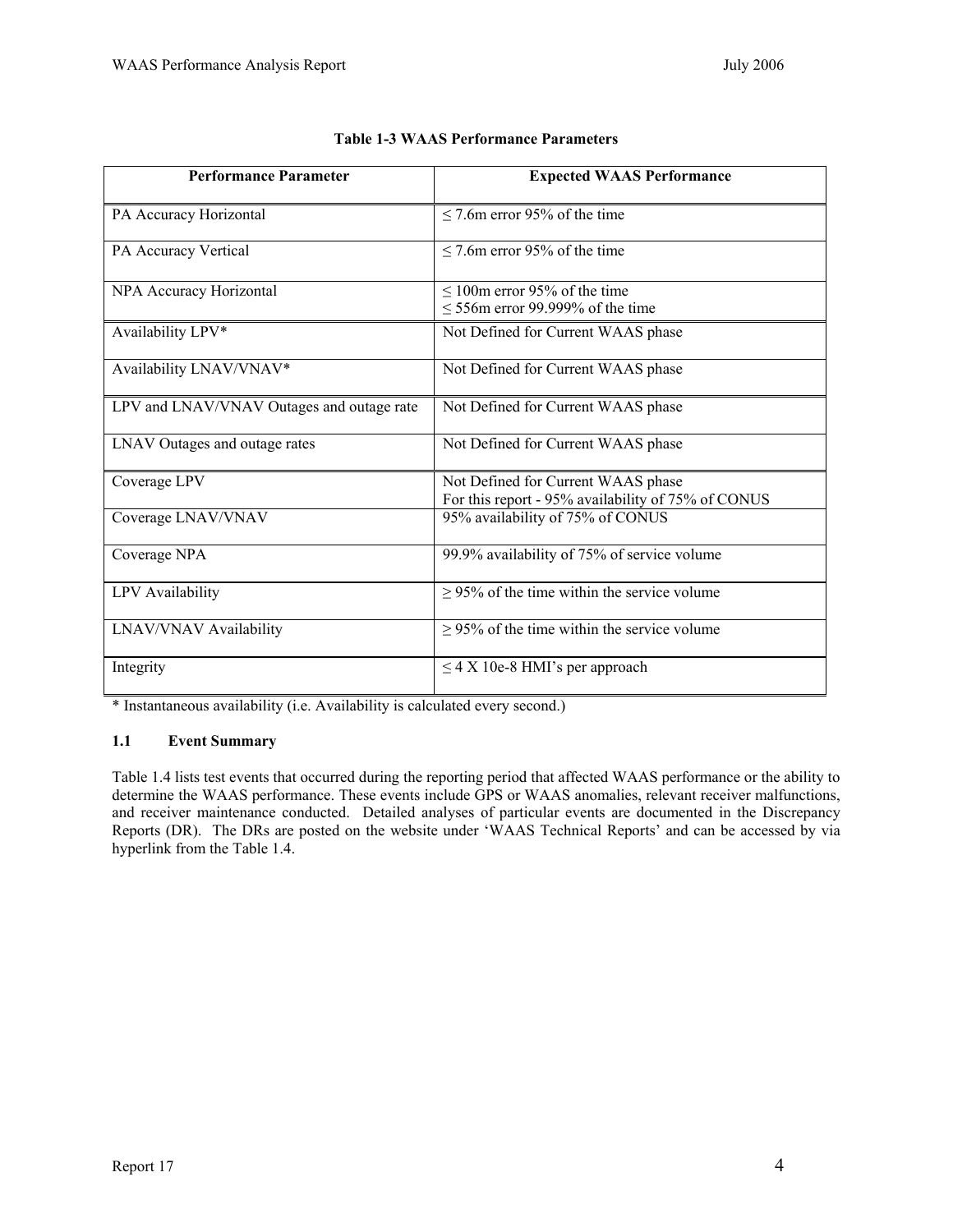<span id="page-10-0"></span>

| <b>GPS Week</b> | Date         | <b>Sites</b>        | <b>Events</b>                                       |
|-----------------|--------------|---------------------|-----------------------------------------------------|
| 1369 day 0 to   | $4/2/06$ to  | Greenwood           | Greenwood outage.                                   |
| 1369 day 1      | 4/3/06       |                     |                                                     |
| 1369 day 4      | 4/6/06       | All WAAS Sites      | Added ZTL C&V to WAAS data collection.              |
| 1369 day 5      | 4/7/06       | Denver              | Denver Thread 1 receiver reset.                     |
| 1373 day 4      | 5/4/06       | All WAAS Sites      | WEI outages.                                        |
| 1374 day 4      | 5/11/06      | All WAAS Sites      | WEI outage due to ZDC WMS cutover.                  |
| 1375 day 4      | 5/18/06      | Denver              | Switch to Denver Thread 2.                          |
| 1376 day 4      | 5/25/06      | All AOR-W non-      | See DR# 35, "Extended AORW Signal-in-Space          |
|                 |              | dual GEO Sites      | Outage after equipment failure."                    |
| 1376 day 5      | 5/26/2006    | Midwest to Eastern  | See DR# 33, "Loss of Availability due to Satellite  |
|                 |              | <b>CONUS Sites</b>  | Maintenance on SV 13 (NANU 2006047)."               |
| 1377 day 2      | 5/30/06      | All AOR-W Sites     | See DR# 34, "Clarksburg GUS Failure."               |
| 1379 day 6 to   | $6/17/06$ to | All AOR-W non-      | See DR# 36, "Multiple drops in AORW signal to       |
| 1380 day 1      | 6/19/06      | dual GEO Sites      | noise ratio caused multiple missed messages and     |
|                 |              |                     | eventually an AORW GUS Switchover."                 |
| 1380 day 1      | 6/19/06      | Minneapolis         | Switch to Minneapolis Thread 2.                     |
| 1380 day 5      | 6/23/06      | KC, Denver, Dallas, | Release 4 upgrades caused network outages. Affected |
|                 |              | LA, Oakland,        | all sites connected to ZLA TCS Communications       |
|                 |              | Seattle, Cold Bay   | Node.                                               |
| 1380 day 6      | 6/24/06      | All Sites           | See DR# 37, "C&V failure at ZDC and ZLA."           |
| 1381 day 5      | 6/30/06      | All WAAS Sites      | WEI outage.                                         |

### **Table 1-4 Test Events**

#### **1.2 Report Overview**

Section 2 provides the vertical and horizontal position accuracies from data collected, on a daily basis, at one-second intervals. The 95% accuracy index and the maximum accuracy for the reporting period are tabulated. The daily 95% accuracy index is plotted graphically for each receiver. Histograms of the vertical and horizontal error distribution are provided for three receivers within the WAAS service area.

Section 3 summarizes the WAAS instantaneous availability performance, at each receiver, for three operational service levels during the reporting period. Daily availability is also plotted for each receiver evaluated. The number of outages and outage rate for each site is reported.

Section 4 provides the percent of coverage provided by WAAS on a daily basis. Monthly roll-up graphs presented indicate the portions of service volume covered, and the percentage of time that WAAS was available.

Section 5 summarizes the number of HMI's detected during the reporting period and presents a safety margin index for each receiver. The safety index reflects the amount of over bounding of position error by WAAS protection levels. This section also includes update rates of WAAS messages transmitted from AORW and POR.

Section 6 provides the UDRE and GIVE bounding percentage and the 95% index of the range and ionospheric accuracy for each satellite tracked by the WAAS receiver in Houston.

Section 7 provides the GEO ranging performance for AORW and POR.

Section 8 summarizes WAAS anomalies and problems identified during the reporting period, which adversely affect WAAS performance described in Table 1.3.

Section 9 provides WAAS LPV availability and outages at selected airports.

Section 10 provides the assessment of WAAS CNMP bounding for 75 WAAS receivers.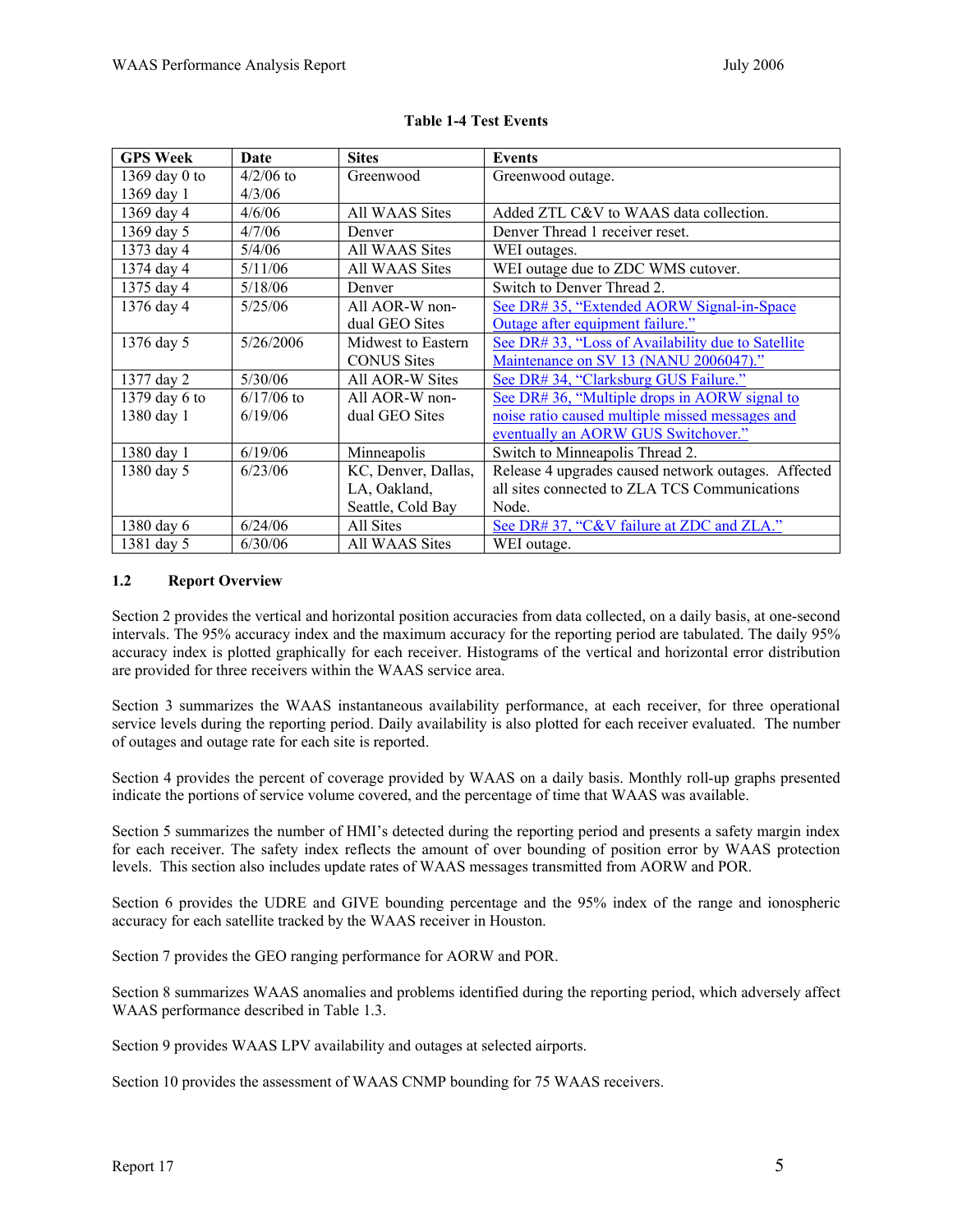## <span id="page-11-0"></span>**2.0 WAAS POSITION ACCURACY**

Navigation error data, collected from WAAS and NSTB reference stations, was processed to determine position accuracy at each location. This was accomplished by utilizing the GPS/WAAS position solution tool to compute a MOPS-weighted least squares user navigation solution, and WAAS horizontal and vertical protection levels (HPL & VPL), once every second. The user position calculated for each receiver was compared to the surveyed position of the antenna to assess position error associated with the WAAS SIS over time. The position errors were analyzed and statistics were generated for two operational service levels: WAAS LPV, and WAAS LNAV/VNAV, as shown in Table 2.1. For this evaluation, the WAAS operational service level is considered available at a given time and location, if the computed WAAS HPL and VPL are within the horizontal and vertical alarm limits (HAL & VAL) specified in Table 2.1.

| <b>WAAS</b> Operational Service | Horizontal Alert Limit | <b>Vertical Alert Limit</b> |
|---------------------------------|------------------------|-----------------------------|
| Levels                          | HAL (meters)           | VAL (meters)                |
| LPV (LOC/VNAV)                  | 40                     | 50                          |
| LNAV/VNAV                       | 556                    | 50                          |

#### **Table 2-1 Operational Service Levels**

Table 2.2 shows PA horizontal and vertical position accuracy maintained for 95% of the time at LPV and LNAV/VNAV operational service levels for the quarter. The table also includes 95% SPS accuracy for certain locations. Figures 2.1 to 2.4 show the daily horizontal and vertical 95% accuracy for LNAV/VNAV operational service level for the period. Note that WAAS accuracy statistics presented are compiled only when all WAAS corrections (fast, long term, and ionospheric) for at least 4 satellites are available. This is referred to as PA navigation mode. The percentage of time that PA navigation mode was supported by WAAS at each receiver is also shown in Table 2.2. A user is considered to be in NPA navigation mode if only WAAS fast and long term corrections are available to a user (i.e. no ionospheric corrections). Table 2.3 shows NPA horizontal position accuracy for 95% and 99.999% of the time. This table also shows the maximum NPA horizontal position error for the quarter. Figures 2.5 shows the daily horizontal 95% accuracy for NPA.

During the evaluated period, the 95% horizontal and vertical accuracy at all evaluated sites were less than 2 meters for both WAAS operational service levels. The maximum 95% horizontal and vertical LPV errors are 0.922 meters at Los Angeles and 1.373 Miami. The minimum 95% horizontal and vertical LPV errors are 0.504 meters at Memphis and 0.879 meters at Albuquerque. The maximum 95% and 99.999% NPA horizontal errors are 3.095 meters and 7.734 both at Honolulu, respectively. The minimum 95% and 99.999% horizontal errors are 1.043 meters at Washington DC and 2.319 meters at Billings, respectively.

Table 2.4 shows the maximum horizontal and vertical position errors while the calculated HPL and VPL met the LPV service levels. The column marked 'Horizontal (or Vertical) Error/HPL (or VPL)' is the ratio of position error to protection level at the time the maximum error occurred. The column marked 'Horizontal (or Vertical) Maximum Ratio' is the maximum position error to protection level ratio for the quarter.

Figures 2.6 to 2.15 show the distributions of the vertical and horizontal errors in triangle charts and 2-D histogram plots for the quarter at three locations, Kansas City, Washington DC and Seattle. The triangle charts show the distributions of vertical position errors (VPE) versus vertical protection levels (VPL) and horizontal position errors (HPE) versus horizontal protection levels (HPL). The horizontal axis is the position error and the vertical axis is the WAAS protection levels. Lower protection levels equate to better availability. The diagonal line shows the point where error equals protection level. Above and to the left of the diagonal line in the chart, errors are bounded (WAAS is providing integrity in the position domain); below and to the right, errors are not bounded (HMI could be present). The horizontal lines at various protection levels represent the various operational service levels as defined in Table 2.1. The 2-D histogram plots contain four histograms showing the distributions of vertical and horizontal position errors and normalized position errors. The left top and bottom histograms show the distributions of the actual vertical and horizontal errors. The horizontal axis is the position errors and the vertical axis is the total count of data samples (log scale) in each 0.1-meter bin. The right top and bottom histograms show the distributions of the actual vertical and horizontal errors normalized by one-sigma value of the protection level; vertical - (VPL/5.33) and horizontal - (HPL/6.0). The horizontal axis is the standard units and vertical axis is the observed distribution of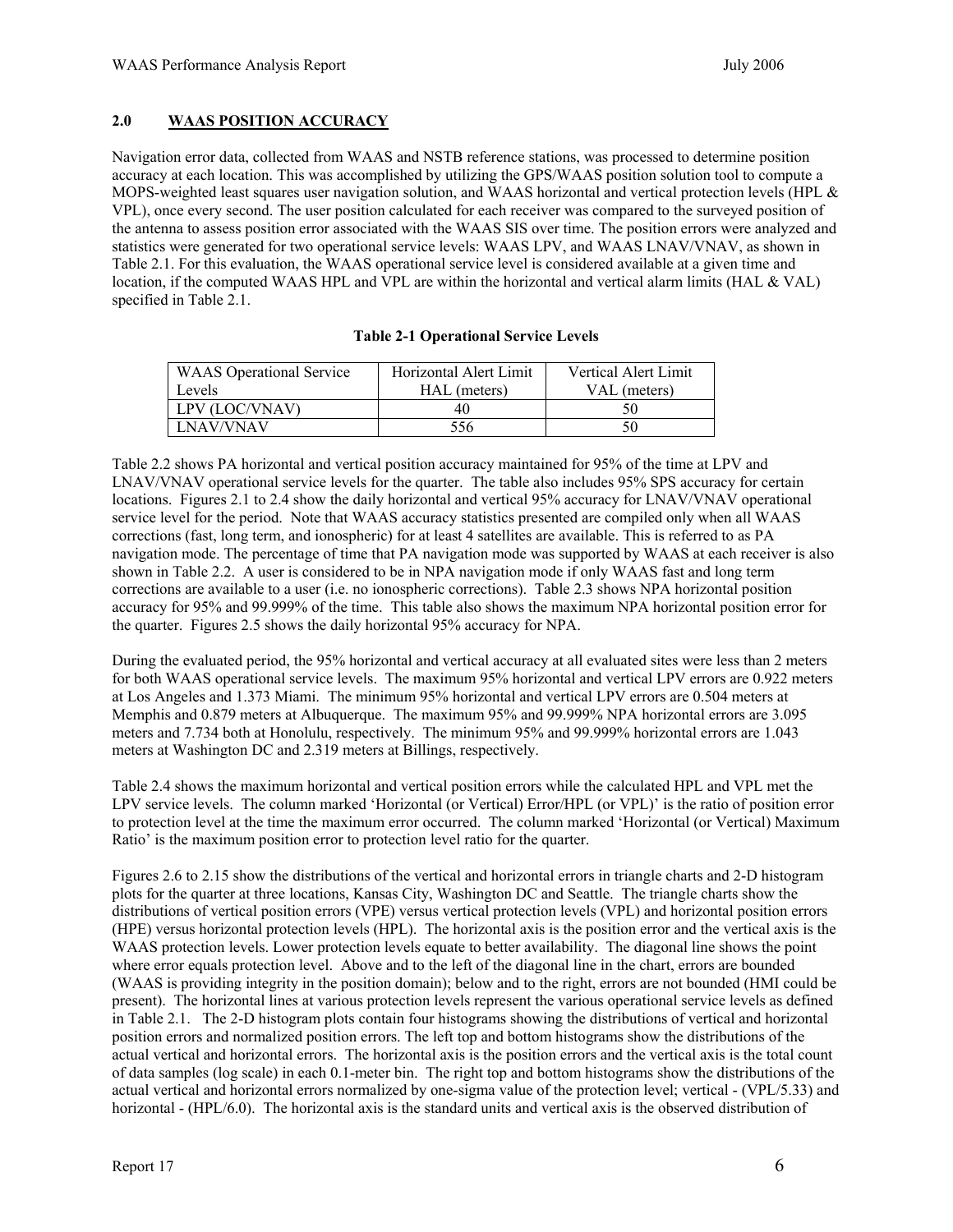normalized errors data samples in each 0.1-sigma bin. Narrowness of the normalized error distributions shows very good observed safety performance.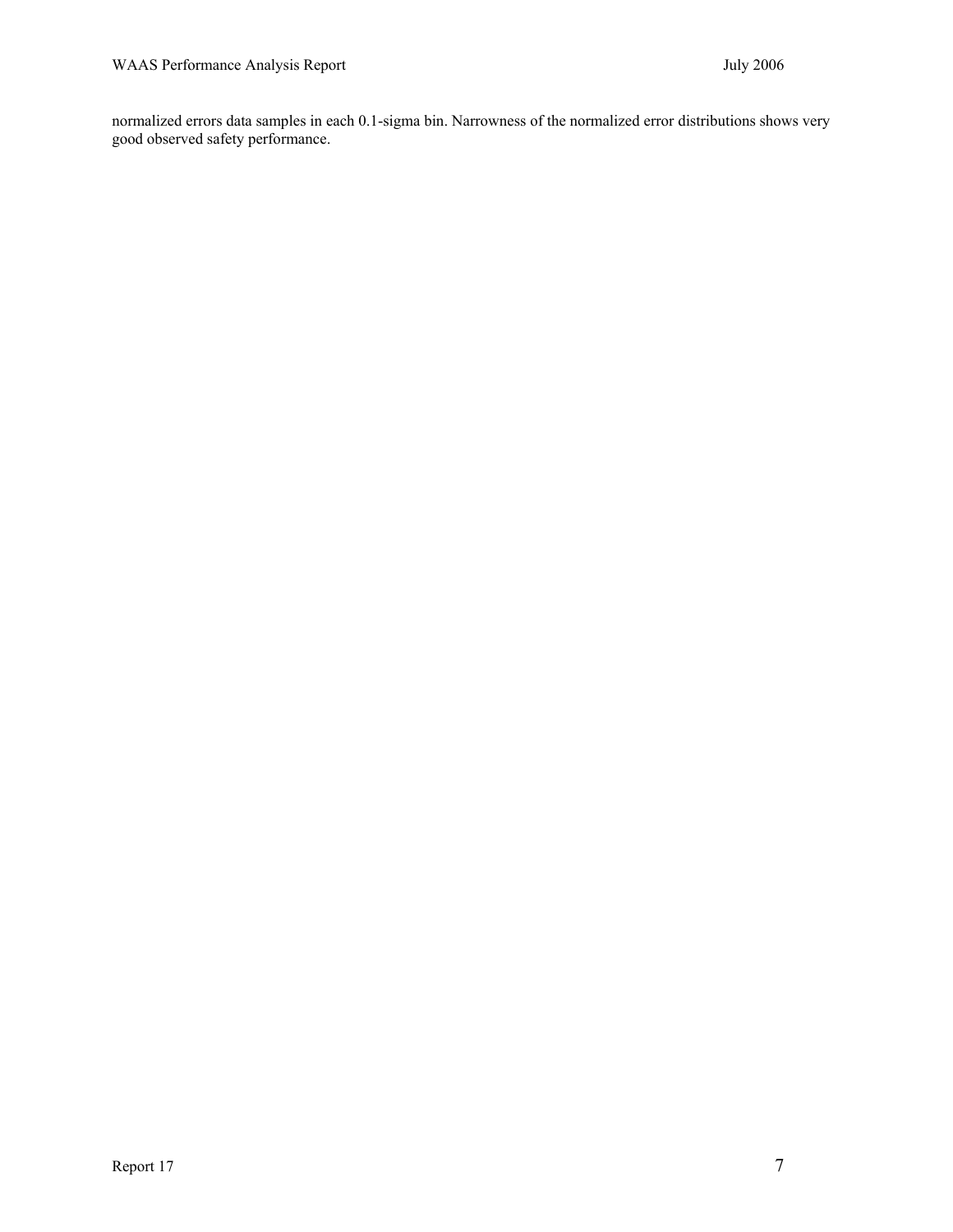| Location             | Horizontal<br><b>GLS/APV2/LPV</b><br>$(HAL=40m)$ | Horizontal<br><b>APV-1(LNAV)</b> | <b>Vertical</b><br><b>LPV/VN</b><br>AV | Percentage<br>in PA mode | <b>SPS</b><br>Accuracy        |                                    |
|----------------------|--------------------------------------------------|----------------------------------|----------------------------------------|--------------------------|-------------------------------|------------------------------------|
|                      | (Meters)                                         | $(HAL=556m)$<br>(Meters)         | $(VAL=50m)$<br>(Meters)                | (%)                      | 95%<br>Horizontal<br>(Meters) | 95%<br><b>Vertical</b><br>(Meters) |
| <b>Atlantic City</b> | 0.694                                            | 0.694                            | 1.178                                  | 99.97505                 | $\ast$                        | $\ast$                             |
| Greenwood            | 0.629                                            | 0.629                            | 1.012                                  | 99.97459                 | $\star$                       | $\star$                            |
| Albuquerque          | 0.659                                            | 0.659                            | 0.879                                  | 99.97594                 | 2.600                         | 4.703                              |
| Atlanta              | 0.563                                            | 0.564                            | 0.983                                  | 99.97508                 | 2.562                         | 5.013                              |
| <b>Billings</b>      | 0.693                                            | 0.694                            | 0.907                                  | 99.97642                 | 2.358                         | 4.362                              |
| <b>Boston</b>        | 0.711                                            | 0.713                            | 1.211                                  | 99.97622                 | 2.522                         | 4.660                              |
| Chicago              | 0.634                                            | 0.634                            | 0.992                                  | 99.97519                 | $\star$                       | $\star$                            |
| Cleveland            | 0.638                                            | 0.639                            | 1.049                                  | 99.97669                 | 2.494                         | 4.780                              |
| Dallas               | 0.743                                            | 0.743                            | 1.202                                  | 99.97586                 | $\star$                       | $\star$                            |
| Denver               | 0.669                                            | 0.670                            | 0.915                                  | 99.97605                 | $\star$                       | $\star$                            |
| Houston              | 0.652                                            | 0.652                            | 1.077                                  | 99.97541                 | 2.780                         | 5.003                              |
| Jacksonville         | 0.613                                            | 0.614                            | 1.058                                  | 99.97503                 | $\star$                       | $\star$                            |
| <b>Kansas City</b>   | 0.648                                            | 0.648                            | 0.982                                  | 99.97525                 | 2.413                         | 4.839                              |
| Los Angeles          | 0.922                                            | 0.923                            | 1.338                                  | 99.99865                 | 2.815                         | 5.247                              |
| Memphis              | 0.504                                            | 0.505                            | 0.945                                  | 99.97489                 | $\star$                       | $\star$                            |
| Miami                | 0.834                                            | 0.835                            | 1.373                                  | 99.97511                 | 3.019                         | 4.756                              |
| Minneapolis          | 0.745                                            | 0.745                            | 1.065                                  | 99.97534                 | 2.861                         | 4.579                              |
| New York             | 0.592                                            | 0.593                            | 1.094                                  | 99.97634                 | $\star$                       | $\star$                            |
| Oakland              | 0.814                                            | 0.815                            | 1.273                                  | 99.99854                 | 2.642                         | 5.178                              |
| Salt Lake City       | 0.742                                            | 0.742                            | 0.967                                  | 99.99893                 | 2.433                         | 4.752                              |
| Seattle              | 0.847                                            | 0.847                            | 0.980                                  | 99.99873                 | 2.468                         | 4.514                              |
| Washington DC        | 0.571                                            | 0.571                            | 1.047                                  | 99.97519                 | 2.480                         | 4.954                              |

**Table 2-2 PA 95% Horizontal and Vertical Accuracy** 

\* SPS accuracy not computed for this location.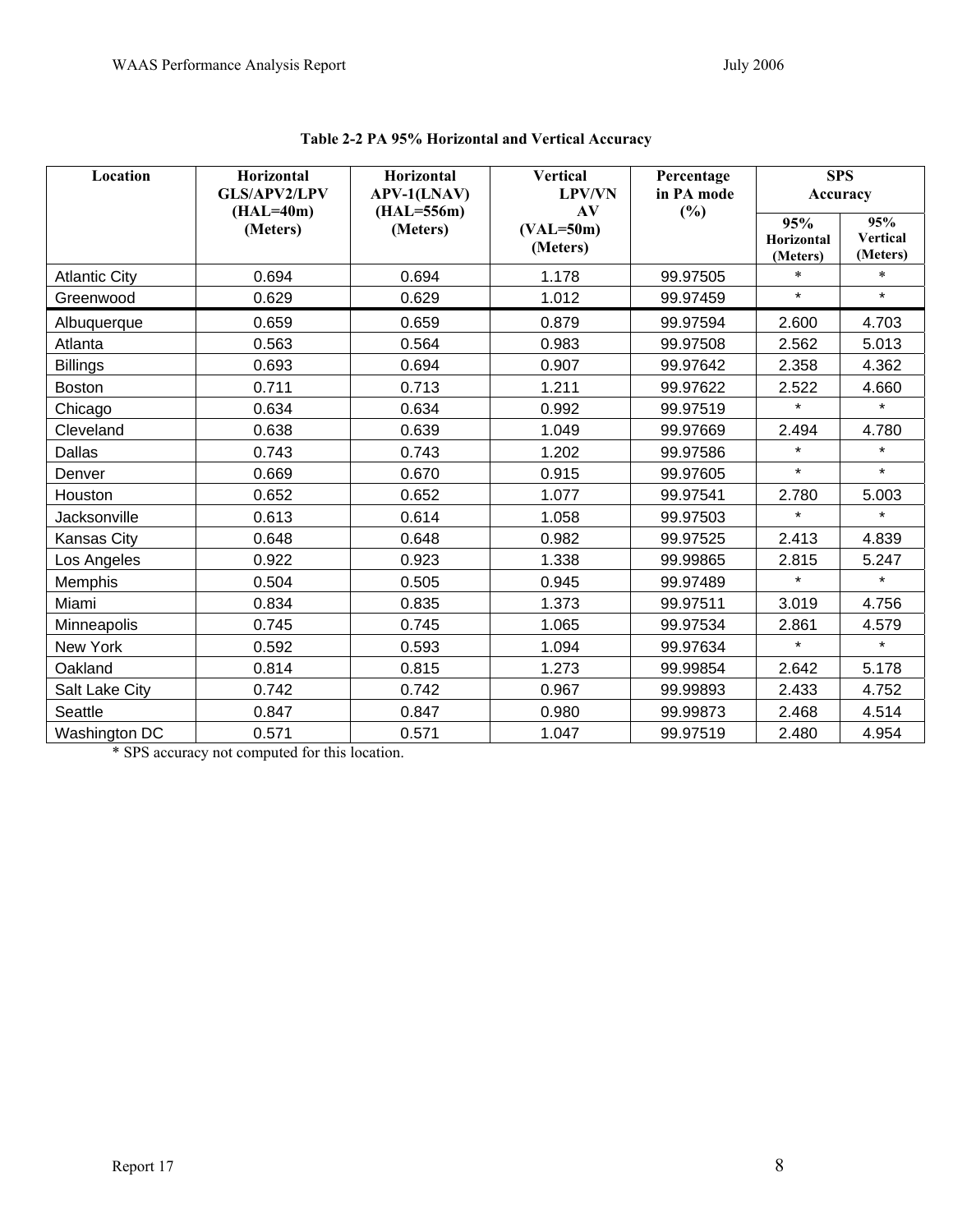| Location        | 95%        | 99.999%    | Percentage in   | <b>Maximum</b> |
|-----------------|------------|------------|-----------------|----------------|
|                 | Horizontal | Horizontal | <b>NPA</b> mode | Horizontal     |
|                 | (meters)   | (meters)   | (%)             | <b>Error</b>   |
| Albuquerque     | 1.364      | 4.325      | 99.977          | 6.645          |
| Anchorage       | 1.610      | 3.955      | 99.999          | 4.358          |
| Atlanta         | 1.179      | 2.476      | 99.977          | 6.080          |
| <b>Bethel</b>   | 1.483      | 3.068      | 99.994          | 3.589          |
| <b>Billings</b> | 1.150      | 2.319      | 99.978          | 4.346          |
| <b>Boston</b>   | 1.137      | 3.491      | 99.977          | 3.769          |
| Cleveland       | 1.096      | 3.323      | 99.977          | 4.620          |
| Cold Bay        | 1.532      | 4.295      | 99.999          | 6.163          |
| Fairbanks       | 1.389      | 3.114      | 99.998          | 3.883          |
| Honolulu        | 3.095      | 7.734      | 99.991          | 8.147          |
| Houston         | 1.703      | 4.793      | 99.977          | 5.021          |
| Juneau          | 1.611      | 4.748      | 99.997          | 5.816          |
| Kansas City     | 1.119      | 2.447      | 99.977          | 4.048          |
| Kotzebue        | 1.729      | 4.963      | 99.998          | 5.342          |
| Los Angeles     | 1.706      | 4.093      | 99.998          | 4.226          |
| Miami           | 1.867      | 4.163      | 99.977          | 4.713          |
| Minneapolis     | 1.216      | 2.885      | 99.978          | 4.764          |
| Oakland         | 1.432      | 3.255      | 99.998          | 4.534          |
| Salt Lake City  | 1.219      | 2.666      | 99.998          | 7.182          |
| San Juan        | 2.614      | 6.900      | 52.507          | 5.107          |
| Seattle         | 1.248      | 4.049      | 99.998          | 5.905          |
| Washington DC   | 1.043      | 2.973      | 99.977          | 6.070          |

| Table 2-3 NPA 95% and 99.999% Horizontal Accuracy |  |  |  |  |
|---------------------------------------------------|--|--|--|--|
|---------------------------------------------------|--|--|--|--|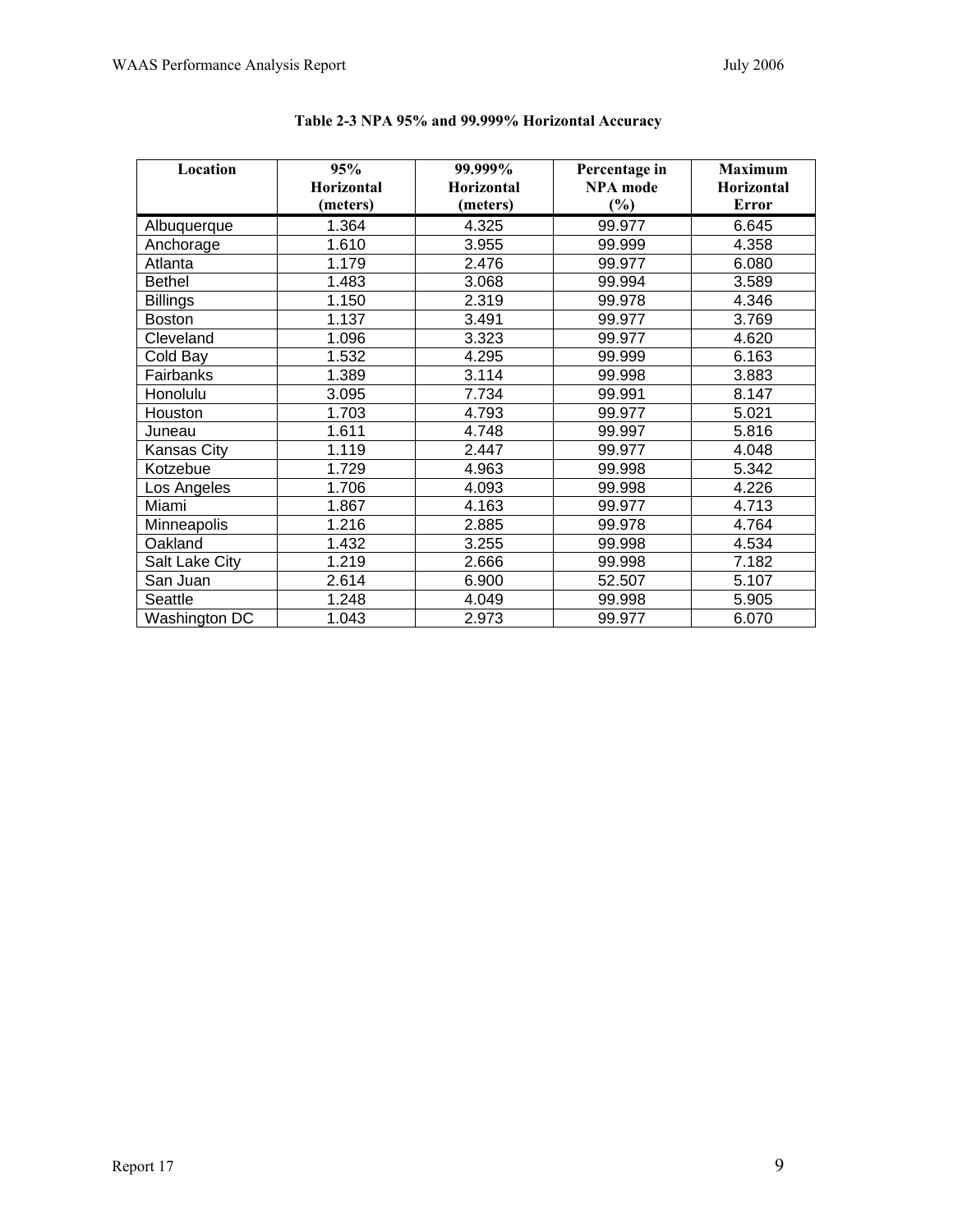| Location<br>1.2.1    | Horizontal<br>Error(m) | Horizontal<br>Error/HPL | Horizontal<br><b>Maximum Ratio</b> | <b>Vertical</b><br>Error(m) | <b>Vertical</b><br>Error/VPL | <b>Vertical</b><br><b>Maximum Ratio</b> |
|----------------------|------------------------|-------------------------|------------------------------------|-----------------------------|------------------------------|-----------------------------------------|
| <b>Atlantic City</b> | 2.968                  | 0.087                   | 0.107                              | 4.391                       | 0.093                        | 0.129                                   |
| Greenwood            | 2.594                  | 0.115                   | 0.124                              | 4.927                       | 0.134                        | 0.137                                   |
| Albuquerque          | 2.122                  | 0.097                   | 0.107                              | 4.443                       | 0.145                        | 0.145                                   |
| Atlanta              | 2.489                  | 0.084                   | 0.096                              | 4.133                       | 0.102                        | 0.146                                   |
| <b>Billings</b>      | 1.984                  | 0.108                   | 0.108                              | 5.140                       | 0.139                        | 0.139                                   |
| <b>Boston</b>        | 3.775                  | 0.210                   | 0.210                              | 5.347                       | 0.128                        | 0.193                                   |
| Chicago              | 1.704                  | 0.044                   | 0.098                              | 2.891                       | 0.099                        | 0.121                                   |
| Cleveland            | 3.197                  | 0.190                   | 0.190                              | 5.727                       | 0.234                        | 0.234                                   |
| Dallas               | 3.748                  | 0.176                   | 0.203                              | 7.893                       | 0.227                        | 0.228                                   |
| Denver               | 1.734                  | 0.092                   | 0.092                              | 5.610                       | 0.122                        | 0.123                                   |
| Houston              | 1.829                  | 0.049                   | 0.098                              | 3.312                       | 0.131                        | 0.131                                   |
| Jacksonville         | 1.841                  | 0.046                   | 0.103                              | 3.504                       | 0.082                        | 0.132                                   |
| <b>Kansas City</b>   | 2.419                  | 0.081                   | 0.130                              | 2.970                       | 0.147                        | 0.147                                   |
| Los Angeles          | 2.172                  | 0.076                   | 0.130                              | 4.390                       | 0.097                        | 0.129                                   |
| Memphis              | 2.047                  | 0.056                   | 0.092                              | 3.043                       | 0.105                        | 0.116                                   |
| Miami                | 2.433                  | 0.099                   | 0.131                              | 4.739                       | 0.146                        | 0.225                                   |
| <b>Minneapolis</b>   | 2.343                  | 0.107                   | 0.119                              | 3.057                       | 0.113                        | 0.148                                   |
| New York             | 1.452                  | 0.042                   | 0.081                              | 4.037                       | 0.099                        | 0.123                                   |
| Oakland              | 2.709                  | 0.071                   | 0.132                              | 6.385                       | 0.135                        | 0.158                                   |
| Salt Lake City       | 2.627                  | 0.080                   | 0.121                              | 4.307                       | 0.096                        | 0.131                                   |
| Seattle              | 2.447                  | 0.084                   | 0.133                              | 4.613                       | 0.101                        | 0.149                                   |
| Washington DC        | 1.580                  | 0.080                   | 0.096                              | 3.382                       | 0.128                        | 0.128                                   |

#### **Table 2-4 Maximum Position Errors and Position Error/Protection Level Ratio**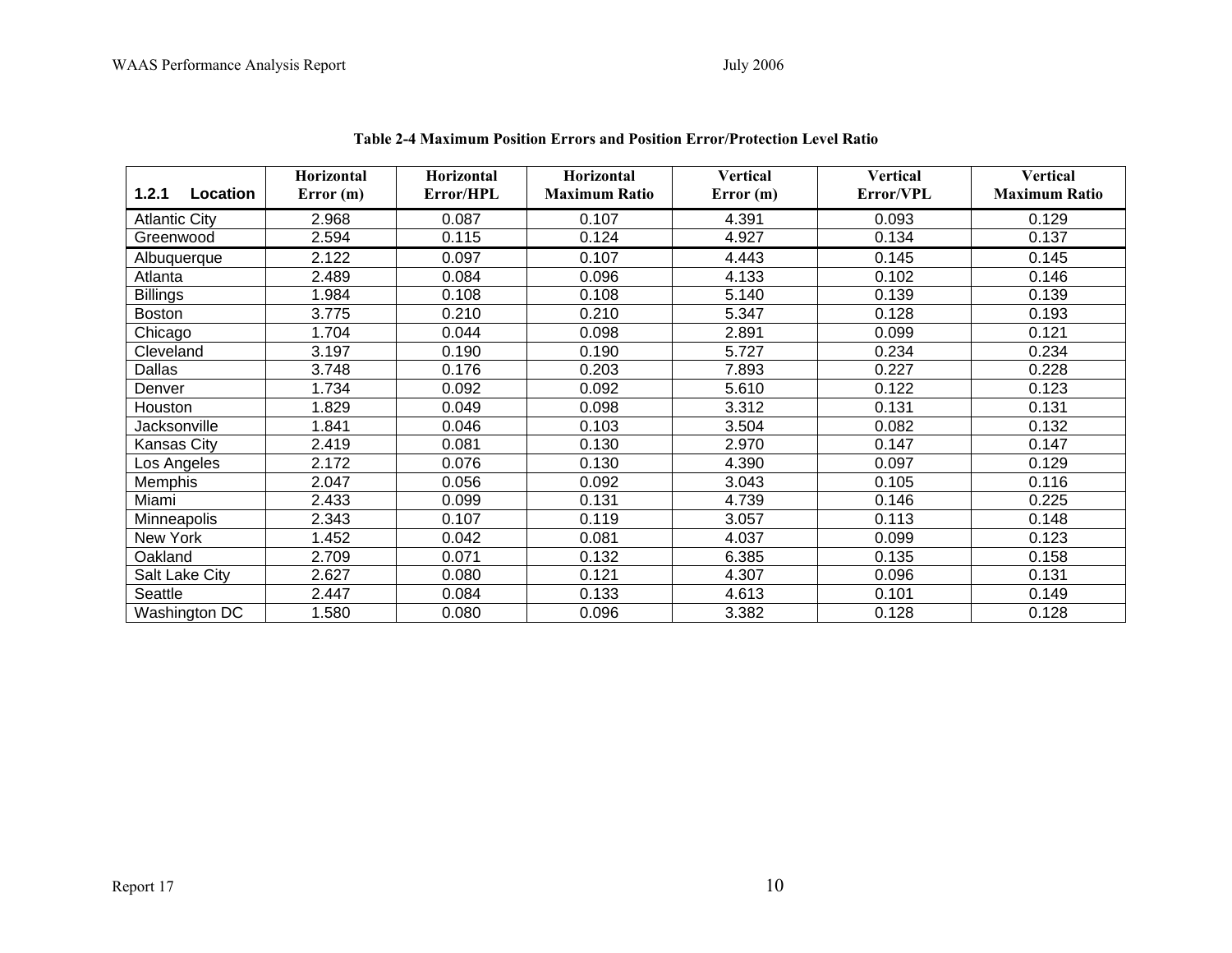Figure 2-1 95% Horizontal Accuracy at LNAV/VNAV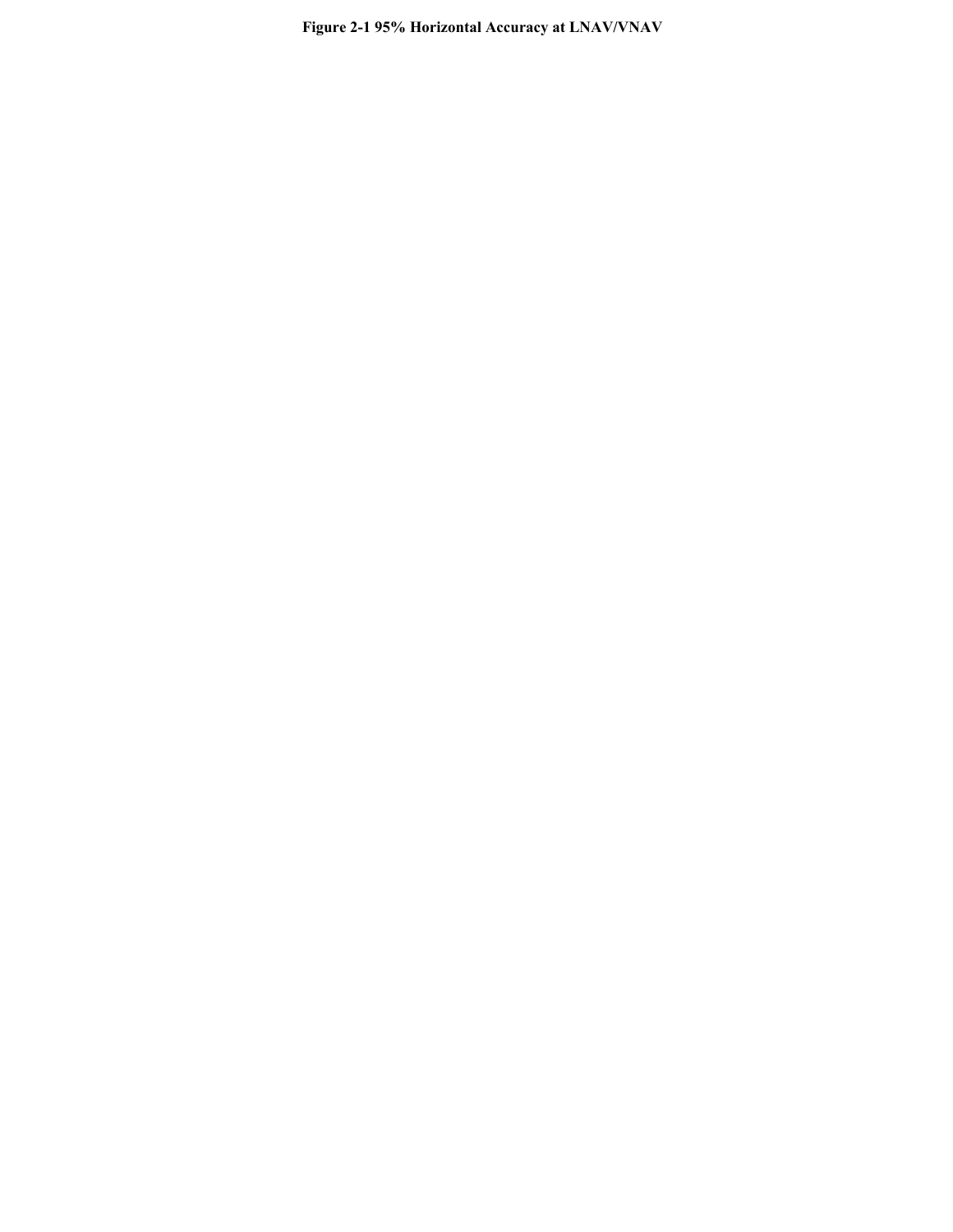Figure 2-2 95% Horizontal Accuracy at LNAV/VNAV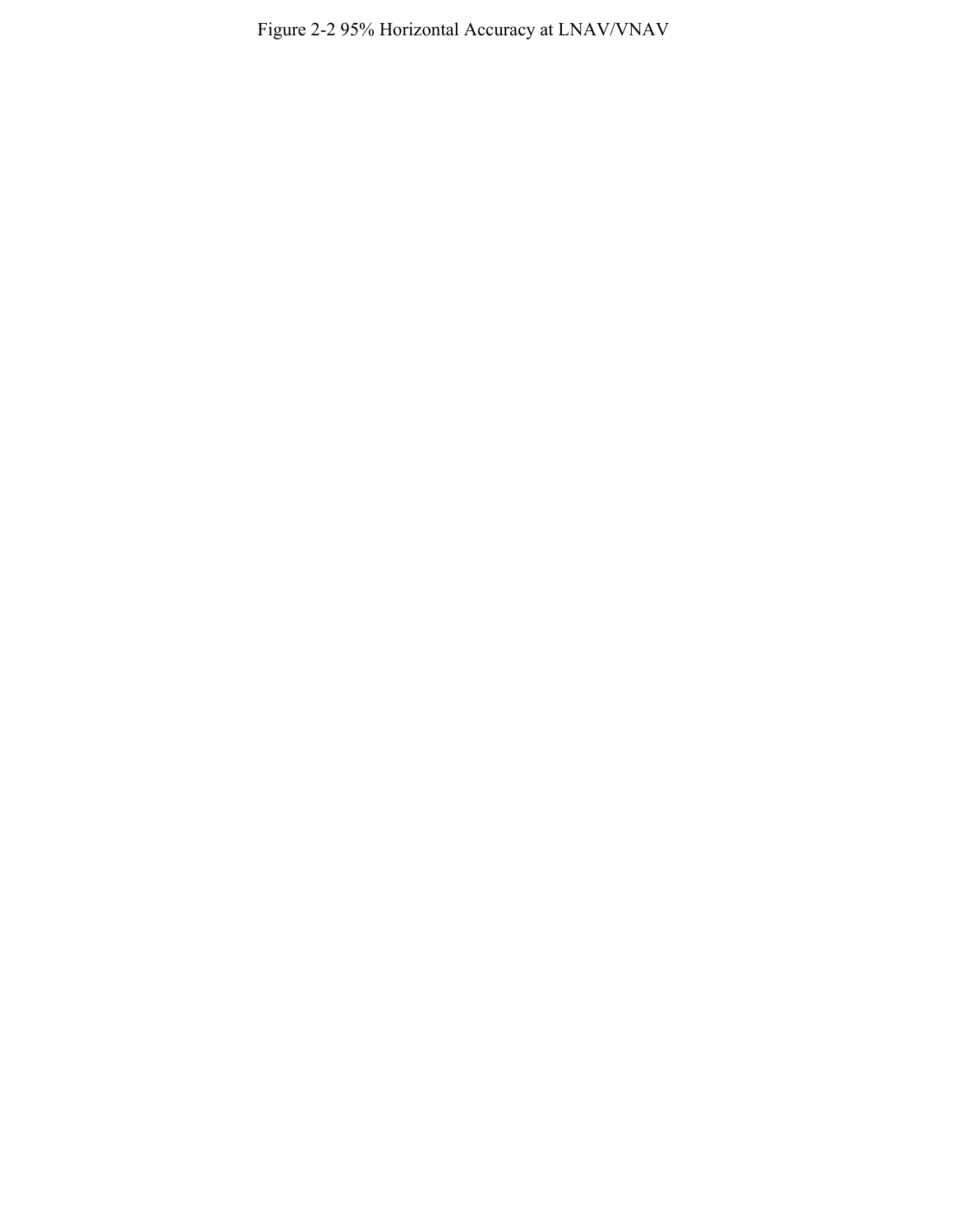Figure 2-3 95% Vertical Accuracy at LNAV/VNAV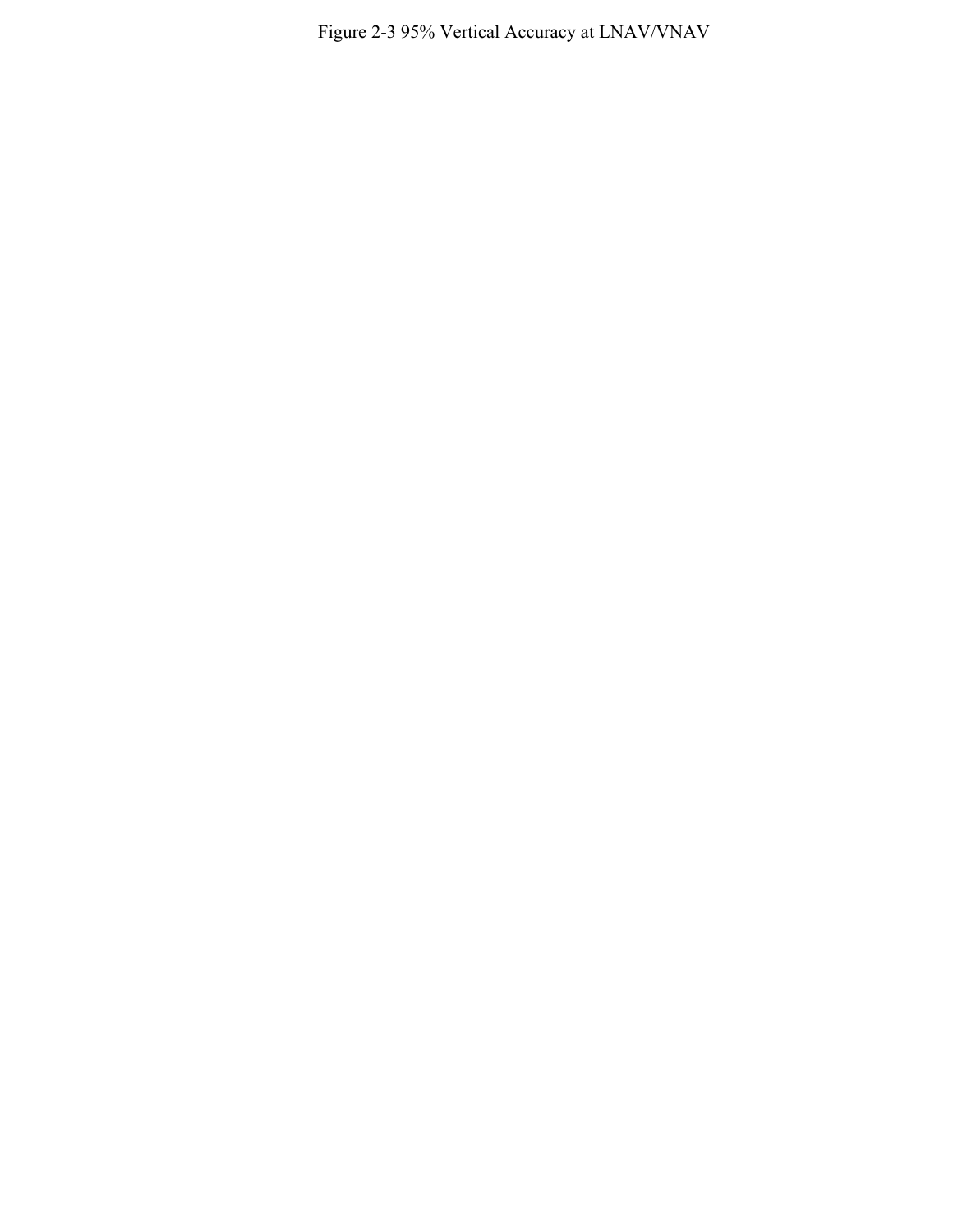Figure 2-4 95% Vertical Accuracy at LNAV/VNAV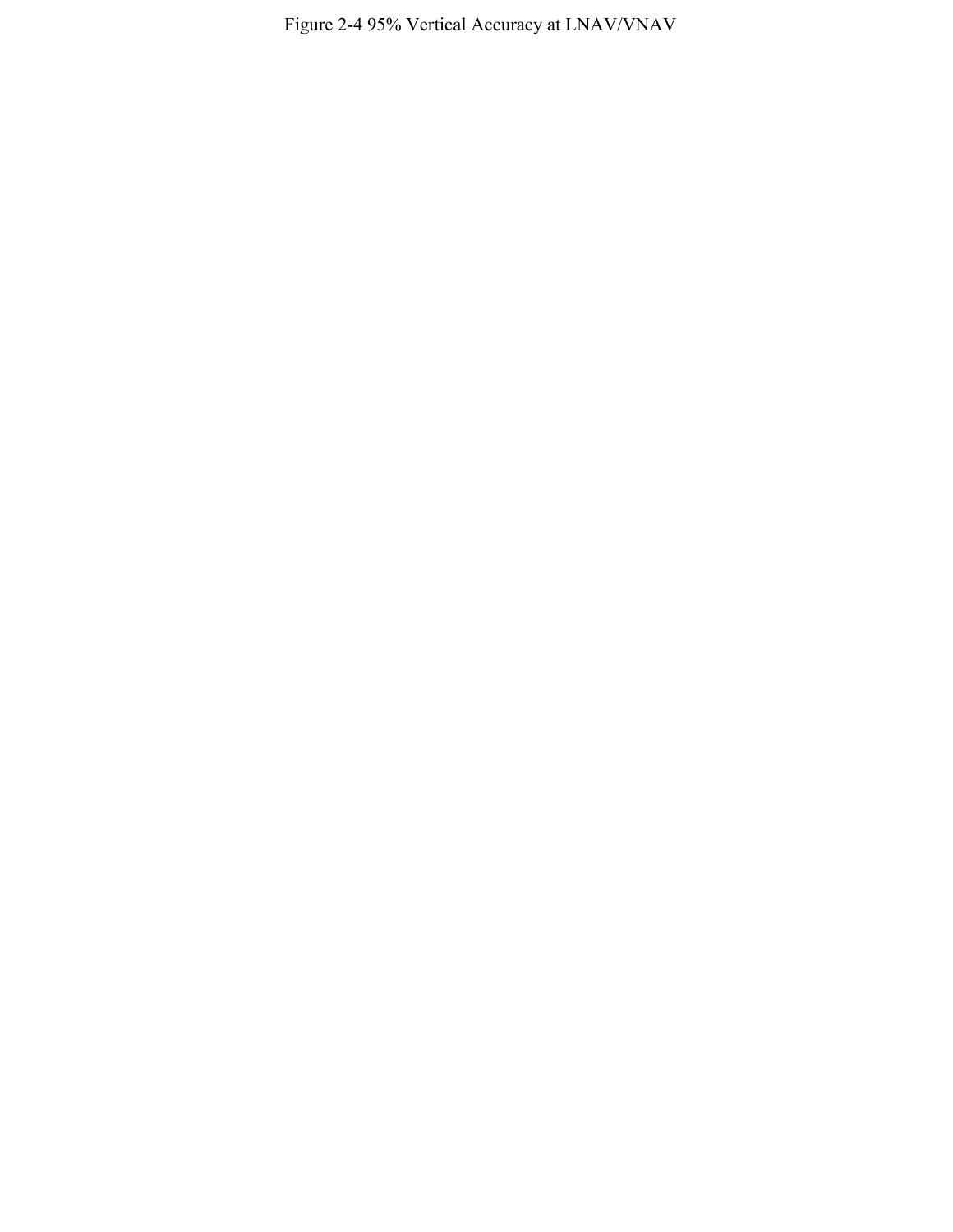Figure 2-5 NPA 95% Horizontal Accuracy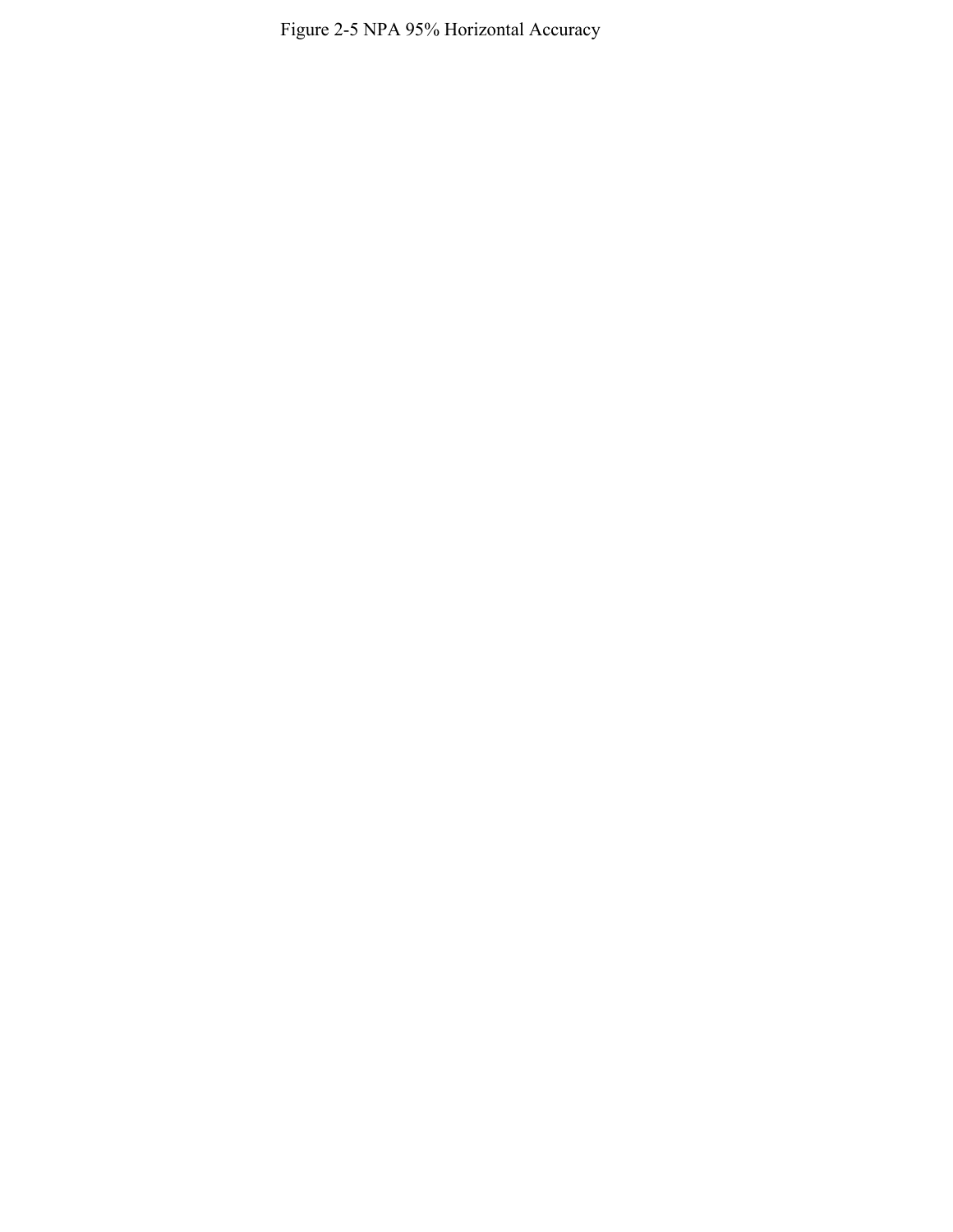Figure 2-6 NPA 95% Horizontal Accuracy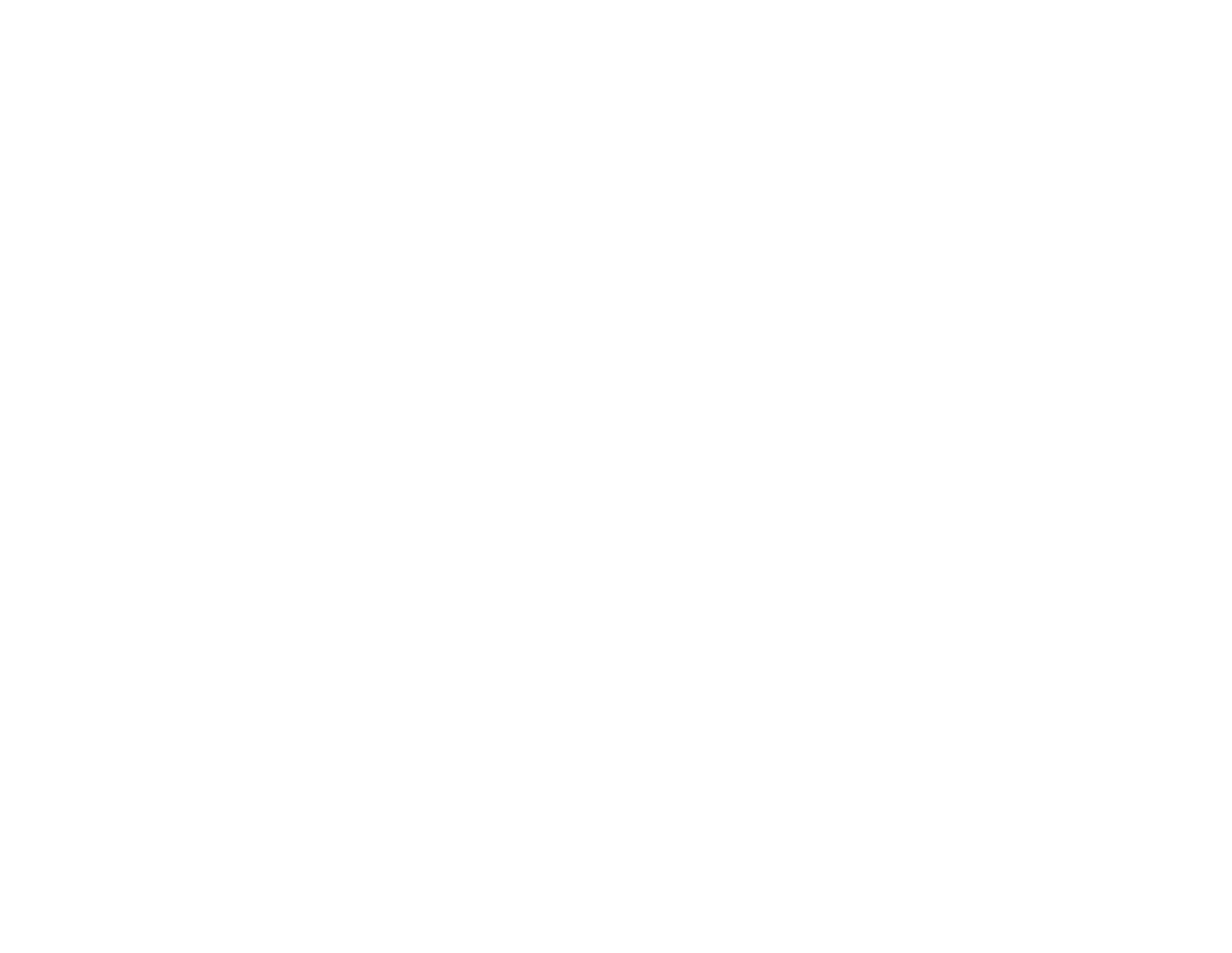## <span id="page-31-0"></span>**3.0 AVAILABILITY**

WAAS availability evaluation estimates the probability that the WAAS can provide service for the operational service levels (LPV and LNAV/VNAV) defined in Table 2.1. At each receiver, the WAAS message, along with the GPS/GEO satellites tracked, were used to produce WAAS protection levels in accordance with the WAAS MOPS. Table 3.1 shows the protection levels that were maintained for 95% of the time for each receiver location for the quarter. The table also included the percentage in PA mode as described in section 2.0. The first two columns of Table 3.2 presents the average portion of time that WAAS operational service levels are available at each receiver location.

Availability of LPV and LNVA/VNAV service is evaluated by monitoring the WAAS protection levels at receiver locations throughout the test period. If both the vertical and horizontal protection levels are not greater than their respective alert limits (VAL and HAL) then the service is available. If either of the protection levels exceeds the required alert level then the operational service at that location is considered unavailable and an outage in service is recorded with its duration. The operational service is not considered available again until the protection levels are both within the alert limits for at least 15 minutes. Although this will reduce operational service availability minimally, it substantially reduces the number of service outages and prevents excessive switching in and out of service availability. The percent of time that LPV and LNVA/VNAV service is available using the fifteen-minute window criteria is presented in the last two columns in Table 3.2. The LPV and LNVA/VNAV service outages and associated outage rate for the test period is presented in Table 3.4. The outage rate is the percent of approaches that theoretically would be interrupted by a loss of operational service once the approach had started. Figures 3.1 through 3.4 show the daily availability of LNAV/VNAV and LPV service levels for the evaluated period. Figures 3.5 through 3.8 show the daily interruptions of LNAV/VNAV and LPV service levels for the evaluated period.

During the evaluated period, the maximum 95% HPL and VPL are 31.805 meters and 45.995 meters both at Los Angeles. The minimum 95% HPL and VPL are 17.58 meters at Atlanta and 27.858 meters both at Kansas City.

Availability of NPA service is evaluated by monitoring the WAAS horizontal protection level at receiver locations throughout the test period. If the horizontal protection level is not greater than the horizontal alert limit (HAL  $=$ 556m) then the service is available. If the horizontal protection level exceeds the required alert level or if WAAS navigation message is not received then the NPA service at that location is considered unavailable and an outage in service is recorded with its duration. The NPA service is not considered available again until the horizontal protection level is within the alert limit for at least 15 minutes. The percent of time that NPA service is available using the fifteen-minute window criteria is presented in Table 3.3. The NPA service outages and associated outage rate for the test period is presented in Table 3.5. The outage rate is the percent of NPA approaches that theoretically would be interrupted by a loss of operational service once the approach had started.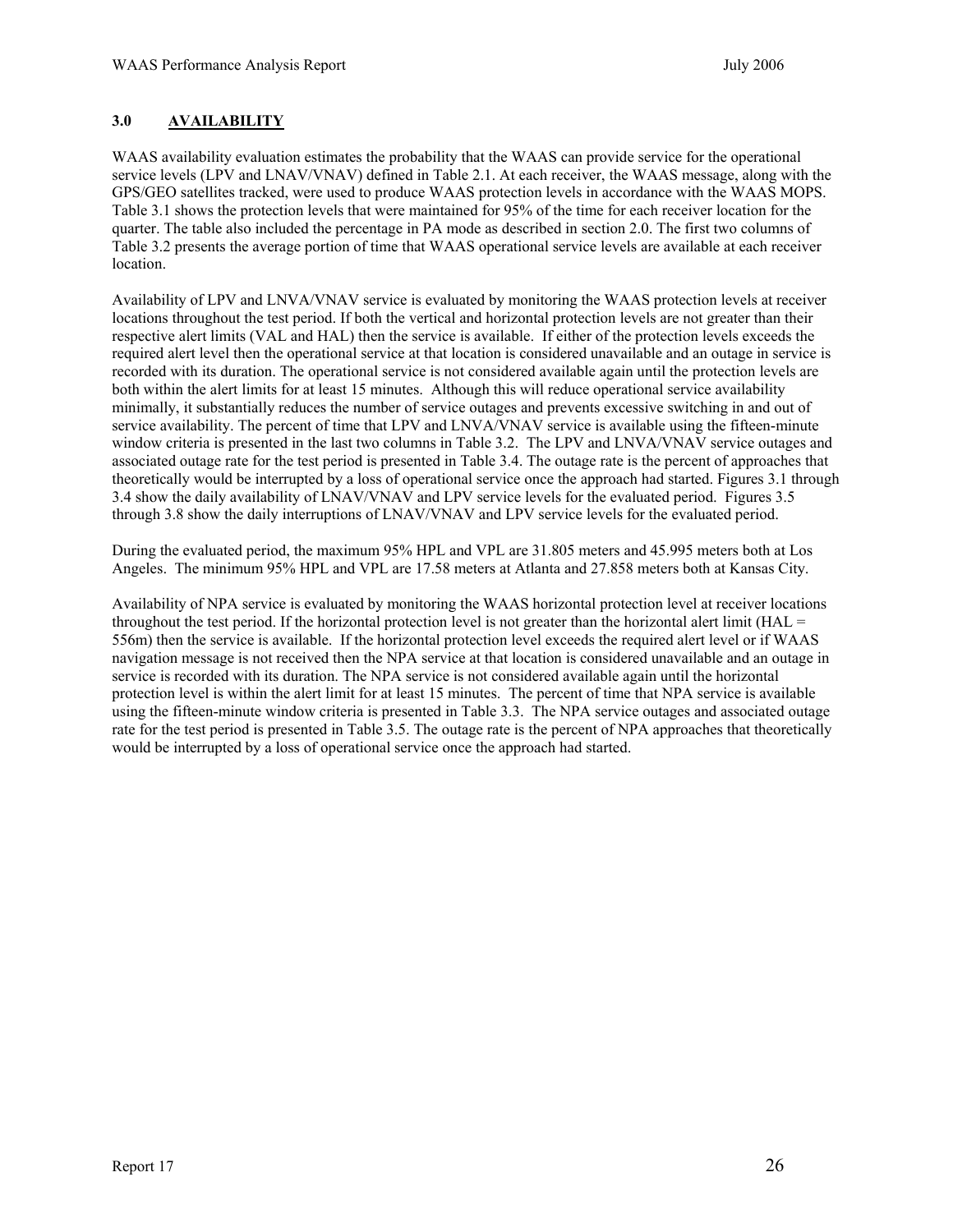| Location             | 95% HPL  | 95% VPL  | Percentage in PA mode |
|----------------------|----------|----------|-----------------------|
|                      | (meters) | (meters) |                       |
| <b>Atlantic City</b> | 20.646   | 35.278   | 99.975052             |
| Greenwood            | 19.834   | 30.735   | 99.974586             |
| Albuquerque          | 23.542   | 34.153   | 99.975937             |
| Atlanta              | 17.580   | 27.858   | 99.975075             |
| <b>Billings</b>      | 22.771   | 31.606   | 99.976418             |
| <b>Boston</b>        | 26.143   | 41.844   | 99.976219             |
| Chicago              | 18.867   | 28.952   | 99.975189             |
| Cleveland            | 19.465   | 29.426   | 99.976692             |
| Dallas               | 21.728   | 32.997   | 99.975861             |
| Denver               | 19.886   | 30.011   | 99.976051             |
| Houston              | 25.639   | 35.736   | 99.975410             |
| Jacksonville         | 18.611   | 30.722   | 99.975029             |
| Kansas City          | 18.824   | 29.597   | 99.975250             |
| Los Angeles          | 31.805   | 45.995   | 99.998650             |
| Memphis              | 18.897   | 29.010   | 99.974892             |
| Miami                | 22.832   | 40.157   | 99.975113             |
| Minneapolis          | 21.527   | 31.164   | 99.975342             |
| New York             | 22.151   | 36.920   | 99.976341             |
| Oakland              | 31.227   | 44.865   | 99.998543             |
| Salt Lake City       | 21.180   | 33.025   | 99.998932             |
| Seattle              | 22.997   | 34.549   | 99.998726             |
| Washington DC        | 19.094   | 29.931   | 99.975189             |

## **Table 3-1 95% Protection Level**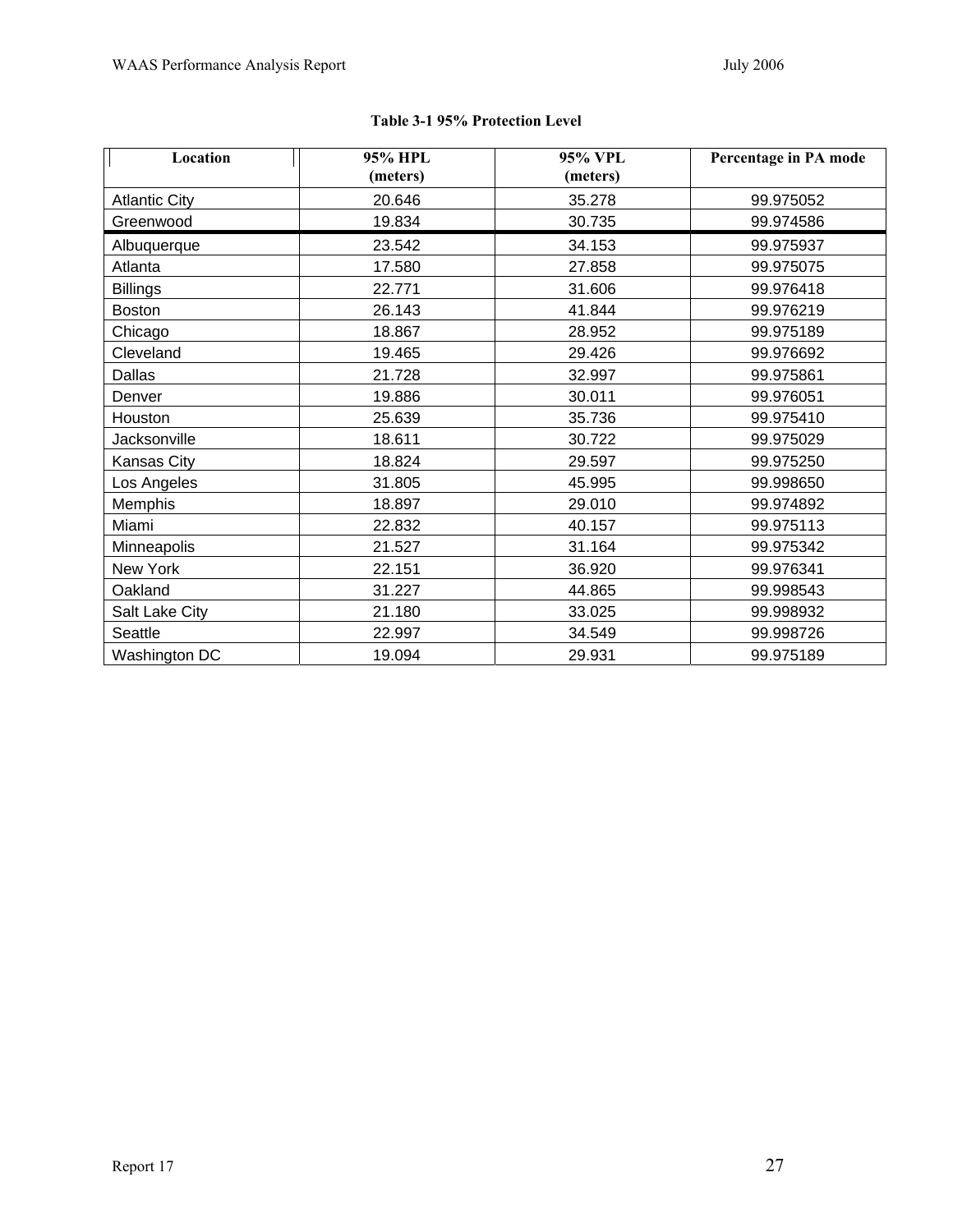| Location             | <b>LPV</b>                  | <b>LNAV/VNAV</b>            | <b>LPV</b>     | <b>LNAV/VNAV</b> |
|----------------------|-----------------------------|-----------------------------|----------------|------------------|
|                      |                             |                             | <b>WAAS</b>    |                  |
|                      | <b>Average Availability</b> | <b>Average Availability</b> | With 15 minute | With 15 minute   |
|                      | Percentage of time          | Percentage of time          | window         | window           |
| <b>Atlantic City</b> | 0.99683356                  | 0.99708897                  | 0.99604548     | 0.99647937       |
| Greenwood            | 0.99883330                  | 0.99883360                  | 0.99838019     | 0.99838045       |
| Albuquerque          | 0.99858546                  | 0.99866080                  | 0.99713145     | 0.99735320       |
| Atlanta              | 0.99812818                  | 0.99813890                  | 0.99779421     | 0.99781187       |
| <b>Billings</b>      | 0.99953222                  | 0.99971396                  | 0.99925139     | 0.99955221       |
| <b>Boston</b>        | 0.98444635                  | 0.98481321                  | 0.97795002     | 0.97864279       |
| Chicago              | 0.99953020                  | 0.99953425                  | 0.99913115     | 0.99913562       |
| Cleveland            | 0.99865544                  | 0.99867022                  | 0.99814461     | 0.99817259       |
| <b>Dallas</b>        | 0.99921471                  | 0.99938262                  | 0.99888116     | 0.99907006       |
| Denver               | 0.99718094                  | 0.99718493                  | 0.99699869     | 0.99700097       |
| Houston              | 0.99934560                  | 0.99938339                  | 0.99891005     | 0.99897180       |
| Jacksonville         | 0.99785364                  | 0.99785787                  | 0.99752061     | 0.99753556       |
| Kansas City          | 0.99961698                  | 0.99962187                  | 0.99946331     | 0.99946817       |
| Los Angeles          | 0.96230412                  | 0.96950120                  | 0.95234365     | 0.96296958       |
| Memphis              | 0.99943167                  | 0.99943221                  | 0.99911515     | 0.99911579       |
| Miami                | 0.99412113                  | 0.99416137                  | 0.99234350     | 0.99239821       |
| Minneapolis          | 0.99964732                  | 0.99969298                  | 0.99962456     | 0.99962950       |
| New York             | 0.99501586                  | 0.99534708                  | 0.99393142     | 0.99424120       |
| Oakland              | 0.97028404                  | 0.97318131                  | 0.96605527     | 0.96997817       |
| Salt Lake City       | 0.99853384                  | 0.99868238                  | 0.99788741     | 0.99815468       |
| Seattle              | 0.99667096                  | 0.99696124                  | 0.99358557     | 0.99509374       |
| Washington DC        | 0.99777293                  | 0.99782372                  | 0.99736282     | 0.99745639       |

# **Table 3-2 Quarterly Availability Statistics**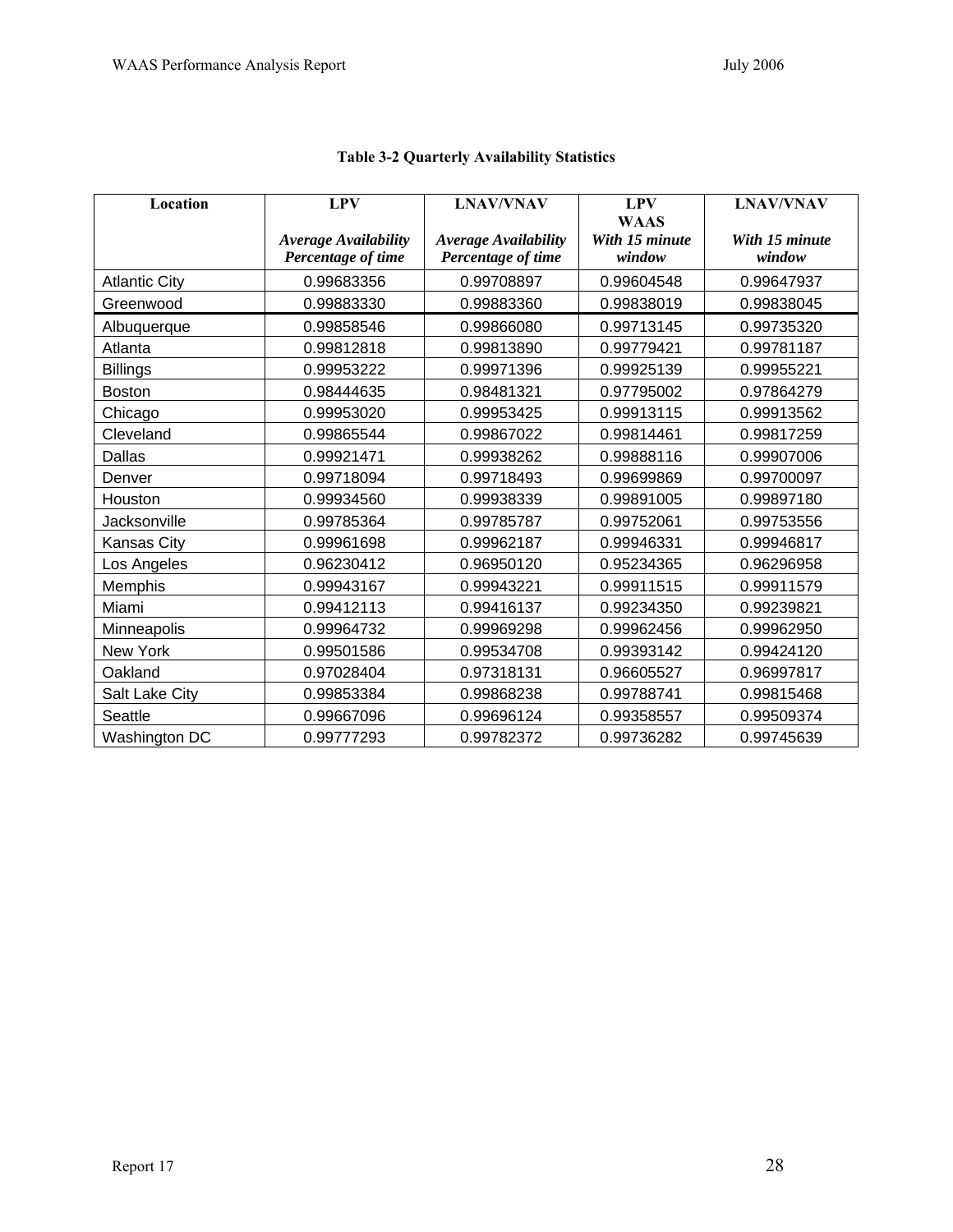| Location        | <b>NPA Availability</b> |  |  |
|-----------------|-------------------------|--|--|
|                 | (Excluding RAIM/FDE)    |  |  |
| Albuquerque     | 0.99963899              |  |  |
| Anchorage       | 0.99999286              |  |  |
| Atlanta         | 0.99963447              |  |  |
| <b>Bethel</b>   | 0.99998882              |  |  |
| <b>Billings</b> | 0.99964311              |  |  |
| <b>Boston</b>   | 0.99963874              |  |  |
| Cleveland       | 0.99963639              |  |  |
| Cold Bay        | 0.99999271              |  |  |
| Fairbanks       | 0.99998085              |  |  |
| Honolulu        | 0.99997035              |  |  |
| Houston         | 0.99963451              |  |  |
| Juneau          | 0.99997917              |  |  |
| Kansas City     | 0.99963571              |  |  |
| Kotzebue        | 0.99998434              |  |  |
| Los Angeles     | 0.99998750              |  |  |
| Miami           | 0.99963662              |  |  |
| Minneapolis     | 1.00000000              |  |  |
| Oakland         | 0.99998751              |  |  |
| Puerto Rico     | 0.99652932              |  |  |
| Salt Lake City  | 0.99998801              |  |  |
| Seattle         | 0.99998636              |  |  |
| Washington DC   | 0.99963542              |  |  |

# **Table 3-3 NPA Availability**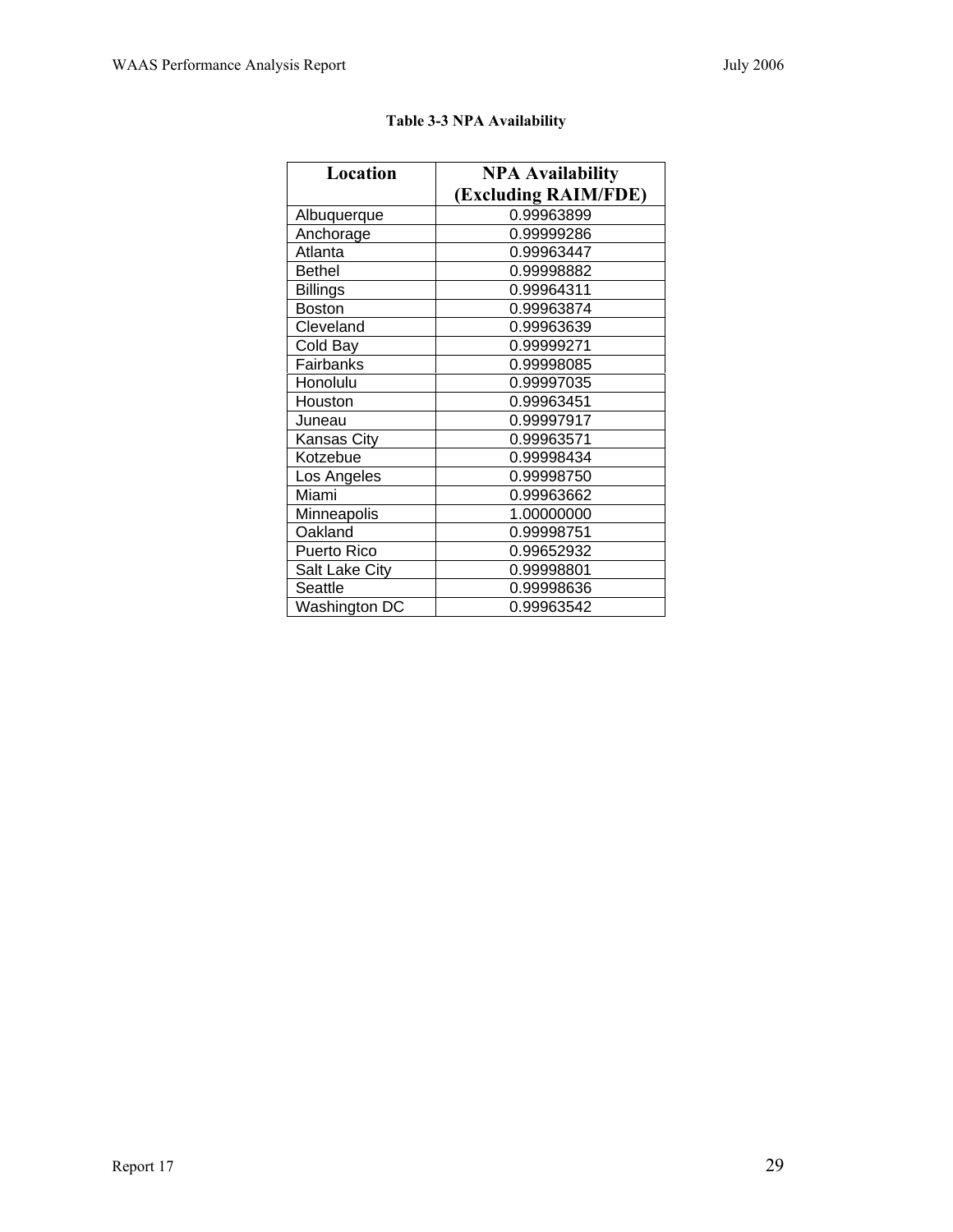| Location             | <b>LPV</b>     | <b>LPV</b>          | <b>LNAV/VNAV</b> | <b>LNAV/VNAV</b>    |
|----------------------|----------------|---------------------|------------------|---------------------|
|                      | <b>Outages</b> | <b>Outage Rates</b> | Outages          | <b>Outage Rates</b> |
| <b>Atlantic City</b> | 58             | 0.001113            | 48               | 0.000921            |
| Greenwood            | 34             | 0.000664            | 33               | 0.000645            |
| Albuquerque          | 67             | 0.001288            | 63               | 0.001211            |
| Atlanta              | 31             | 0.000596            | 29               | 0.000558            |
| <b>Billings</b>      | 25             | 0.000479            | 18               | 0.000345            |
| <b>Boston</b>        | 264            | 0.005174            | 264              | 0.005170            |
| Chicago              | 22             | 0.000422            | 20               | 0.000384            |
| Cleveland            | 30             | 0.000576            | 27               | 0.000518            |
| Dallas               | 33             | 0.000633            | 21               | 0.000403            |
| Denver               | 49             | 0.001908            | 49               | 0.001867            |
| Houston              | 29             | 0.000557            | 23               | 0.000441            |
| Jacksonville         | 33             | 0.000634            | 31               | 0.000596            |
| Kansas City          | 18             | 0.000345            | 17               | 0.000326            |
| Los Angeles          | 335            | 0.006749            | 243              | 0.004841            |
| Memphis              | 22             | 0.000423            | 20               | 0.000384            |
| Miami                | 110            | 0.002126            | 103              | 0.001990            |
| Minneapolis          | 16             | 0.001110            | 13               | 0.000665            |
| New York             | 83             | 0.001602            | 78               | 0.001505            |
| Oakland              | 277            | 0.005492            | 195              | 0.003851            |
| Salt Lake City       | 65             | 0.001262            | 61               | 0.001184            |
| Seattle              | 97             | 0.001891            | 57               | 0.001110            |
| Washington DC        | 32             | 0.000615            | 30               | 0.000577            |

# **Table 3-4 LPV and LNAV/VNAV Outage Rate**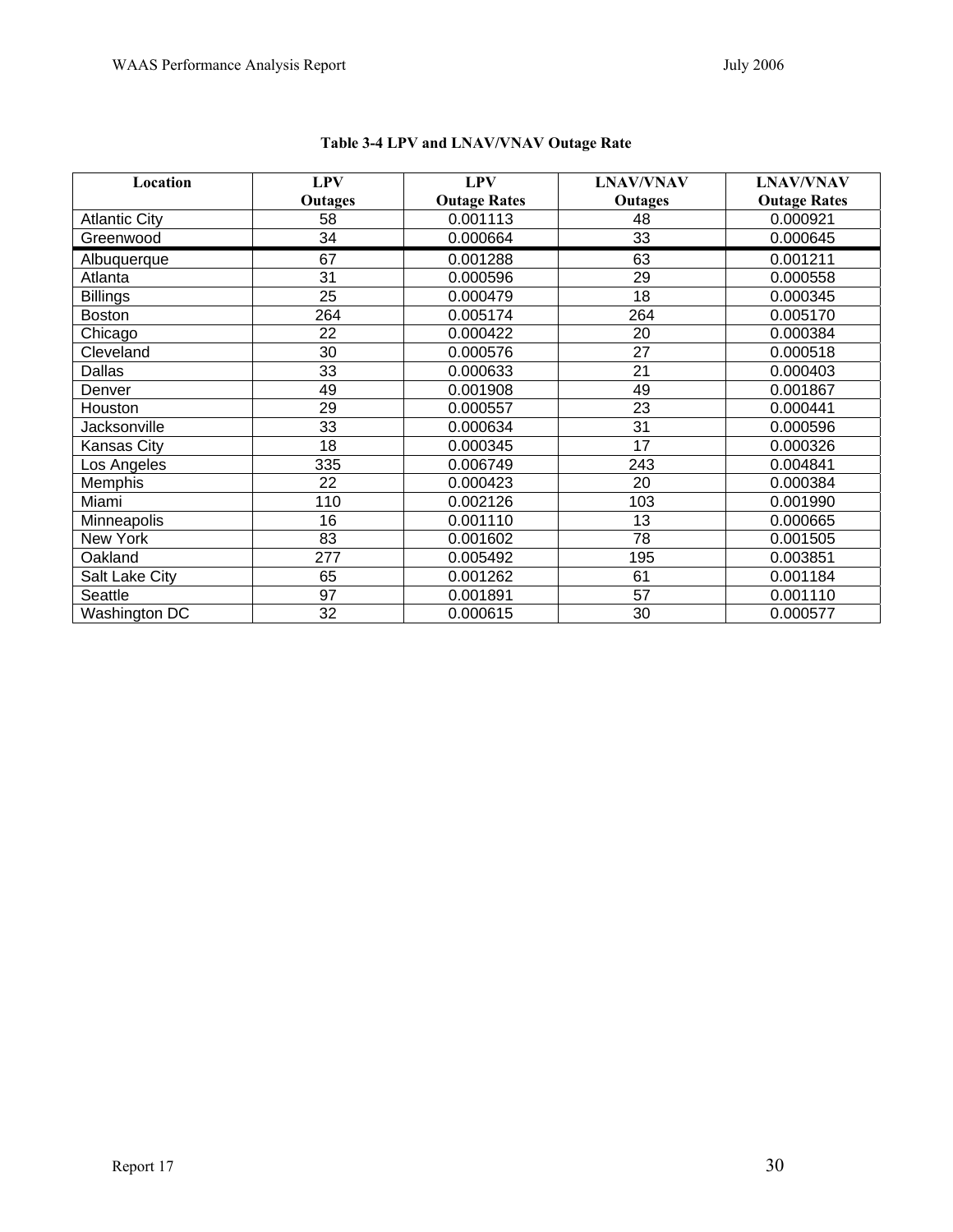| Location        | <b>NPA Outages</b> | <b>NPA Outage Rate</b> |
|-----------------|--------------------|------------------------|
| Albuquerque     | 15                 | 0.00028683             |
| Anchorage       | 3                  | 0.00005736             |
| Atlanta         | 15                 | 0.00028747             |
| <b>Bethel</b>   | $\overline{2}$     | 0.00008600             |
| <b>Billings</b> | 15                 | 0.00028689             |
| <b>Boston</b>   | 15                 | 0.00028682             |
| Cleveland       | 15                 | 0.00028707             |
| Cold Bay        | 3                  | 0.00005755             |
| Fairbanks       | $\overline{2}$     | 0.00008450             |
| Honolulu        | 10                 | 0.00019677             |
| Houston         | 15                 | 0.00028694             |
| Juneau          | 8                  | 0.00017726             |
| Kansas City     | 15                 | 0.00028709             |
| Kotzebue        | $\overline{2}$     | 0.00008700             |
| Los Angeles     | 7                  | 0.00013392             |
| Miami           | 15                 | 0.00028688             |
| Minneapolis     | 0                  | 0.00000000             |
| Oakland         | $\overline{7}$     | 0.00013387             |
| Puerto Rico     | 9                  | 0.00032863             |
| Salt Lake City  | $\overline{7}$     | 0.00013543             |
| Seattle         | $\overline{7}$     | 0.00013510             |
| Washington DC   | 15                 | 0.00028733             |

#### **Table 3-5 NPA Outage Rates**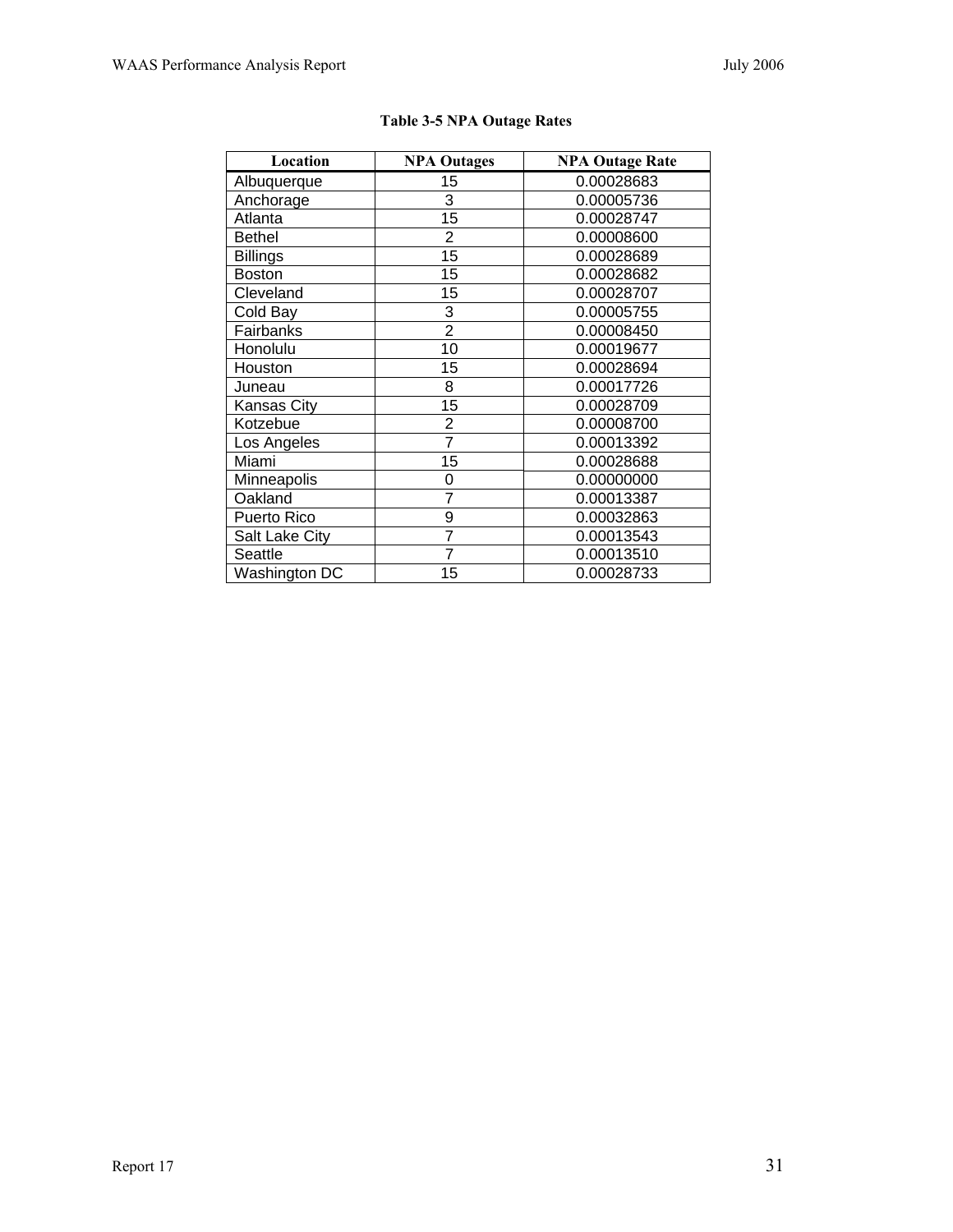# **Figure 3-1 LPV Instantaneous Availability**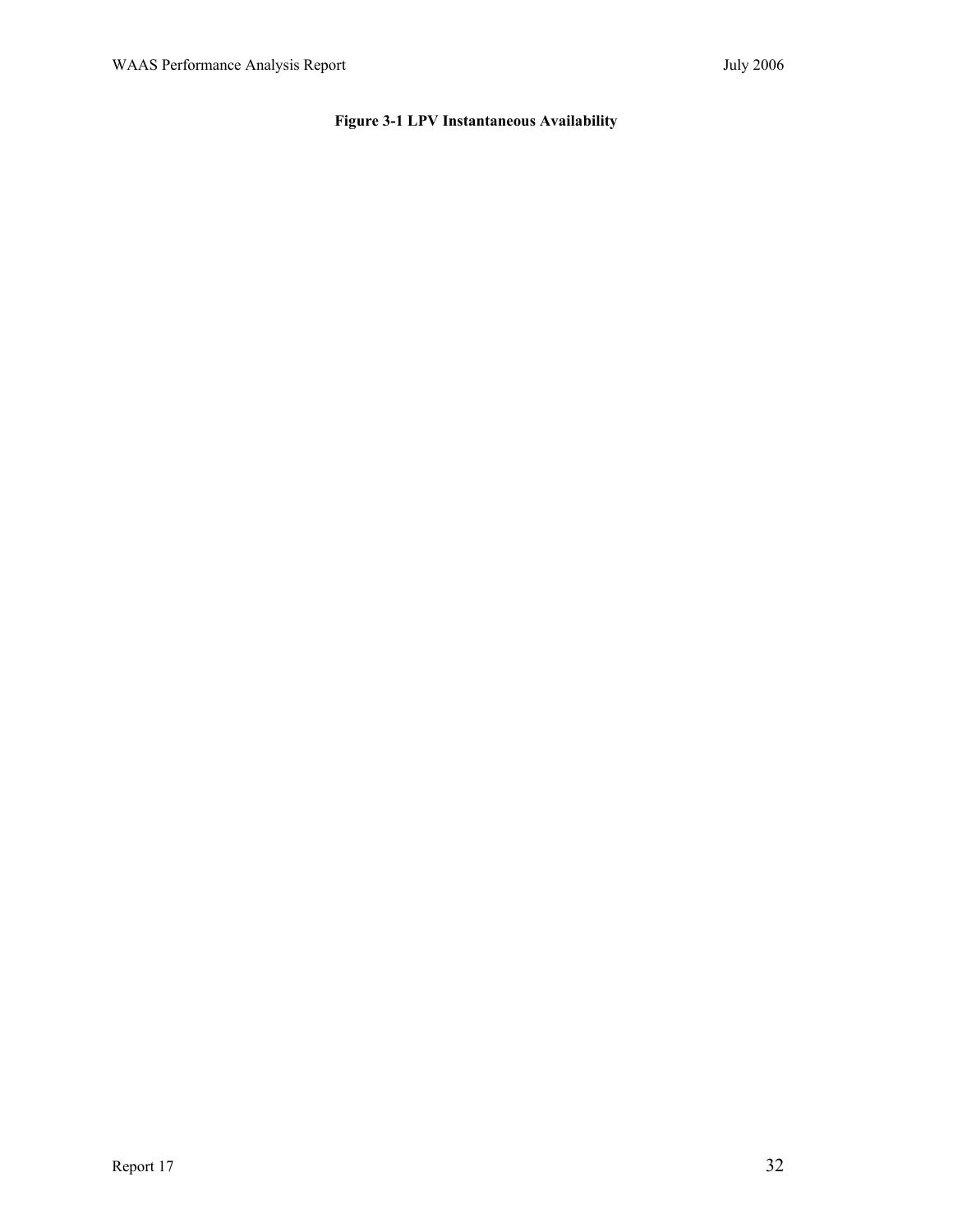# **Figure 3-2 LPV Instantaneous Availability**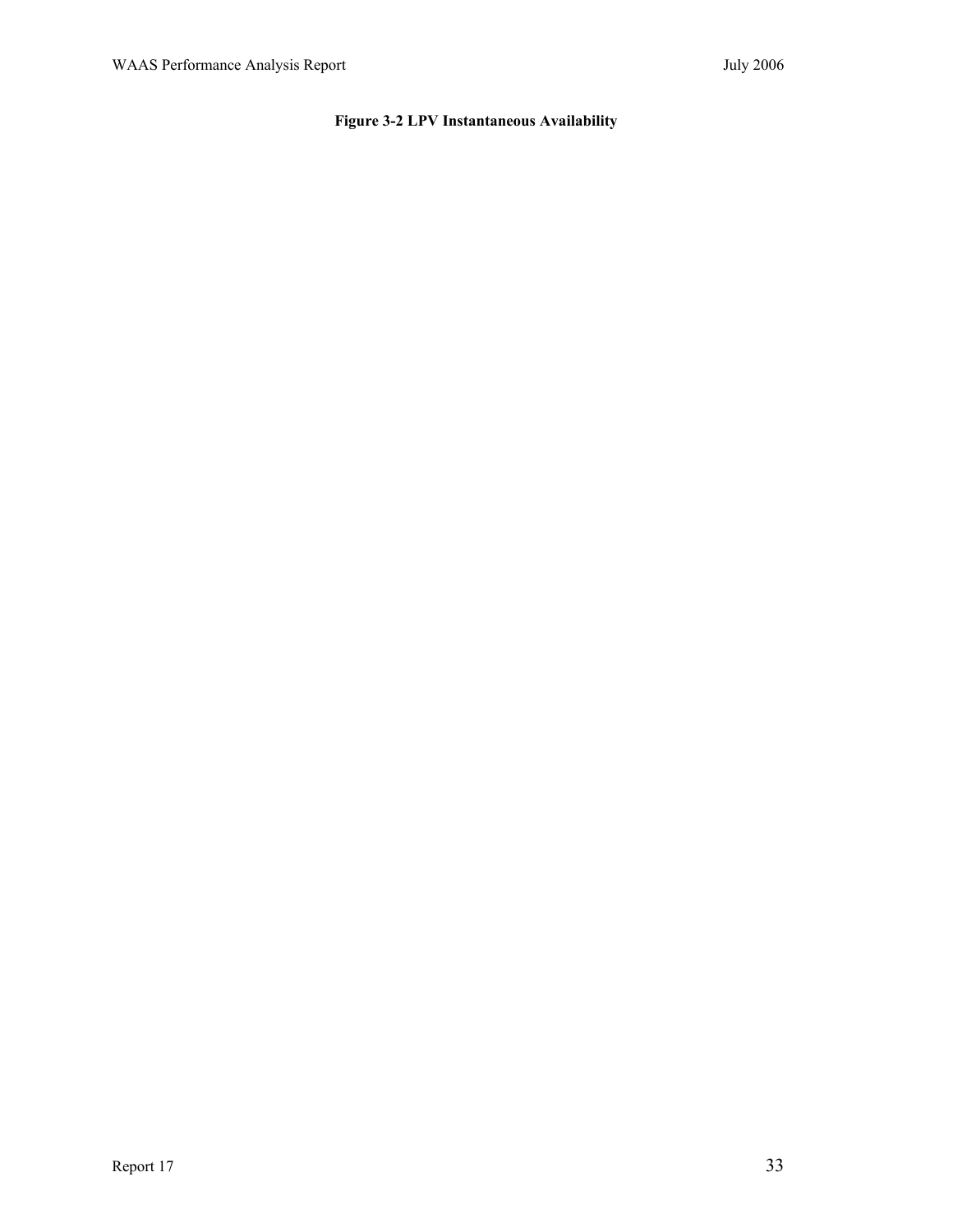## **Figure 3-3 LNAV/VNAV Instantaneous Availability**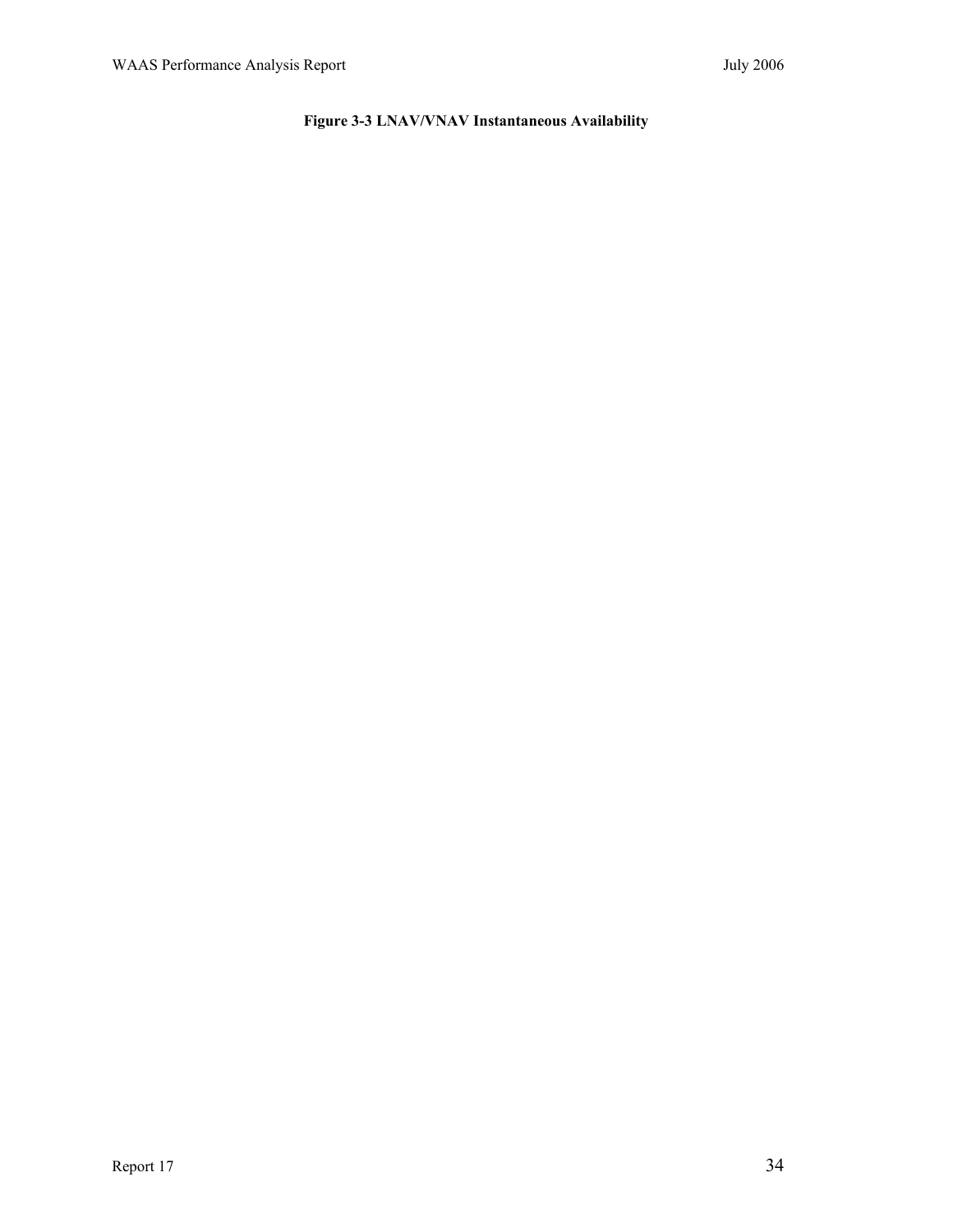## **Figure 3-4 LNAV/VNAV Instantaneous Availability**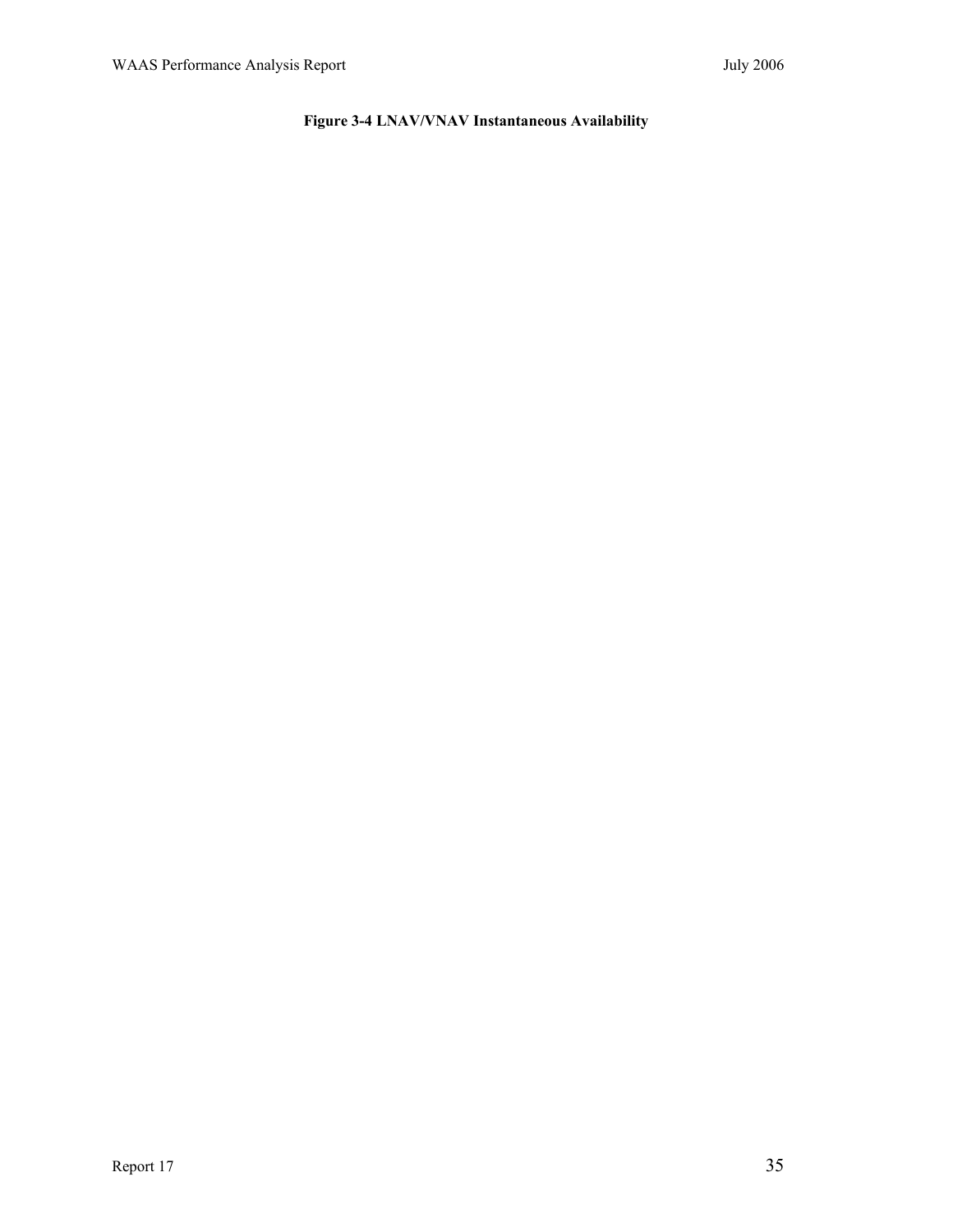# **Figure 3-5 LPV Outages**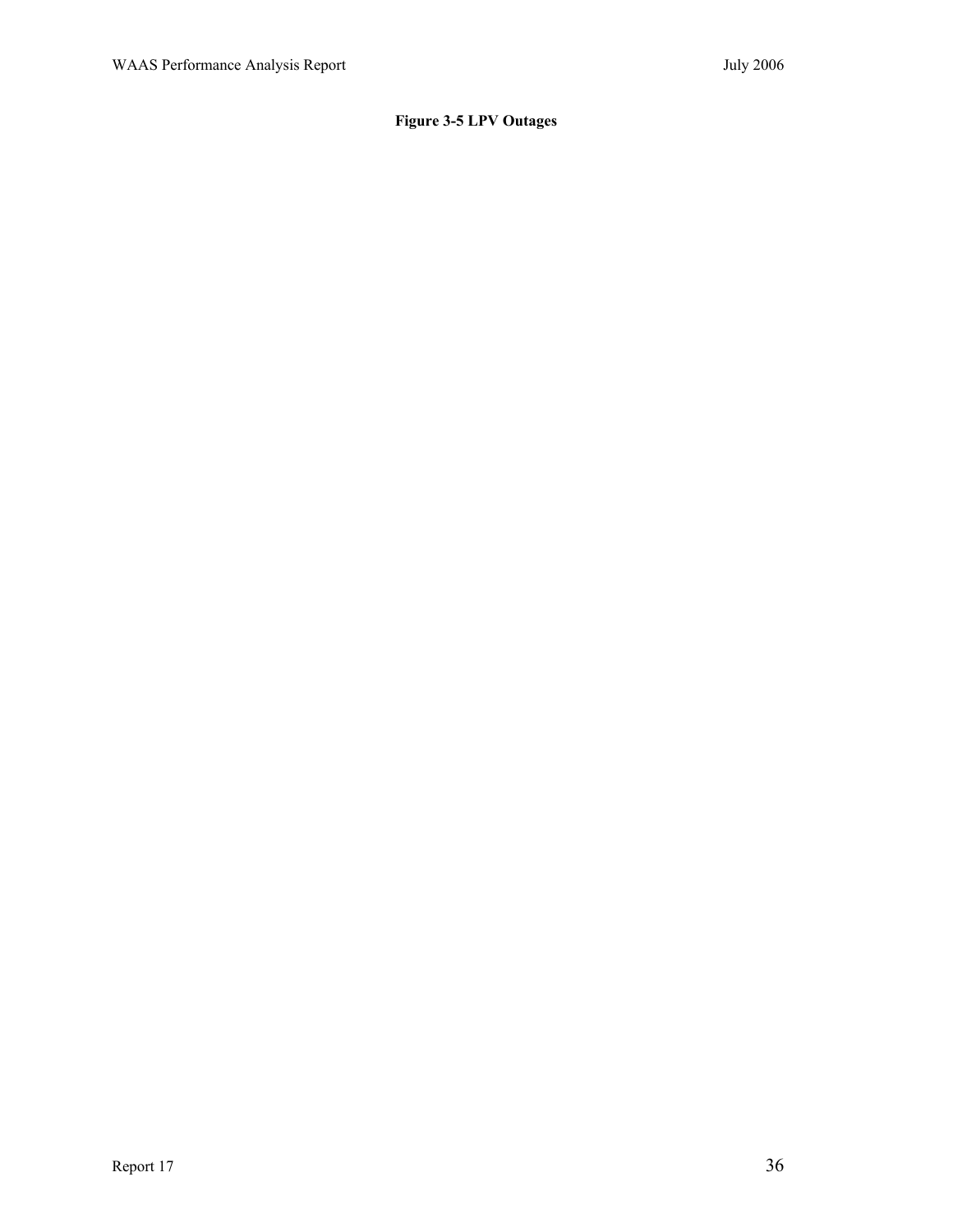## **Figure 3-6 LPV Outages**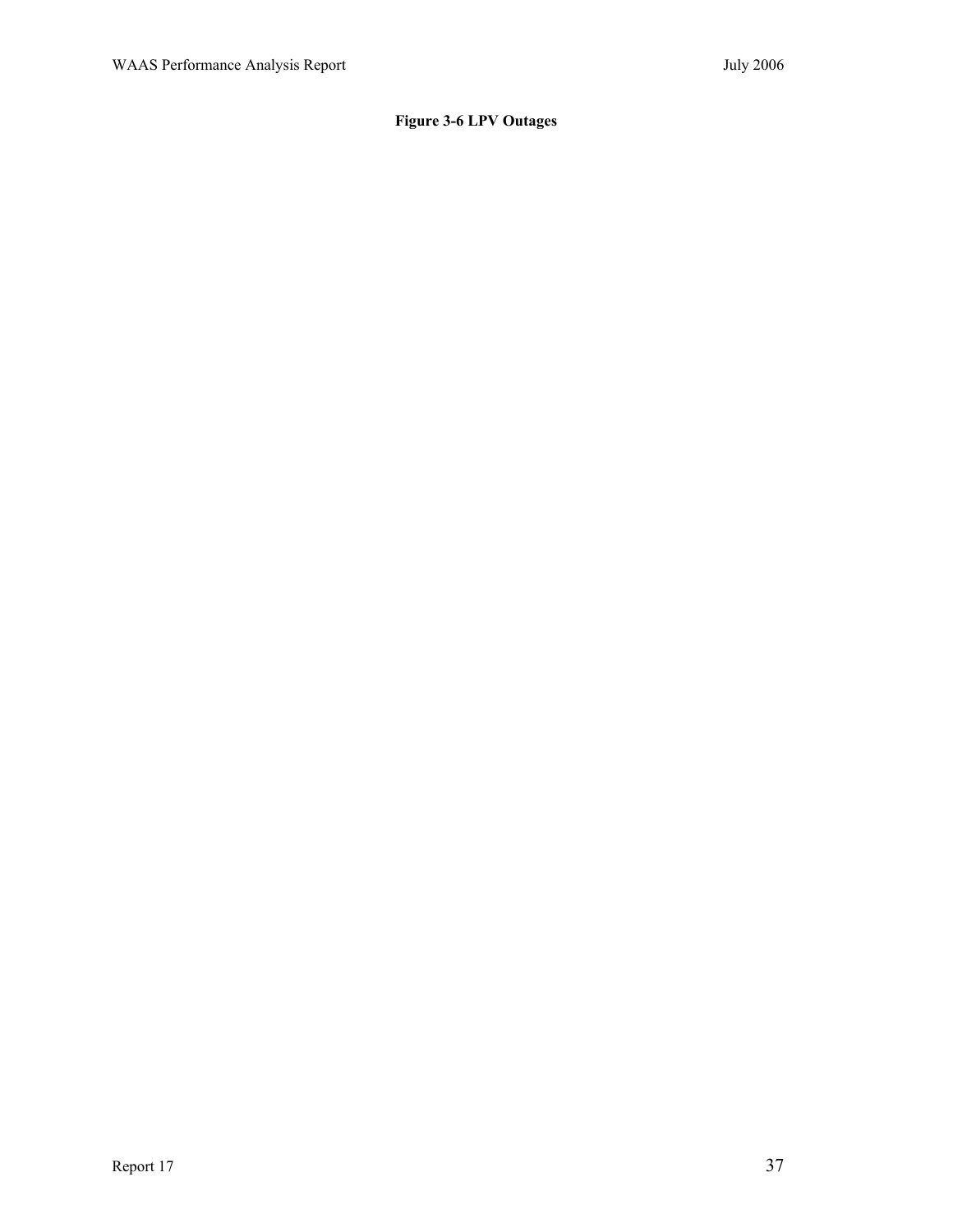# **Figure 3-7 LNAV/VNAV Outages**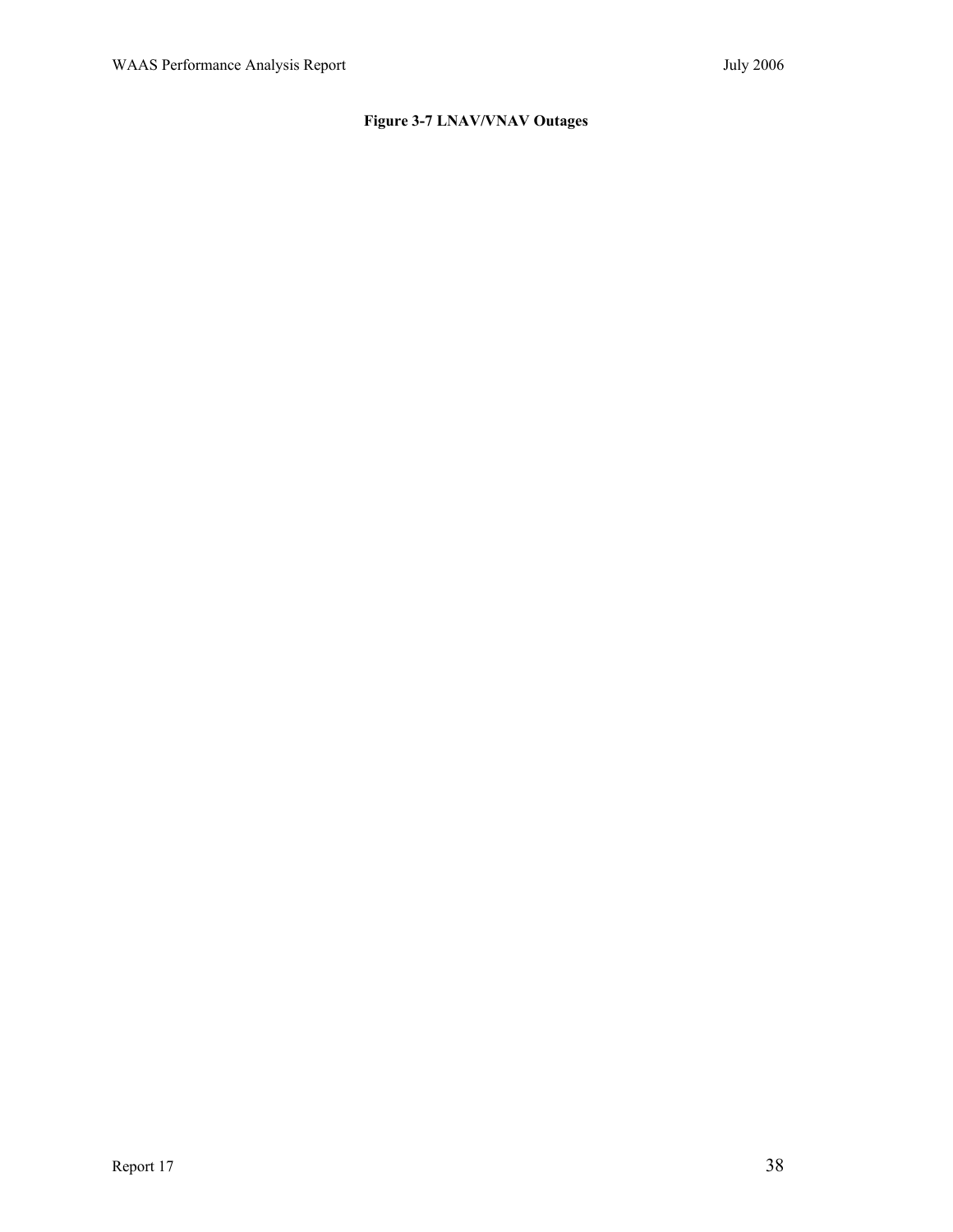## **Figure 3-8 LNAV/VNAV Outages**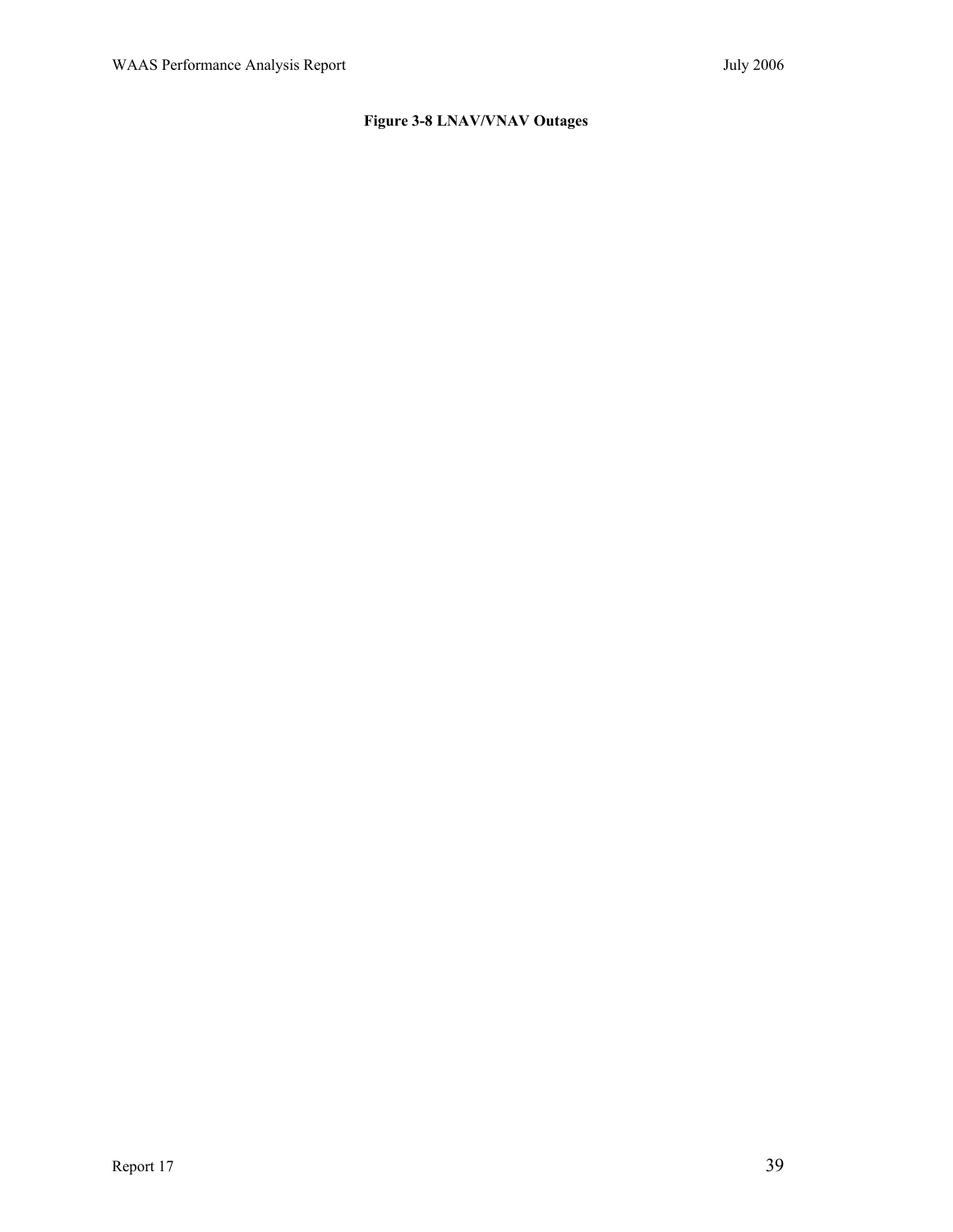#### **4.0 COVERAGE**

WAAS coverage area evaluation estimates the percent of service volume where WAAS is providing LPV, LNAV/VNAV and NPA services. The WAAS message and the GPS/GEO satellite status are used to determine WAAS availability across North America. For PA coverage, protection levels were calculated at two-minute intervals and at two degree spacing over the PA service volume, while NPA coverage was calculated at two-minute intervals and five degree spacing over the NPA service volume.

Daily analysis for PA was conducted for both LPV and LNAV/VNAV service levels. Figures 4.1 to 4.3 and 4.5 to 4.7 show the WAAS LNAV/VNAV and LPV coverage area for each month for this quarter, respectively. Figures 4.4 and 4.8 show the rollup WAAS LNAV/VNAV and LPV coverage for the quarter. The coverage plots also provide 100, 99, 95, 90 and 80% availability contours. Figures 4.15 to 4.17 show WAAS LNAV/VNAV, LPV, and NPA coverage since WAAS commissioning (July 2003). Figure 4.13 shows the daily WAAS LNAV/VNAV and LPV coverage at 99% availability and ionosphere KP index values for this quarter.

Figure 4.9 to 4.11 show the NPA coverage area of each month and Figure 4.12 shows the rollup NPA coverage for the quarter. Daily analysis for NPA was based on a 99.9% availability requirement. The NPA coverage plots also provide 100, 99.9 and 99% availability contours. Figure 4.14 shows the daily NPA coverage at 99.9% availability and ionosphere Kp index values for this quarter.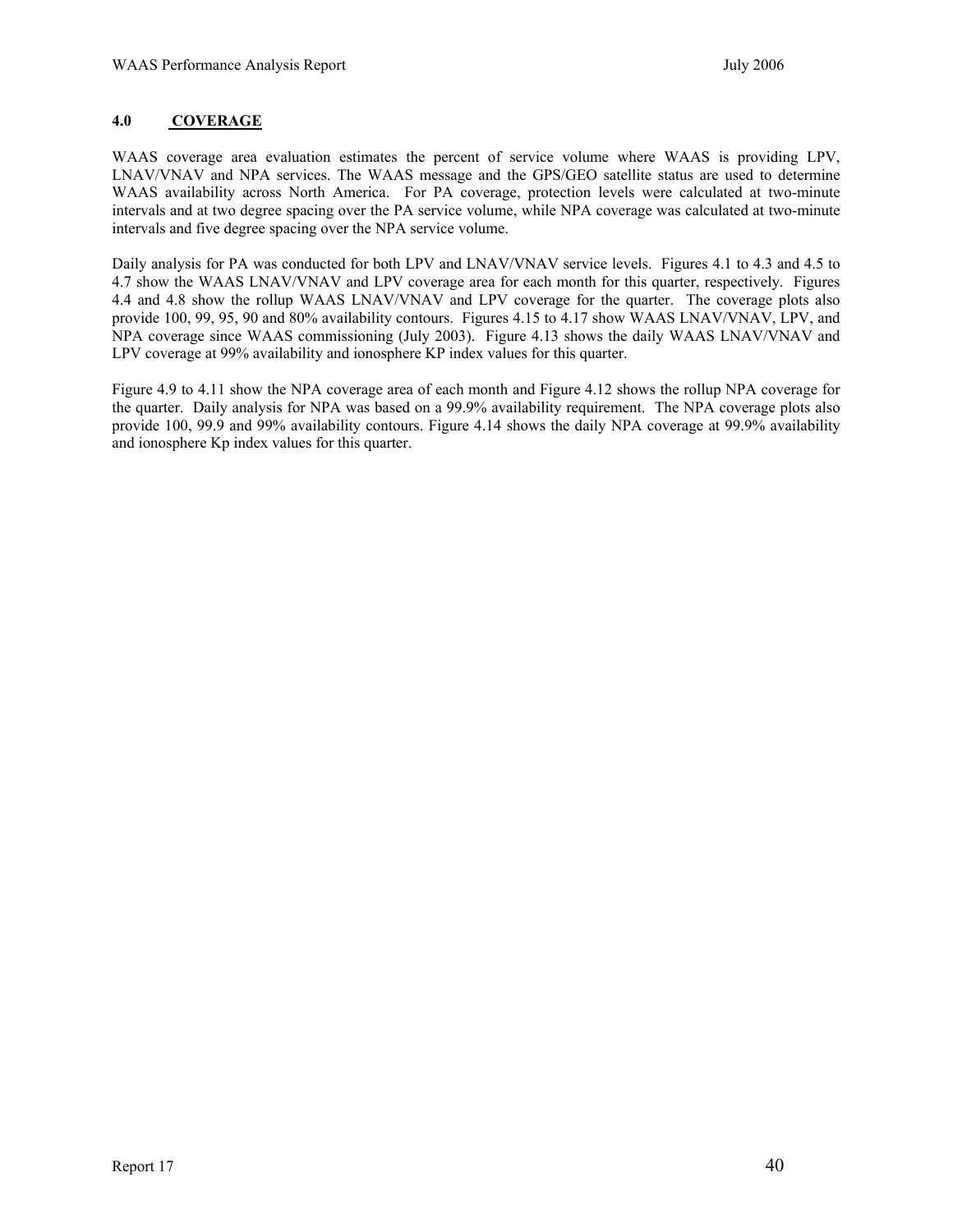# **Figure 4-1 WAAS LNAV/VNAV Coverage - April**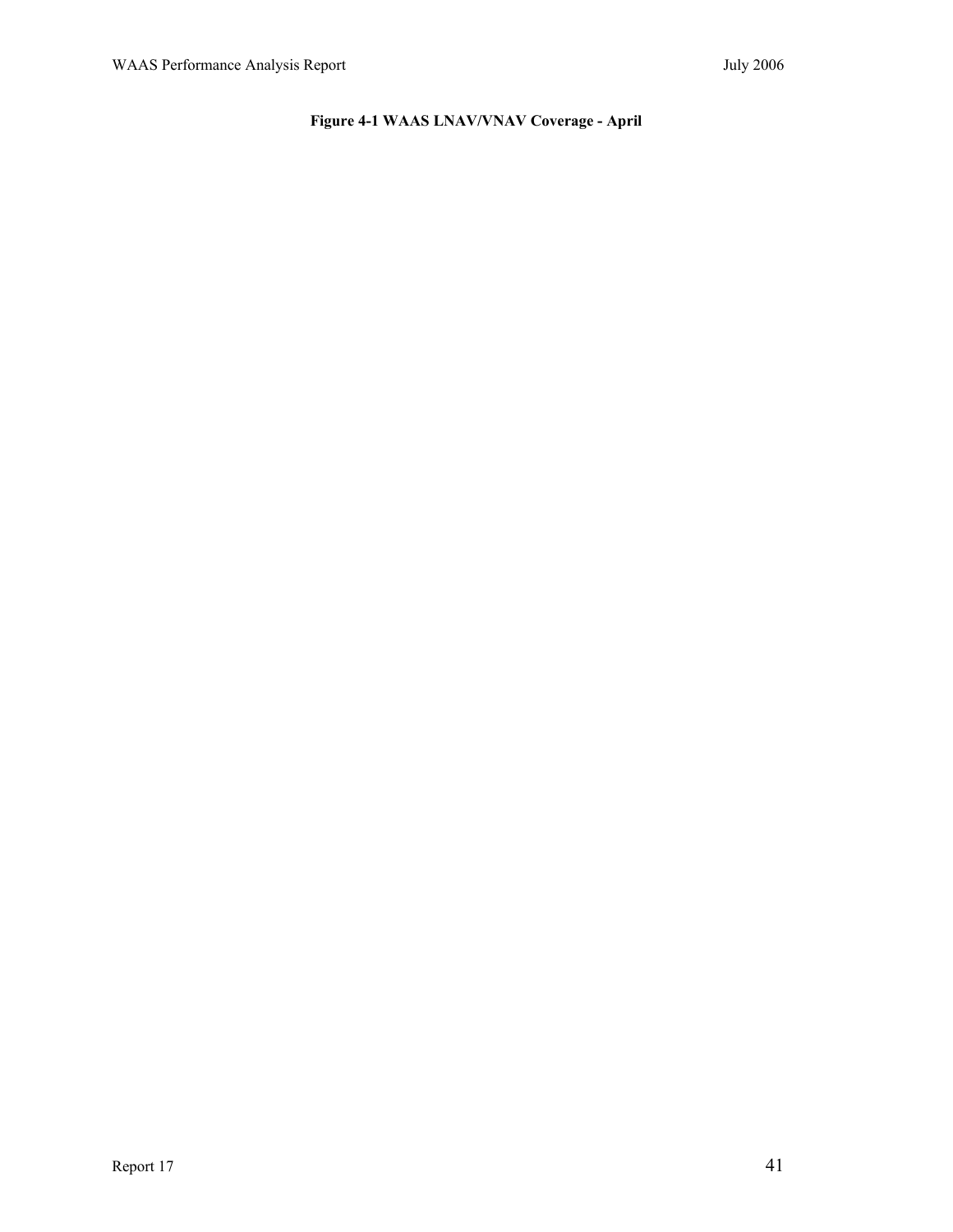# **Figure 4-2 WAAS LNAV/VNAV Coverage - May**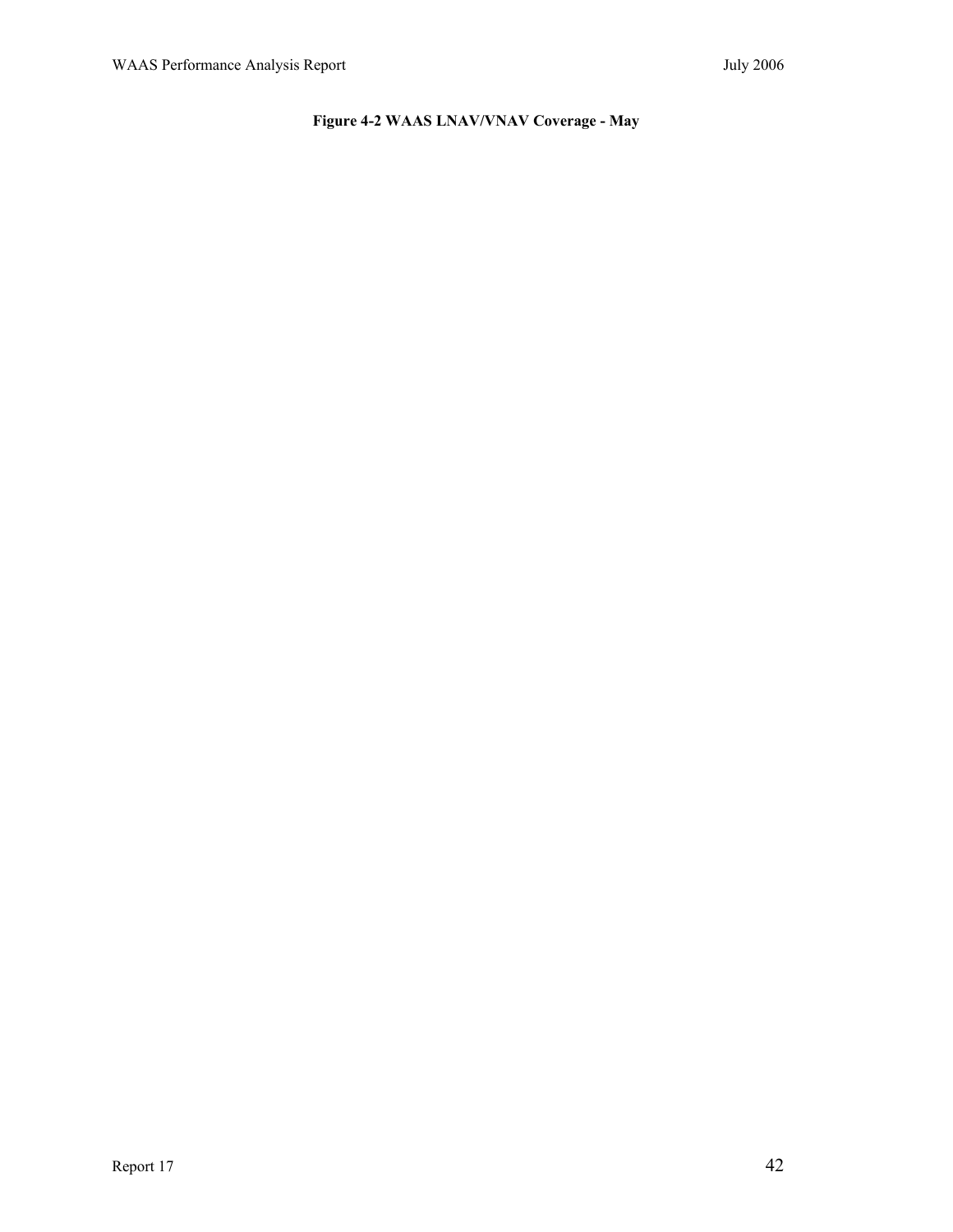# **Figure 4-3 WAAS LNAV/VNAV Coverage – June**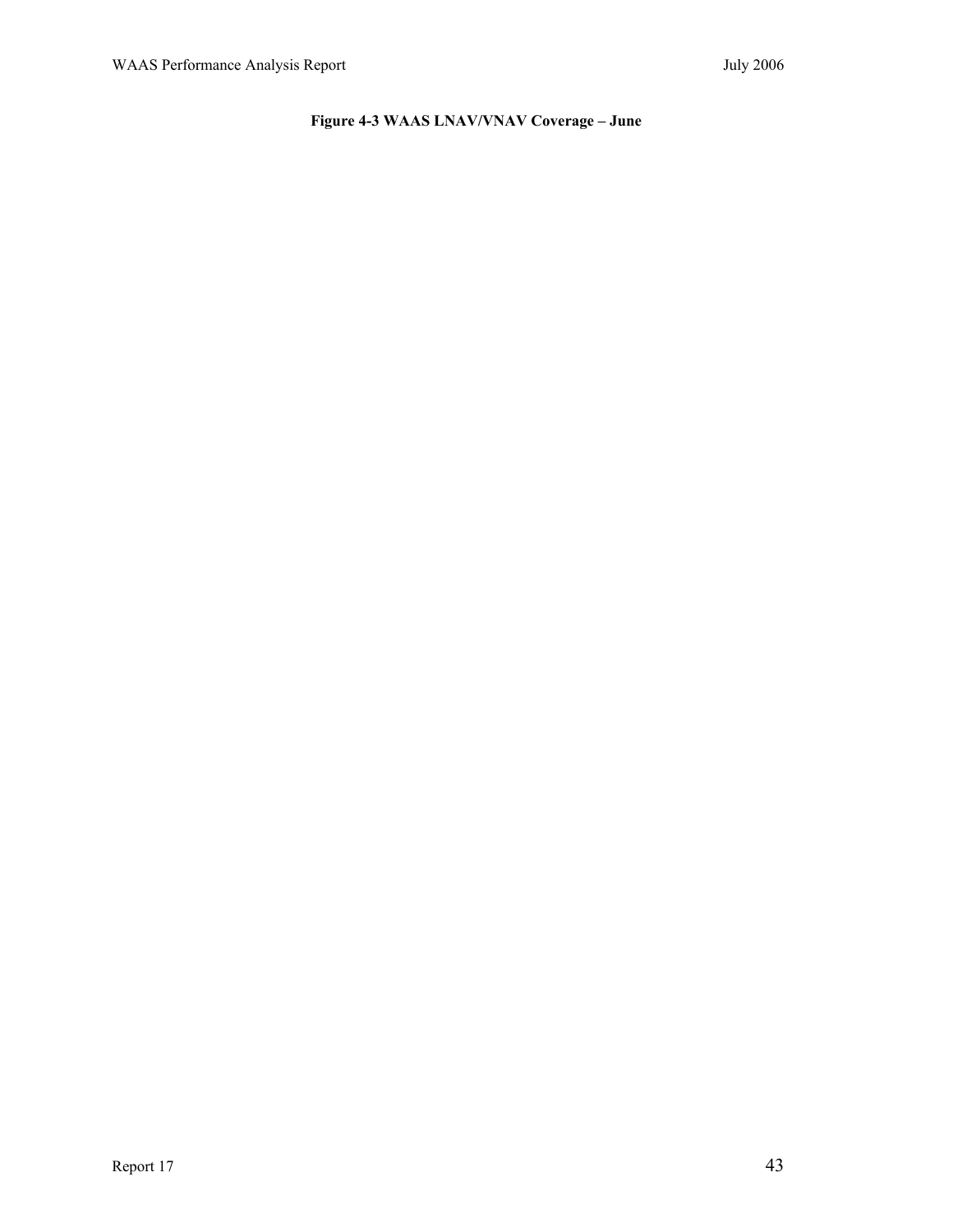# **Figure 4-4 WAAS LNAV/VNAV Coverage for the Quarter**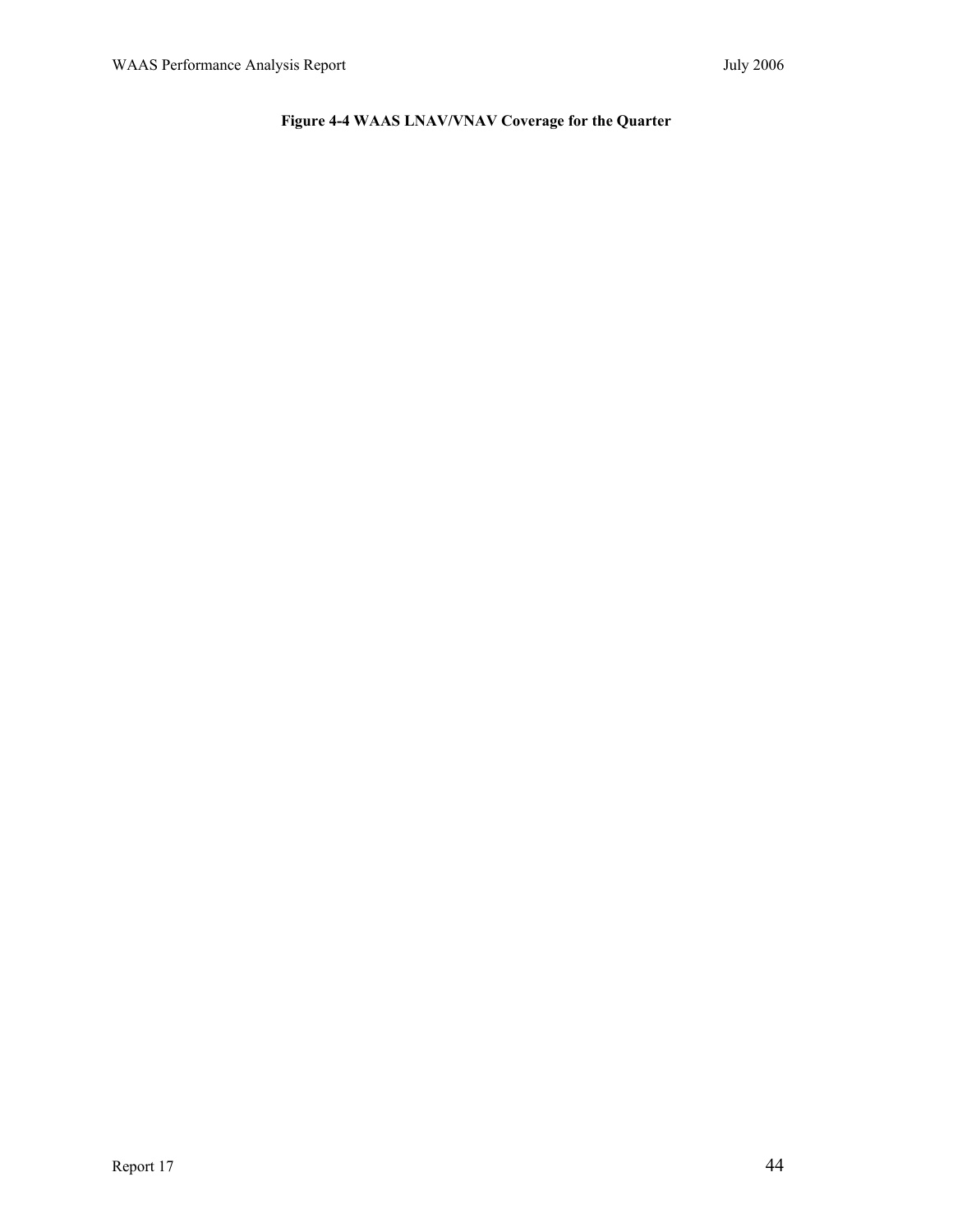# **Figure 4-5 WAAS LPV Coverage - April**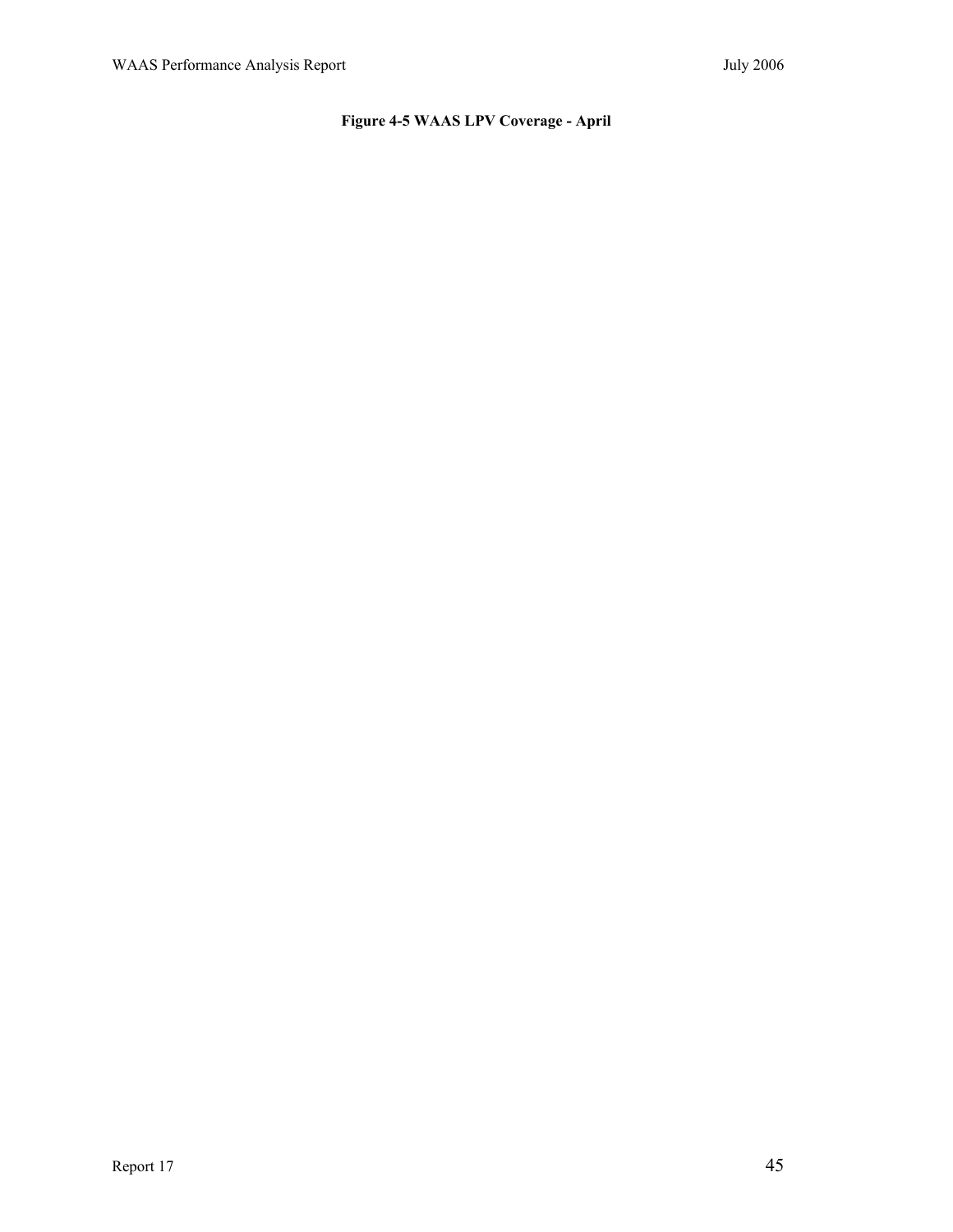## **Figure 4-6 WAAS LPV Coverage - May**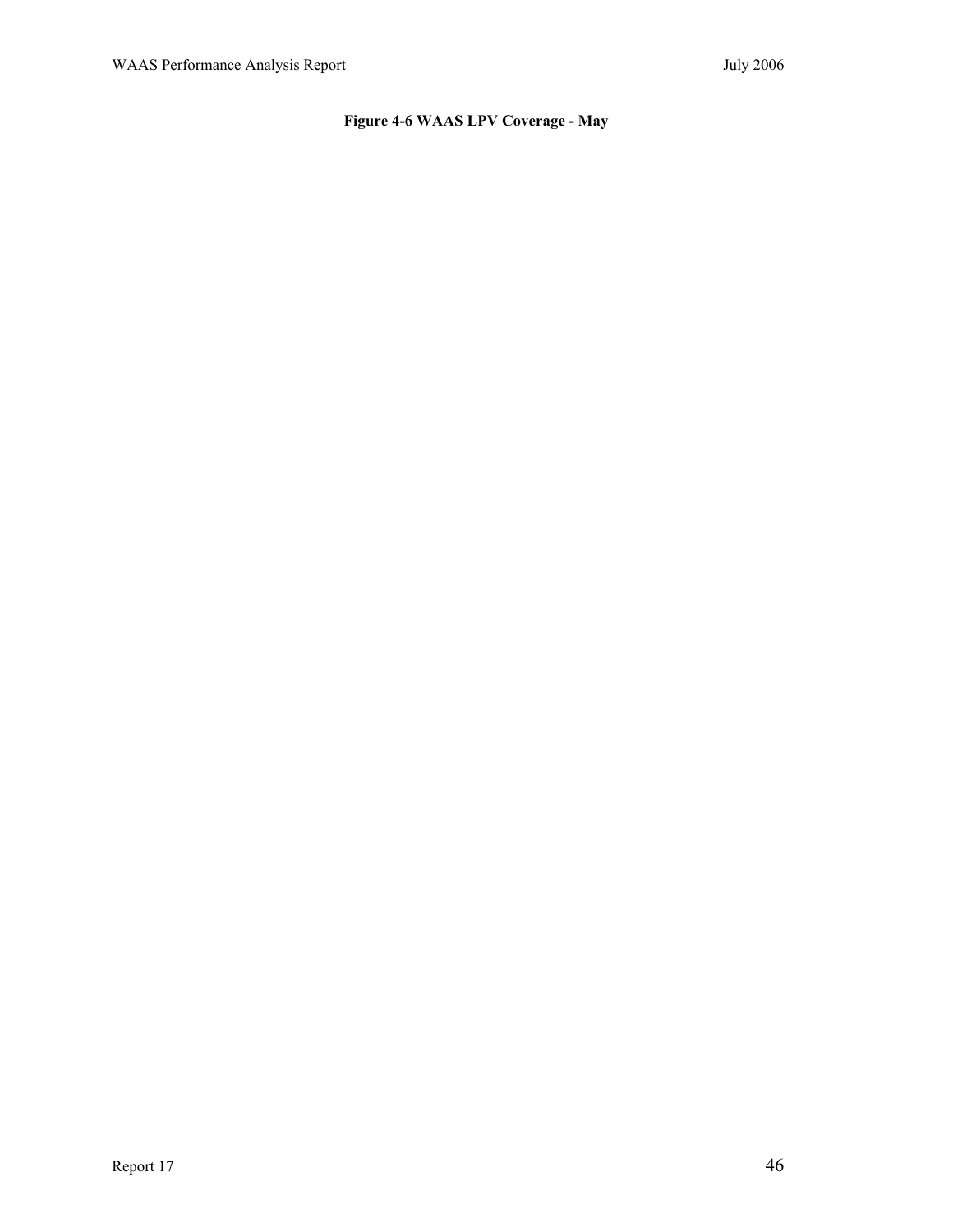# **Figure 4-7 WAAS LPV Coverage - June**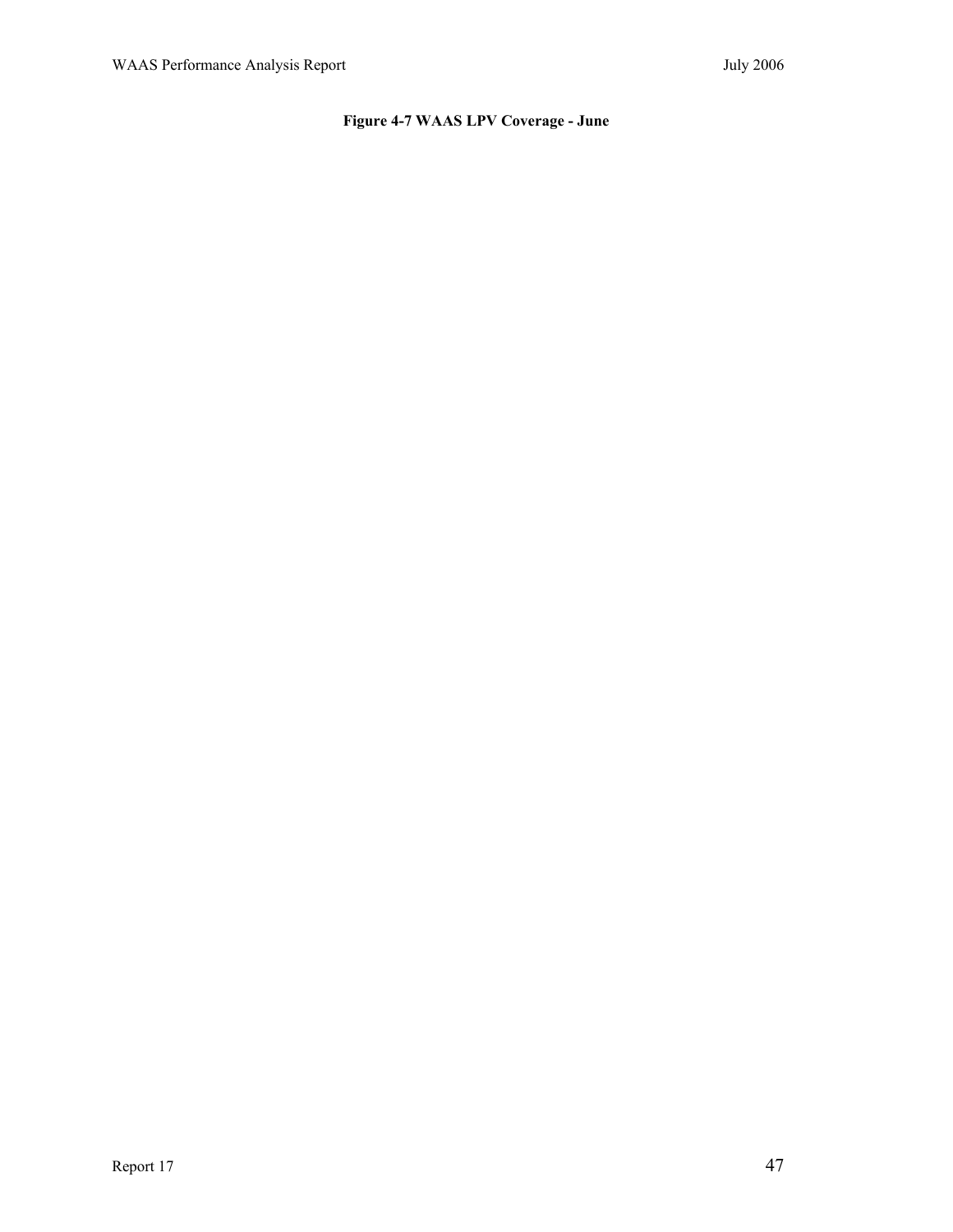# **Figure 4-8 WAAS LPV Coverage for the Quarter**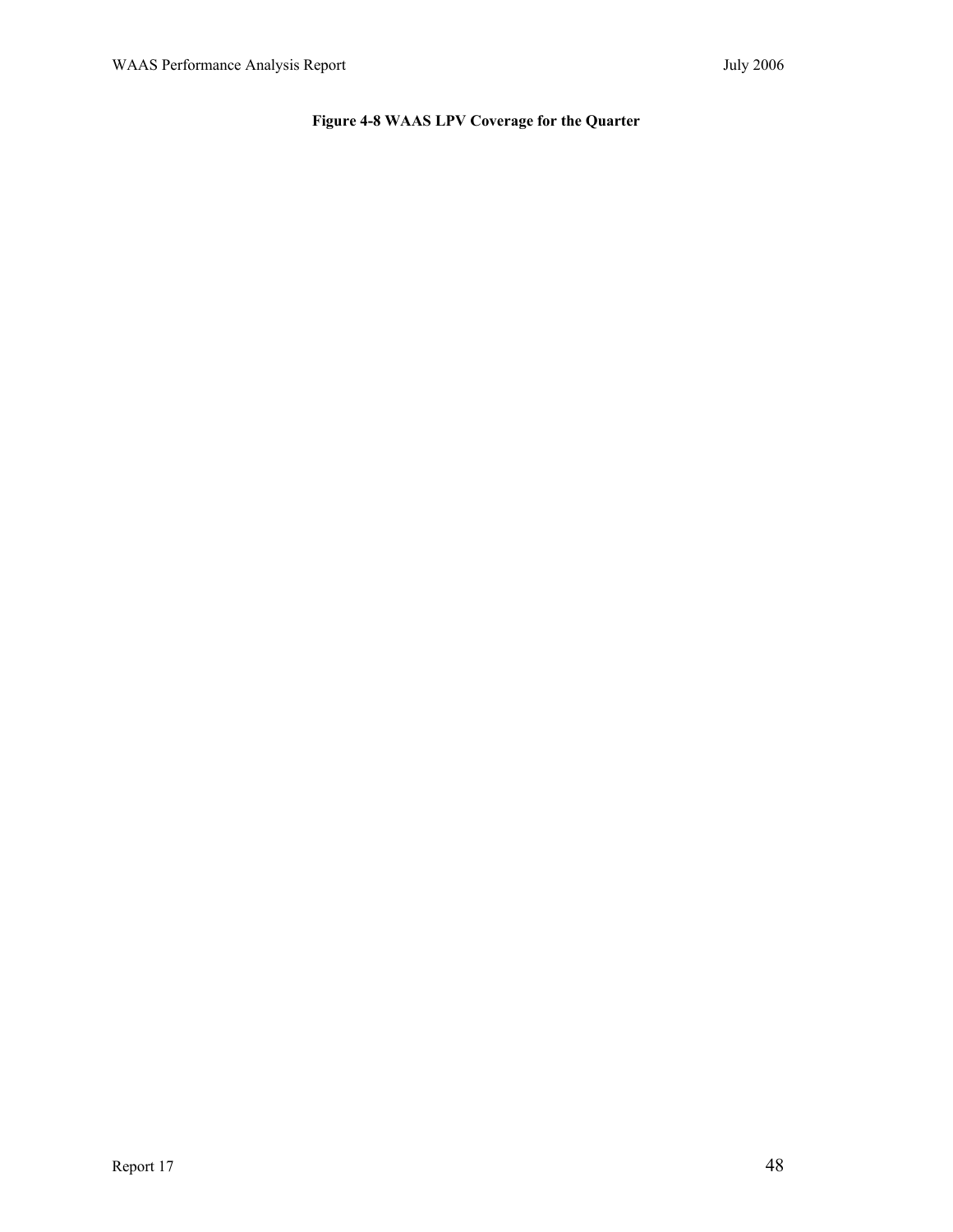## **Figure 4-9 WAAS NPA Coverage - April**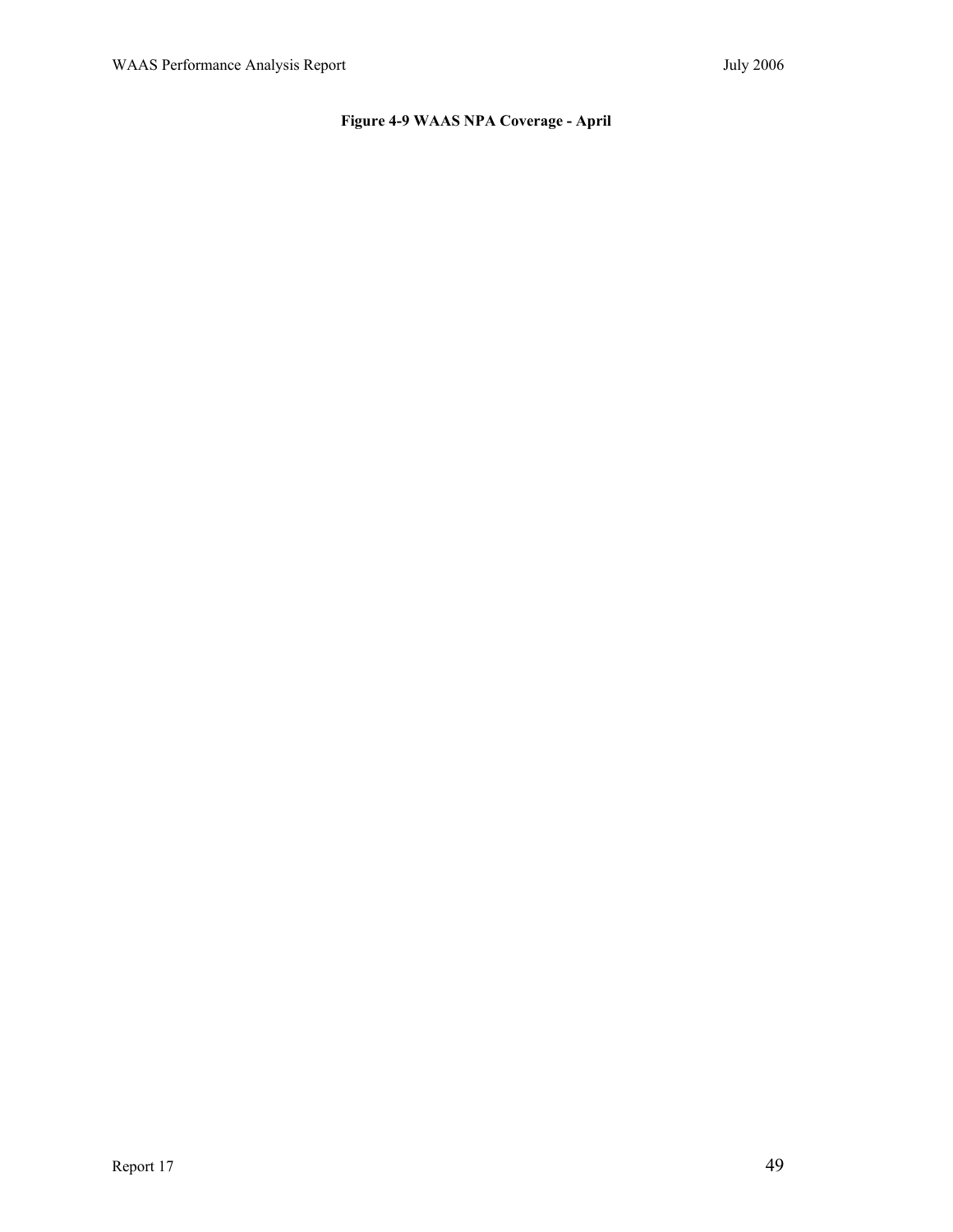## **Figure 4-10 WAAS NPA Coverage – May**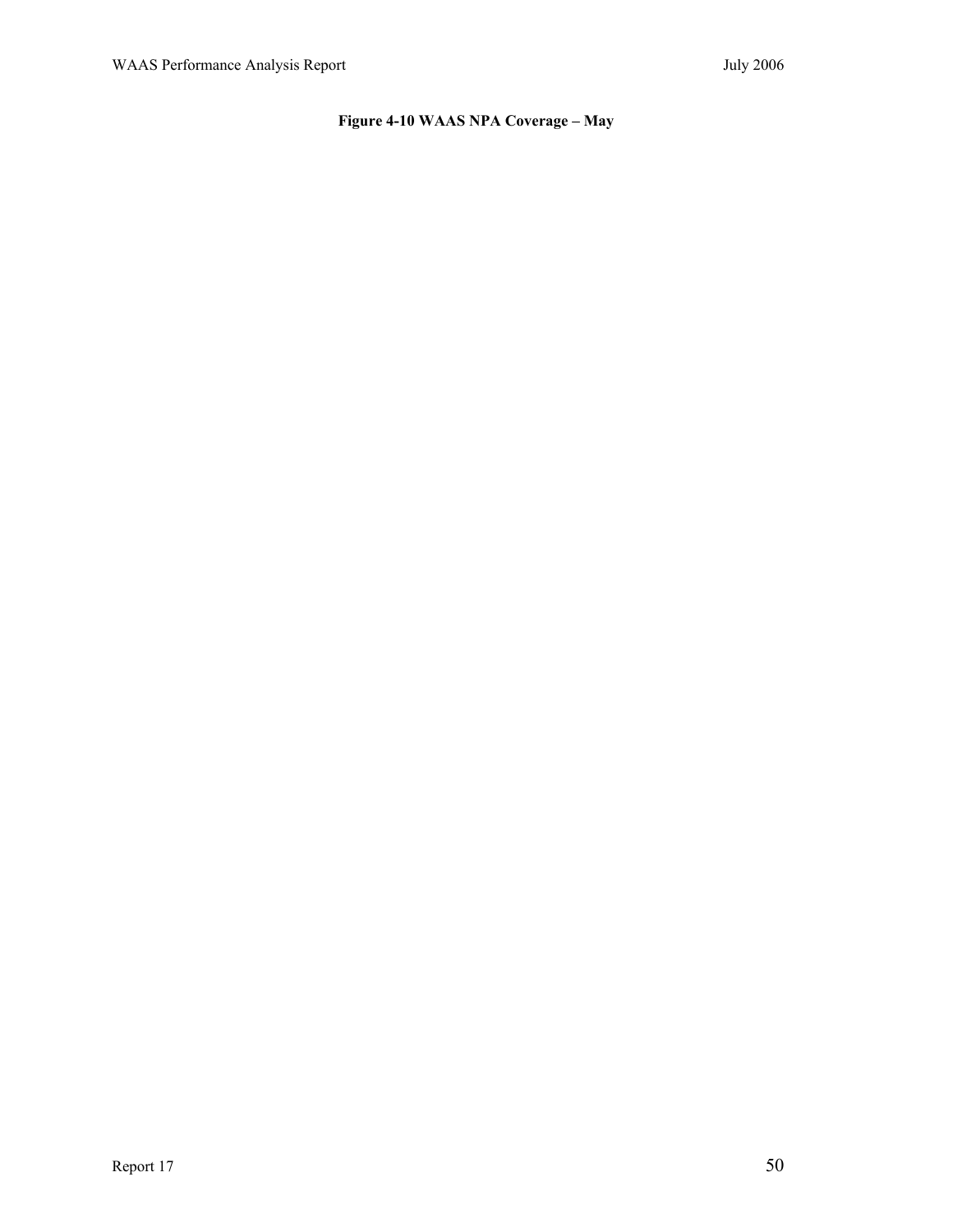## **Figure 4-11 WAAS NPA Coverage - June**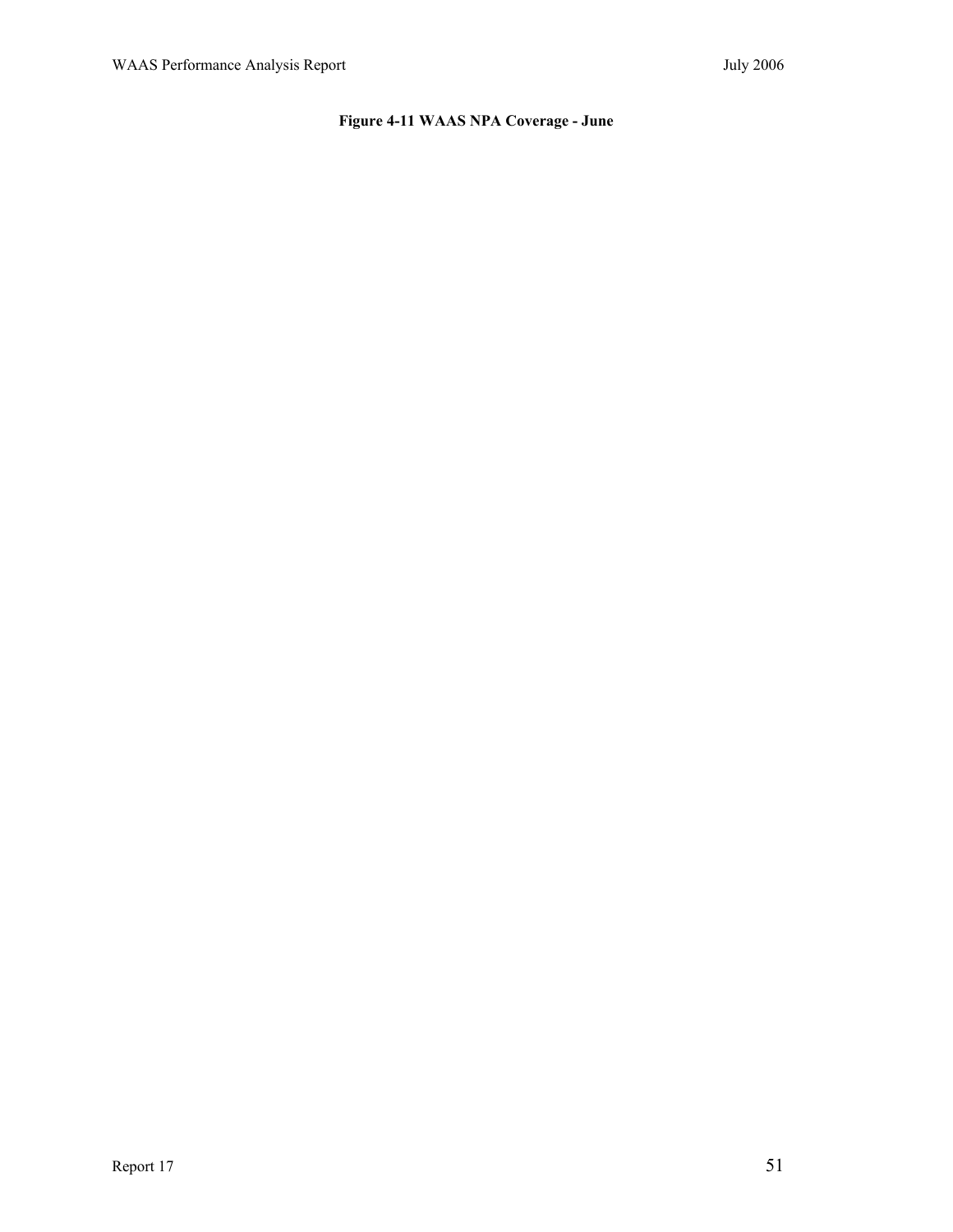## **Figure 4-12 WAAS NPA Coverage for the Quarter**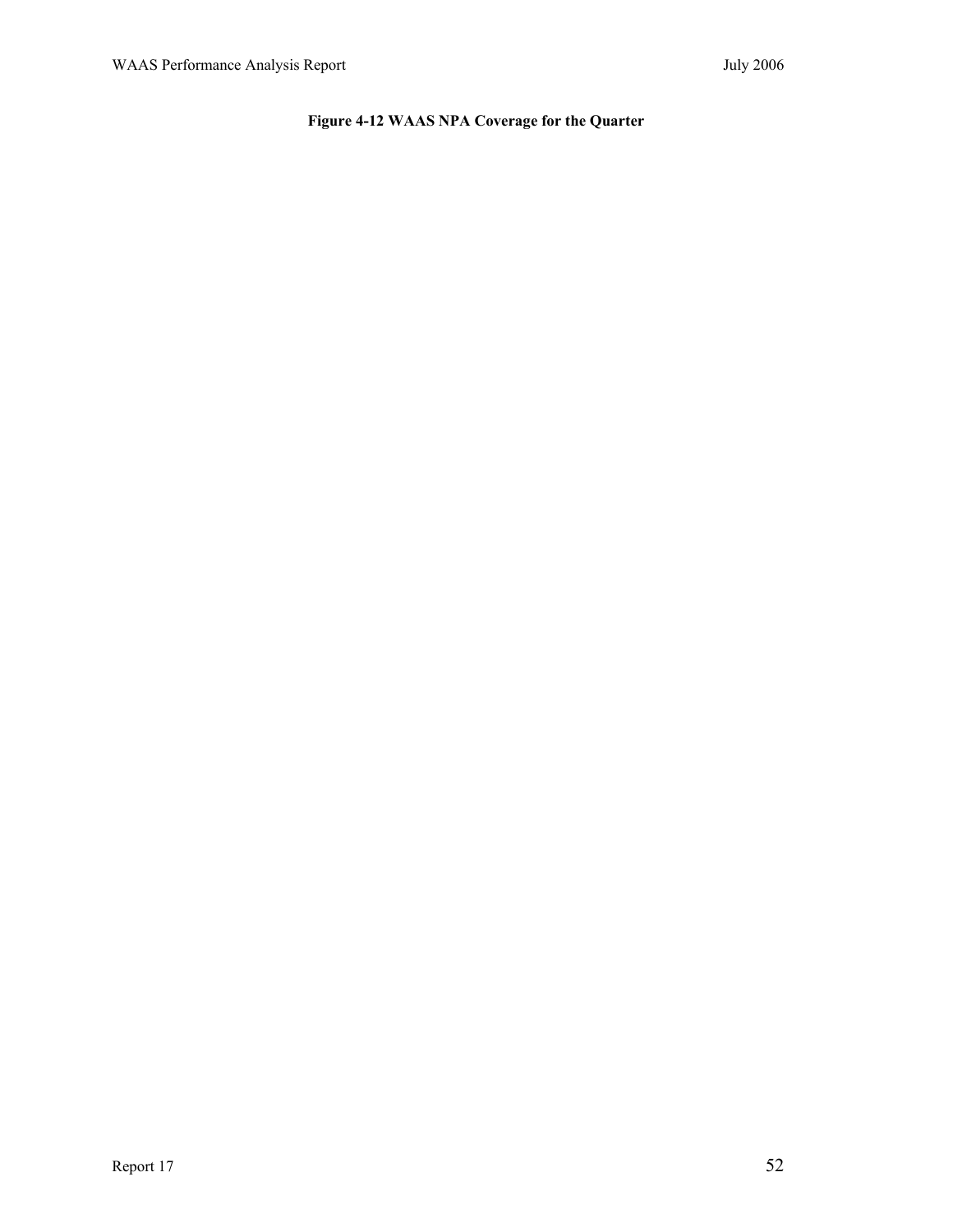

#### **Figure 4-13 Daily WAAS LNAV/VNAV and LPV Coverage**

**Figure 4-14 Daily NPA Coverage** 

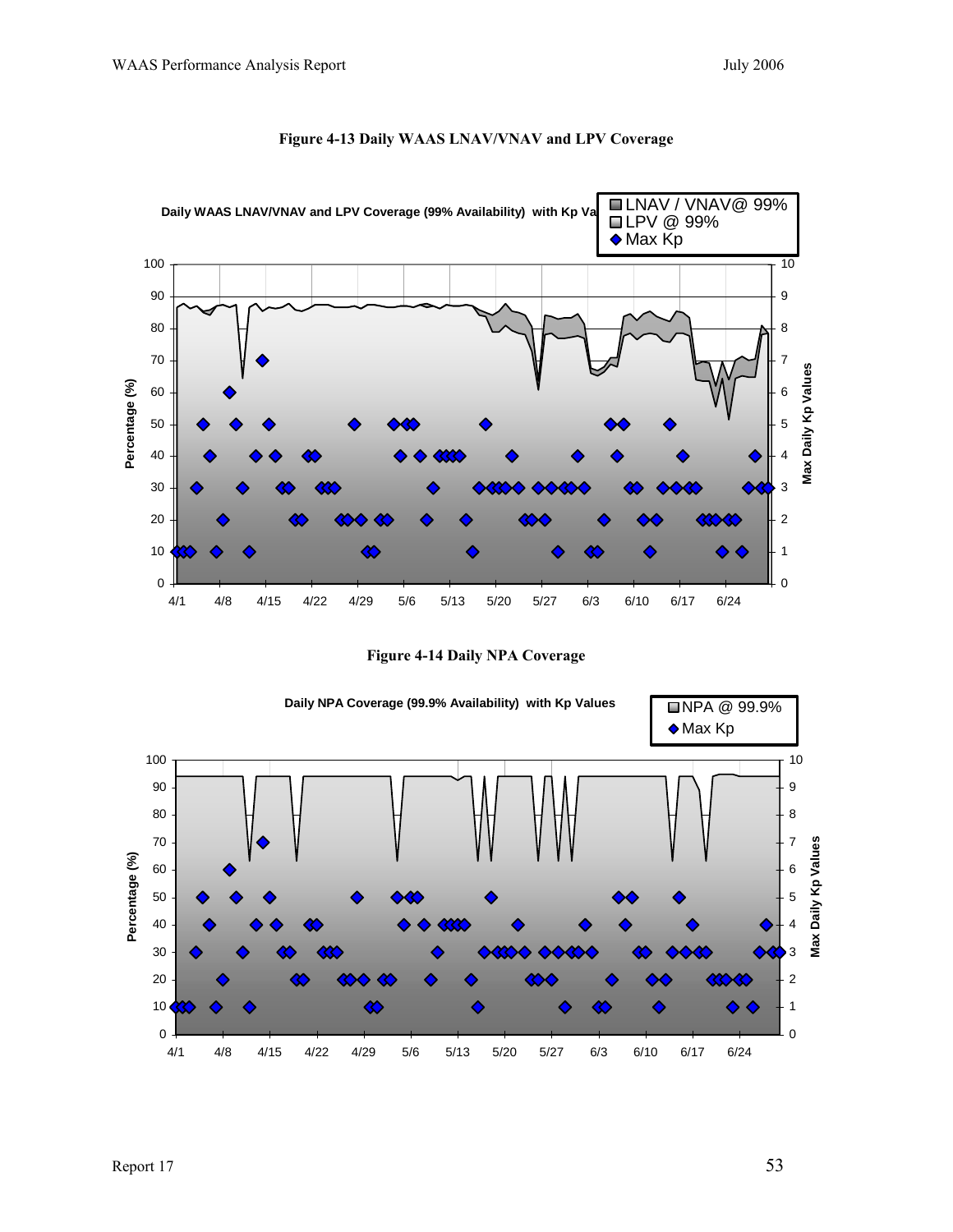# **Figure 4-15 WAAS LNAV/VNAV Coverage Since Commissioning**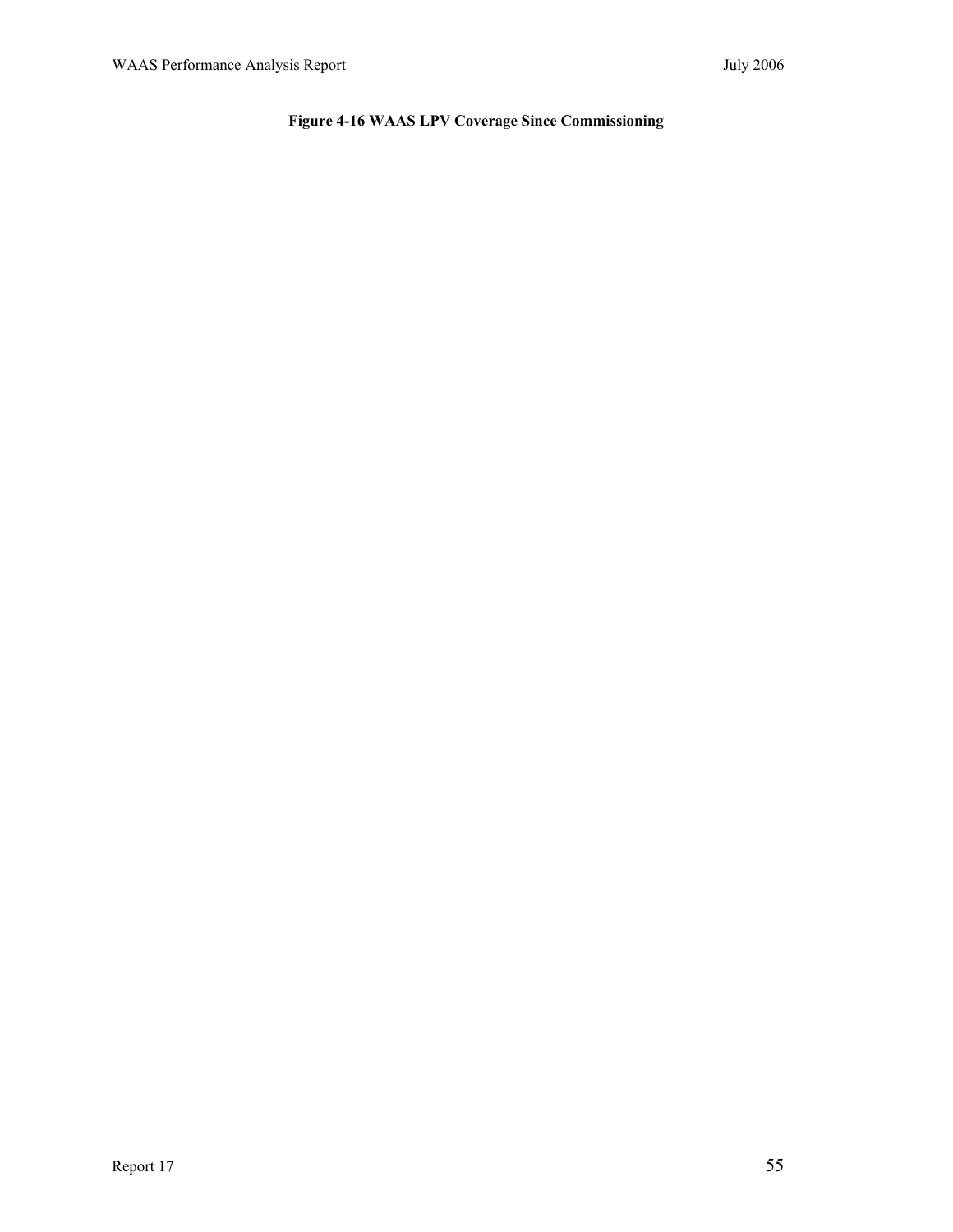## **Figure 4-17 NPA Coverage Since Commissioning**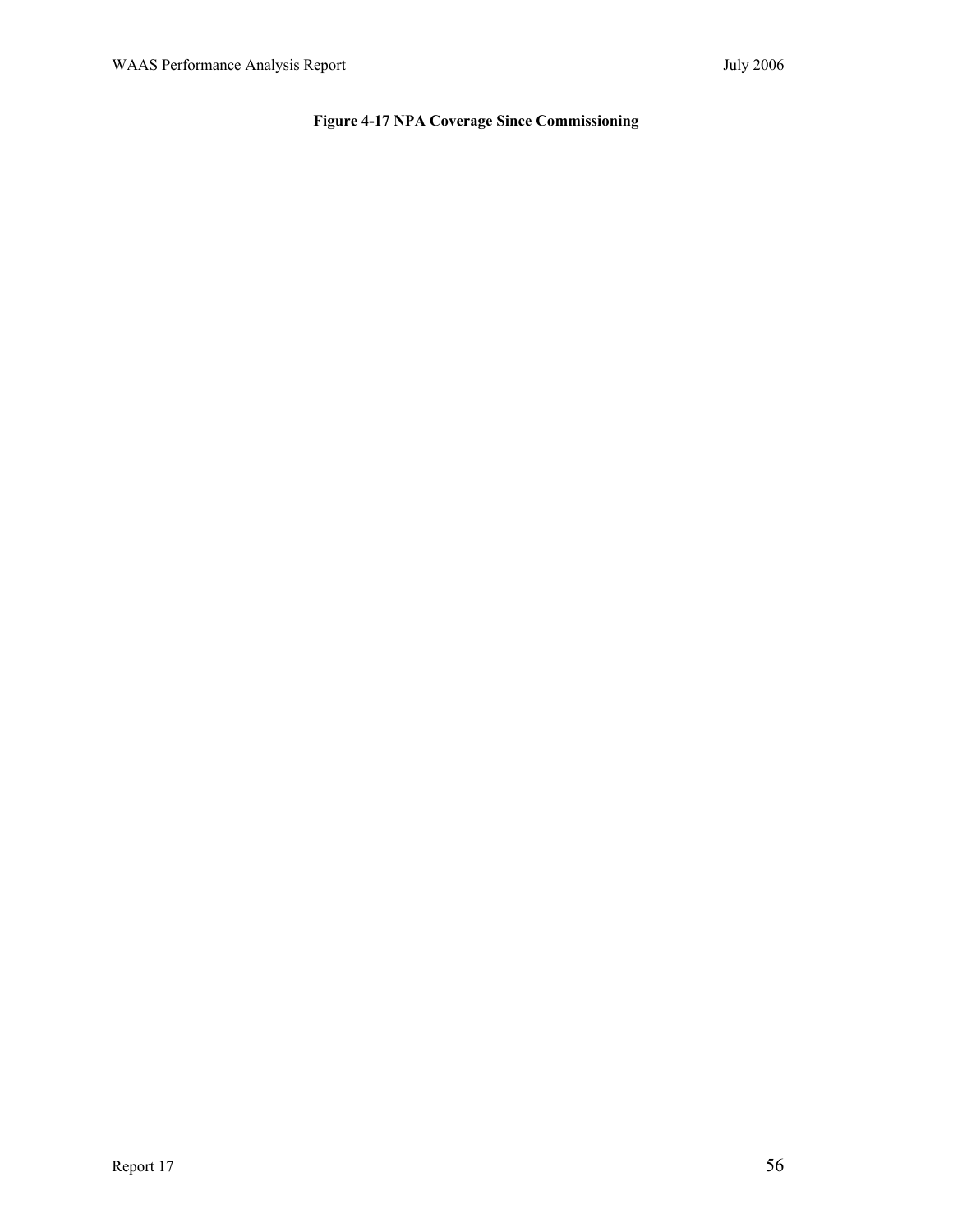#### **5.0 INTEGRITY**

#### **5.1 HMI Analysis**

Analysis of integrity includes the identification and evaluation of HMI (hazardously misleading information), as well as the generation of a safety index to illustrate the margin of safety that WAAS protection levels are providing. The safety margin index (shown in Table 5.1) is a metric that shows how well the protection levels are bounding the maximum observed error. The process for determining this index involves normalizing the largest error observed at a site. This is accomplished by dividing this maximum observed error by the WAAS estimated standard deviation of the error. The safety margin requirement, 5.33 standard units for vertical and 6 standard units for horizontal, is then divided by this maximum normalized error.

|                      | <b>Safety Index</b> |                 |                       |
|----------------------|---------------------|-----------------|-----------------------|
| Location             | Horizontal          | <b>Vertical</b> | <b>Number of HMIs</b> |
| <b>Atlantic City</b> | 10.00               | 7.61            | 0                     |
| Greenwood            | 8.57                | 7.61            | 0                     |
| Albuquerque          | 10.00               | 6.66            | 0                     |
| Atlanta              | 12.00               | 6.66            | $\mathbf 0$           |
| <b>Billings</b>      | 10.00               | 7.61            | 0                     |
| <b>Boston</b>        | 5.00                | 5.33            | $\overline{0}$        |
| Chicago              | 12.00               | 8.88            | 0                     |
| Cleveland            | 5.45                | 4.44            | 0                     |
| Dallas               | 5.00                | 4.44            | 0                     |
| Denver               | 8.57                | 5.33            | 0                     |
| Houston              | 12.00               | 7.61            | $\mathbf 0$           |
| Jacksonville         | 10.00               | 7.61            | 0                     |
| Kansas City          | 8.57                | 6.66            | 0                     |
| Los Angeles          | 8.57                | 7.61            | 0                     |
| Memphis              | 12.00               | 8.88            | 0                     |
| Miami                | 8.57                | 4.44            | $\mathbf 0$           |
| Minneapolis          | 8.57                | 6.66            | 0                     |
| New York             | 15.00               | 7.61            | $\mathbf 0$           |
| Oakland              | 8.57                | 6.66            | 0                     |
| Salt Lake City       | 8.57                | 7.61            | $\mathbf 0$           |
| Seattle              | 8.57                | 6.66            | 0                     |
| Washington DC        | 12.00               | 7.61            | 0                     |

|  |  |  | Table 5-1 Safety Margin Index and HMI Statistics |
|--|--|--|--------------------------------------------------|
|  |  |  |                                                  |

An observed safety margin index of greater than one indicates safe bounding of the greatest observed error, less than one indicates that the maximum error was not bounded, and a result equal to one means that the error was equal to the protection level. As evidenced by the statistics in the above table, the lowest safety margin index is 4.44 at Cleveland. Also, Table 5.1 shows the number of HMIs that occurred during the quarter, of which there were none. An HMI occurs if the position error exceeds the protection level in the vertical or horizontal dimensions at any time and 6.2 seconds or more passes before this event is corrected by WAAS. Since WAAS was made available to the public in August 2000 there has not been an HMI event. Note that the FAA commissioned WAAS for safety of life services in July 2003.

#### **5.2 Broadcast Alerts**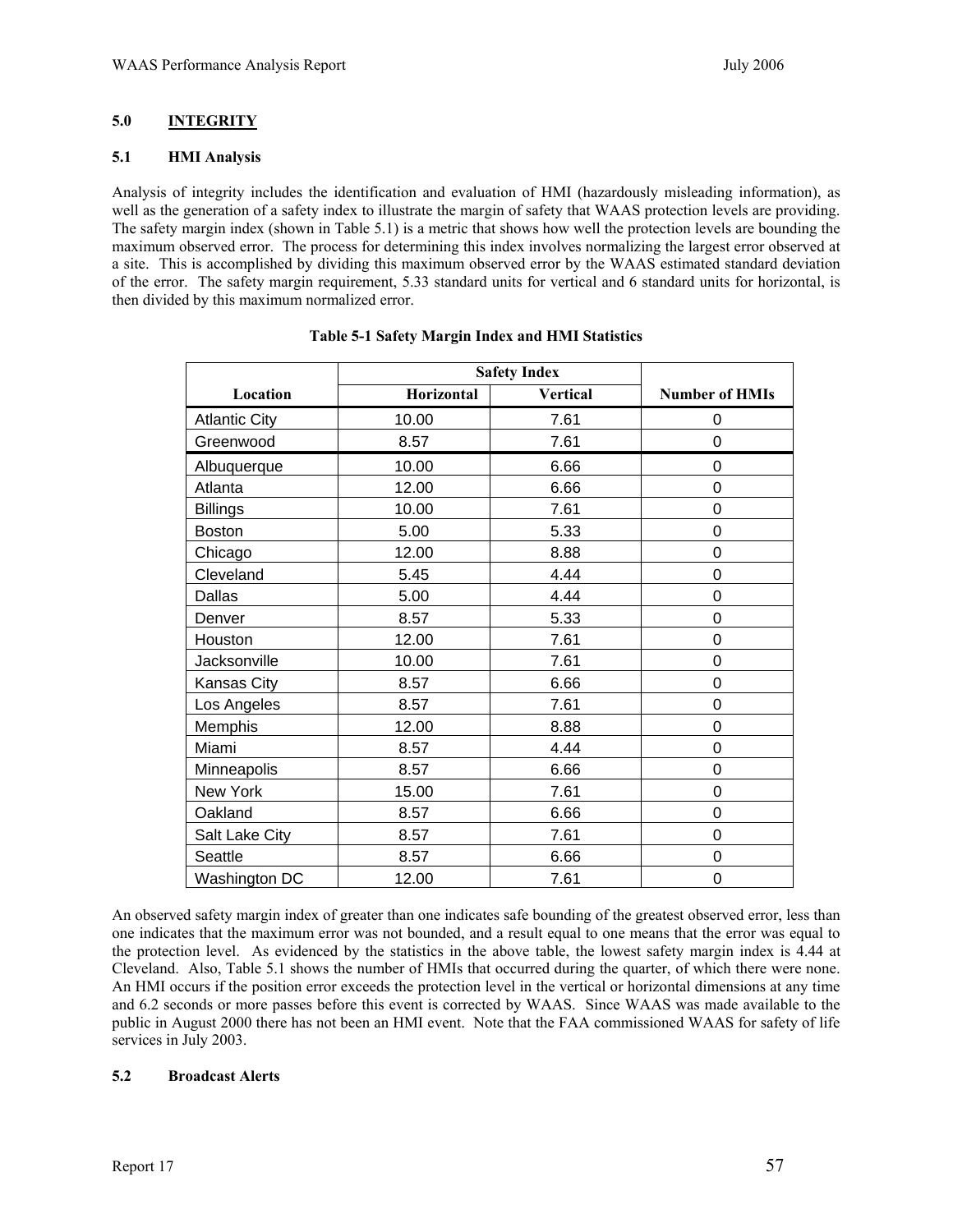The WAAS transmits alert messages to protect the users from satellite degradation or severe ionospheric activity, both of which can cause unsafe conditions for a user. Space Vehicle (SV) alerts increase the User Differential Range Error (UDRE) of satellites, which can reduce the weighting of the satellite in the navigation solution, or completely exclude it from the navigation solution. An increase in UDRE's after an alert effectively increases the user protection levels (HPL and VPL), which affect the availability. Additionally, if an alert message sequence lasts for more than 12 seconds, WAAS fast corrections can time out, causing a loss of continuity. Table 5.2 shows the total number of alerts and the average number of alerts per day. Figure 5.1 shows the number of SV alerts that occurred daily during the reporting period. Often the number of alerts on one GEO is the same as the number of alerts on the other GEO. Therefore, lines tend to overlap in most points on this plot.

|                     | <b>Number of Alerts</b> |            | <b>Average Alerts Per Day</b> |            |
|---------------------|-------------------------|------------|-------------------------------|------------|
| <b>Message Type</b> | <b>AORW</b>             | <b>POR</b> | <b>AORW</b>                   | <b>POR</b> |
|                     | 59                      | 64         | 0.6483                        | 0.7032     |
|                     | 63                      | 69         | 0.6923                        | 0.7582     |
|                     |                         |            | 0.0769                        |            |
| 24                  | 53                      | 48         | 0.5824                        | 0.5274     |
|                     |                         |            |                               |            |
| <b>Total Alerts</b> | 182                     | 181        |                               | 1.9890     |

|  | Table 5-2 WAAS SV Alert |  |  |
|--|-------------------------|--|--|
|--|-------------------------|--|--|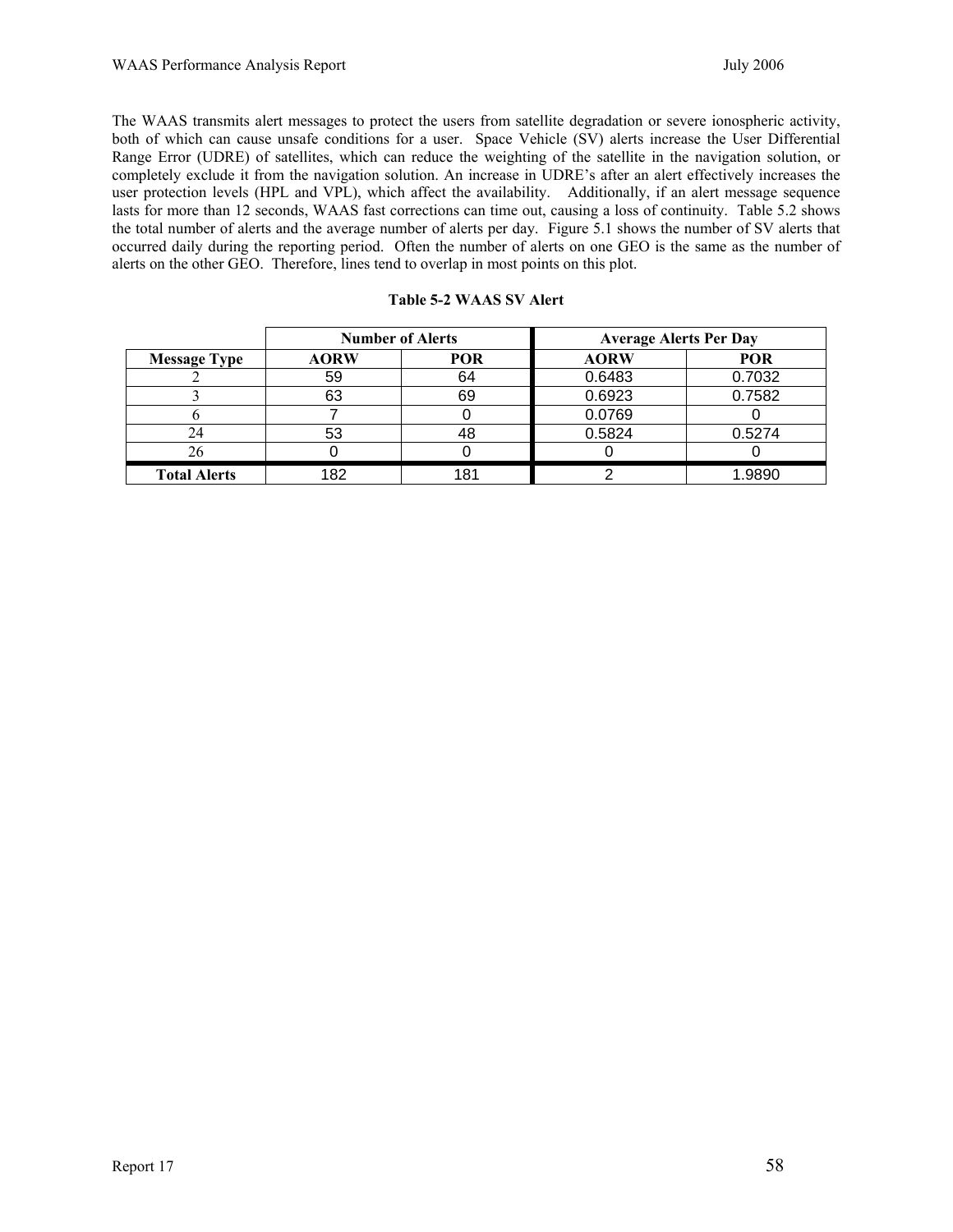#### **Figure 5-1 SV Daily Alert Trends**



#### **SV Alerts**

#### **5.3 Availability of WAAS Messages (AORW & POR)**

For an accurate and current user position to be calculated, the content of the WAAS message must be broadcast and received within precise time specifications. This aspect of the WAAS is critical to maintaining integrity requirements. Each message type in the WAAS SIS has a specific amount of time for which it must be received anew. Although the content of every message is relevant to the functionality of the system, the importance of different messages varies along with the frequency with which they must be received. Table 5.3 lists the maximum intervals at which each message must broadcast to meet system requirements.

GUS switchovers or broadcast WAAS alerts can interrupt the normal broadcast message stream. If these events occur at a time when the maximum interval of a specific message is approaching, that message may be delayed, resulting in its late transmittal.

All late messages statistics reported during the quarter were caused by GEO SIS outages, GUS switchovers and SV alerts except message type 7 and 10. Occasionally, message type 7 and 10 were late and they were not caused by GEO SIS outages, GUS switchovers or SV alerts. The lateness of type 7 and type 10 messages has little or no impact on user performance and safety. Tables 5.4 to 5.8 show fast correction, long correction, ephemeris covariance, ionosphere correction, and ionospheric mask message rates statistics broadcasted on AORW. The message rates statistics for POR are shown in table 5.9 to 5.13.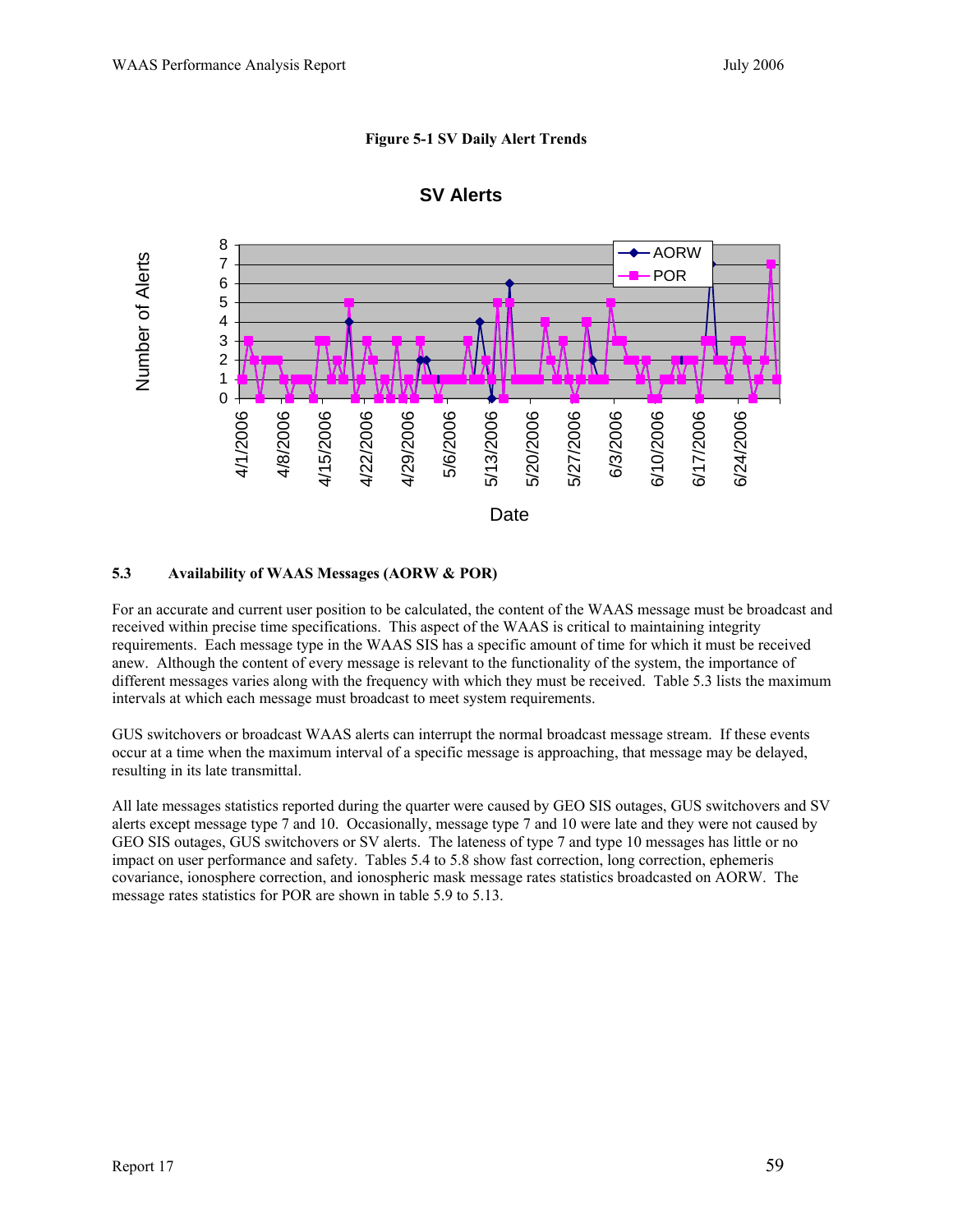| Data                                  | <b>Associated</b> | <b>Maximum</b>                   | <b>En Route,</b>                 | <b>Precision</b>                 |
|---------------------------------------|-------------------|----------------------------------|----------------------------------|----------------------------------|
|                                       | <b>Message</b>    | <b>Update Interval</b>           | <b>Terminal, NPA</b>             | Approach                         |
|                                       | <b>Types</b>      | (seconds)                        | <b>Timeout</b> (seconds)         | Timeout (seconds)                |
| <b>WAAS</b> in Test Mode              | $\theta$          | 6                                | N/A                              | N/A                              |
| <b>PRN Mask</b>                       |                   | 60                               | None                             | None                             |
| UDREI                                 | $2-6, 24$         | 6                                | 18                               | 12                               |
| <b>Fast Corrections</b>               | $2-5, 24$         | See Table A-8 in<br>RTCA DO-229C | See Table A-8 in<br>RTCA DO-229C | See Table A-8 in<br>RTCA DO-229C |
| Long Term<br>Corrections              | 24, 25            | 120                              | 360                              | 240                              |
| GEO Nav. Data                         | 9                 | 120                              | 360                              | 240                              |
| <b>Fast Correction</b><br>Degradation | 7                 | 120                              | 360                              | 240                              |
| <b>Weighting Factors</b>              | 8                 | 120                              | 240                              | 240                              |
| Degradation<br>Parameters             | 10                | 120                              | 360                              | 240                              |
| Ionospheric Grid<br>Mask              | 18                | 300                              | None                             | None                             |
| Ionospheric<br>Corrections            | 26                | 300                              | 600                              | 600                              |
| <b>UTC Timing Data</b>                | 12                | 300                              | None                             | None                             |
| Almanac Data                          | 17                | 300                              | None                             | None                             |

|  |  | Table 5-3 Update Rates for WAAS Messages |
|--|--|------------------------------------------|
|  |  |                                          |

# **Table 5-4 WAAS Fast Correction and Degradation Message Rates - AORW**

| <b>Message Type</b> | <b>On Time</b> | Late | <b>Max Late Length</b><br>(seconds) |
|---------------------|----------------|------|-------------------------------------|
|                     | 139597         |      |                                     |
| ⌒                   | 1310247        | 117  | 36                                  |
| ິ                   | 1310278        | 114  | 32                                  |
|                     | 74645          | 101  | 217                                 |
|                     | 92129          |      | 158                                 |
| 10                  | 74622          | 128  | 208                                 |
| 17                  | 29698          | 16   | 506                                 |
| 24                  | 1310251        | 114  | 34                                  |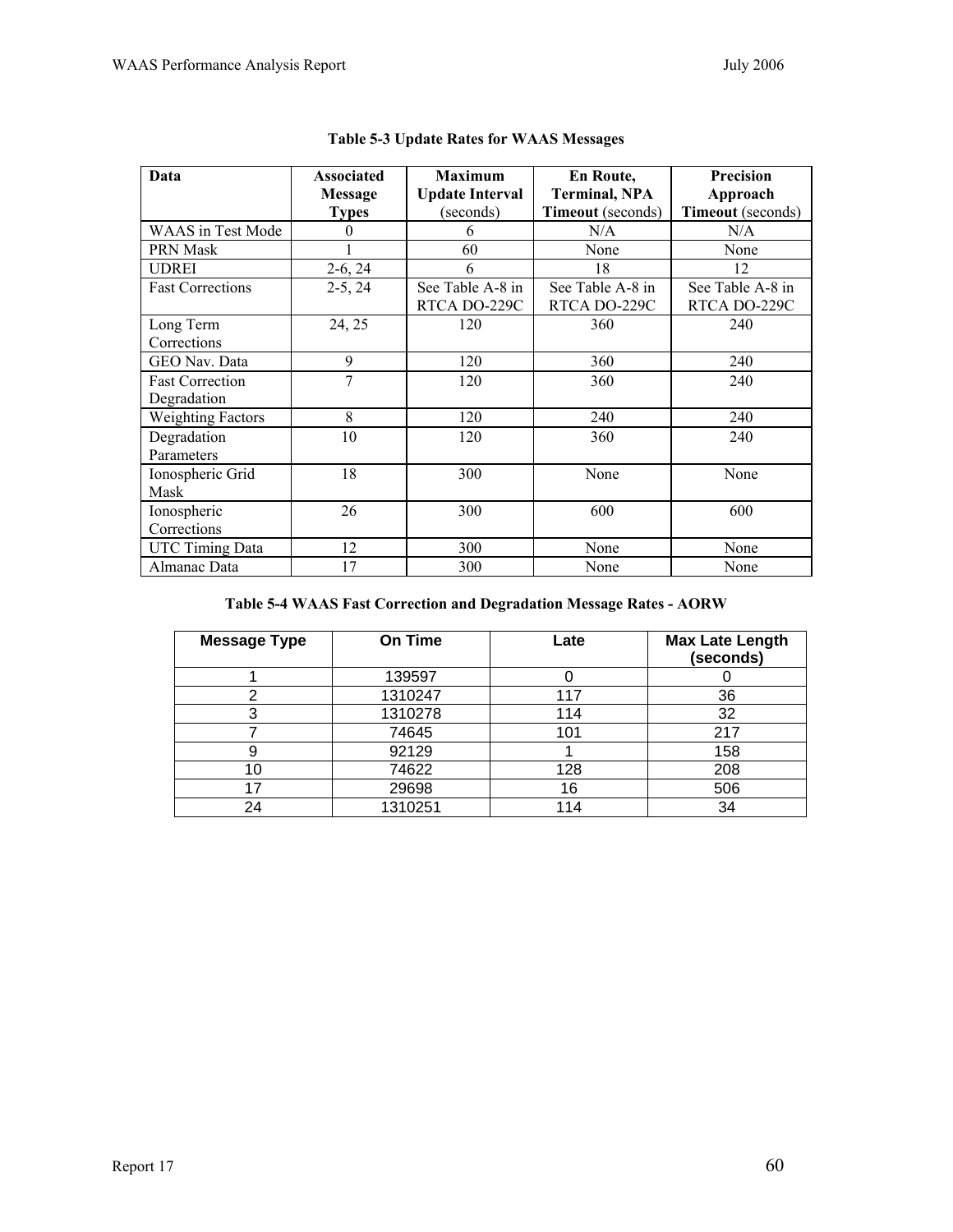| $S_{V}$         | <b>On Time</b> | Late                    | <b>Max Late Length</b><br>(seconds) |
|-----------------|----------------|-------------------------|-------------------------------------|
| $\mathbf 1$     | 41314          | $\boldsymbol{2}$        | 172                                 |
| $\overline{2}$  | 44729          | $\overline{1}$          | 172                                 |
| $\overline{3}$  | 39857          | $\overline{2}$          | 171                                 |
| 4               | 44947          | 1                       | 168                                 |
| $\overline{5}$  | 46081          | 1                       | 164                                 |
| $\overline{6}$  | 42725          | $\overline{0}$          | 0                                   |
| $\overline{7}$  | 46759          | $\overline{5}$          | 187                                 |
| $\overline{8}$  | 42267          | $\overline{0}$          | 0                                   |
| 9               | 45990          | 1                       | 168                                 |
| 10              | 45519          | $\overline{1}$          | 166                                 |
| 11              | 46845          | 1                       | 175                                 |
| 13              | 42874          | 1                       | 176                                 |
| 14              | 44525          | $\frac{2}{2}$           | 176                                 |
| 15              | 41810          |                         | 173                                 |
| 16              | 46320          | $\overline{\mathbf{1}}$ | 168                                 |
| 17              | 45164          | $\overline{1}$          | 170                                 |
| 18              | 43323          | $\overline{2}$          | 177                                 |
| 19              | 45151          | $\overline{0}$          | 0                                   |
| 20              | 46205          | $\overline{3}$          | 177                                 |
| 21              | 35992          | 1                       | 168                                 |
| 22              | 38903          | $\overline{4}$          | 178                                 |
| 23              | 42888          | 1                       | 177                                 |
| 24              | 46609          | $\overline{2}$          | 176                                 |
| 25              | 24742          | $\boldsymbol{0}$        | 0                                   |
| 26              | 43692          | $\overline{1}$          | 165                                 |
| 27              | 39945          | $\overline{5}$          | 187                                 |
| 28              | 38795          | $\overline{2}$          | 170                                 |
| 29              | 44234          | 1                       | 182                                 |
| $\overline{30}$ | 44305          | $\overline{0}$          | $\mathbf 0$                         |

| Table 5-5 WAAS Long Correction Message Rates (Type 24 and 25) - AORW |  |  |  |  |  |
|----------------------------------------------------------------------|--|--|--|--|--|
|                                                                      |  |  |  |  |  |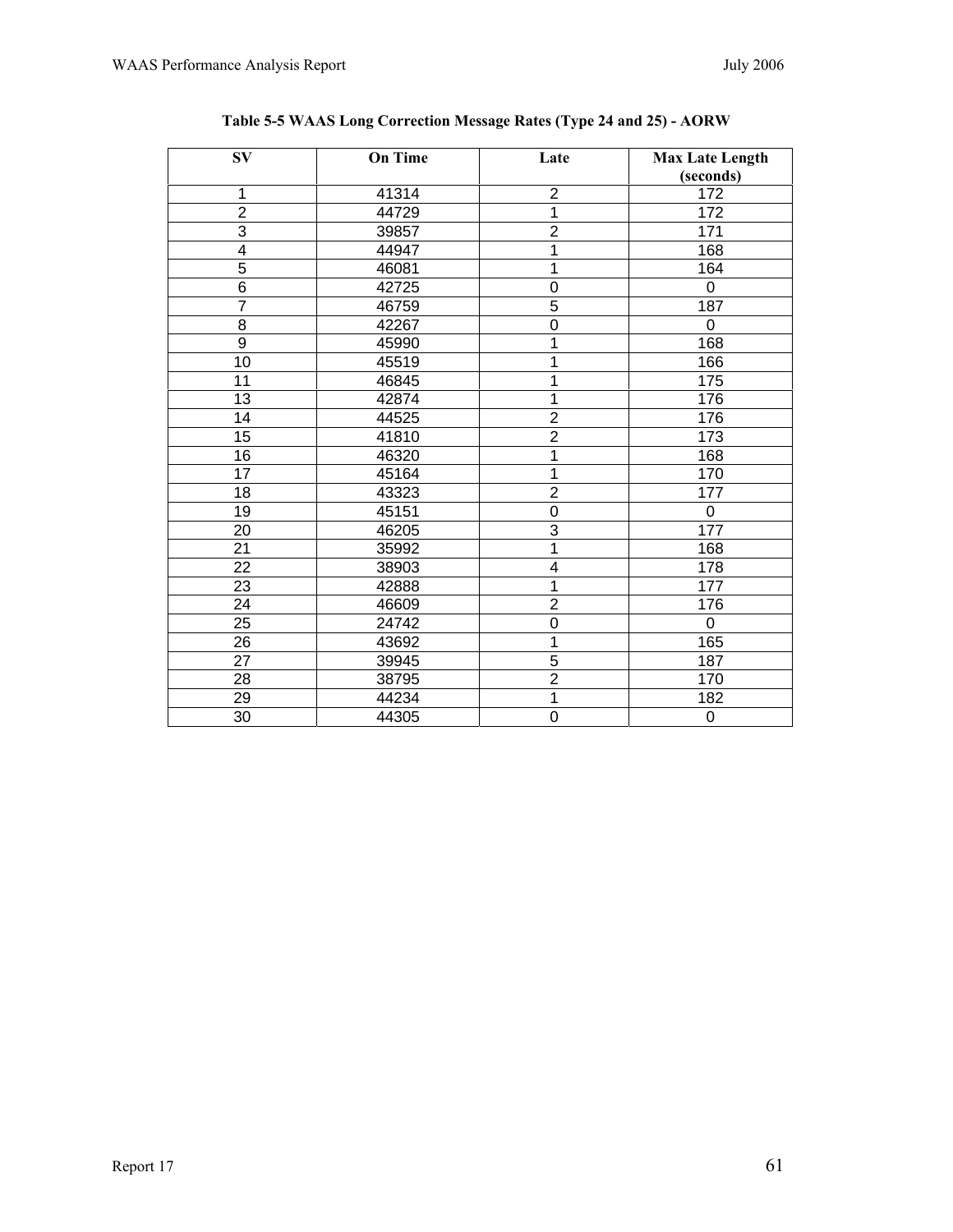| <b>SV</b>       | <b>On Time</b> | Late             | <b>Max Late Length</b><br>(seconds) |
|-----------------|----------------|------------------|-------------------------------------|
| 1               | 39494          |                  | 187                                 |
| $\overline{2}$  | 42417          | $\frac{2}{1}$    | 158                                 |
| $\overline{3}$  | 37676          | $\overline{2}$   | 153                                 |
| $\overline{4}$  | 42579          |                  | 182                                 |
| $\overline{5}$  | 43820          | $\frac{2}{3}$    | 243                                 |
| $\overline{6}$  | 40444          | $\boldsymbol{0}$ | $\mathbf 0$                         |
| $\overline{7}$  | 44201          | $\overline{6}$   | 179                                 |
| 8               | 40060          | $\overline{3}$   | 128                                 |
| $\overline{9}$  | 43792          | $\overline{1}$   | 138                                 |
| $\overline{10}$ | 42991          | $\overline{4}$   | 195                                 |
| 11              | 44541          | $\overline{2}$   | 180                                 |
| 13              | 40356          | $\overline{2}$   | 149                                 |
| 14              | 41941          | $\overline{0}$   | $\mathbf 0$                         |
| 15              | 39326          | $\overline{3}$   | 304                                 |
| 16              | 42704          | $\overline{3}$   | 168                                 |
| $\overline{17}$ | 41866          | $\overline{0}$   | $\pmb{0}$                           |
| 18              | 40183          | $\overline{2}$   | 190                                 |
| $\overline{19}$ | 41301          | $\overline{3}$   | 186                                 |
| 20              | 41866          | $\overline{1}$   | 167                                 |
| $\overline{21}$ | 32994          | $\overline{5}$   | 269                                 |
| 22              | 35482          | $\overline{1}$   | 185                                 |
| 23              | 38730          | $\overline{4}$   | 192                                 |
| 24              | 42204          | 0                | 0                                   |
| $\overline{25}$ | 22376          | $\overline{2}$   | 128                                 |
| 26              | 39773          | $\overline{4}$   | 192                                 |
| 27              | 36610          | $\overline{5}$   | 192                                 |
| 28              | 35380          | $\overline{2}$   | 172                                 |
| 29              | 40298          | $\overline{5}$   | 194                                 |
| 30              | 40079          | $\frac{2}{3}$    | 192                                 |
| 134             | 76814          |                  | 189                                 |

| Table 5-6 WAAS Ephemeris Covariance Message Rates (Type 28) - AORW |  |
|--------------------------------------------------------------------|--|
|                                                                    |  |

**Table 5-7 WAAS Ionospheric Correction Message Rates (Type 26) - AORW** 

| <b>Band</b>    | <b>Block</b>   | <b>On Time</b> | Late | <b>Max Late Length</b><br>(seconds) |
|----------------|----------------|----------------|------|-------------------------------------|
| 0              | 0              | 27315          | 15   | 579                                 |
|                | 0              | 27294          | 15   | 577                                 |
|                |                | 27314          | 17   | 671                                 |
|                | $\overline{2}$ | 27295          | 13   | 670                                 |
|                | 3              | 27299          | 11   | 659                                 |
|                | 4              | 27309          | 14   | 640                                 |
| $\overline{2}$ | ი              | 27283          | 18   | 616                                 |
| 2              |                | 27290          | 15   | 592                                 |
| 2              | 2              | 27291          | 13   | 509                                 |
| $\overline{2}$ | 3              | 27308          | 14   | 576                                 |
| $\overline{2}$ | 4              | 27309          | 16   | 512                                 |
| 2              | 5              | 27283          | 20   | 551                                 |
| 3              | 0              | 27317          | 16   | 580                                 |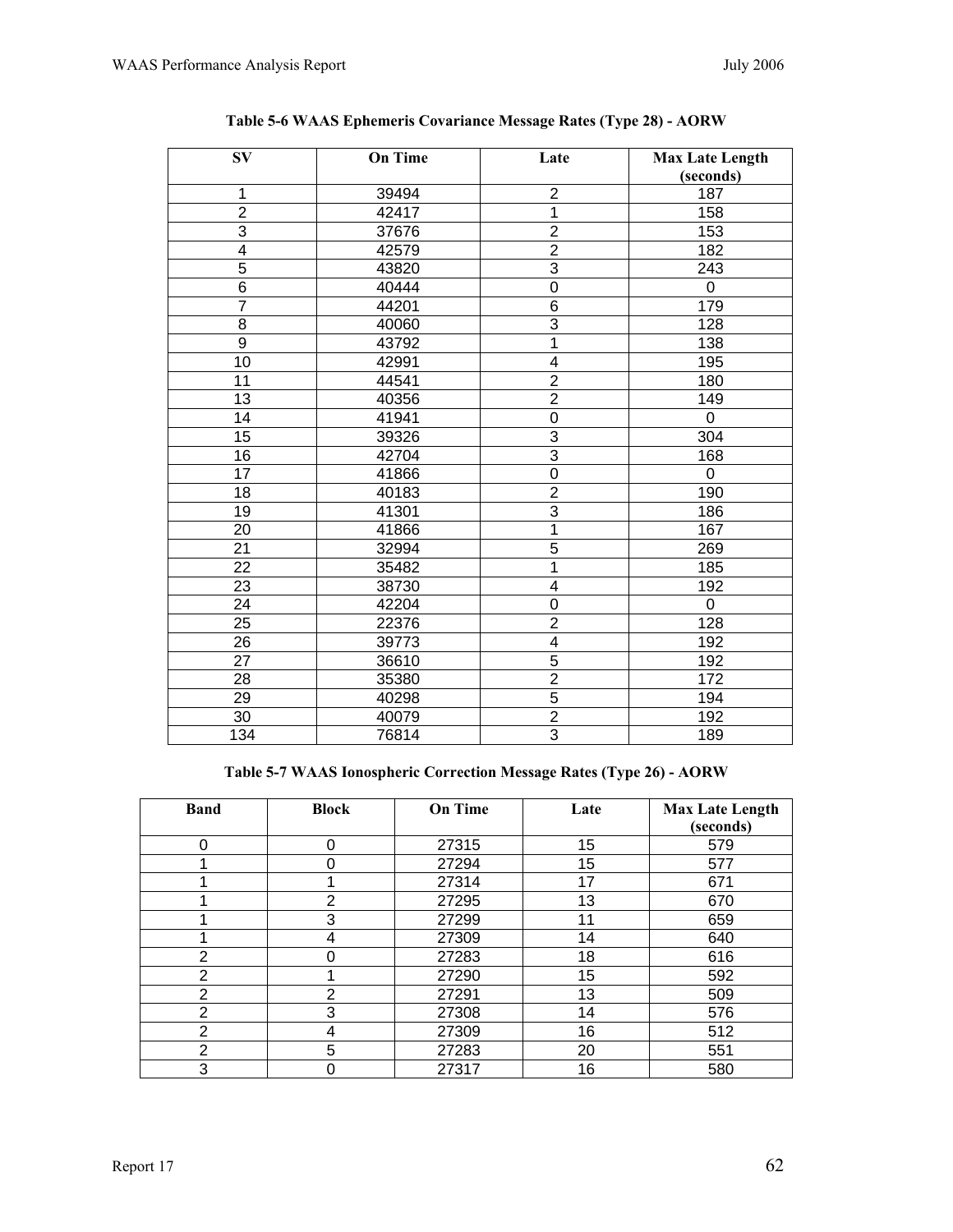| <b>Band</b> | <b>On Time</b> | Late | <b>Max Late Length</b><br>(seconds) |
|-------------|----------------|------|-------------------------------------|
|             | 67475          |      |                                     |
|             | 67460          |      |                                     |
|             | 67451          |      |                                     |
|             | 67462          |      |                                     |

|  |  | Table 5-8 WAAS Ionospheric Mask Message Rates (Type 18) - AORW |  |  |  |  |  |  |
|--|--|----------------------------------------------------------------|--|--|--|--|--|--|
|--|--|----------------------------------------------------------------|--|--|--|--|--|--|

# **Table 5-9 WAAS Fast Correction and Degradation Message Rates - POR**

| <b>Message Type</b> | <b>On Time</b> | Late | <b>Max Late Length</b><br>(seconds) |
|---------------------|----------------|------|-------------------------------------|
|                     | 138196         |      |                                     |
| ◠                   | 1310389        | 94   | 39                                  |
| ⌒                   | 1310435        | 82   | 35                                  |
|                     | 73876          | 120  | 194                                 |
|                     | 92128          | 3    | 337                                 |
| 10                  | 73878          | 102  | 180                                 |
| 17                  | 29594          | 6    | 494                                 |
| 24                  | 1310374        | 95   | 34                                  |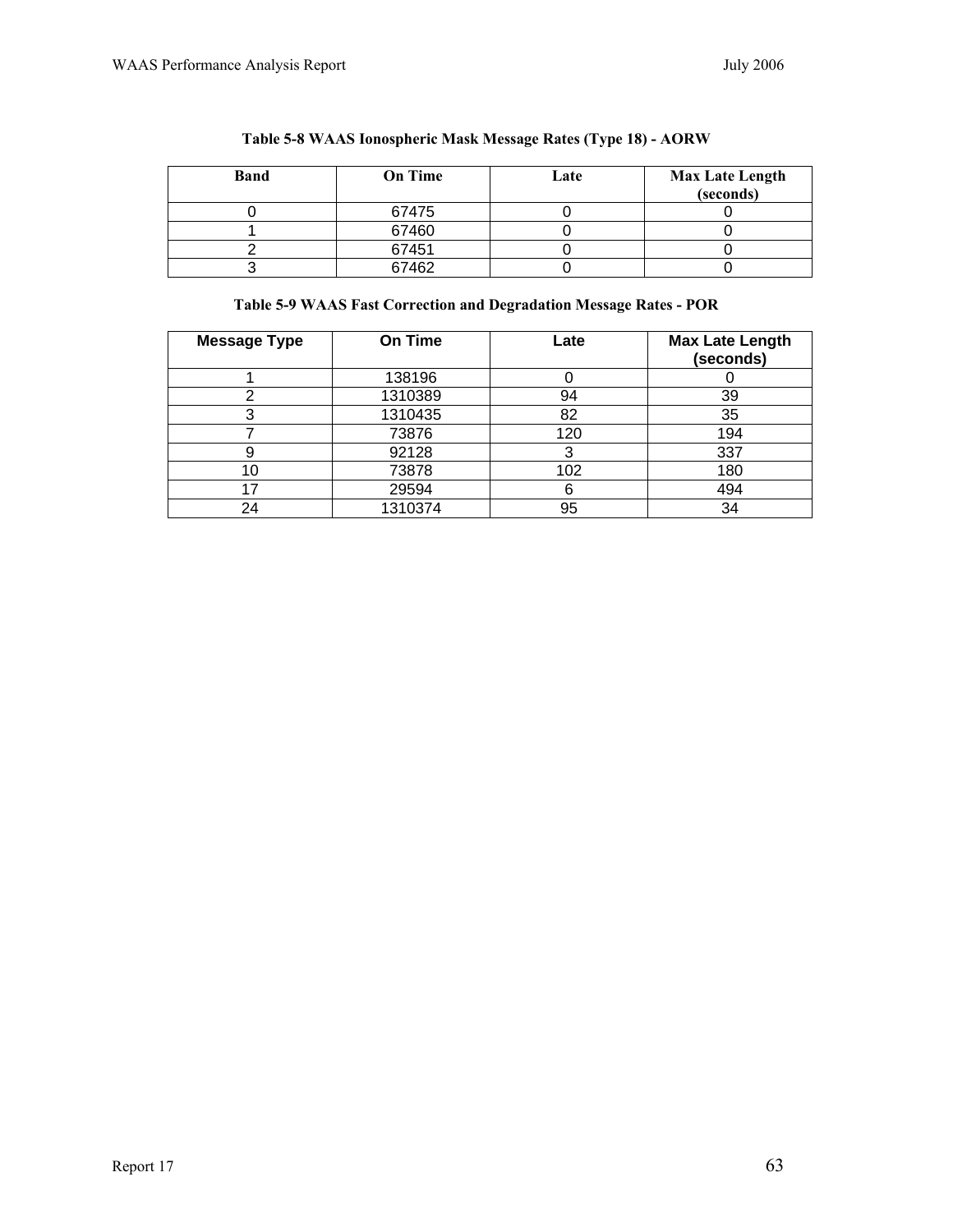| $S_{V}$         | <b>On Time</b> | Late           | <b>Max Late Length</b><br>(seconds) |
|-----------------|----------------|----------------|-------------------------------------|
| 1               | 41313          | $\mathbf 0$    | $\overline{0}$                      |
| $\overline{2}$  | 44737          | 1              | 174                                 |
| $\overline{3}$  | 39866          | $\overline{0}$ | 0                                   |
| $\overline{4}$  | 44954          | $\overline{0}$ | $\overline{0}$                      |
| $\overline{5}$  | 46087          | 1              | 170                                 |
| $\overline{6}$  | 42726          | $\mathbf 0$    | $\mathbf 0$                         |
| $\overline{7}$  | 46779          | $\overline{0}$ | $\overline{0}$                      |
| $\overline{8}$  | 42261          | 1              | 164                                 |
| $\overline{9}$  | 45989          | 1              | 168                                 |
| 10              | 45520          | 1              | 172                                 |
| 11              | 46857          | $\overline{0}$ | $\mathbf 0$                         |
| 13              | 42860          | $\overline{0}$ | $\overline{0}$                      |
| 14              | 44531          | $\mathbf 0$    | $\overline{0}$                      |
| 15              | 41818          | $\overline{2}$ | 178                                 |
| 16              | 46333          | 1              | 166                                 |
| 17              | 45160          | 1              | 168                                 |
| 18              | 43333          | $\overline{0}$ | $\mathbf 0$                         |
| 19              | 45148          | 1              | 181                                 |
| 20              | 46204          | 1              | 176                                 |
| 21              | 35997          | $\mathbf 0$    | $\boldsymbol{0}$                    |
| $\overline{22}$ | 38916          | $\mathbf 0$    | $\mathbf 0$                         |
| 23              | 42905          | 1              | $\overline{177}$                    |
| 24              | 46605          | $\overline{0}$ | $\overline{0}$                      |
| 25              | 24737          | 1              | 173                                 |
| 26              | 43702          | $\mathbf 0$    | $\mathbf 0$                         |
| 27              | 39984          | $\overline{2}$ | 170                                 |
| 28              | 38808          | $\overline{0}$ | $\overline{0}$                      |
| 29              | 44253          | $\mathbf 0$    | $\mathbf 0$                         |
| 30              | 44305          | $\overline{2}$ | 172                                 |

# **Table 5-10 WAAS Long Correction Message Rates (Type 24 and 25) - POR**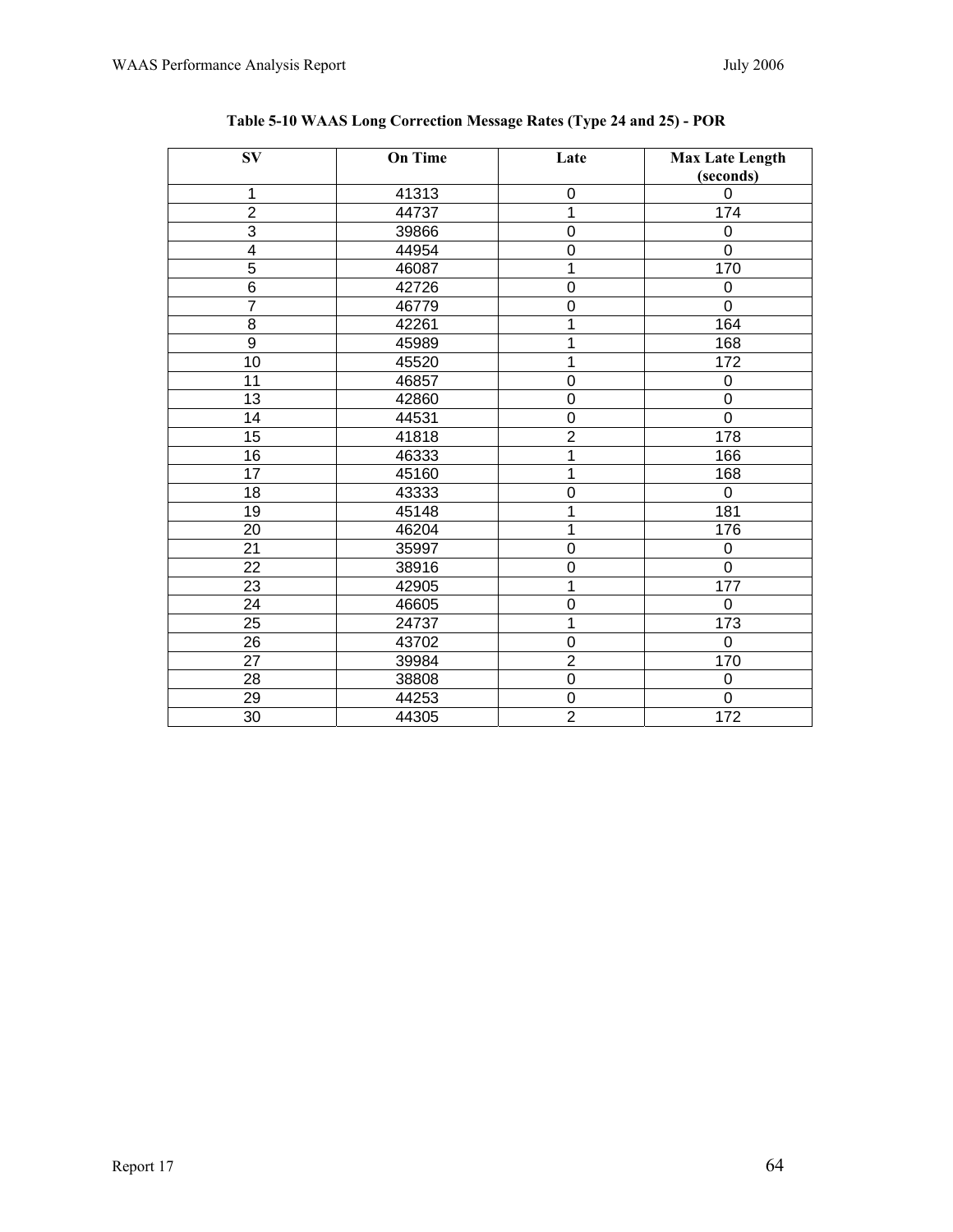| $S_{V}$         | <b>On Time</b> | Late             | <b>Max Late Length</b> |
|-----------------|----------------|------------------|------------------------|
|                 |                |                  | (seconds)              |
| 1               | 39491          | $\boldsymbol{0}$ | $\mathbf 0$            |
| $\overline{2}$  | 42429          | $\overline{0}$   | $\overline{0}$         |
| 3               | 37679          | $\overline{2}$   | 133                    |
| $\overline{4}$  | 42578          | $\mathbf 0$      | 0                      |
| $\overline{5}$  | 43816          | $\mathbf{1}$     | 178                    |
| $\overline{6}$  | 40448          | $\mathbf 0$      | $\mathbf 0$            |
| $\overline{7}$  | 44225          | $\mathbf{1}$     | 144                    |
| 8               | 40060          | $\overline{3}$   | 167                    |
| $\overline{9}$  | 43799          | $\overline{0}$   | $\mathbf 0$            |
| 10              | 42996          | 3                | 168                    |
| 11              | 44546          | $\mathbf{1}$     | 175                    |
| 13              | 40346          | $\overline{5}$   | 179                    |
| $\overline{14}$ | 41941          | $\overline{0}$   | $\mathbf 0$            |
| 15              | 39335          | $\overline{5}$   | 304                    |
| 16              | 42712          | $\overline{2}$   | 143                    |
| 17              | 41859          | $\overline{2}$   | 171                    |
| 18              | 40182          | 1                | 192                    |
| 19              | 41308          | $\overline{2}$   | 139                    |
| 20              | 41874          | $\mathbf 0$      | $\mathbf 0$            |
| 21              | 33000          | $\overline{2}$   | 136                    |
| 22              | 35491          | $\mathbf 0$      | $\overline{0}$         |
| 23              | 38734          | $\mathbf 0$      | $\mathbf 0$            |
| 24              | 42202          | $\overline{2}$   | 179                    |
| 25              | 22370          | $\mathbf 0$      | $\pmb{0}$              |
| 26              | 39788          | $\mathbf 0$      | $\overline{0}$         |
| 27              | 36610          | $\overline{2}$   | 144                    |
| 28              | 35381          | 3                | 158                    |
| 29              | 40317          | $\overline{2}$   | 144                    |
| 30              | 40093          | $\mathbf{1}$     | 192                    |
| 134             | 76823          | $\mathbf 0$      | $\boldsymbol{0}$       |

| Table 5-11 WAAS Ephemeris Covariance Message Rates (Type 28) – POR |  |  |  |
|--------------------------------------------------------------------|--|--|--|
|                                                                    |  |  |  |

**Table 5-12 WAAS Ionospheric Correction Message Rates (Type 26) – POR** 

| <b>Band</b>    | <b>Block</b> | <b>On Time</b> | Late | <b>Max Late Length</b><br>(seconds) |
|----------------|--------------|----------------|------|-------------------------------------|
| 0              | 0            | 27334          | 12   | 532                                 |
|                |              | 27308          | 9    | 535                                 |
|                | っ            | 27309          | 10   | 539                                 |
|                |              | 27311          | 11   | 544                                 |
|                |              | 27302          | 12   | 528                                 |
|                | 2            | 27312          | 8    | 532                                 |
|                | 3            | 27315          | 10   | 504                                 |
|                | 4            | 27294          | 11   | 451                                 |
| $\overline{2}$ |              | 27294          | 10   | 483                                 |
| ⌒              |              | 27311          | 13   | 462                                 |
| っ              | っ            | 27306          |      | 427                                 |
| っ              | 3            | 27352          |      | 445                                 |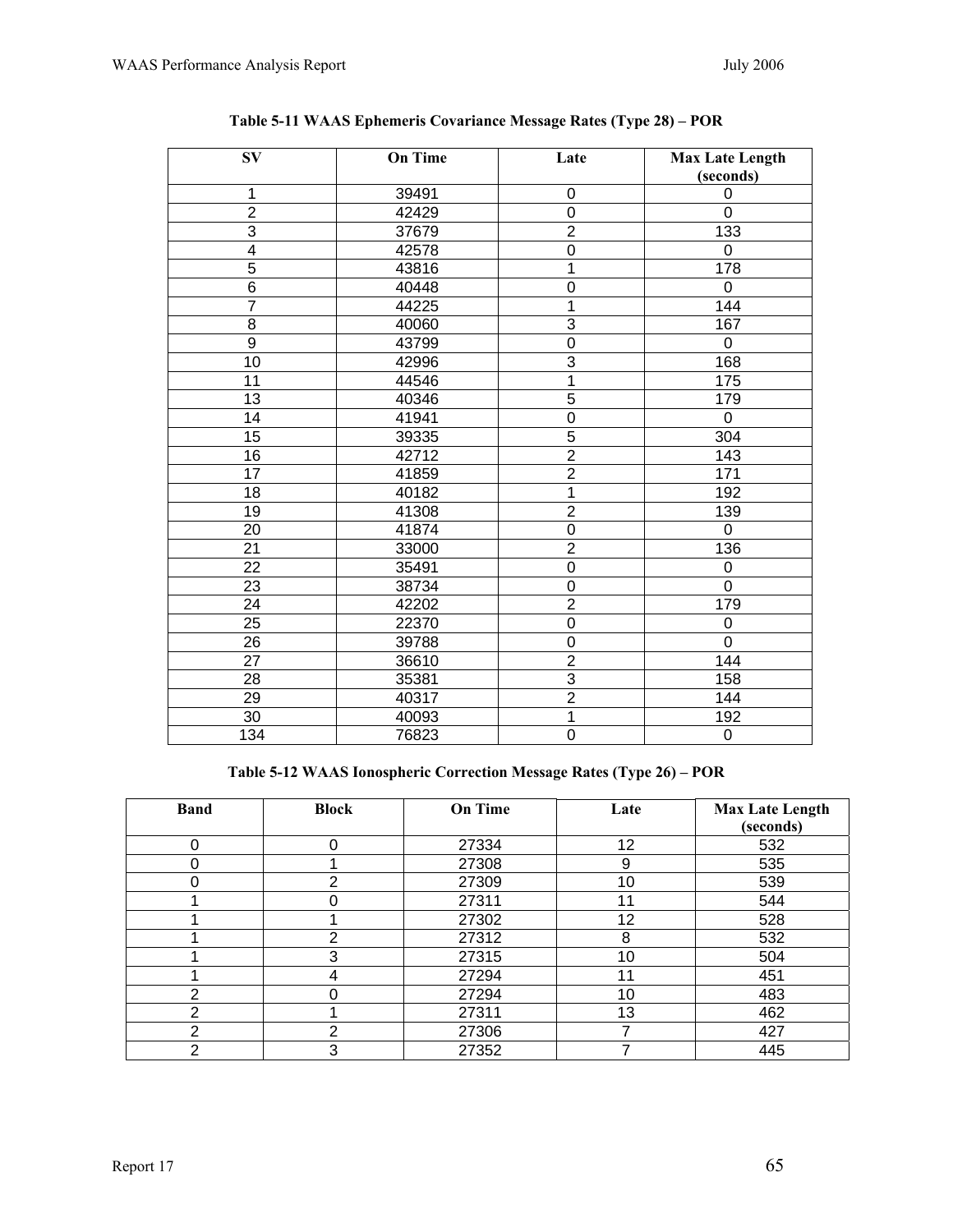| <b>Band</b> | <b>On Time</b> | Late | <b>Max Late Length</b><br>(seconds) |
|-------------|----------------|------|-------------------------------------|
|             | 67087          |      |                                     |
|             | 67105          |      |                                     |
|             | 67123          |      |                                     |

|  | Table 5-13 WAAS Ionospheric Mask Message Rates (Type 18) - POR |  |  |
|--|----------------------------------------------------------------|--|--|
|  |                                                                |  |  |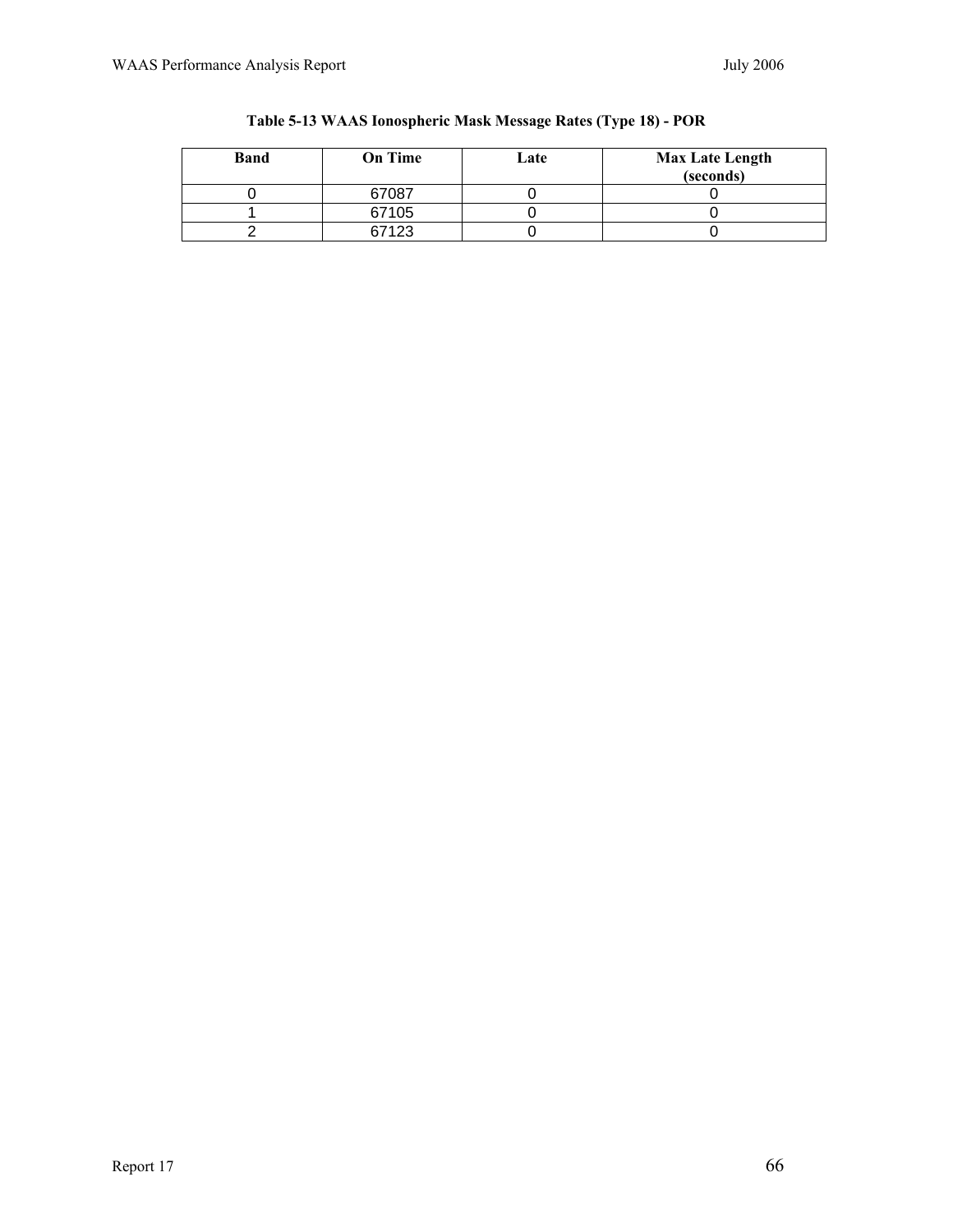### **6.0 SV RANGE ACCURACY**

Range accuracy evaluation computes the probability that the WAAS User Differential Range Error (UDRE) and Grid Ionospheric Vertical Error (GIVE) statistically bound 99.9% of the range residuals for each satellite tracked by the receiver. A UDRE is broadcast by the WAAS for each satellite that is monitored by the system and the 99.9% bound (3.29 sigma) of the residual error on a pseudorange after application of fast and long-term corrections is checked. The pseudorange residual error is determined by taking the difference between the raw pseudorange and a calculated reference range. The reference range is equal to the true range between the corrected satellite position and surveyed user antenna plus all corrections (WAAS Fast Clock, WAAS Long-Term Clock, WAAS Ionospheric delay, Tropospheric delay, Receiver Clock Bias, and Multipath). Since the true ionospheric delay and multipath error are not precisely known, the estimated variance in these error sources are added to the UDRE before the comparing it to the residual error.

GPS satellite range residual errors were calculated for twelve WAAS receivers during the quarter. Table 6.1 and 6.2 show the range error 95% index and 99.9% (3.29 sigma) bounding statistics for each SV at the selected locations. Figures 6.1 and 6.2 show the range error for each SV as measured by the WAAS receivers at the Washington DC reference station.

A GIVE is broadcast by the WAAS for each IGP that is monitored by the system and the 99.9% (3.29 sigma) bound of the ionospheric error is checked. The WAAS broadcasts the ionospheric model using IGP's at predefined geographic locations. Each IGP contains the vertical ionospheric delay and the error in that delay in the form of the GIVE. The ionospheric error is determined by taking the difference between the WAAS vertical ionospheric delay interpolated from the IGP's and GPS dual frequency measurement at that GPS satellite.

GPS satellite ionospheric errors were calculated for twelve WAAS receivers during the quarter. Table 6.3 and 6.4 show the ionospheric error 95% index and 99.9% (3.29 sigma) bounding statistics for each SV at the selected locations. Figures 6.3 and 6.4 show the ionospheric error for each SV as measured by the WAAS receiver at the Washington DC reference station.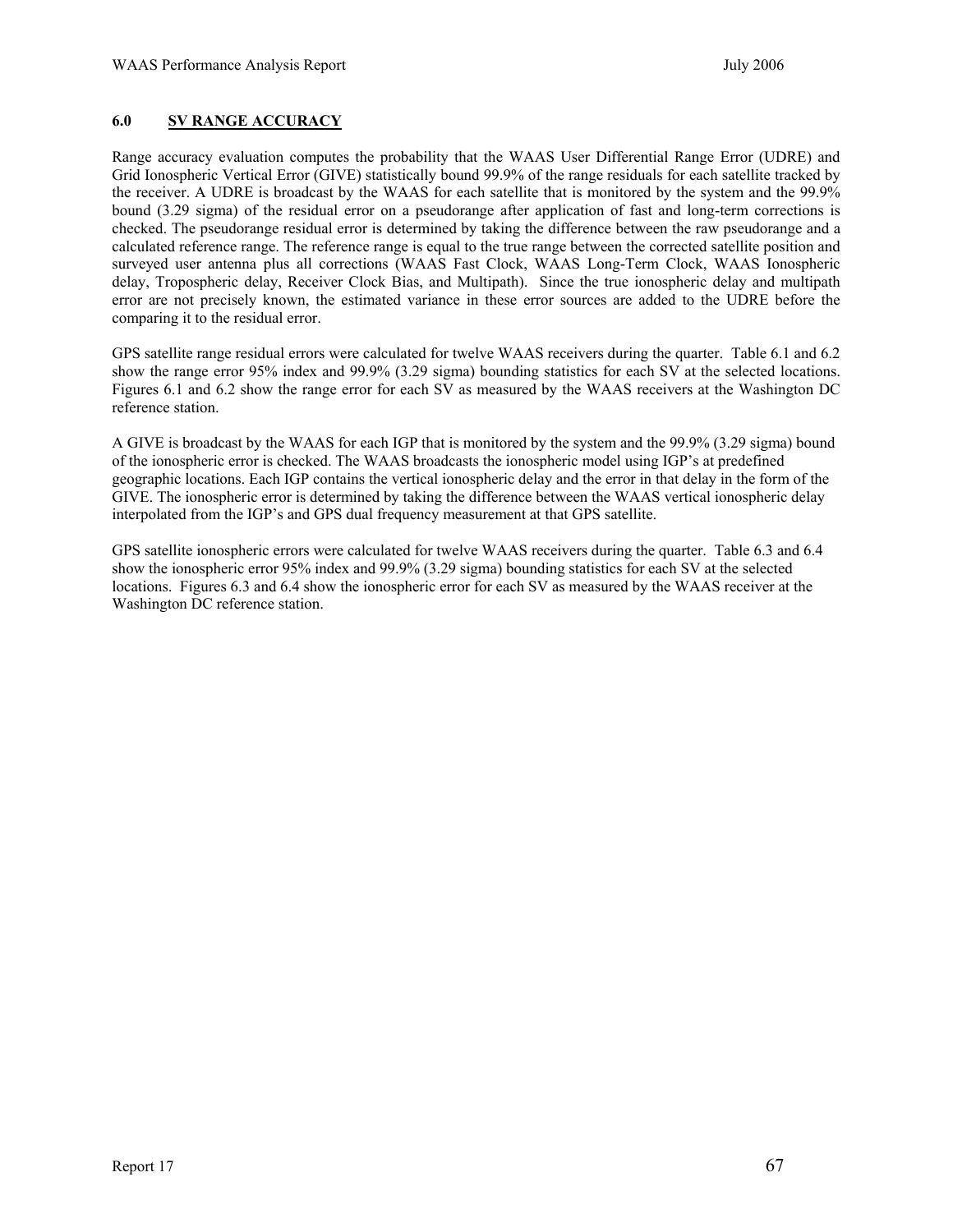WAAS Performance Analysis Report July 2006

## **Table 6-1 Range Error 95% index and 3.29 Sigma Bounding**

| Site $\rightarrow$ |                | <b>Billings</b> |                          | Albuquerque    |                | <b>Boston</b>            |                | <b>Washington DC</b>     |                | <b>Houston</b> |                | <b>Kansas City</b> |
|--------------------|----------------|-----------------|--------------------------|----------------|----------------|--------------------------|----------------|--------------------------|----------------|----------------|----------------|--------------------|
| $SV \downarrow$    | 95%            | 3.29            | 95%                      | 3.29           | 95%            | 3.29                     | 95%            | 3.29                     | 95%            | 3.29           | 95%            | 3.29               |
|                    | Range          | Sigma           | Range                    | Sigma          | Range          | Sigma                    | Range          | Sigma                    | Range          | Sigma          | Range          | Sigma              |
|                    | Error          | Bounding        | Error                    | Bounding       | Error          | Bounding                 | Error          | Bounding                 | Error          | Bounding       | Error          | Bounding           |
|                    | 1.293          | 100.00          | 1.231                    | 100.00         | 1.459          | 100.00                   | 1.087          | 100.00                   | 0.972          | 100.00         | 1.300          | 100.00             |
| $\overline{2}$     | 2.232          | 100.00          | 1.712                    | 100.00         | 1.243          | 100.00                   | 1.583          | 100.00                   | 1.705          | 100.00         | 1.947          | 100.00             |
| $\overline{3}$     | 1.129          | 100.00          | 1.015                    | 100.00         | 1.821          | 100.00                   | 1.804          | 100.00                   | 1.330          | 100.00         | 1.183          | 100.00             |
| $\overline{4}$     | 1.747          | 100.00          | 1.519                    | 100.00         | 1.825          | 100.00                   | 1.968          | 100.00                   | 1.983          | 100.00         | 1.295          | 100.00             |
| 5                  | 1.369          | 100.00          | 1.082                    | 100.00         | 1.311          | 100.00                   | 1.146          | 100.00                   | 1.149          | 100.00         | 1.176          | 100.00             |
| 6                  | 1.464          | 100.00          | 1.328                    | 100.00         | 1.711          | 100.00                   | 1.982          | 100.00                   | 1.357          | 100.00         | 1.470          | 100.00             |
| $\tau$             | 1.257          | 100.00          | 1.181                    | 100.00         | 1.356          | 100.00                   | 1.563          | 100.00                   | 1.586          | 100.00         | 1.417          | 100.00             |
| 8                  | 1.468          | 100.00          | 0.949                    | 100.00         | 1.243          | 100.00                   | 1.433          | 100.00                   | 1.008          | 100.00         | 0.917          | 100.00             |
| 9                  | 1.282          | 100.00          | 1.214                    | 100.00         | 1.597          | 100.00                   | 1.498          | 100.00                   | 1.565          | 100.00         | 1.338          | 100.00             |
| 10                 | 1.804          | 100.00          | 1.325                    | 100.00         | 1.006          | 100.00                   | 1.249          | 100.00                   | 1.199          | 100.00         | 1.846          | 100.00             |
| 11                 | 1.676          | 100.00          | 1.256                    | 100.00         | 1.324          | 100.00                   | 1.381          | 100.00                   | 2.406          | 100.00         | 1.651          | 100.00             |
| 12                 | $\blacksquare$ |                 | $\blacksquare$           |                |                |                          | $\blacksquare$ |                          | $\blacksquare$ |                |                |                    |
| 13                 | 1.177          | 100.00          | 1.323                    | 100.00         | 1.351          | 100.00                   | 1.602          | 100.00                   | 1.088          | 100.00         | 1.285          | 100.00             |
| 14                 | 1.835          | 100.00          | 0.864                    | 100.00         | 1.256          | 100.00                   | 1.189          | 100.00                   | 1.265          | 100.00         | 1.715          | 100.00             |
| 15                 | 1.613          | 100.00          | 1.033                    | 100.00         | 1.537          | 100.00                   | 1.690          | 100.00                   | 1.104          | 100.00         | 1.468          | 100.00             |
| 16                 | 1.525          | 100.00          | 1.219                    | 100.00         | 0.943          | 100.00                   | 1.243          | 100.00                   | 1.153          | 100.00         | 1.735          | 100.00             |
| 17                 | 1.206          | 100.00          | 1.242                    | 100.00         | 1.629          | 100.00                   | 1.513          | 100.00                   | 1.489          | 100.00         | 0.872          | 100.00             |
| 18                 | 1.730          | 100.00          | 1.033                    | 100.00         | 1.326          | 100.00                   | 1.410          | 100.00                   | 1.010          | 100.00         | 2.016          | 100.00             |
| 19                 | 3.145          | 100.00          | 2.619                    | 100.00         | 2.571          | 100.00                   | 2.512          | 100.00                   | 2.465          | 100.00         | 3.192          | 99.9355            |
| 20                 | 1.611          | 100.00          | 1.030                    | 100.00         | 1.158          | 100.00                   | 1.073          | 100.00                   | 1.631          | 100.00         | 1.785          | 100.00             |
| 21                 | 2.355          | 100.00          | 1.669                    | 100.00         | 1.760          | 100.00                   | 1.426          | 100.00                   | 1.484          | 100.00         | 1.818          | 100.00             |
| 22                 | 1.766          | 100.00          | 1.270                    | 100.00         | 1.587          | 100.00                   | 1.330          | 100.00                   | 1.456          | 100.00         | 1.913          | 100.00             |
| 23                 | 3.149          | 99.7009         | 2.070                    | 100.00         | 2.269          | 100.00                   | 2.486          | 100.00                   | 2.779          | 100.00         | 3.314          | 99.6508            |
| 24                 | 1.676          | 100.00          | 1.361                    | 100.00         | 1.594          | 100.00                   | 2.294          | 100.00                   | 1.886          | 100.00         | 1.452          | 100.00             |
| 25                 | 1.137          | 100.00          | 1.325                    | 100.00         | 1.159          | 100.00                   | 1.395          | 100.00                   | 1.373          | 100.00         | 1.114          | 100.00             |
| 26                 | 1.426          | 100.00          | 1.454                    | 100.00         | 1.725          | 100.00                   | 1.931          | 100.00                   | 1.522          | 100.00         | 1.309          | 100.00             |
| 27                 | 1.237          | 100.00          | 1.056                    | 100.00         | 1.226          | 100.00                   | 1.597          | 100.00                   | 1.177          | 100.00         | 1.085          | 100.00             |
| 28                 | 1.657          | 100.00          | 1.117                    | 100.00         | 0.995          | 100.00                   | 1.006          | 100.00                   | 1.055          | 100.00         | 1.715          | 100.00             |
| 29                 | 1.151          | 100.00          | 1.847                    | 100.00         | 2.125          | 100.00                   | 1.952          | 100.00                   | 1.794          | 100.00         | 1.122          | 100.00             |
| 30                 | 1.380          | 100.00          | 1.569                    | 100.00         | 1.455          | 100.00                   | 1.737          | 100.00                   | 1.731          | 100.00         | 1.110          | 100.00             |
| 31                 | $\blacksquare$ |                 | $\blacksquare$           |                | $\blacksquare$ |                          | $\blacksquare$ | $\blacksquare$           | $\blacksquare$ | $\blacksquare$ | $\blacksquare$ |                    |
| 122                | $\blacksquare$ |                 | $\overline{\phantom{a}}$ | $\blacksquare$ |                | $\overline{\phantom{a}}$ | $\blacksquare$ | $\overline{\phantom{0}}$ |                | $\blacksquare$ |                |                    |
| 134                |                |                 |                          | $\mathbf{r}$   |                | L,                       |                |                          |                | $\blacksquare$ |                |                    |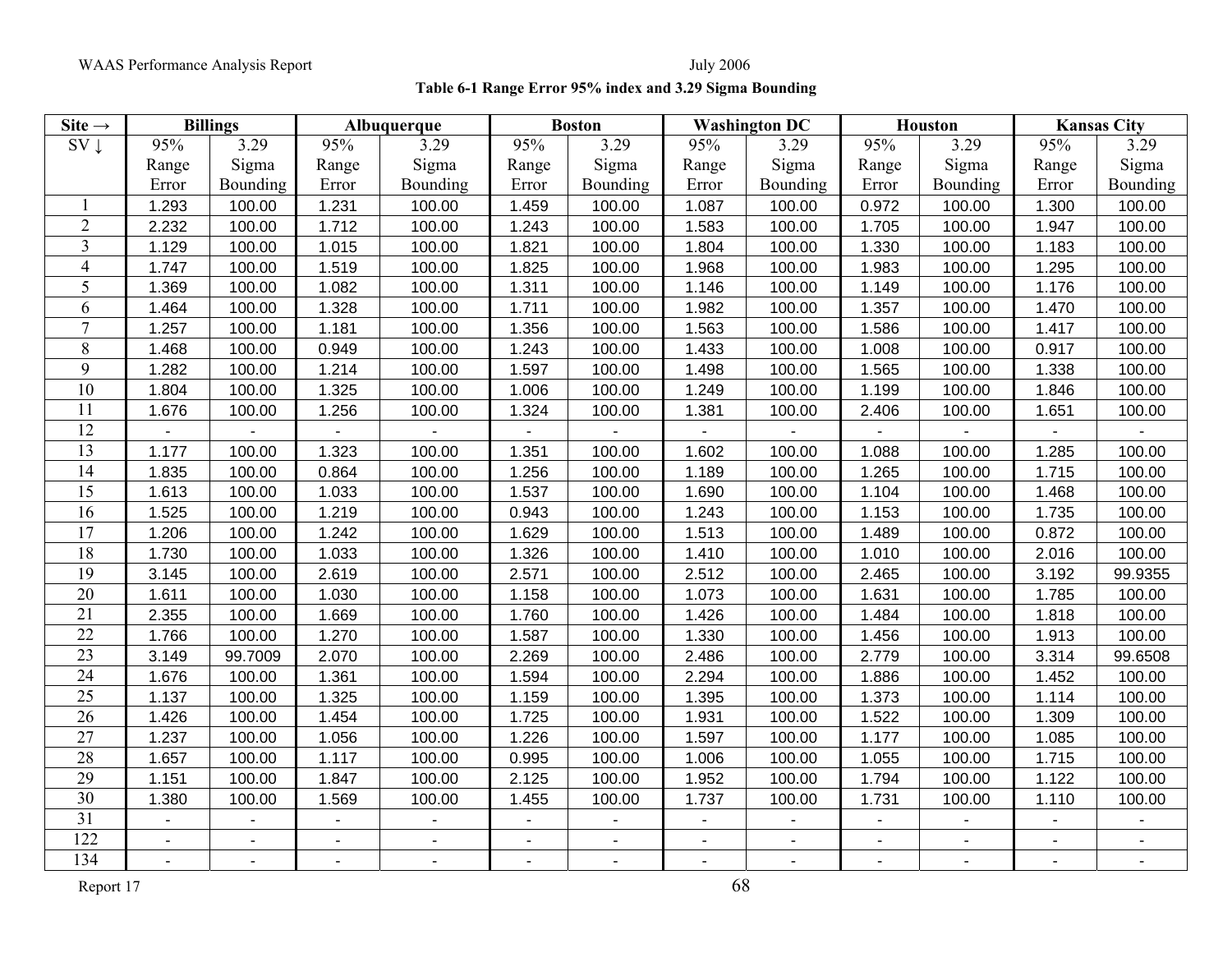## **Table 6-2 Range Error 95% index and 3.29 Sigma Bounding**

| Site $\rightarrow$ |                | <b>Los Angeles</b> |                | <b>Salt Lake City</b> |                          | Miami                    |       | <b>Minneapolis</b> |                | <b>Atlanta</b> |                          | Juneau          |
|--------------------|----------------|--------------------|----------------|-----------------------|--------------------------|--------------------------|-------|--------------------|----------------|----------------|--------------------------|-----------------|
| $SV \downarrow$    | 95%            | 3.29               | 95%            | 3.29                  | 95%                      | 3.29                     | 95%   | 3.29               | 95%            | 3.29           | 95%                      | 3.29            |
|                    | Range          | Sigma              | Range          | Sigma                 | Range                    | Sigma                    | Range | Sigma              | Range          | Sigma          | Range                    | Sigma           |
|                    | Error          | Bounding           | Error          | Bounding              | Error                    | Bounding                 | Error | Bounding           | Error          | Bounding       | Error                    | <b>Bounding</b> |
|                    | 1.356          | 100.00             | 1.652          | 100.00                | 1.241                    | 100.00                   |       |                    | 0.913          | 100.00         | 1.443                    | 100.00          |
| $\overline{2}$     | 2.017          | 100.00             | 1.846          | 100.00                | 1.303                    | 100.00                   |       |                    | 1.356          | 100.00         | 1.223                    | 100.00          |
| 3                  | 1.497          | 100.00             | 1.722          | 100.00                | 1.274                    | 100.00                   |       |                    | 1.058          | 100.00         | 1.155                    | 100.00          |
| $\overline{4}$     | 1.851          | 100.00             | 2.671          | 100.00                | 1.760                    | 100.00                   |       |                    | 1.365          | 100.00         | 1.786                    | 100.00          |
| 5                  | 1.648          | 100.00             | 1.443          | 100.00                | 1.391                    | 100.00                   |       |                    | 0.861          | 100.00         | 1.081                    | 100.00          |
| 6                  | 1.625          | 100.00             | 2.146          | 100.00                | 2.167                    | 100.00                   |       |                    | 1.406          | 100.00         | 1.525                    | 100.00          |
| $\overline{7}$     | 1.781          | 100.00             | 2.055          | 100.00                | 1.306                    | 100.00                   |       |                    | 0.958          | 100.00         | 1.228                    | 100.00          |
| 8                  | 1.294          | 100.00             | 1.635          | 100.00                | 1.234                    | 100.00                   |       |                    | 0.811          | 100.00         | 1.110                    | 100.00          |
| 9                  | 1.893          | 100.00             | 2.126          | 100.00                | 1.477                    | 100.00                   |       |                    | 1.229          | 100.00         | 1.718                    | 100.00          |
| 10                 | 1.605          | 100.00             | 1.601          | 100.00                | 0.996                    | 100.00                   |       |                    | 0.826          | 100.00         | 0.881                    | 100.00          |
| 11                 | 1.593          | 100.00             | 1.663          | 100.00                | 2.347                    | 100.00                   |       |                    | 1.104          | 100.00         | 1.202                    | 100.00          |
| 12                 | $\sim$         |                    |                |                       | $\overline{\phantom{0}}$ |                          |       |                    | $\blacksquare$ |                | $\blacksquare$           |                 |
| 13                 | 1.530          | 100.00             | 1.353          | 100.00                | 1.710                    | 100.00                   |       |                    | 0.981          | 100.00         | 1.600                    | 100.00          |
| 14                 | 1.653          | 100.00             | 1.310          | 100.00                | 1.826                    | 100.00                   |       |                    | 1.151          | 100.00         | 1.060                    | 100.00          |
| 15                 | 1.778          | 100.00             | 1.697          | 100.00                | 1.308                    | 100.00                   |       |                    | 1.162          | 100.00         | 0.973                    | 100.00          |
| 16                 | 1.594          | 100.00             | 1.358          | 100.00                | 1.501                    | 100.00                   |       |                    | 1.074          | 100.00         | 0.853                    | 100.00          |
| 17                 | 1.451          | 100.00             | 2.158          | 100.00                | 1.754                    | 100.00                   |       |                    | 0.955          | 100.00         | 1.615                    | 100.00          |
| 18                 | 1.353          | 100.00             | 1.680          | 100.00                | 1.025                    | 100.00                   |       |                    | 1.190          | 100.00         | 1.065                    | 100.00          |
| 19                 | 2.977          | 100.00             | 2.612          | 100.00                | 2.338                    | 100.00                   |       |                    | 2.396          | 100.00         | 2.132                    | 100.00          |
| 20                 | 2.026          | 100.00             | 1.435          | 100.00                | 1.143                    | 100.00                   |       |                    | 1.206          | 100.00         | 1.004                    | 100.00          |
| 21                 | 2.119          | 100.00             | 1.633          | 100.00                | 1.779                    | 100.00                   |       |                    | 1.493          | 100.00         | 1.285                    | 100.00          |
| 22                 | 2.066          | 100.00             | 1.376          | 100.00                | 2.982                    | 100.00                   |       |                    | 1.476          | 100.00         | 1.034                    | 100.00          |
| 23                 | 2.843          | 100.00             | 2.688          | 100.00                | 2.567                    | 100.00                   |       |                    | 2.221          | 100.00         | 1.684                    | 100.00          |
| 24                 | 1.769          | 100.00             | 2.472          | 100.00                | 1.734                    | 100.00                   |       |                    | 1.271          | 100.00         | 1.898                    | 100.00          |
| 25                 | 1.607          | 100.00             | 2.030          | 100.00                | 1.318                    | 100.00                   |       |                    | 0.863          | 100.00         | 1.321                    | 100.00          |
| 26                 | 1.899          | 100.00             | 2.272          | 100.00                | 1.768                    | 100.00                   |       |                    | 1.604          | 100.00         | 1.801                    | 100.00          |
| 27                 | 1.359          | 100.00             | 1.850          | 100.00                | 1.168                    | 100.00                   |       |                    | 0.806          | 100.00         | 1.370                    | 100.00          |
| 28                 | 1.519          | 100.00             | 1.316          | 100.00                | 1.414                    | 100.00                   |       |                    | 1.052          | 100.00         | 1.123                    | 100.00          |
| 29                 | 1.461          | 100.00             | 1.927          | 100.00                | 1.754                    | 100.00                   |       |                    | 1.297          | 100.00         | 1.403                    | 100.00          |
| 30                 | 2.076          | 100.00             | 2.182          | 100.00                | 1.847                    | 100.00                   |       |                    | 1.509          | 100.00         | 1.977                    | 100.00          |
| 31                 | $\mathbf{u}$   | $\blacksquare$     | $\overline{a}$ | ä,                    | $\blacksquare$           | $\overline{\phantom{0}}$ |       |                    | $\mathbf{u}$   | $\blacksquare$ | $\overline{\phantom{a}}$ |                 |
| 122                | $\blacksquare$ | $\mathbf{r}$       | $\blacksquare$ | $\blacksquare$        | $\blacksquare$           | $\overline{\phantom{a}}$ |       |                    | $\blacksquare$ | $\blacksquare$ |                          |                 |
| 134                | $\blacksquare$ | $\blacksquare$     | $\sim$         | $\blacksquare$        | $\blacksquare$           | ÷,                       |       |                    | $\blacksquare$ | $\blacksquare$ | 6.223                    | 100.00          |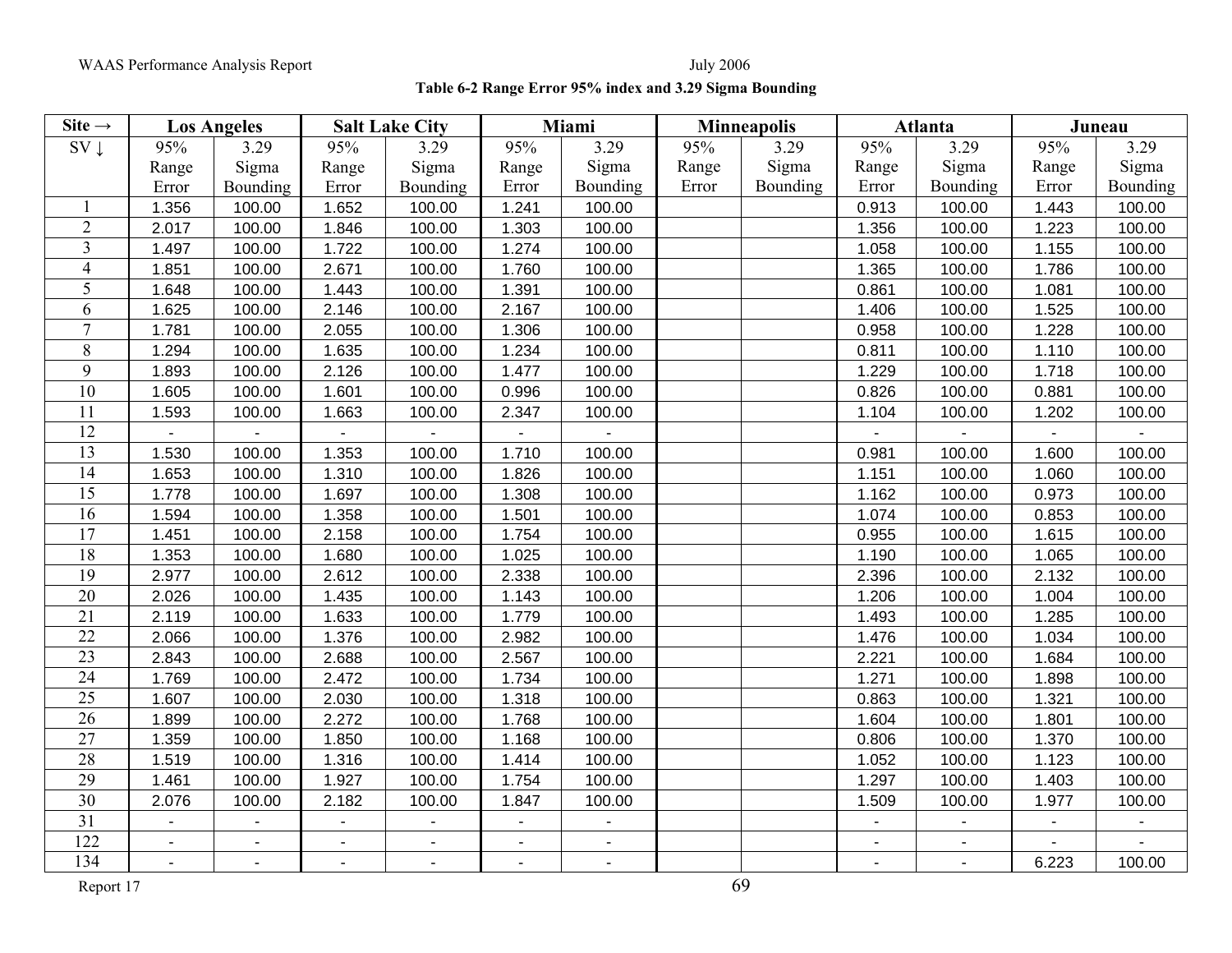WAAS Performance Analysis Report July 2006

**Table 6-3 Ionospheric Error 95% index and 3.29 Sigma Bounding**

| Site $\rightarrow$ |       | <b>Billings</b> |       | Albuquerque |       | <b>Boston</b> |       | <b>Washington DC</b> |       | <b>Houston</b> |       | <b>Kansas City</b> |
|--------------------|-------|-----------------|-------|-------------|-------|---------------|-------|----------------------|-------|----------------|-------|--------------------|
| $SV \downarrow$    | 95%   | 3.29            | 95%   | 3.29        | 95%   | 3.29          | 95%   | 3.29                 | 95%   | 3.29           | 95%   | 3.29               |
|                    | Iono  | Sigma           | Iono  | Sigma       | Iono  | Sigma         | Iono  | Sigma                | Iono  | Sigma          | Iono  | Sigma              |
|                    | Error | Bounding        | Error | Bounding    | Error | Bounding      | Error | Bounding             | Error | Bounding       | Error | Bounding           |
|                    | 0.850 | 100.00          | 0.629 | 100.00      | 0.732 | 100.00        | 0.789 | 100.00               | 0.654 | 100.00         | 0.628 | 100.00             |
| $\overline{2}$     | 1.788 | 100.00          | 1.227 | 100.00      | 0.893 | 100.00        | 1.166 | 100.00               | 1.135 | 100.00         | 1.464 | 100.00             |
| $\overline{3}$     | 0.593 | 100.00          | 0.448 | 100.00      | 0.562 | 100.00        | 0.950 | 100.00               | 0.814 | 100.00         | 0.473 | 100.00             |
| $\overline{4}$     | 1.064 | 100.00          | 1.031 | 100.00      | 1.090 | 100.00        | 1.315 | 100.00               | 1.616 | 100.00         | 0.888 | 100.00             |
| 5                  | 0.799 | 100.00          | 0.553 | 100.00      | 0.631 | 100.00        | 0.462 | 100.00               | 0.503 | 100.00         | 0.526 | 100.00             |
| 6                  | 0.876 | 100.00          | 0.781 | 100.00      | 0.785 | 100.00        | 1.159 | 100.00               | 0.911 | 100.00         | 0.702 | 100.00             |
| 7                  | 0.623 | 100.00          | 0.548 | 100.00      | 0.507 | 100.00        | 0.662 | 100.00               | 0.580 | 100.00         | 0.497 | 100.00             |
| 8                  | 0.867 | 100.00          | 0.546 | 100.00      | 0.525 | 100.00        | 0.814 | 100.00               | 0.706 | 100.00         | 0.504 | 100.00             |
| 9                  | 0.675 | 100.00          | 0.571 | 100.00      | 0.590 | 100.00        | 0.651 | 100.00               | 0.639 | 100.00         | 0.556 | 100.00             |
| 10                 | 1.212 | 100.00          | 0.756 | 100.00      | 0.389 | 100.00        | 0.751 | 100.00               | 0.638 | 100.00         | 1.087 | 100.00             |
| 11                 | 0.991 | 100.00          | 0.610 | 100.00      | 0.458 | 100.00        | 0.564 | 100.00               | 1.263 | 100.00         | 0.904 | 100.00             |
| 12                 |       |                 |       |             |       |               |       |                      |       |                |       |                    |
| 13                 | 0.729 | 100.00          | 0.720 | 100.00      | 0.598 | 100.00        | 0.926 | 100.00               | 0.737 | 100.00         | 0.588 | 100.00             |
| 14                 | 1.313 | 100.00          | 0.430 | 100.00      | 0.416 | 100.00        | 0.545 | 100.00               | 0.594 | 100.00         | 1.153 | 100.00             |
| 15                 | 0.815 | 100.00          | 0.561 | 100.00      | 0.587 | 100.00        | 0.692 | 100.00               | 0.515 | 100.00         | 0.636 | 100.00             |
| 16                 | 0.920 | 100.00          | 0.719 | 100.00      | 0.325 | 100.00        | 0.603 | 100.00               | 0.598 | 100.00         | 0.953 | 100.00             |
| 17                 | 0.809 | 100.00          | 0.877 | 100.00      | 0.947 | 100.00        | 1.003 | 100.00               | 1.105 | 100.00         | 0.490 | 100.00             |
| 18                 | 1.310 | 100.00          | 0.546 | 100.00      | 0.676 | 100.00        | 0.835 | 100.00               | 0.728 | 100.00         | 1.365 | 100.00             |
| 19                 | 2.165 | 100.00          | 1.594 | 100.00      | 1.575 | 100.00        | 1.663 | 100.00               | 1.784 | 100.00         | 2.235 | 100.00             |
| 20                 | 0.964 | 100.00          | 0.535 | 100.00      | 0.545 | 100.00        | 0.494 | 100.00               | 0.833 | 100.00         | 0.914 | 100.00             |
| 21                 | 1.642 | 100.00          | 1.114 | 100.00      | 0.778 | 100.00        | 0.840 | 100.00               | 0.934 | 100.00         | 1.352 | 100.00             |
| 22                 | 1.336 | 100.00          | 0.822 | 100.00      | 0.719 | 100.00        | 0.757 | 100.00               | 0.969 | 100.00         | 1.456 | 100.00             |
| 23                 | 2.166 | 100.00          | 1.560 | 100.00      | 1.703 | 100.00        | 1.810 | 100.00               | 2.201 | 100.00         | 2.377 | 100.00             |
| 24                 | 0.927 | 100.00          | 0.777 | 100.00      | 0.789 | 100.00        | 1.461 | 100.00               | 1.340 | 100.00         | 0.907 | 100.00             |
| $\overline{25}$    | 0.745 | 100.00          | 0.848 | 100.00      | 0.712 | 100.00        | 1.092 | 100.00               | 1.168 | 100.00         | 0.592 | 100.00             |
| $\overline{26}$    | 0.732 | 100.00          | 0.719 | 100.00      | 0.529 | 100.00        | 0.989 | 100.00               | 0.916 | 100.00         | 0.620 | 100.00             |
| 27                 | 0.856 | 100.00          | 0.658 | 100.00      | 0.644 | 100.00        | 0.996 | 100.00               | 0.873 | 100.00         | 0.604 | 100.00             |
| $\overline{28}$    | 1.280 | 100.00          | 0.600 | 100.00      | 0.589 | 100.00        | 0.562 | 100.00               | 0.607 | 100.00         | 1.100 | 100.00             |
| 29                 | 0.650 | 100.00          | 0.857 | 100.00      | 0.635 | 100.00        | 0.853 | 100.00               | 0.822 | 100.00         | 0.504 | 100.00             |
| $\overline{30}$    | 0.780 | 100.00          | 0.856 | 100.00      | 0.757 | 100.00        | 0.951 | 100.00               | 0.799 | 100.00         | 0.464 | 100.00             |
| 31                 |       |                 |       |             |       |               |       |                      |       |                |       |                    |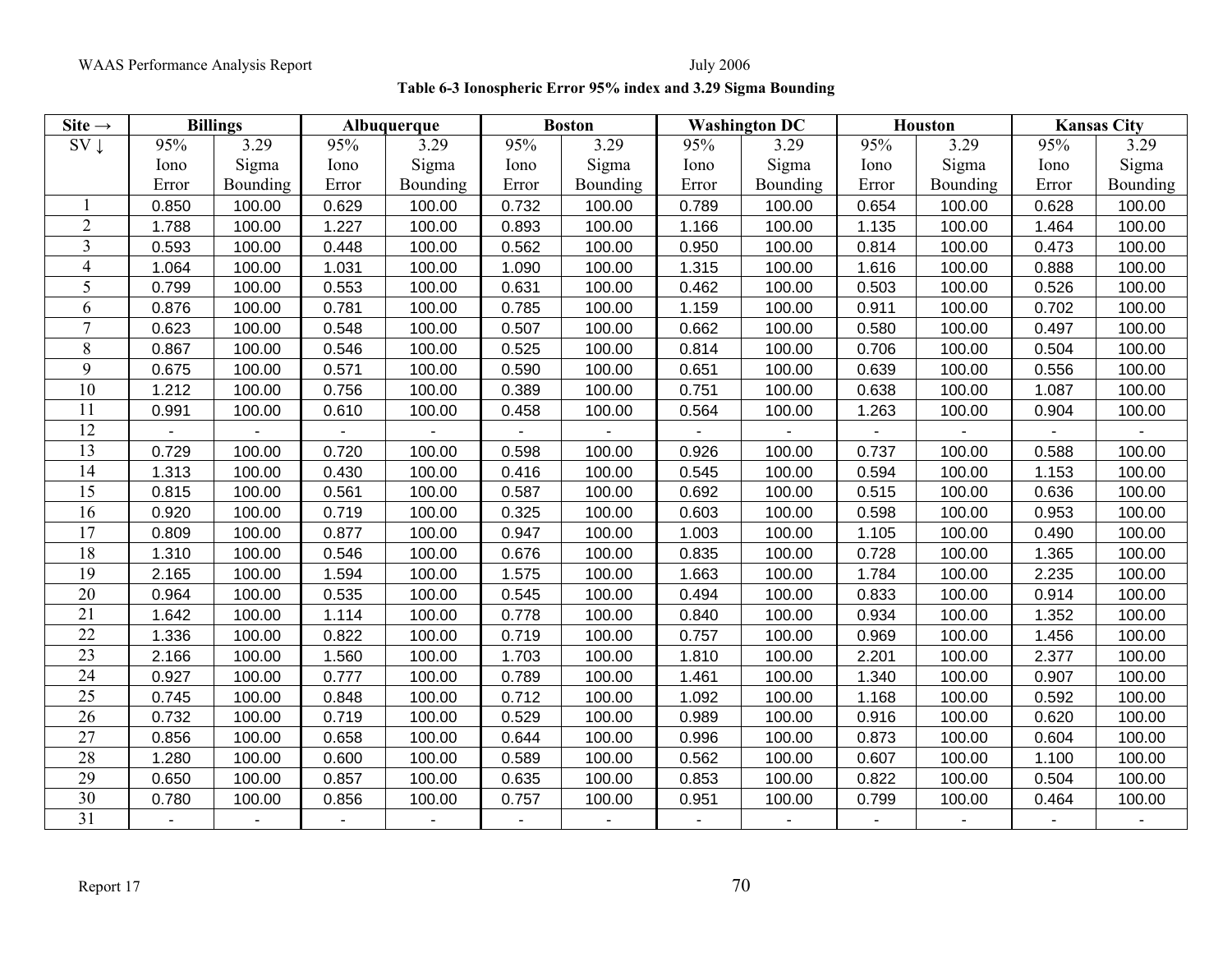**Table 6-4 Ionospheric Error 95% index and 3.29 Sigma Bounding**

| Site $\rightarrow$ |                | <b>Los Angeles</b> |       | <b>Salt Lake City</b> |       | Miami    |       | <b>Minneapolis</b> |       | Atlanta  |       | Juneau   |
|--------------------|----------------|--------------------|-------|-----------------------|-------|----------|-------|--------------------|-------|----------|-------|----------|
| $SV \downarrow$    | 95%            | 3.29               | 95%   | 3.29                  | 95%   | 3.29     | 95%   | 3.29               | 95%   | 3.29     | 95%   | 3.29     |
|                    | Iono           | Sigma              | Iono  | Sigma                 | Iono  | Sigma    | Iono  | Sigma              | Iono  | Sigma    | Iono  | Sigma    |
|                    | Error          | Bounding           | Error | Bounding              | Error | Bounding | Error | Bounding           | Error | Bounding | Error | Bounding |
|                    | 0.817          | 100.00             | 1.108 | 100.00                | 0.671 | 100.00   | 0.729 | 100.00             | 0.482 | 100.00   | 0.620 | 100.00   |
| $\overline{2}$     | 0.977          | 100.00             | 0.983 | 100.00                | 0.656 | 100.00   | 1.683 | 100.00             | 0.884 | 100.00   | 0.893 | 100.00   |
| 3                  | 0.636          | 100.00             | 0.878 | 100.00                | 0.786 | 100.00   | 0.680 | 100.00             | 0.424 | 100.00   | 0.557 | 100.00   |
| 4                  | 1.226          | 100.00             | 1.706 | 100.00                | 1.275 | 100.00   | 0.882 | 100.00             | 0.921 | 100.00   | 0.947 | 100.00   |
| 5                  | 0.651          | 100.00             | 0.836 | 100.00                | 0.736 | 100.00   | 0.829 | 100.00             | 0.346 | 100.00   | 0.493 | 100.00   |
| 6                  | 1.051          | 100.00             | 1.584 | 100.00                | 1.190 | 100.00   | 0.664 | 100.00             | 0.786 | 100.00   | 0.708 | 100.00   |
| $\overline{7}$     | 0.850          | 100.00             | 1.175 | 100.00                | 0.592 | 100.00   | 0.581 | 100.00             | 0.348 | 100.00   | 0.515 | 100.00   |
| 8                  | 0.676          | 100.00             | 1.196 | 100.00                | 0.933 | 100.00   | 0.665 | 100.00             | 0.525 | 100.00   | 0.538 | 100.00   |
| 9                  | 0.746          | 100.00             | 1.081 | 100.00                | 0.619 | 100.00   | 0.628 | 100.00             | 0.557 | 100.00   | 0.859 | 100.00   |
| 10                 | 0.796          | 100.00             | 0.834 | 100.00                | 0.526 | 100.00   | 1.170 | 100.00             | 0.322 | 100.00   | 0.462 | 100.00   |
| 11                 | 0.747          | 100.00             | 0.680 | 100.00                | 1.130 | 100.00   | 1.188 | 100.00             | 0.449 | 100.00   | 0.504 | 100.00   |
| 12                 |                |                    |       |                       |       |          |       |                    |       |          |       |          |
| 13                 | 0.969          | 100.00             | 0.988 | 100.00                | 1.188 | 100.00   | 0.613 | 100.00             | 0.644 | 100.00   | 0.728 | 100.00   |
| 14                 | 0.578          | 100.00             | 0.666 | 100.00                | 0.827 | 100.00   | 1.007 | 100.00             | 0.491 | 100.00   | 0.656 | 100.00   |
| 15                 | 0.584          | 100.00             | 1.100 | 100.00                | 0.666 | 100.00   | 0.794 | 100.00             | 0.339 | 100.00   | 0.375 | 100.00   |
| 16                 | 0.759          | 100.00             | 0.750 | 100.00                | 0.414 | 100.00   | 0.984 | 100.00             | 0.419 | 100.00   | 0.437 | 100.00   |
| 17                 | 1.162          | 100.00             | 1.521 | 100.00                | 1.185 | 100.00   | 0.666 | 100.00             | 0.645 | 100.00   | 0.765 | 100.00   |
| 18                 | 0.570          | 100.00             | 0.780 | 100.00                | 0.549 | 100.00   | 1.444 | 100.00             | 0.570 | 100.00   | 0.537 | 100.00   |
| 19                 | 1.542          | 100.00             | 1.541 | 100.00                | 1.161 | 100.00   | 2.335 | 100.00             | 1.486 | 100.00   | 1.581 | 100.00   |
| 20                 | 0.983          | 100.00             | 0.709 | 100.00                | 0.520 | 100.00   | 1.049 | 100.00             | 0.600 | 100.00   | 0.528 | 100.00   |
| 21                 | 0.926          | 100.00             | 0.909 | 100.00                | 1.311 | 100.00   | 1.636 | 100.00             | 0.914 | 100.00   | 0.877 | 100.00   |
| 22                 | 0.873          | 100.00             | 0.779 | 100.00                | 1.672 | 100.00   | 1.303 | 100.00             | 0.858 | 100.00   | 0.724 | 100.00   |
| 23                 | 1.761          | 100.00             | 1.700 | 100.00                | 1.798 | 100.00   | 2.363 | 100.00             | 1.625 | 100.00   | 1.447 | 100.00   |
| 24                 | 1.031          | 100.00             | 1.516 | 100.00                | 1.131 | 100.00   | 0.940 | 100.00             | 0.839 | 100.00   | 0.957 | 100.00   |
| $\overline{25}$    | 1.139          | 100.00             | 1.386 | 100.00                | 1.054 | 100.00   | 0.637 | 100.00             | 0.699 | 100.00   | 0.771 | 100.00   |
| $\overline{26}$    | 0.868          | 100.00             | 1.387 | 100.00                | 0.737 | 100.00   | 0.831 | 100.00             | 0.765 | 100.00   | 0.911 | 100.00   |
| 27                 | 1.075          | 100.00             | 1.465 | 100.00                | 0.975 | 100.00   | 0.799 | 100.00             | 0.581 | 100.00   | 0.726 | 100.00   |
| 28                 | 0.683          | 100.00             | 0.839 | 100.00                | 0.760 | 100.00   | 1.091 | 100.00             | 0.495 | 100.00   | 0.638 | 100.00   |
| $\overline{29}$    | 0.657          | 100.00             | 1.125 | 100.00                | 0.831 | 100.00   | 0.753 | 100.00             | 0.515 | 100.00   | 0.626 | 100.00   |
| 30                 | 1.147          | 100.00             | 1.354 | 100.00                | 1.036 | 100.00   | 0.697 | 100.00             | 0.796 | 100.00   | 0.875 | 100.00   |
| $\overline{31}$    | $\blacksquare$ |                    |       | $\blacksquare$        |       |          |       |                    |       |          |       |          |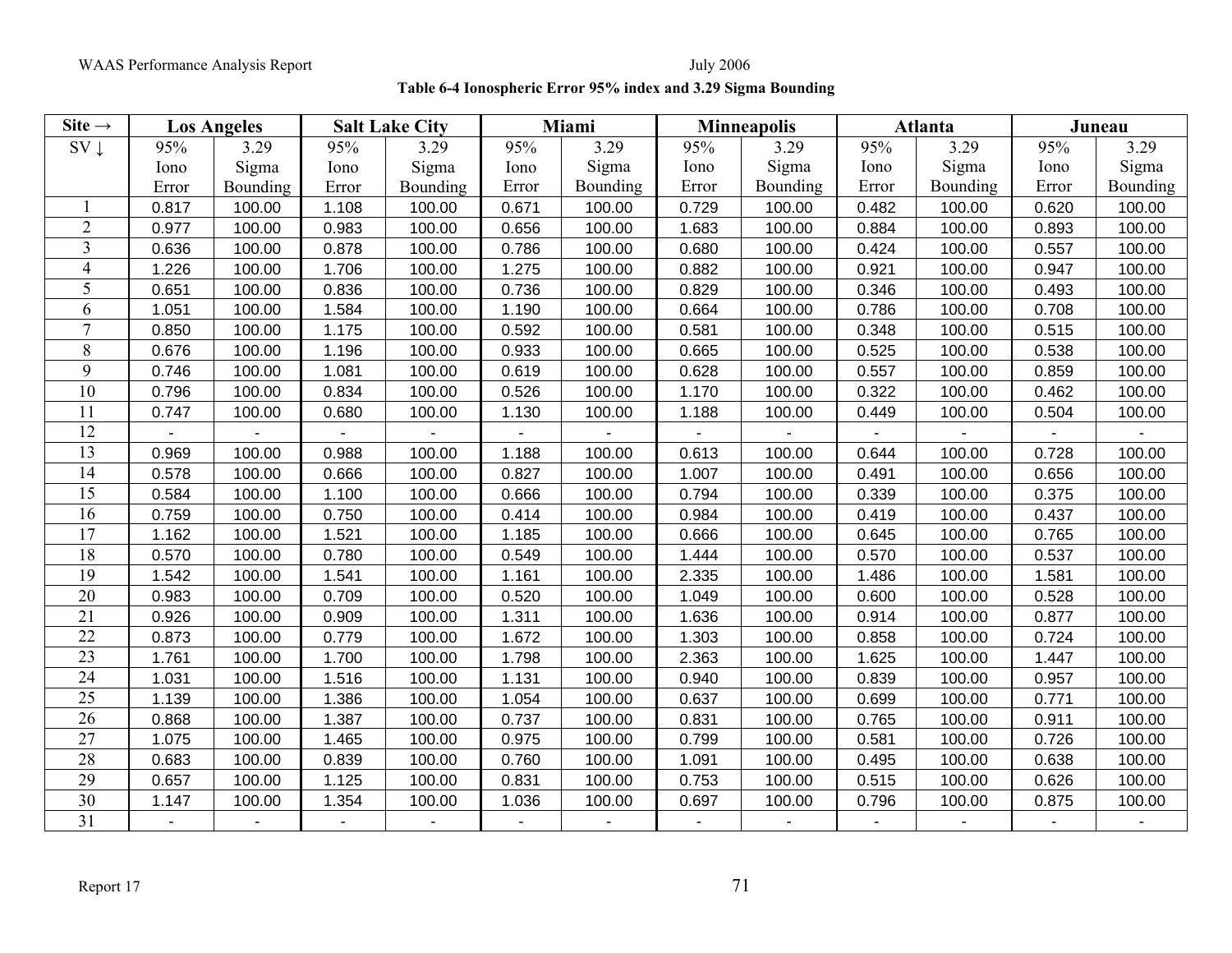**Figure 6-1 95% Range Error (SV 1—SV 16) – Washington, DC**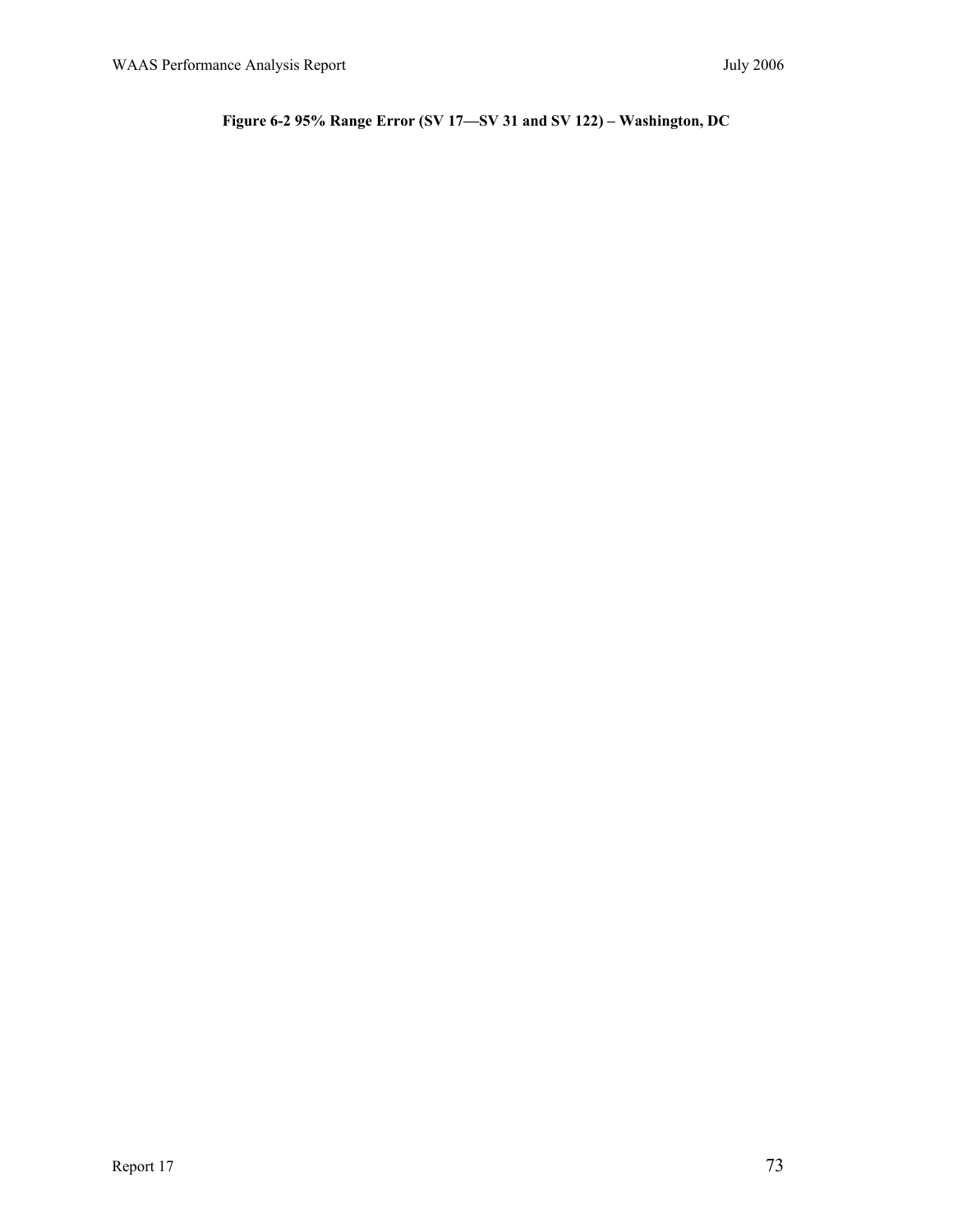# **Figure 6-3 95% Ionospheric Error (SV 1—SV 16) – Washington, DC**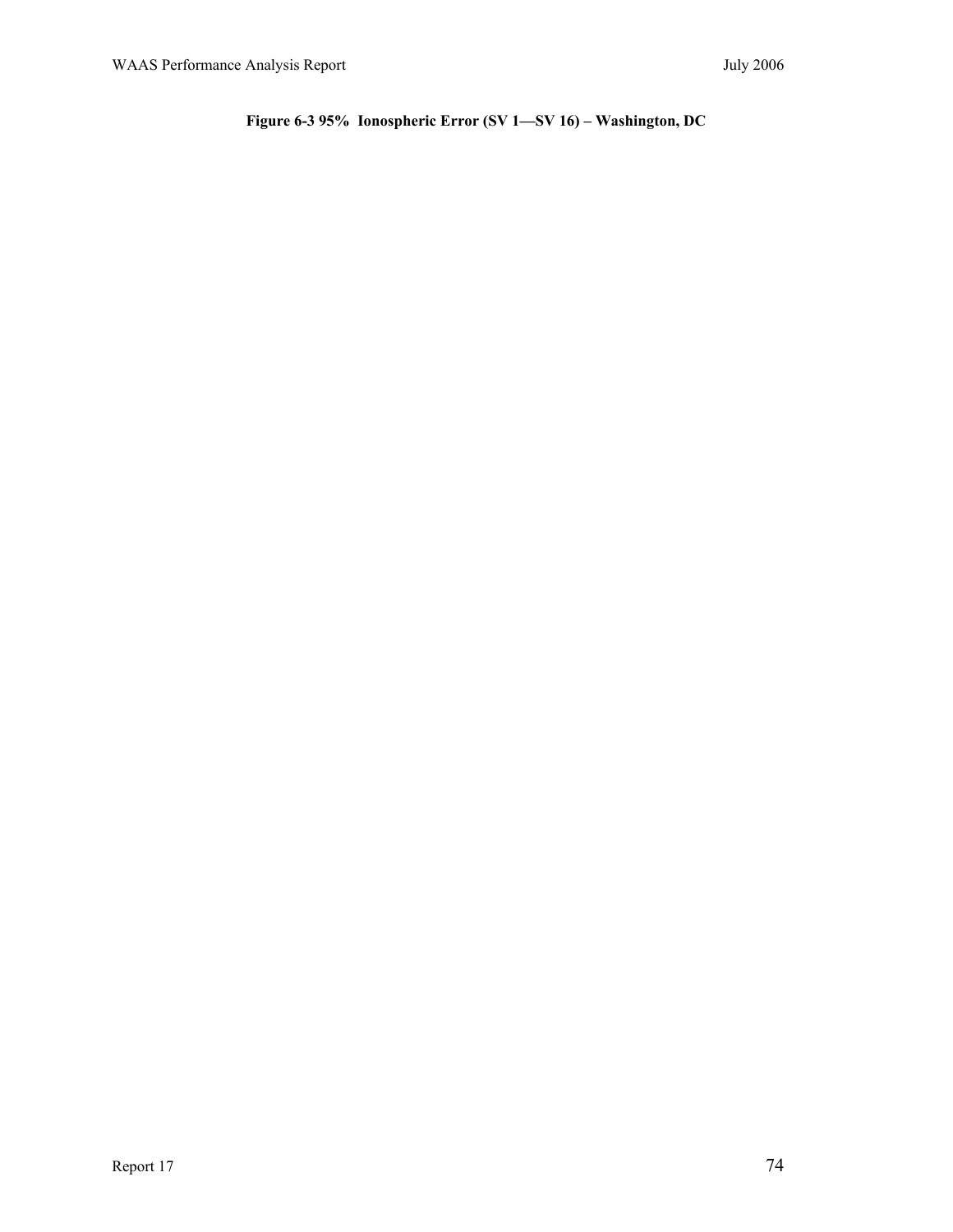# **Figure 6-4 95% Ionospheric Error (SV 17—SV 31) – Washington, DC**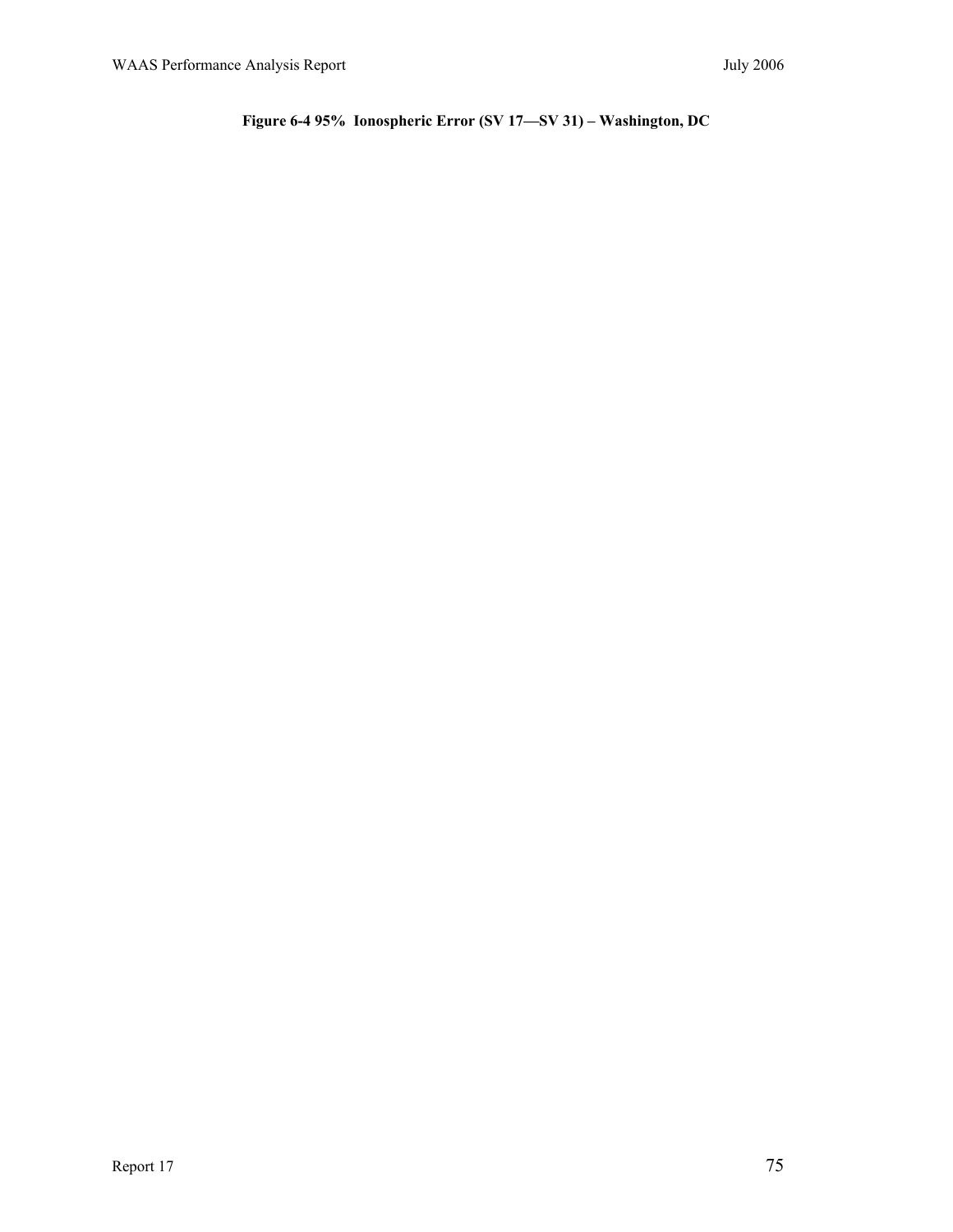## **7.0 GEO RANGING PERFORMANCE**

Table 7.1 shows the GEO-Ranging performance for AORW and POR satellites throughout the evaluated period. The percentage of PA ranging availability (i.e. the percentage of time a user receiver can use the GEO as a ranging source in a LNAV/VNAV or LPV position solution) for the AORW and POR is 0% and 1.957%, respectively. Figure 7.1 shows the trend of PA Ranging Availability for the AORW and POR satellite. The AOR-W GEO was unavailable for PA ranging this quarter as expected. The reason is the AOR-W GEO was repositioning to its new location and was not available during the transitional period. As in the past, the POR satellite as a ranging source has very low PA availability.

| GEO         | PА            | <b>NPA</b>          | <b>Not Monitored</b> | Do Not Use |
|-------------|---------------|---------------------|----------------------|------------|
|             | $\frac{9}{0}$ | $(%^{(0)}_{0})^{1}$ | (9/0)                | (%)        |
| <b>AORW</b> |               |                     | 99.081               | 0.908      |
| <b>POR</b>  | . 957         | 89.927              | 7.112                | 0.993      |

### **Table 7-1 GEO Ranging Availability**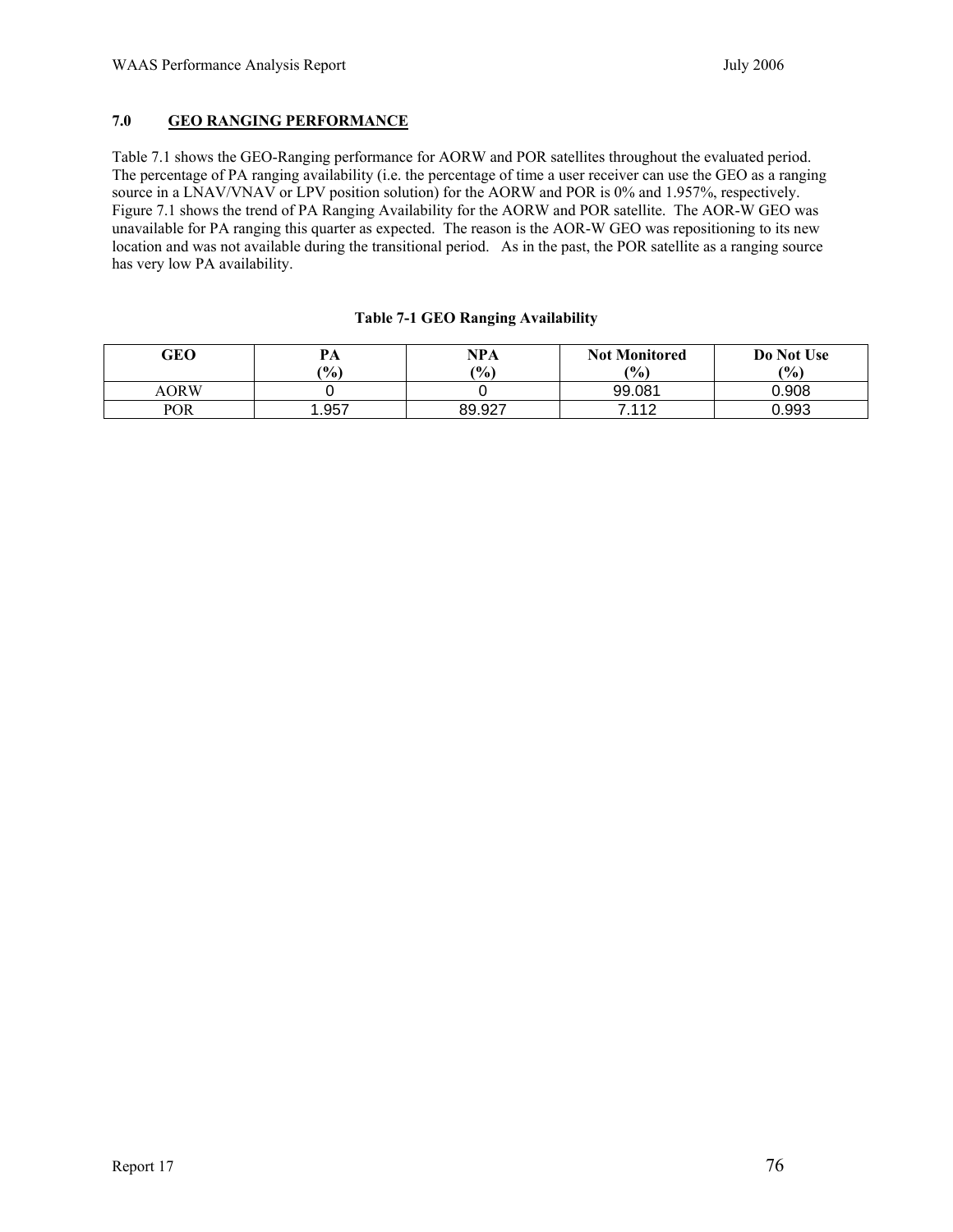# **Figure 7-1 Daily PA GEO Ranging Availability Trend**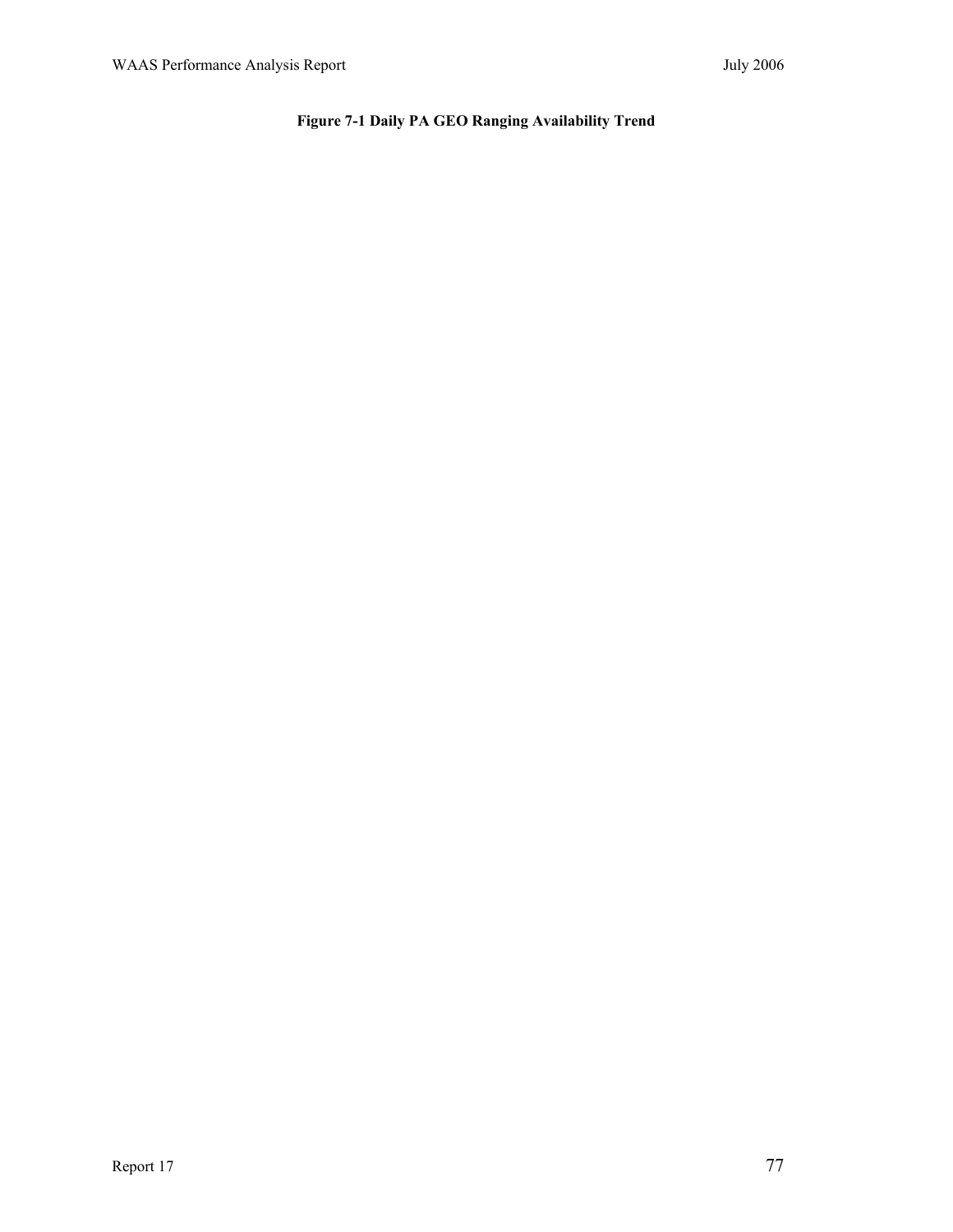## **8.0 WAAS PROBLEM SUMMARY**

During this period, there are several events that affected WAAS service. Details of each of the events are documented in the WAAS Discrepancy Report (DR). The DRs are posted on the website under 'WAAS Technical Reports' and can be accessed via hyperlink below.

May 25, 2006 - See DR# 35, "Extended AORW Signal-in-Space Outage after equipment failure."

May 26, 2006 - See DR# 33, "Loss of Availability due to Satellite Maintenance on SV 13 (NANU 2006047)."

May 30, 2006 - See DR# 34, "Clarksburg GUS Failure."

June 17, 2006 - See DR# 36, "Multiple drops in AORW signal to noise ratio caused multiple missed messages and eventually an AORW GUS Switchover."

June 24, 2006 - See DR# 37, "C&V failure at ZDC and ZLA."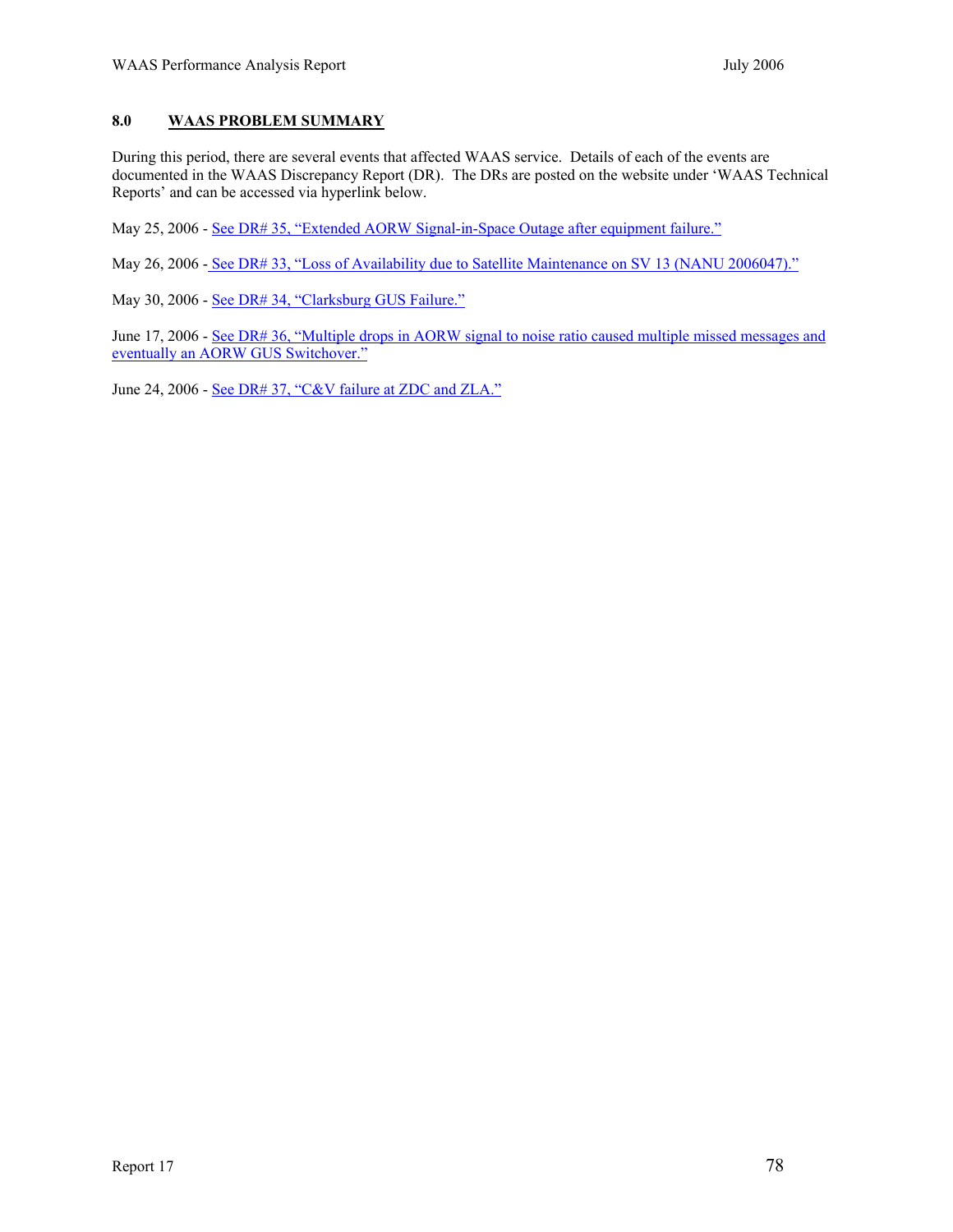## **9.0 WAAS AIRPORT AVAILABILITY**

 The WAAS airport availability evaluation determines the number and length LVP service outages at selected airports from the transmitted WAAS navigation message. The navigation messages transmitted from both AORW and POR GEO satellites are processed simultaneously, and WAAS protection levels (VPL and HPL) are computed at each airport once a second in accordance with the WAAS MOPS. Once the protection levels have been produced at each airport an LPV service evaluation is conducted to identify outages in service (i.e. when protection levels exceed alert limits). WAAS LPV service is available for a user when the vertical protection level (VPL) is less than or equal to vertical alert limit (VAL) of 50 meters and the horizontal protection level (HPL) is less than or equal to horizontal alert limit (HAL) of 40 meters. If both conditions are met at a specified airport location then WAAS LPV service is available at that airport. If either one of the conditions are not met at a specified airport location then WAAS LPV service at that airport is unavailable and an outage in LPV service is recorded with its duration. When the LPV service becomes unavailable it is not considered available again until protection levels are below or equal to alert limits for at least 15 minutes. Although this will reduce LPV service availability minimally, it substantially reduces the number of service outages and prevents excessive switching in and out of service availability. When computing LPV service availability an extra two minutes of outage time was prefixed to each outage. The number of WAAS LPV service outages and the availability at selected airports for the period from 4/1/2006 to 6/30/2006 of WAAS operation is presented in Table 9.1. Figures 9.1 and 9.2 provide a graphical representation of WAAS LPV service availability and outage counts for the same period, respectively.

| Airport                 | <b>Airport Name</b>                               | <b>City</b>             | <b>State</b> | Outages         | <b>Availability</b> |
|-------------------------|---------------------------------------------------|-------------------------|--------------|-----------------|---------------------|
| Id                      |                                                   |                         |              |                 |                     |
| <b>YEG</b>              | <b>EDMONTON INTL</b>                              | <b>EDMONTON</b>         | AB           | 141             | 0.985916            |
| <b>CGA</b>              | <b>CRAIG</b>                                      | <b>CRAIG</b>            | AK           | 96              | 0.992575            |
| <b>HYD</b>              | <b>HKDER</b>                                      | <b>HKDER</b>            | AK           | 90              | 0.99223             |
| <b>JNU</b>              | <b>JUNEAU INTL AIRPORT</b>                        | <b>JUNEAU</b>           | AK           | 379             | 0.963991            |
| <b>KTN</b>              | <b>KETCHIKAN AIRPORT</b>                          | <b>KETCHIKAN</b>        | AK           | 77              | 0.992173            |
| <b>PEC</b>              | <b>PELICAN</b>                                    | <b>PELICAN</b>          | AK           | 320             | 0.967678            |
| <b>PSG</b>              | PETERSBURG MUNICIPAL                              | <b>PETERSBURG</b>       | AK           | 204             | 0.985014            |
| $\overline{\text{SIT}}$ | <b>SITKA AIRPORT</b>                              | <b>SITKA</b>            | AK           | 222             | 0.979752            |
| <b>EET</b>              | <b>SHELBY COUNTY</b>                              | <b>ALABASTER</b>        | <b>AL</b>    | 30              | 0.998034            |
| 79J                     | ANDALUSIA-OPP                                     | ANDALUSIA/OP            | <b>AL</b>    | 30              | 0.997861            |
| <b>KBHM</b>             | <b>BIRMINGHAM INTL</b>                            | <b>BIRMINGHAM</b>       | <b>AL</b>    | $\overline{30}$ | 0.998114            |
| <b>KDHN</b>             | <b>DOTHAN REGIONAL</b>                            | <b>DOTHAN</b>           | <b>AL</b>    | $\overline{30}$ | 0.997595            |
|                         | <b>HUNTSVILLE INTL-</b>                           |                         |              |                 |                     |
| <b>HSV</b>              | CARL T JONES FIELD                                | <b>HUNTSVILLE</b>       | <b>AL</b>    | 30              | 0.99839             |
| <b>MOB</b>              | <b>MOBILE REGIONAL</b>                            | <b>MOBILE</b>           | <b>AL</b>    | 24              | 0.998566            |
|                         | REGIONAL/<br><b>MONTGOMERY</b>                    |                         |              |                 |                     |
| <b>MGM</b>              | <b>DANNELLY FIELD</b>                             | <b>MONTGOMERY</b>       | <b>AL</b>    | 31              | 0.997807            |
|                         | <b>NORTWEST</b><br><b>MUSCLE</b><br><b>SHOALS</b> |                         |              |                 |                     |
| <b>MSL</b>              | <b>ALABAMA REGIONAL</b>                           | <b>SHEFFIELD</b>        | <b>AL</b>    | 29              | 0.998604            |
| M73                     | <b>ALMYRA</b>                                     | <b>ALMYRA</b>           | <b>AR</b>    | 20              | 0.998811            |
|                         | <b>BENTONVILLE MUNICIPAL/</b>                     |                         |              |                 |                     |
| <b>KVBT</b>             | <b>LM THADDEN FIELD</b>                           | <b>BENTONVILLE</b>      | <b>AR</b>    | 19              | 0.999077            |
| <b>BYH</b>              | <b>BLYTHEVILLE</b>                                | <b>BLYTHEVILLE</b>      | <b>AR</b>    | 21              | 0.998741            |
| <b>CDH</b>              | <b>HARRELL FIELD</b>                              | <b>CAMDEN</b>           | <b>AR</b>    | 20              | 0.999012            |
|                         |                                                   |                         |              |                 |                     |
|                         | <b>NORTHWEST</b><br><b>ARKANSAS</b>               | FAYETTEVILLE/SPRINGDALE |              |                 |                     |
| <b>KXNA</b>             | <b>REGIONAL</b>                                   | /ROGERS                 | <b>AR</b>    | 19              | 0.999079            |
| <b>KFSM</b>             | <b>FORT SMITH REGIONAL</b>                        | <b>FORT SMITH</b>       | <b>AR</b>    | $\overline{19}$ | 0.999075            |
| <b>HRO</b>              | <b>BOONE COUNTY AIRPORT</b>                       | <b>HARRISON</b>         | <b>AR</b>    | $\overline{19}$ | 0.999059            |
| LIT                     | <b>ADAMS FIELD</b>                                | <b>LITTLE ROCK</b>      | <b>AR</b>    | 20              | 0.998843            |
| <b>SRC</b>              | <b>SEARCY MUNICIPAL</b>                           | <b>SEARCY</b>           | <b>AR</b>    | 20              | 0.99884             |

#### **Table 9-1 WAAS LPV Outages and Availability**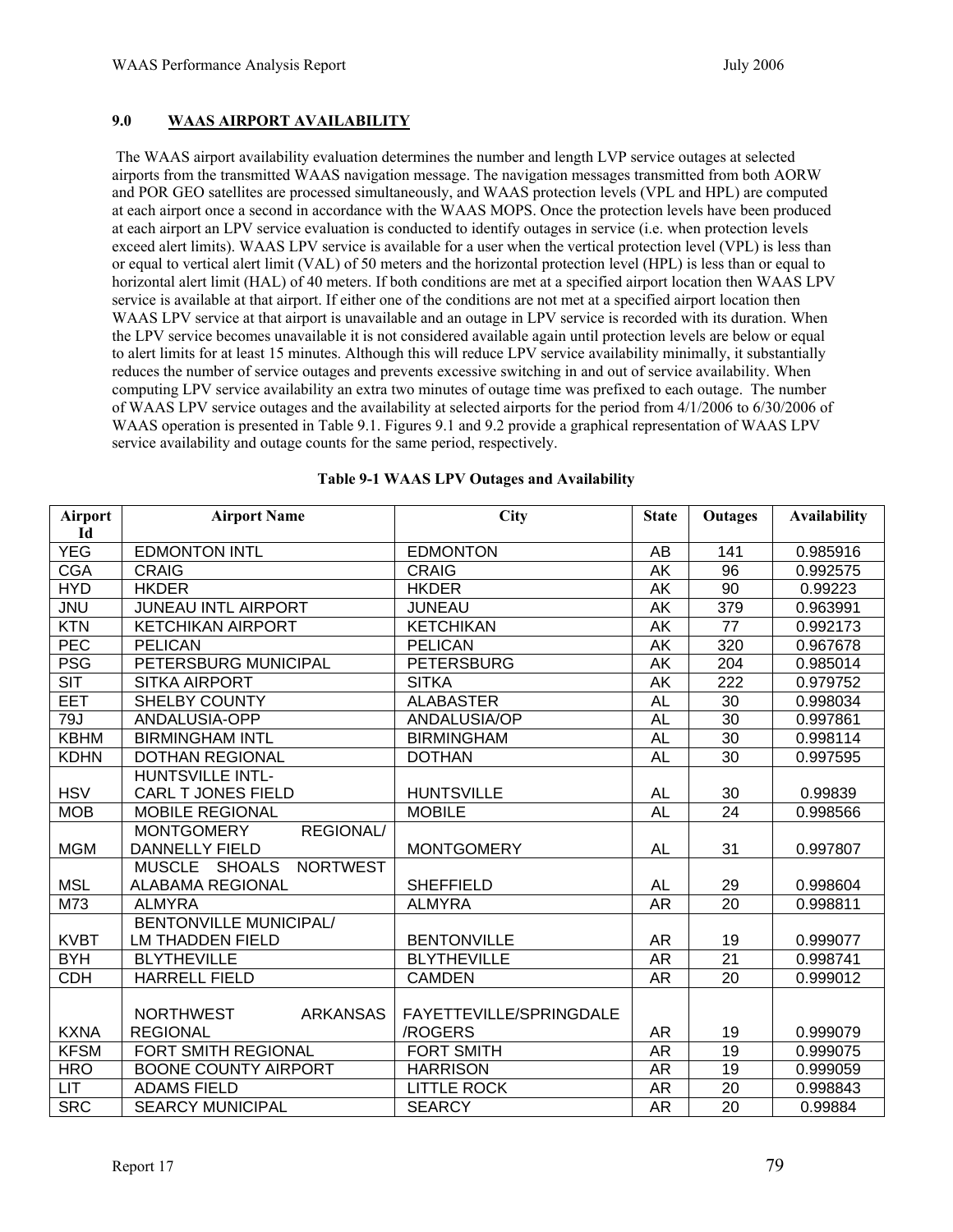| <b>ASG</b>                     | SPRINGDALE MUNICIPAL          | <b>SPRINGDALE</b>                       | <b>AR</b>       | 19       | 0.999073             |
|--------------------------------|-------------------------------|-----------------------------------------|-----------------|----------|----------------------|
| <b>KARG</b>                    | <b>WALNUT RIDGE REGIONAL</b>  | <b>WALNUT RIDGE</b>                     | AR              | 20       | 0.998811             |
| <b>IFP</b>                     | <b>LAUGHLIN/BULLHEAD INTL</b> | <b>BULLHEAD CITY</b>                    | <b>AZ</b>       | 161      | 0.975901             |
| <b>KGCN</b>                    | <b>GRAND CANYON NATL PARK</b> | <b>GRAND CANYON</b>                     | <b>AZ</b>       | 115      | 0.991758             |
| <b>KPHX</b>                    | PHOENIX SKY HARBOR INTL       | <b>PHOENIX</b>                          | AZ              | 209      | 0.959147             |
| <b>KPRC</b>                    | <b>ERNEST A LOVE FIELD</b>    | <b>PRESCOTT</b>                         | $\overline{AZ}$ | 196      | 0.977763             |
| <b>KTUS</b>                    | <b>TUCSON INTL</b>            | <b>TUCSON</b>                           | <b>AZ</b>       | 265      | 0.939614             |
| <b>RQE</b>                     | <b>WINDOW ROCK</b>            | <b>WINDOW ROCK</b>                      | AΖ              | 43       | 0.998127             |
| <b>BFL</b>                     | BAKERSFIELD/MEADOWS FIELD     | <b>BAKERSFIELD</b>                      | CA              | 304      | 0.954713             |
| <b>KCRQ</b>                    | MC CLELLAN-PALOMAR            | <b>CARLSBAD</b>                         | CA              | 426      | 0.895438             |
| O60                            | <b>CLOVERDALE MUNICIPAL</b>   | <b>CLOVERDALE</b>                       | CA              | 219      | 0.961732             |
| <b>KDAG</b>                    | <b>BARSTOW-DAGGETT</b>        | <b>DAGGETT</b>                          | CA              | 197      | 0.962838             |
| <b>IYK</b>                     | <b>INYOKERN</b>               | <b>INYOKERN</b>                         | CA              | 242      | 0.968063             |
| <b>KLAX</b>                    | <b>LOS ANGELES INTL</b>       | <b>LOS ANGELES</b>                      | CA              | 393      | 0.916684             |
| <b>KOAK</b>                    | METROPOLITAN OAKLAND INTL     | <b>OAKLAND</b>                          | CA              | 239      | 0.963541             |
| <b>ONT</b>                     | <b>ONTARIO INTL</b>           | <b>ONTARIO</b>                          | CA              | 361      | 0.934528             |
|                                | PALMDALE PROD FLT/            |                                         |                 |          |                      |
| <b>KPMD</b>                    | <b>TEST INSTLN</b>            | <b>PALMDALE</b>                         | CA              | 336      | 0.947724             |
| <b>KMHR</b>                    | <b>SACRAMENTO MATHER</b>      | <b>SACRAMENTO</b>                       | CA              | 184      | 0.975364             |
| <b>KSMF</b>                    | <b>SACRAMENTO INTL</b>        | <b>SACRAMENTO</b>                       | CA              | 192      | 0.973806             |
|                                | <b>SAN DIEGO INTL-</b>        |                                         |                 |          |                      |
| <b>SAN</b>                     | <b>LINDBERGH FIELD</b>        | <b>SAN DIEGO</b>                        | CA              | 445      | 0.873702             |
| <b>KSFO</b>                    | <b>SAN FRANCISCO INTL</b>     | <b>SAN FRANCISCO</b>                    | $\overline{CA}$ | 249      | 0.961105             |
| <b>SJC</b>                     | <b>SAN JOSE INTL</b>          | <b>SAN JOSE</b>                         | CA              | 242      | 0.963346             |
| <b>SVE</b>                     | <b>SUSANVILLE MUNICIPAL</b>   | <b>SUSANVILLE</b>                       | CA              | 137      | 0.988268             |
| <b>TNP</b>                     | <b>TWENTYNINE PALMS</b>       | <b>TWENTYNINE PALMS</b>                 | CA              | 214      | 0.953468             |
|                                | AKRON-COLORADO                |                                         |                 |          |                      |
| <b>AKO</b>                     | <b>PLAINS REGIONAL</b>        | <b>AKRON</b>                            | CO              | 17       | 0.999247             |
| <b>COS</b>                     | <b>COLORADO SPRINGS</b>       | <b>COLORADO SPRINGS</b>                 | CO              | 22       | 0.998985             |
| <b>CEZ</b>                     | <b>CORTEZ MUNICIPAL</b>       | <b>CORTEZ</b>                           | CO              | 25       | 0.998211             |
| <b>KDEN</b>                    | <b>DENVER INTL</b>            | <b>DENVER</b>                           | CO              | 21       | 0.999009             |
| <b>HDN</b>                     | YAMPA VALLEY                  | <b>HAYDEN</b>                           | CO              | 22       | 0.998705             |
| <b>LHX</b>                     | LA JUNTA MUNICIPAL            | <b>LA JUNTA</b>                         | CO              | 21       | 0.999017             |
| LAA                            | <b>LAMAR MUNICIPAL</b>        | <b>LAMAR</b>                            | CO              | 20       | 0.999035             |
| 2V <sub>2</sub>                | <b>VANCE BRAND</b>            | <b>LONGMONT</b>                         | CO              | 21       | 0.999008             |
| EEO                            | <b>MEEKER</b>                 | <b>MEEKER</b>                           | CO              | 21       | 0.998748             |
| <b>TAD</b>                     | PERRY STOKES                  | <b>TRINIDAD</b>                         | CO              | 24       | 0.99878              |
|                                |                               | <b>WRAY</b>                             |                 | 17       |                      |
| 2V <sub>5</sub><br><b>KBDL</b> | WRAY<br><b>BRADLEY INTL</b>   | <b>WINDSOR LOCKS</b>                    | CO<br><b>CT</b> | 163      | 0.999225<br>0.987817 |
|                                | <b>RONALD REAGAN</b>          |                                         |                 |          |                      |
| <b>KDCA</b>                    | <b>WASHINGTON INTL</b>        | <b>WASHINGTON</b>                       | DC              | 32       | 0.996836             |
| <b>KIAD</b>                    | <b>WASHINGTON DULLES INTL</b> | <b>WASHINGTON</b>                       | <b>DC</b>       | 32       | 0.996956             |
|                                | FORT LAUDERDALE/              |                                         |                 |          |                      |
| <b>KFLL</b>                    | <b>HOLLYWOOD INTL</b>         | FORT LAUDERDALE                         | <b>FL</b>       | 83       | 0.992825             |
|                                | FORT LAUDERDALE               |                                         |                 |          |                      |
| <b>FXE</b>                     | <b>EXECUTIVE AIRPORT</b>      | FORT LAUDERDALE                         | FL              | 73       | 0.993245             |
| <b>KRSW</b>                    | SOUTHWEST FLORIDA INTL        |                                         |                 |          |                      |
| <b>KGNV</b>                    | <b>GAINESVILLE REGIONAL</b>   | <b>FORT MYERS</b><br><b>GAINESVILLE</b> | FL<br><b>FL</b> | 76<br>32 | 0.994177             |
|                                |                               |                                         |                 |          | 0.997101             |
| <b>KJAX</b>                    | <b>JACKSONVILLE INTL</b>      | <b>JACKSONVILLE</b>                     | <b>FL</b>       | 32       | 0.997034             |
| <b>KMIA</b>                    | <b>MIAMI INTL</b>             | <b>MIAMI</b>                            | <b>FL</b>       | 114      | 0.991447             |
| <b>KAPF</b>                    | <b>NAPLES MUNICIPAL</b>       | <b>NAPLES</b>                           | <b>FL</b>       | 83       | 0.993044             |
| <b>KOCF</b>                    | OCALA INTL-JIM TAYLOR FIELD   | <b>OCALA</b>                            | FL              | 33       | 0.99708              |
| <b>KMCO</b>                    | <b>ORLANDO INTL</b>           | <b>ORLANDO</b>                          | FL              | 34       | 0.996851             |
| <b>KPFN</b>                    | PANAMA CITY-BAY COUNTY INTL   | PANAMA CITY                             | FL              | 30       | 0.997654             |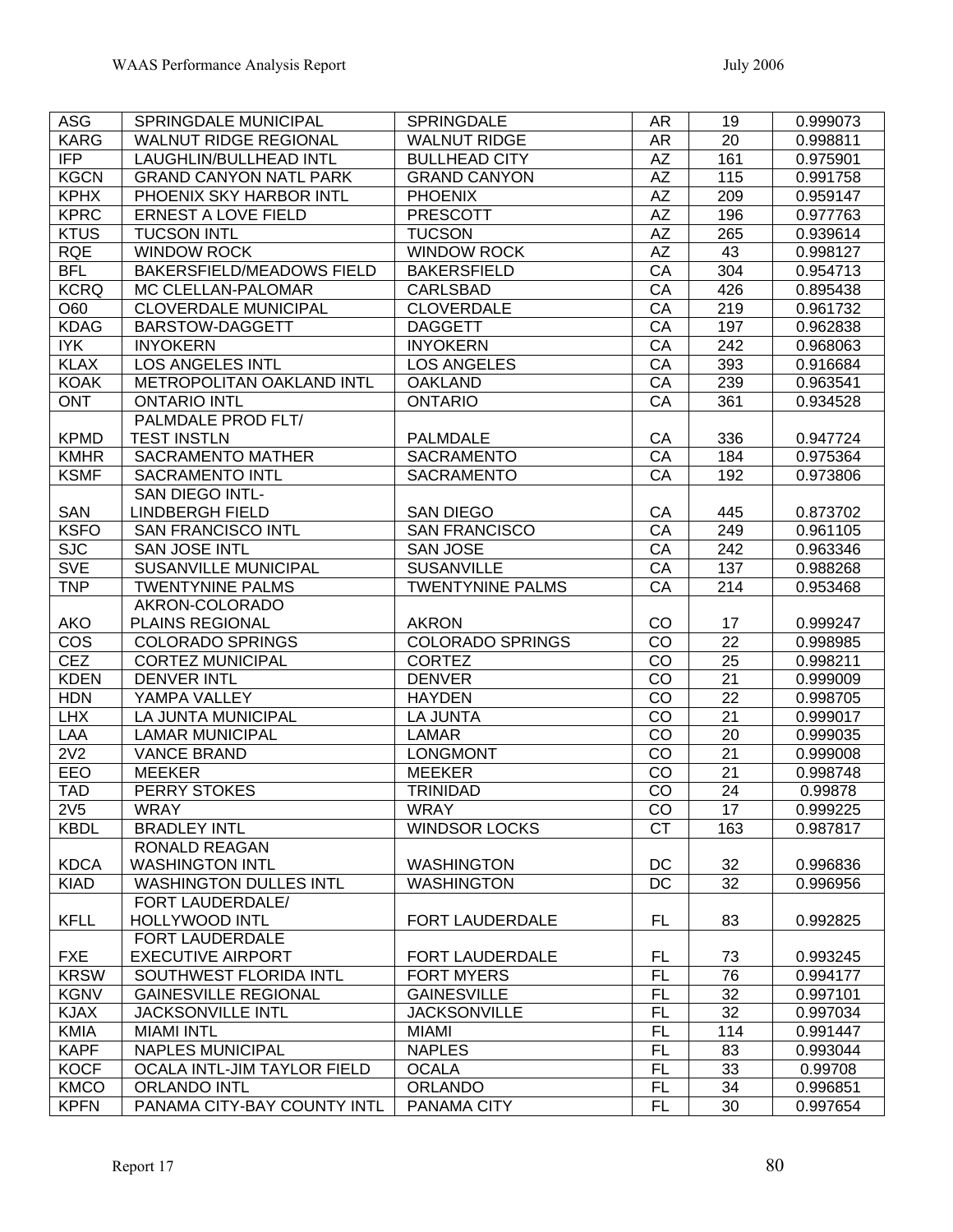| <b>KPNS</b> | PENSACOLA REGIONAL                       | <b>PENSACOLA</b>         | FL                      | 30              | 0.998088 |
|-------------|------------------------------------------|--------------------------|-------------------------|-----------------|----------|
| <b>SRQ</b>  | SARASOTA/BRADENTON INTL                  | SARASOTA/BRADENTON       | <b>FL</b>               | 63              | 0.995326 |
|             | ST PETERSBURG-                           | <b>ST</b><br>PETERSBURG- |                         |                 |          |
| KPIE        | <b>CLEARWATER INTL</b>                   | <b>CLEARWATER</b>        | FL                      | 41              | 0.996732 |
| <b>KTLH</b> | TALLAHASSEE REGIONAL                     | <b>TALLAHASSEE</b>       | <b>FL</b>               | 30              | 0.997396 |
| <b>TPA</b>  | <b>TAMPA INTL</b>                        | <b>TAMPA</b>             | <b>FL</b>               | 36              | 0.996879 |
| <b>KVRB</b> | <b>VERO BEACH MUNICIPAL</b>              | <b>VERO BEACH</b>        | <b>FL</b>               | 42              | 0.995965 |
| <b>KPBI</b> | PALM BEACH INTL                          | <b>WEST PALM BEACH</b>   | <b>FL</b>               | 58              | 0.994632 |
| <b>KACJ</b> | SOUTHER FIELD                            | <b>AMERICUS</b>          | GA                      | 30              | 0.99718  |
|             | <b>WILLIAM</b><br><b>HARTSFIELD</b><br>B |                          |                         |                 |          |
| <b>KATL</b> | <b>ATLANTA INTL</b>                      | <b>ATLANTA</b>           | GA                      | 30              | 0.997485 |
| <b>KSAV</b> | <b>SAVANNAH INTL</b>                     | <b>SAVANNAH</b>          | <b>GA</b>               | $\overline{31}$ | 0.996875 |
|             | STATESBORO-                              |                          |                         |                 |          |
| <b>KTBR</b> | <b>BULLOCH COUNTY</b>                    | <b>STATESBORO</b>        | GA                      | 31              | 0.996931 |
| <b>KIKV</b> | <b>ANKENY REGIONAL</b>                   | <b>ANKENY</b>            | IA                      | 21              | 0.999009 |
| <b>CID</b>  | THE EASTERN IOWA                         | <b>CEDAR RAPIDS</b>      | IA                      | $\overline{22}$ | 0.998921 |
| <b>DSM</b>  | <b>DES MOINES INTL</b>                   | <b>DES MOINES</b>        | IA                      | 21              | 0.999008 |
| <b>KMXO</b> | MONTICELLO REGIONAL                      | <b>MONTICELLO</b>        | IA                      | 21              | 0.998876 |
|             | <b>BOISE AIR TERMINAL/</b>               |                          |                         |                 |          |
| <b>KBOI</b> | <b>GOWEN FLD</b>                         | <b>BOISE</b>             | ID                      | 24              | 0.998599 |
| <b>EUL</b>  | <b>CALDWELL INDUSTRIAL</b>               | <b>CALDWELL</b>          | ID                      | $\overline{26}$ | 0.998184 |
| <b>SUN</b>  | <b>FRIEDMAN MEMORIAL</b>                 | <b>HAILEY</b>            | ID                      | 13              | 0.999265 |
| PIH         | POCATELLO REGIONAL                       | <b>POCATELLO</b>         | ID                      | 14              | 0.999176 |
| <b>SZT</b>  | SANDPOINT                                | <b>SANDPOINT</b>         | $\overline{ID}$         | 11              | 0.999455 |
| <b>KENL</b> | <b>CENTRALIA MUNICIPAL</b>               | <b>CENTRALIA</b>         | $\overline{\mathsf{L}}$ | 21              | 0.998742 |
| <b>KORD</b> | <b>CHICAGO-O'HARE INTL</b>               | <b>CHICAGO</b>           | $\overline{\mathsf{L}}$ | 22              | 0.99871  |
| <b>MDW</b>  | <b>CHICAGO MIDWAY</b>                    | <b>CHICAGO</b>           | $\overline{\mathsf{L}}$ | $\overline{22}$ | 0.998708 |
| <b>KARR</b> | <b>AURORA MUNICIPAL</b>                  | CHICAGO/AURORA           | $\overline{\mathsf{L}}$ | $\overline{22}$ | 0.998724 |
| <b>KFOA</b> | <b>FLORA MUNICIPAL</b>                   | <b>FLORA</b>             | $\overline{\mathsf{L}}$ | $\overline{21}$ | 0.998733 |
| MLI         | <b>QUAD-CITY</b>                         | <b>MOLINE</b>            | $\overline{\mathsf{L}}$ | 21              | 0.998791 |
| <b>KPIA</b> | <b>GREATER PEORIA REGIONAL</b>           | <b>PEORIA</b>            | $\overline{\mathsf{I}}$ | 22              |          |
|             | <b>PITTSFIELD</b><br><b>PENSTONE</b>     |                          |                         |                 | 0.99875  |
|             | <b>MUNICIPAL</b>                         |                          | IL                      | 21              |          |
| <b>KPPQ</b> | RANTOUL NATL AVN CTR/FRANK               | <b>PITTSFIELD</b>        |                         |                 | 0.998772 |
|             | <b>ELLIOT FLD</b>                        |                          |                         |                 |          |
| <b>KTIP</b> |                                          | <b>RANTOUL</b>           | IL                      | 22              | 0.998716 |
| <b>KRFD</b> | <b>GREATER ROCKFORD</b>                  | <b>ROCKFORD</b>          | IL                      | 22              | 0.998746 |
| <b>KSLO</b> | SALEM-LECKRONE                           | <b>SALEM</b>             | IL                      | 21              | 0.998741 |
| 3CK         | LAKE IN THE HILLS                        | <b>UNKNOWN</b>           | $\overline{\mathsf{L}}$ | 22              | 0.998723 |
| <b>KANQ</b> | TRI-STATE STEUBEN COUNTY                 | ANGOLA                   | IN                      | 29              | 0.998564 |
| <b>KBMG</b> | MONROE COUNTY                            | <b>BLOOMINGTON</b>       | ${\sf IN}$              | 20              | 0.99877  |
| 012         | <b>BRAZIL CLAY COUNTY</b>                | <b>BRAZIL</b>            | IN                      | 20              | 0.998763 |
| <b>CEV</b>  | <b>METTEL FIELD</b>                      | <b>CONNERSVILLE</b>      | $\sf IN$                | 29              | 0.998509 |
| <b>FWA</b>  | FORT WAYNE INTL                          | <b>FORT WAYNE</b>        | IN                      | 28              | 0.998601 |
| <b>KIND</b> | <b>INDIANAPOLIS INTL</b>                 | <b>INDIANAPOLIS</b>      | IN                      | 20              | 0.99877  |
| <b>SER</b>  | <b>FREEMAN MUNICIPAL</b>                 | <b>SEYMOUR</b>           | IN                      | 24              | 0.998704 |
|             | <b>REGIONAL</b><br><b>MICHIANA</b>       |                          |                         |                 |          |
| <b>SBN</b>  | <b>TRANSPORTATION CTR</b>                | <b>SOUTH BEND</b>        | IN                      | 22              | 0.998662 |
| <b>KCBK</b> | <b>SHALTZ FIELD</b>                      | <b>COLBY</b>             | KS                      | 17              | 0.999233 |
| <b>EHA</b>  | <b>ELKHART-MORTON COUNTY</b>             | <b>ELKHART</b>           | KS                      | 19              | 0.999033 |
|             | <b>RENNER</b><br>FIELD/GOODLAND          |                          |                         |                 |          |
| <b>GLD</b>  | <b>MUNICIPAL</b>                         | <b>GOODLAND</b>          | KS                      | 17              | 0.999229 |
| <b>KHYS</b> | <b>HAYS REGIONAL</b>                     | <b>HAYS</b>              | KS                      | 17              | 0.999259 |
| <b>LWC</b>  | <b>LAWRENCE MUNICIPAL</b>                | <b>LAWRENCE</b>          | KS                      | 18              | 0.999122 |
| <b>KMHK</b> | <b>MANHATTAN REGIONAL</b>                | <b>MANHATTAN</b>         | KS                      | 18              | 0.999147 |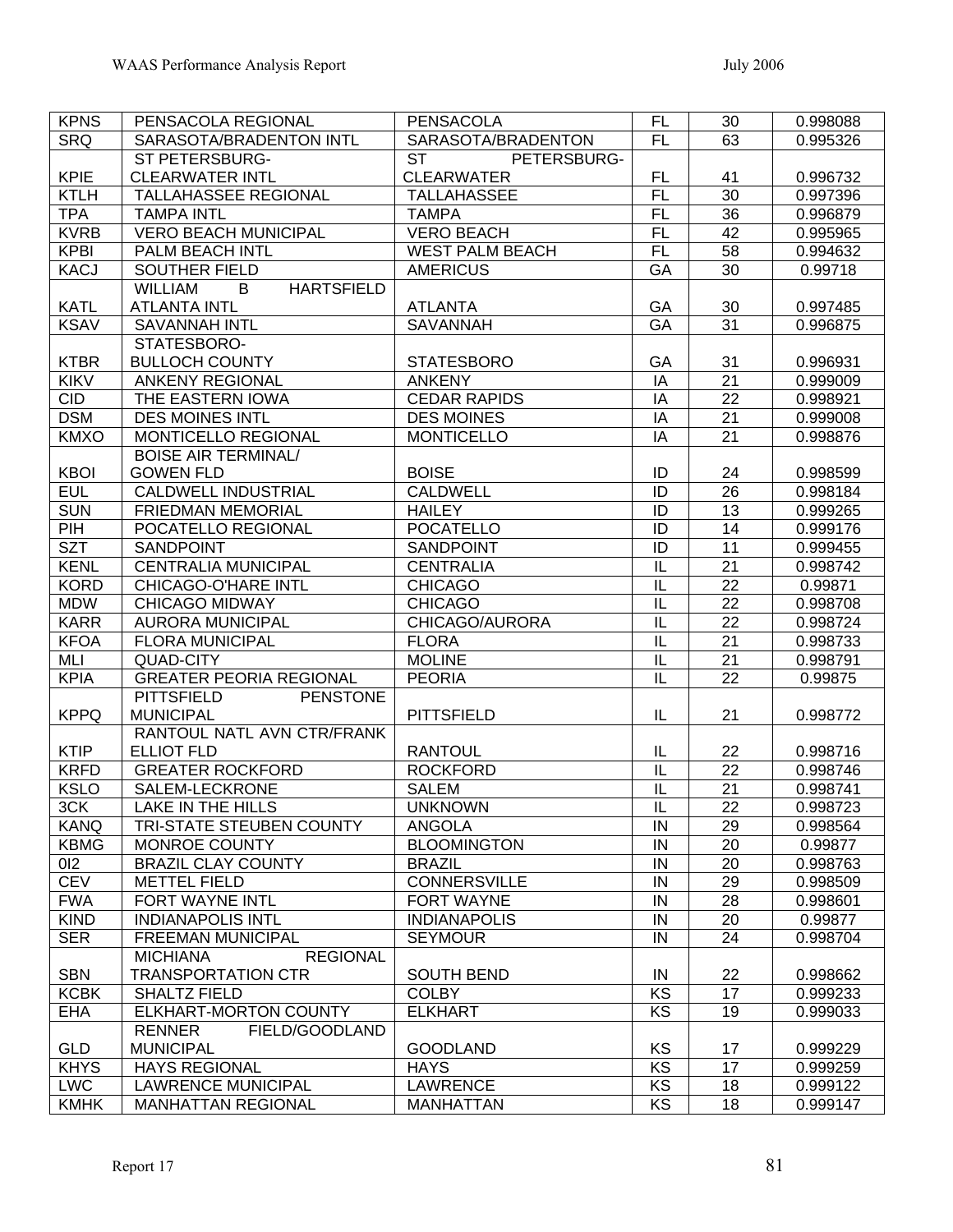| <b>KOJC</b> | <b>JOHNSON COUNTY EXECUTIVE</b>                | <b>OLATHE</b>                 | KS              | 18              | 0.999113 |
|-------------|------------------------------------------------|-------------------------------|-----------------|-----------------|----------|
| <b>TOP</b>  | PHILIP BILLARD MUNICIPAL                       | <b>TOPEKA</b>                 | $\overline{KS}$ | 18              | 0.99913  |
| <b>KULS</b> | <b>ULYSSES</b>                                 | <b>ULYSSES</b>                | $\overline{KS}$ | 18              | 0.999217 |
| <b>ICT</b>  | WICHITA MID-CONTINENT                          | <b>WICHITA</b>                | $\overline{KS}$ | 18              | 0.99919  |
| <b>KWLD</b> | <b>STROTHER FIELD</b>                          | <b>WINFIELD/ARKANSAS CITY</b> | $\overline{KS}$ | $\overline{18}$ | 0.999175 |
| <b>KCVG</b> | <b>CINCINNATI/NORTHERN KY INTL</b>             | COVINGTON/CINCINNATI          | KY              | $\overline{29}$ | 0.998341 |
| <b>KLEX</b> | <b>BLUE GRASS</b>                              | <b>LEXINGTON</b>              | KY              | 29              | 0.998238 |
| <b>LOZ</b>  | <b>LONDON</b>                                  | <b>LONDON</b>                 | KY              | 30              | 0.997974 |
|             | <b>LOUISVILLE INTL-</b>                        |                               |                 |                 |          |
| <b>SDF</b>  | <b>STANDIFORD FIELD</b>                        | <b>LOUISVILLE</b>             | KY              | 29              | 0.998526 |
| <b>KK22</b> | <b>BIG SANDY REGIONAL</b>                      | <b>PRESTONBURG</b>            | KY              | 30              | 0.997787 |
| <b>SME</b>  | SOMERSET-PULASKI COUNTY                        | <b>SOMERSET</b>               | KY              | 30              | 0.998132 |
| <b>KAEX</b> | <b>ALEXANDRIA INTL</b>                         | <b>ALEXANDRIA</b>             | LA              | 20              | 0.998844 |
|             | DE RIDDER/                                     |                               |                 |                 |          |
| <b>DRI</b>  | BEAUREGARD PAIRISH APT                         | <b>BEAUREGARD</b>             | LA              | 20              | 0.998856 |
| <b>LCH</b>  | <b>LAKE CHARLES REGIONAL</b>                   | <b>LAKE CHARLES</b>           | LA              | 20              | 0.998831 |
| L39         | <b>LEESVILLE</b>                               | <b>LEESVILLE</b>              | LA              | 20              | 0.998863 |
|             | <b>NEW ORLEANS INTL/</b>                       |                               |                 |                 |          |
| <b>MSY</b>  | <b>MOISANT FIELD</b>                           | <b>NEW ORLEANS</b>            | LA              | 20              | 0.998697 |
| <b>SHV</b>  | SHREVEPORT REGIONAL                            | <b>SHREVEPORT</b>             | LA              | 20              | 0.998927 |
|             | <b>LAWRENCE</b><br><b>GEN</b><br><b>EDWARD</b> |                               |                 |                 |          |
| <b>KBOS</b> | <b>LOGAN INTL</b>                              | <b>BOSTON</b>                 | MA              | 229             | 0.974403 |
| <b>MVY</b>  | <b>VINEYARD HAVEN</b>                          | <b>MARTHA'S VINEYARD</b>      | MA              | 219             | 0.980236 |
| <b>OWD</b>  | NORWOOD MEMORIAL                               | <b>NORWOOD</b>                | <b>MA</b>       | 234             | 0.975977 |
| <b>KPVC</b> | PROVINCETOWN MUNICIPAL                         | <b>PROVINCETOWN</b>           | <b>MA</b>       | 354             | 0.244482 |
| <b>YWG</b>  | <b>WINNIPEG AIRPORT</b>                        | <b>WINNIPEG</b>               | <b>MB</b>       | 320             | 0.95559  |
| <b>KBWI</b> | BALTIMORE-WASHINGTON INTL                      | <b>BALTIMORE</b>              | <b>MD</b>       | 32              | 0.996819 |
| <b>FDK</b>  | <b>FREDERICK MUNICIPAL</b>                     | <b>FREDERICK</b>              | <b>MD</b>       | 32              | 0.997027 |
|             | <b>MONTGOMERY</b><br><b>COUNTY</b>             |                               |                 |                 |          |
| GAI         | <b>AIRPARK</b>                                 | <b>GAITHERSBURG</b>           | <b>MD</b>       | 32              | 0.99693  |
| <b>W00</b>  | <b>FREEWAY</b>                                 | <b>MITCHELLVILLE</b>          | <b>MD</b>       | 32              | 0.996798 |
| <b>RJD</b>  | <b>RIDGELY AIRPARK</b>                         | <b>RIDGELY</b>                | <b>MD</b>       | 32              | 0.996636 |
|             | CARROLL CNTY REGIONAL/                         |                               |                 |                 |          |
| <b>DMW</b>  | JACK B. POAGE FIELD                            | <b>WESTMINSTER</b>            | MD              | 32              | 0.997002 |
| <b>PWM</b>  | PORTLAND INTL JETPORT                          | <b>PORTLAND</b>               | ME              | 332             | 0.233426 |
|             | N MAINE REGIONAL ARPT                          |                               |                 |                 |          |
| <b>KPQI</b> | AT PRESQUE I                                   | PRESQUE ISLE                  | ME              | 380             | 0.18193  |
| <b>AMN</b>  | <b>ALMA/GRATIOT COMMUNITY</b>                  | <b>ALMA</b>                   | MI              | 25              | 0.998605 |
| <b>KARB</b> | ANN ARBOR MUNI                                 | <b>ANN ARBOR</b>              | MI              | 24              | 0.998687 |
| Y15         | <b>CHEBOYGAN COUNTY</b>                        | <b>CHEBOYGAN</b>              | MI              | 43              | 0.996076 |
|             | <b>METROPOLITAN</b><br><b>DETROIT</b>          |                               |                 |                 |          |
| <b>KDTW</b> | <b>WAYNE CTY</b>                               | <b>DETROIT</b>                | MI              | 30              | 0.998541 |
| <b>KFNT</b> | <b>BISHOP INTL</b>                             | <b>FLINT</b>                  | MI              | 27              | 0.99859  |
| <b>KGRR</b> | <b>GERALD R FORD INTL</b>                      | <b>GRAND RAPIDS</b>           | MI              | 22              | 0.998677 |
| <b>KCMX</b> | <b>HOUGHTON COUNTY MEMORIAL</b>                | <b>HANCOCK</b>                | MI              | 157             | 0.987381 |
| <b>BIV</b>  | <b>TULIP CITY</b>                              | <b>HOLLAND</b>                | MI              | 22              | 0.998677 |
| <b>HTL</b>  | ROSCOMMON COUNTY                               | <b>HOUGHTON LAKE</b>          | MI              | 24              | 0.998554 |
| <b>KMKG</b> | <b>MUSKEGON COUNTY</b>                         | <b>MUSKEGON</b>               | MI              | 22              | 0.998673 |
| 5D3         | <b>OWOSSO COMMUNITY</b>                        | <b>OWOSSO</b>                 | MI              | 24              | 0.998636 |
| <b>KMBS</b> | <b>MBS INTL</b>                                | <b>SAGINAW</b>                | MI              | 23              | 0.99862  |
| CIU         | CHIPPEWA COUNTY INTL                           | <b>SAULT STE. MARIE</b>       | MI              | 53              | 0.994079 |
|             | THREE RIVERS MUNICIPAL                         |                               |                 |                 |          |
| HAI         | DR. HAINES                                     | <b>UNKNOWN</b>                | MI              | 22              | 0.998665 |
| <b>HYX</b>  | SAGINAW CO H.W. BROWNE                         | <b>UNKNOWN</b>                | MI              | 25              | 0.998593 |
|             |                                                |                               |                 |                 |          |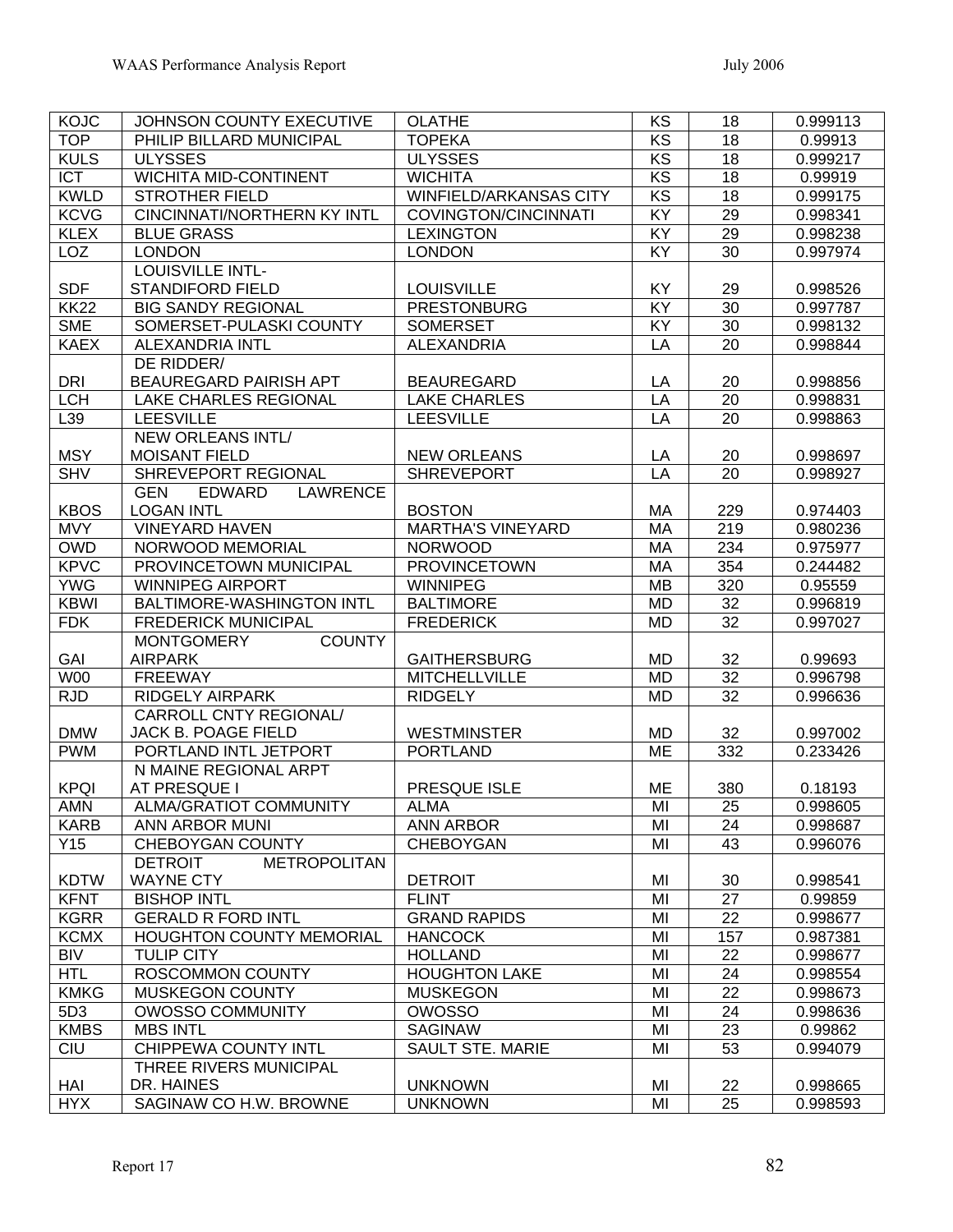| <b>KAXN</b>       | <b>CHANDLER FIELD</b>                         | <b>ALEXANDRIA</b>              | <b>MN</b>                           | 23                                 | 0.998931            |
|-------------------|-----------------------------------------------|--------------------------------|-------------------------------------|------------------------------------|---------------------|
| <b>KBDE</b>       | <b>BAUDETTE INTL</b>                          | <b>BAUDETTE</b>                | <b>MN</b>                           | 157                                | 0.981592            |
|                   | <b>BRAINERD-</b>                              |                                |                                     |                                    |                     |
| <b>KBRD</b>       | <b>CROW WING CO REGIONAL</b>                  | <b>BRAINERD</b>                | MN                                  | 30                                 | 0.99855             |
| <b>KDLH</b>       | <b>DULUTH INTL</b>                            | <b>DULUTH</b>                  | <b>MN</b>                           | 79                                 | 0.996282            |
|                   | MINNEAPOLIS-ST PAUL INTL/                     |                                |                                     |                                    |                     |
| <b>KMSP</b>       | <b>WOLD CHAMBERLAIN</b>                       | <b>MINNEAPOLIS</b>             | MN                                  | 22                                 | 0.999013            |
| <b>KRGK</b>       | <b>RED WING REGIONAL</b>                      | <b>RED WING</b>                | <b>MN</b>                           | $\overline{22}$                    | 0.999033            |
| <b>KRST</b>       | <b>ROCHESTER INTL</b>                         | <b>ROCHESTER</b>               | MN                                  | $\overline{20}$                    | 0.999062            |
| <b>STC</b>        | ST. CLOUD                                     | <b>SAINT CLOUD</b>             | <b>MN</b>                           | $\overline{22}$                    | 0.998923            |
| <b>KJYG</b>       | <b>ST JAMES MUNICIPAL</b>                     | <b>ST JAMES</b>                | <b>MN</b>                           | $\overline{20}$                    | 0.99912             |
| M05               | <b>CARUTHERSVILLE MEMORIAL</b>                | <b>CARUTHERSVILLE</b>          | <b>MO</b>                           | $\overline{21}$                    | 0.998737            |
| <b>KMCI</b>       | <b>KANSAS CITY INTL</b>                       | <b>KANSAS CITY</b>             | <b>MO</b>                           | 18                                 | 0.999113            |
| <b>KLBO</b>       | FLOYD W JONES LEBANON                         | <b>LEBANON</b>                 | <b>MO</b>                           | 19                                 | 0.998969            |
| <b>LXT</b>        | LEE'S SUMMIT MUNICIPAL                        | <b>LEE'S SUMMIT</b>            | <b>MO</b>                           | $\overline{18}$                    | 0.999105            |
| H41               | <b>MEXICO MEMORIAL</b>                        | <b>MEXICO</b>                  | <b>MO</b>                           | $\overline{21}$                    | 0.998859            |
| <b>MYJ</b>        | <b>MEXICO MEMORIAL</b>                        | <b>MEXICO</b>                  | <b>MO</b>                           | $\overline{21}$                    | 0.998859            |
| <b>STJ</b>        | <b>ROSECRANS MEMORIAL</b>                     | <b>ROSECRANS</b>               | <b>MO</b>                           | $\overline{18}$                    | 0.999117            |
| <b>KDMO</b>       | <b>SEDALIA MEMORIAL</b>                       | <b>SEDALIA</b>                 | <b>MO</b>                           | $\overline{19}$                    | 0.998981            |
|                   | SPRINGFIELD-                                  |                                |                                     |                                    |                     |
| <b>SGF</b>        | <b>BRANSON REGIONAL</b>                       | <b>SPRINGFIELD</b>             | <b>MO</b>                           | 19                                 | 0.999067            |
| <b>KSTL</b>       | <b>LAMBERT-ST LOUIS INTL</b>                  | ST LOUIS                       | <b>MO</b>                           | $\overline{20}$                    | 0.998777            |
| KMO <sub>6</sub>  | <b>WASHINGTON MEMORIAL</b>                    | <b>WASHINGTON</b>              | <b>MO</b>                           | $\overline{20}$                    | 0.998766            |
| 0M <sub>6</sub>   | PANOLA COUNTY                                 | <b>BATESVILLE</b>              | <b>MS</b>                           | $\overline{21}$<br>$\overline{21}$ | 0.998729            |
| <b>GWO</b>        | GREENWOOD-LEFLORE                             | <b>GREENWOOD</b>               | $\overline{\text{MS}}$              |                                    | 0.998755            |
| JAN<br><b>MPE</b> | <b>JACKSON INTL</b><br>PHILADELPHIA MUNICIPAL | <b>JACKSON</b><br>PHILADELPHIA | <b>MS</b><br>$\overline{\text{MS}}$ | $\overline{21}$<br>$\overline{22}$ | 0.998825            |
| <b>CRX</b>        | <b>ROSCOE TURNER</b>                          | <b>UNKNOWN</b>                 | $\overline{\text{MS}}$              | $\overline{20}$                    | 0.998668            |
| <b>KBIL</b>       | <b>BILLINGS LOGAN INTL</b>                    | <b>BILLINGS</b>                | <b>MT</b>                           | $\overline{21}$                    | 0.99876<br>0.998912 |
| 6S5               | <b>RAVALLI COUNTY</b>                         | <b>HAMILTON</b>                | <b>MT</b>                           | $\overline{9}$                     | 0.99956             |
| <b>KHLN</b>       | <b>HELENA REGIONAL</b>                        | <b>HELENA</b>                  | <b>MT</b>                           | $\overline{12}$                    | 0.999121            |
| <b>KLWT</b>       | <b>LEWISTOWN MUNICIPAL</b>                    | <b>LEWISTOWN</b>               | MT                                  | 22                                 | 0.998827            |
| <b>KMLS</b>       | <b>FRANK WILEY FIELD</b>                      | <b>MILES CITY</b>              | <b>MT</b>                           | 23                                 | 0.998818            |
| <b>KHBI</b>       | ASHEBORO MUNICIPAL                            | <b>ASHEBORO</b>                | <b>NC</b>                           | 30                                 | 0.997391            |
| <b>KAVL</b>       | <b>ASHEVILLE REGIONAL</b>                     | <b>ASHEVILLE</b>               | <b>NC</b>                           | 30                                 | 0.997382            |
| <b>MRH</b>        | MICHAEL J. SMITH FIELD                        | <b>BEAUFORT</b>                | <b>NC</b>                           | 31                                 | 0.996809            |
| <b>KCLT</b>       | <b>CHARLOTTE/DOUGLAS INTL</b>                 | <b>CHARLOTTE</b>               | <b>NC</b>                           | 30                                 | 0.997459            |
| ECG               | ELIZABETH CITY CGAS                           | <b>ELIZABETH CITY</b>          | $\overline{NC}$                     | 32                                 | 0.99676             |
|                   | <b>FAYETTEVILLE REGIONAL/</b>                 |                                |                                     |                                    |                     |
| <b>KFAY</b>       | <b>GRANNIS FIELD</b>                          | <b>FAYETTEVILLE</b>            | <b>NC</b>                           | 31                                 | 0.997151            |
| GSO               | PIEDMONT TRIAD INTL                           | <b>GREENSBORO</b>              | $\overline{\text{NC}}$              | $\overline{30}$                    | 0.997402            |
| <b>PGV</b>        | PITT-GREENVILLE                               | <b>GREENVILLE</b>              | $\overline{NC}$                     | 31                                 | 0.996926            |
| <b>HSE</b>        | <b>BILLY MITCHELL</b>                         | <b>HATTERAS</b>                | $\overline{NC}$                     | $\overline{32}$                    | 0.996716            |
| <b>HKY</b>        | <b>HICKORY REGIONAL</b>                       | <b>HICKORY</b>                 | $\overline{\text{NC}}$              | 30                                 | 0.997437            |
|                   | KINSTON REGIONAL<br><b>JETPORT</b>            |                                |                                     |                                    |                     |
| <b>KISO</b>       | AT STALLINGS FIELD                            | <b>KINSTON</b>                 | <b>NC</b>                           | 31                                 | 0.996956            |
| <b>MEB</b>        | <b>LAURINBURG</b>                             | <b>MAXTON</b>                  | $\overline{NC}$                     | 31                                 | 0.997236            |
| <b>KEQY</b>       | <b>MONROE</b>                                 | <b>MONROE</b>                  | NC                                  | 30                                 | 0.997399            |
| <b>KRDU</b>       | RALEIGH-DURHAM INTL                           | RALEIGH/DURHAM                 | $\overline{\text{NC}}$              | 31                                 | 0.997143            |
|                   | <b>ROCKY MOUNT-</b>                           |                                |                                     |                                    |                     |
| RWI               | <b>WILSON REGIONAL</b>                        | <b>ROCKY MOUNT</b>             | <b>NC</b>                           | 31                                 | 0.996991            |
| <b>KRUQ</b>       | <b>ROWAN COUNTY</b>                           | <b>SALISBURY</b>               | <b>NC</b>                           | 30                                 | 0.997412            |
|                   | SANFORD-                                      |                                |                                     |                                    |                     |
| <b>KTTA</b>       | LEE COUNTY REGIONAL                           | <b>SANFORD</b>                 | <b>NC</b>                           | 31                                 | 0.997202            |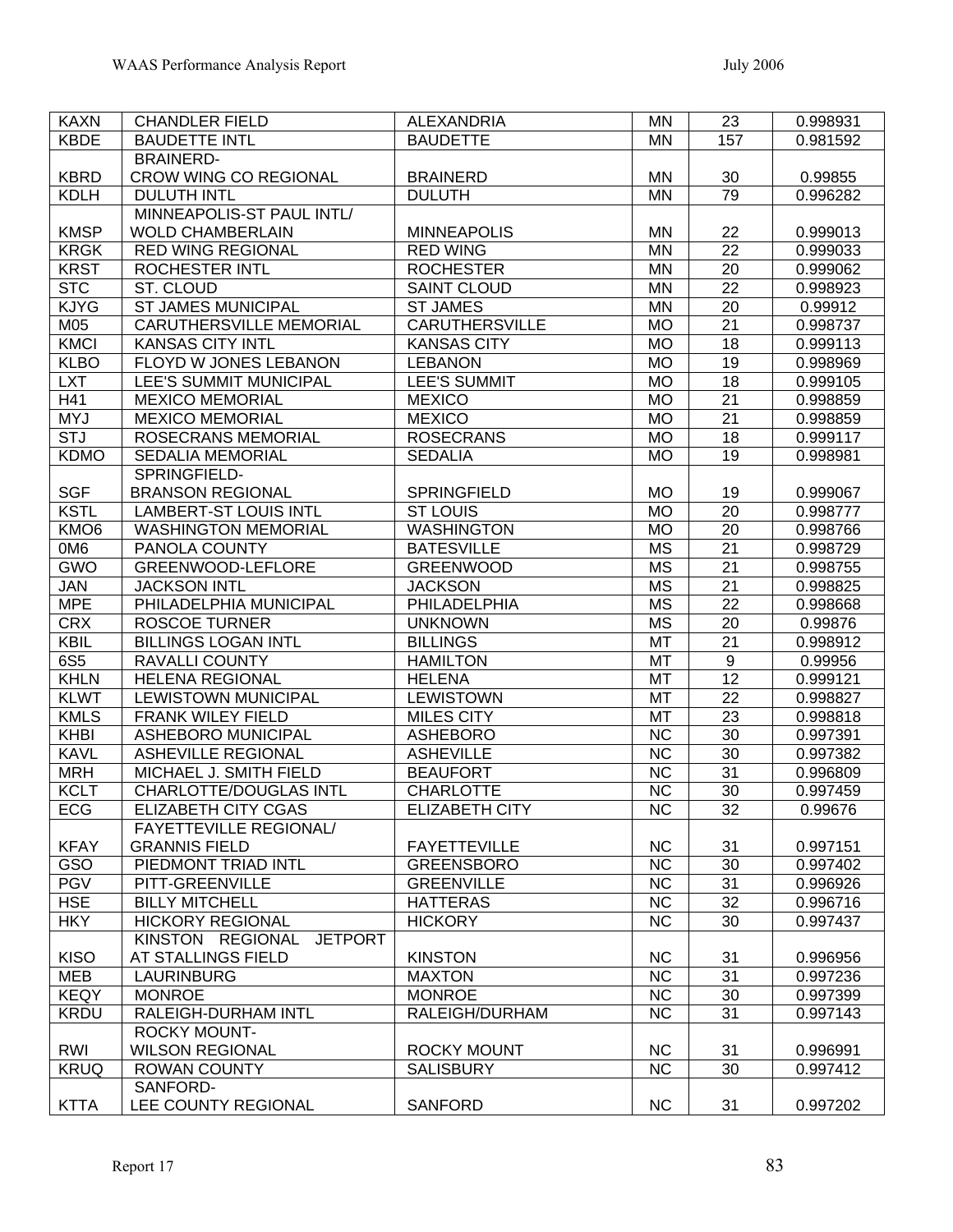| <b>SUT</b>      | <b>BRUNSWICK COUNTY</b>                          | <b>SOUTHPORT</b>                | <b>NC</b> | 31  | 0.99702              |
|-----------------|--------------------------------------------------|---------------------------------|-----------|-----|----------------------|
| <b>OCW</b>      | <b>WARREN FIELD</b>                              | <b>WASHINGTON</b>               | <b>NC</b> | 31  | 0.996867             |
| <b>MCZ</b>      | <b>MARTIN COUNTY</b>                             | <b>WILLIAMSTON</b>              | <b>NC</b> | 31  | 0.996883             |
| <b>KILM</b>     | <b>WILMINGTON INTL</b>                           | <b>WILMINGTON</b>               | <b>NC</b> | 31  | 0.996998             |
|                 | <b>INDUSTRIAL</b><br><b>WILSON</b><br><b>AIR</b> |                                 |           |     |                      |
| W03             | <b>CENTER</b>                                    | <b>WILSON</b>                   | <b>NC</b> | 31  | 0.997003             |
| <b>KFAR</b>     | <b>HECTOR INTL</b>                               | <b>FARGO</b>                    | <b>ND</b> | 71  | 0.994971             |
| <b>MOT</b>      | <b>MINOT INTL AIRPORT</b>                        | <b>MINOT</b>                    | <b>ND</b> | 98  | 0.993413             |
| <b>KANW</b>     | AINSWORTH MUNICIPAL                              | <b>AINSWORTH</b>                | <b>NE</b> | 18  | 0.999224             |
| <b>AUH</b>      | <b>AURORA MUNICIPAL</b>                          | <b>AURORA</b>                   | <b>NE</b> | 18  | 0.999187             |
| <b>BIE</b>      | <b>BEATRICE MUNICIPAL</b>                        | <b>BEATRICE</b>                 | <b>NE</b> | 18  | 0.999151             |
| <b>CSB</b>      | <b>CAMBRIDGE MUNICIPAL</b>                       | <b>CAMBRIDGE</b>                | <b>NE</b> | 16  | 0.999281             |
| <b>CEK</b>      | <b>CRETE MUNICIPAL</b>                           | <b>CRETE</b>                    | <b>NE</b> | 18  | 0.999154             |
| <b>GRN</b>      | <b>GORDON MUNICIPAL</b>                          | <b>GORDON</b>                   | <b>NE</b> | 18  | 0.999066             |
| <b>KEAR</b>     | <b>KEARNEY MUNICIPAL</b>                         | <b>KEARNEY</b>                  | <b>NE</b> | 17  | 0.999239             |
|                 | NORTH PLATTE REGIONAL                            |                                 |           |     |                      |
| <b>KLBF</b>     | LEE BIRD FIELD                                   | <b>NORTH PLATTE</b>             | <b>NE</b> | 16  | 0.999281             |
| <b>OMA</b>      | <b>EPPLEY AIRFIELD</b>                           | <b>OMAHA</b>                    | <b>NE</b> | 18  | 0.999142             |
| <b>OKS</b>      | <b>GARDEN COUNTY</b>                             | <b>OSHKOSH</b>                  | <b>NE</b> | 17  | 0.999222             |
| <b>SCB</b>      | <b>SCRIBNER STATE</b>                            | <b>SCRIBNER</b>                 | <b>NE</b> | 18  | 0.999153             |
| <b>SNY</b>      | <b>SIDNEY MUNICIPAL</b>                          | <b>SIDNEY</b>                   | <b>NE</b> | 17  | 0.999236             |
| <b>VTN</b>      | <b>MILLER FIELD</b>                              | VALENTINE                       | <b>NE</b> | 18  | 0.999223             |
| <b>MHT</b>      | <b>MANCHESTER</b>                                | <b>MANCHESTER</b>               | <b>NH</b> | 231 | 0.974799             |
| <b>KACY</b>     | <b>ATLANTIC CITY INTL</b>                        | <b>ATLANTIC CITY</b>            | <b>NJ</b> | 33  | 0.996369             |
| <b>KMMU</b>     | <b>MORRISTOWN MUNICIPAL</b>                      | <b>MORRISTOWN</b>               | <b>NJ</b> | 53  | 0.995366             |
| <b>KEWR</b>     | <b>NEWARK INTL</b>                               | <b>NEWARK</b>                   | <b>NJ</b> | 62  | 0.995018             |
| <b>7N7</b>      | <b>SPITFIRE AERODROM</b>                         | <b>PEDRICTOWN</b>               | <b>NJ</b> | 33  | 0.99663              |
| K3NJ6           | <b>INDUCTOTHERM HELIPORT</b>                     | <b>RANCOCAS</b>                 | <b>NJ</b> | 43  | 0.996099             |
| <b>KABQ</b>     | ALBUQUERQUE INTL SUNPORT                         | ALBUQUERQUE                     | <b>NM</b> | 39  |                      |
| <b>KFMN</b>     | <b>FOUR CORNERS REGIONAL</b>                     | <b>FARMINGTON</b>               | <b>NM</b> | 30  | 0.997546<br>0.998119 |
|                 |                                                  |                                 |           |     |                      |
| <b>KLRU</b>     | <b>LAS CRUCES INTL</b>                           | <b>LAS CRUCES</b><br><b>ELY</b> | <b>NM</b> | 202 | 0.97188              |
| <b>ELY</b>      | ELY AIRPORT/YELLAND FELD                         |                                 | <b>NV</b> | 28  | 0.997455             |
| <b>KLAS</b>     | <b>MC CARRAN INTL</b>                            | LAS VEGAS                       | <b>NV</b> | 126 | 0.985478             |
| <b>ALB</b>      | <b>ALBANY INTL</b>                               | <b>ALBANY</b>                   | <b>NY</b> | 162 | 0.99075              |
| <b>BUF</b>      | <b>BUFFALO NIAGARA INTL</b>                      | <b>BUFFALO</b>                  | <b>NY</b> | 31  | 0.997627             |
| <b>KELM</b>     | <b>ELMIRA/CORNING REGIONAL</b>                   | <b>ELMIRA</b>                   | <b>NY</b> | 42  | 0.996407             |
| <b>LGA</b>      | <b>LA GUARDIA</b>                                | <b>FLUSHING</b>                 | <b>NY</b> | 70  | 0.994457             |
| GFL             | FLOYD BENNETT MEMORIAL                           | <b>GLENS FALLS</b>              | <b>NY</b> | 190 | 0.986818             |
|                 | CHAUTAUQUA COUNTY/                               |                                 |           |     |                      |
| <b>KJHW</b>     | <b>JAMESTOWN</b>                                 | <b>JAMESTOWN</b>                | <b>NY</b> | 31  | 0.997715             |
| <b>LKP</b>      | <b>LAKE PLACID</b>                               | <b>LAKE PLACID</b>              | <b>NY</b> | 201 | 0.984165             |
| <b>KJFK</b>     | JOHN F KENNEDY INTL                              | <b>NEW YORK</b>                 | <b>NY</b> | 70  | 0.994398             |
| <b>KSWF</b>     | <b>STEWART INTL</b>                              | <b>NEWBURGH</b>                 | <b>NY</b> | 56  | 0.994998             |
| <b>PBG</b>      | PLATTSGURGH INTL                                 | <b>PLATTSGURGH</b>              | <b>NY</b> | 252 | 0.977051             |
| <b>ROC</b>      | <b>GREATER ROCHESTER INTL</b>                    | <b>ROCHESTER</b>                | <b>NY</b> | 43  | 0.99677              |
| <b>KSYR</b>     | <b>SYRACUSE HANCOCK INTL</b>                     | <b>SYRACUSE</b>                 | <b>NY</b> | 59  | 0.995783             |
| <b>B16</b>      | <b>WHITFORDS</b>                                 | <b>WEEDSPORT</b>                | <b>NY</b> | 51  | 0.996077             |
| <b>FOK</b>      | THE FRANCIS S. GABRESKI                          | <b>WESTHAMPTON BEACH</b>        | <b>NY</b> | 83  | 0.991857             |
| <b>HPN</b>      | <b>WESTCHESTER COUNTY</b>                        | <b>WHITE PLAINS</b>             | <b>NY</b> | 72  | 0.994157             |
|                 | <b>BELLEFONTAINE</b>                             |                                 |           |     |                      |
| 4F <sub>5</sub> | MUNICIPAL AIRPORT                                | <b>BELLEFONTAINE</b>            | OH        | 31  | 0.998332             |
| <b>KRZT</b>     | <b>ROSS COUNTY</b>                               | <b>CHILLICOTHE</b>              | OH        | 30  | 0.998241             |
| <b>KCLE</b>     | <b>CLEVELAND-HOPKINS INTL</b>                    | <b>CLEVELAND</b>                | OH        | 31  | 0.998384             |
| <b>KCMH</b>     | PORT COLUMBUS INTL                               | <b>COLUMBUS</b>                 | OH        | 30  | 0.998468             |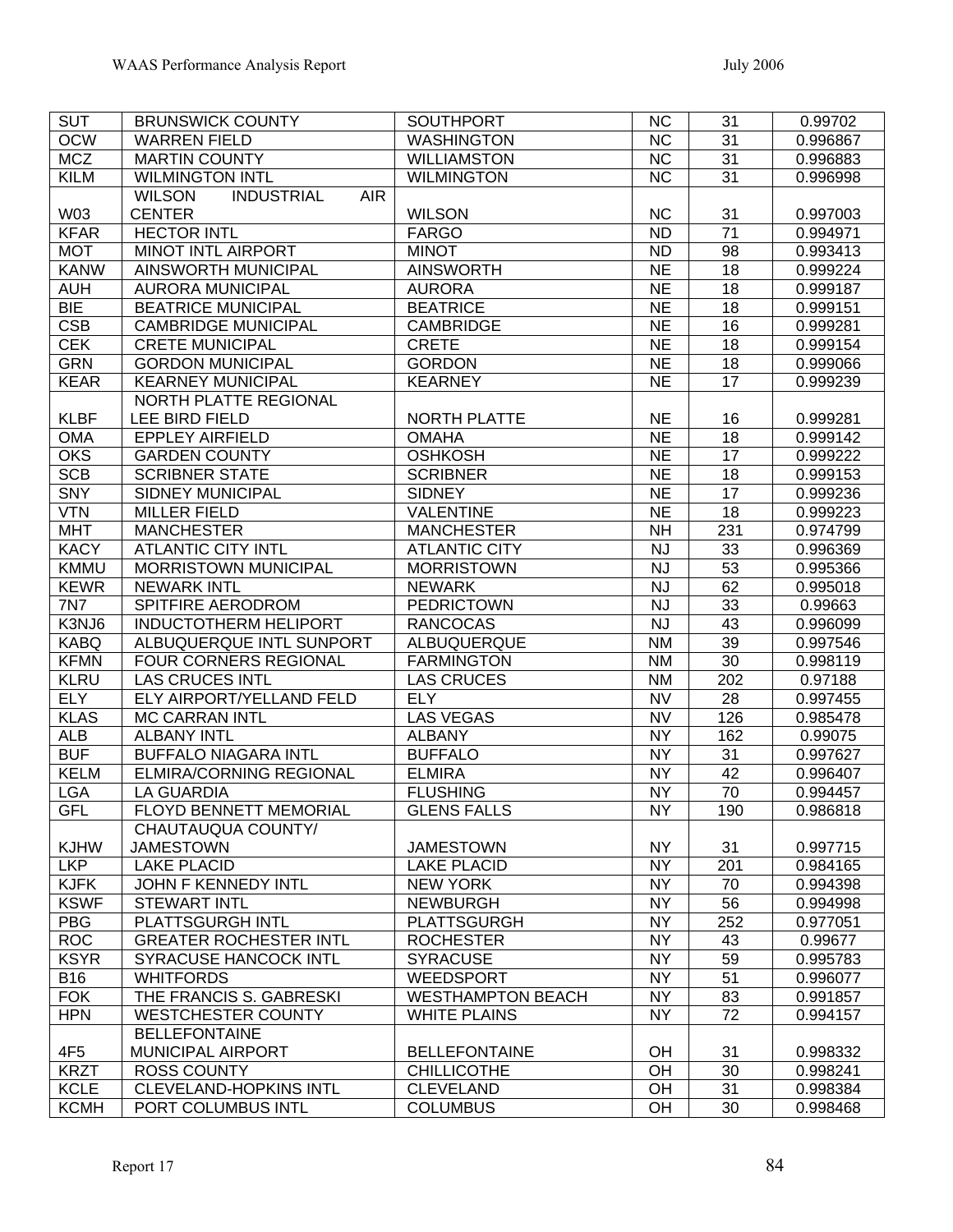| OSU                           | OHIO STATE UNIVERSITY            | <b>COLUMBUS</b>      | OH              | 31              | 0.998302 |
|-------------------------------|----------------------------------|----------------------|-----------------|-----------------|----------|
| <b>KDAY</b>                   | <b>JAMES M COX DAYTON INTL</b>   | <b>DAYTON</b>        | OH              | 31              | 0.998287 |
| 1G <sub>5</sub>               | <b>MEDINA MUNICIPAL</b>          | <b>MEDINA</b>        | OH              | 31              | 0.998415 |
| <b>KTOL</b>                   | <b>TOLEDO EXPRESS</b>            | <b>TOLEDO</b>        | OH              | 28              | 0.998634 |
| 168                           | <b>LEBANON-WARREN COUNTY</b>     | <b>UNKNOWN</b>       | OH              | 30              | 0.998273 |
| <b>KAVK</b>                   | <b>ALVA REGIONAL</b>             | <b>ALVA</b>          | OK              | $\overline{17}$ | 0.99926  |
| <b>KCQB</b>                   | <b>CHANDLER MUNICIPAL</b>        | <b>CHANDLER</b>      | OK              | 19              | 0.999159 |
| <b>CHK</b>                    | <b>CHICKASHA</b>                 | <b>CHICKASHA</b>     | OK              | $\overline{19}$ | 0.999197 |
| <b>GCM</b>                    | <b>CLAREMORE REGIONAL</b>        | <b>CLAREMORE</b>     | OK              | 19              | 0.999103 |
| <b>DUA</b>                    | <b>EAKER FIELD AIRPORT</b>       | <b>EAKER</b>         | OK              | 20              | 0.998968 |
| 208                           | <b>HINTON MUNICPAL</b>           | <b>HINTON</b>        | OK              | $\overline{19}$ | 0.999205 |
| <b>KHBR</b>                   | <b>HOBART MUNICIPAL</b>          | <b>HOBART</b>        | OK              | 21              | 0.99888  |
| K <sub>2</sub> K <sub>4</sub> | <b>SCOTT FIELD</b>               | <b>MANGUM</b>        | OK              | 20              | 0.998879 |
| <b>MIO</b>                    | <b>MIAMI</b>                     | <b>MIAMI</b>         | OK              | $\overline{19}$ | 0.999092 |
| <b>MDF</b>                    | <b>MORELAND MUNICIPAL</b>        | <b>MORELAND</b>      | OK              | 18              | 0.999229 |
| <b>KMKO</b>                   | <b>DAVIS FIELD</b>               | <b>MUSKOGEE</b>      | OK              | 19              | 0.999099 |
| <b>OKC</b>                    | WILL ROGERS WORLD AIRPORT        | <b>OKLAHOMA CITY</b> | OK              | 20              | 0.999175 |
|                               | <b>PAULS VALLEY</b>              |                      |                 |                 |          |
| PVJ                           | MUNICIPAL AIRPORT                | PAULS VALLEY         | OK              | 21              | 0.999129 |
| <b>PNC</b>                    | PONCA CITY                       | PONCA CITY           | OK              | 19              | 0.999165 |
| <b>SNL</b>                    | <b>SHAWNEE</b>                   | <b>SHAWNEE</b>       | OK              | $\overline{19}$ | 0.999162 |
| <b>TQH</b>                    | <b>TAHLEQUAH</b>                 | <b>TAHLEQUAH</b>     | OK              | $\overline{19}$ | 0.999092 |
| <b>KTUL</b>                   | <b>TULSA INTL</b>                | <b>TULSA</b>         | OK              | $\overline{19}$ | 0.999111 |
| <b>1K4</b>                    | DAVID J PERRY                    | <b>UNKNOWN</b>       | OK              | 20              | 0.999168 |
| <b>YOW</b>                    | <b>OTTAWA AIRPORT</b>            | <b>OTTAWA</b>        | ON              | 147             | 0.986686 |
| <b>S07</b>                    | <b>BEND MUNICIPAL</b>            | <b>BEND</b>          | <b>OR</b>       | 52              | 0.995433 |
| <b>HIO</b>                    | PORTLAND-HILLSBORO               | <b>HILLSBORO</b>     | $\overline{OR}$ | $\overline{52}$ | 0.99475  |
| <b>LGD</b>                    | <b>UNION COUNTY</b>              | <b>LA GRANDE</b>     | <b>OR</b>       | $\overline{28}$ | 0.998059 |
| <b>KONP</b>                   | NEWPORT MUNICIPAL                | <b>NEWPORT</b>       | <b>OR</b>       | 68              | 0.991873 |
| <b>PDX</b>                    | PORTLAND INTL                    | <b>PORTLAND</b>      | $\overline{OR}$ | 50              | 0.994984 |
| <b>SLE</b>                    | <b>MCNARY FIELD</b>              | <b>SALEM</b>         | <b>OR</b>       | 55              | 0.994259 |
| S47                           | <b>TILLAMOOK</b>                 | <b>TILLAMOOK</b>     | <b>OR</b>       | 59              | 0.993789 |
| <b>ABE</b>                    | <b>LEHIGH VALLEY INTL</b>        | <b>ALLENTOWN</b>     | PA              | 42              | 0.996006 |
| <b>KBFD</b>                   | <b>BRADFORD REGIONAL</b>         | <b>BRADFORD</b>      | PA              | 31              | 0.997584 |
| <b>MDT</b>                    | <b>HARRISBURG INTL</b>           | <b>HARRISBURG</b>    | PA              | 32              | 0.997021 |
|                               | JOHN MURTHA<br>JOHNSTOWN-        |                      |                 |                 |          |
| <b>KJST</b>                   | <b>CAMBRIA COUNTY</b>            | <b>JOHNSTOWN</b>     | PA              | 31              | 0.997509 |
| LNS                           | LANCASTER                        | <b>LANCASTER</b>     | PA              | $\overline{32}$ | 0.996915 |
| <b>LHV</b>                    | <b>WILLIAM T. PIPER MEMORIAL</b> | <b>LOCK HAVEN</b>    | PA              | 32              | 0.997251 |
| <b>PHL</b>                    | PHILADELPHIA INTL                | PHILADELPHIA         | PA              | 40              | 0.996465 |
| <b>KAGC</b>                   | <b>ALLEGHENY COUNTY</b>          | <b>PITTSBURGH</b>    | PA              | 31              | 0.997756 |
| <b>KPIT</b>                   | PITTSBURGH INTL                  | <b>PITTSBURGH</b>    | PA              | 31              | 0.997853 |
|                               | <b>THEODORE FRANCIS</b>          |                      |                 |                 |          |
| <b>PVD</b>                    | <b>GREEN STATE</b>               | <b>PROVIDENCE</b>    | R <sub>l</sub>  | 189             | 0.982697 |
| <b>AND</b>                    | ANDERSON REGIONAL                | <b>ANDERSON</b>      | <b>SC</b>       | 30              | 0.99729  |
| <b>KCHS</b>                   | <b>CHARLESTON AFB/INTL</b>       | <b>CHARLESTON</b>    | <b>SC</b>       | 31              | 0.997151 |
| <b>KCAE</b>                   | COLUMBIA METROPOLITAN            | <b>COLUMBIA</b>      | SC              | 31              | 0.997409 |
|                               | <b>GREENVILLE-</b>               |                      |                 |                 |          |
| <b>KGSP</b>                   | <b>SPARTANBURG INTL</b>          | <b>GREER</b>         | SC              | 30              | 0.997227 |
| <b>KMYR</b>                   | <b>MYRTLE BEACH INTL</b>         | <b>MYRTLE BEACH</b>  | SC              | 31              | 0.997146 |
| <b>KHON</b>                   | <b>HURON REGIONAL</b>            | <b>HURON</b>         | <b>SD</b>       | 20              | 0.999065 |
| 1D1                           | <b>MILBANK MUNICIPAL</b>         | <b>MILBANK</b>       | <b>SD</b>       | 21              | 0.998996 |
| <b>KRAP</b>                   | <b>RAPID CITY REGIONAL</b>       | <b>RAPID CITY</b>    | <b>SD</b>       | 20              | 0.999142 |
| <b>FSD</b>                    | JOE FOSS FIELD                   | <b>SIOUX FALLS</b>   | SD              | 19              | 0.999079 |
|                               |                                  |                      |                 |                 |          |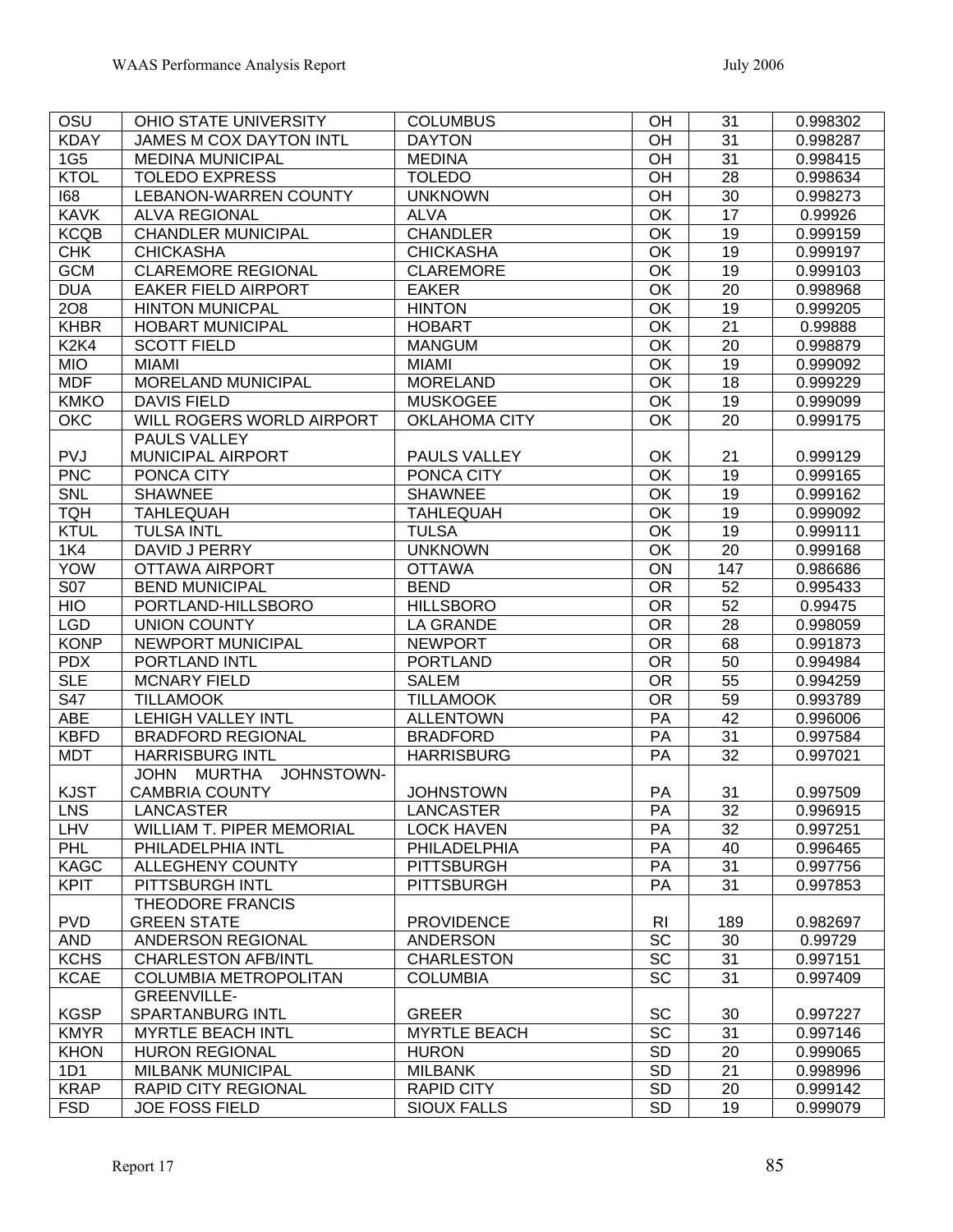| <b>YXE</b>  | SASKATOON AIRPORT            | <b>SASKATOON</b>       | <b>SK</b>                | 263             | 0.962939 |
|-------------|------------------------------|------------------------|--------------------------|-----------------|----------|
| <b>CHA</b>  | <b>LOVELL FIELD</b>          | <b>CHATTANOOGA</b>     | <b>TN</b>                | 30              | 0.997986 |
| <b>TYS</b>  | MC GHEE TYSON                | <b>KNOXVILLE</b>       | <b>TN</b>                | 30              | 0.997737 |
| <b>KMEM</b> | <b>MEMPHIS INTL</b>          | <b>MEMPHIS</b>         | <b>TN</b>                | 21              | 0.998752 |
| <b>KBNA</b> | NASHVILLE INTL               | <b>NASHVILLE</b>       | <b>TN</b>                | 29              | 0.998583 |
| <b>PHT</b>  | <b>HENRY COUNTY</b>          | <b>PARIS</b>           | <b>TN</b>                | 20              | 0.998744 |
|             | TRI-CITIES REGIONAL TN/      |                        |                          |                 |          |
| <b>TRI</b>  | <b>VA AIRPORT</b>            | <b>UNKNOWN</b>         | <b>TN</b>                | 30              | 0.997531 |
| <b>KABI</b> | <b>ABILENE REGIONAL</b>      | <b>ABILENE</b>         | <b>TX</b>                | 33              | 0.997824 |
| ALI         | <b>ALICE</b>                 | <b>ALICE</b>           | <b>TX</b>                | 288             | 0.960206 |
| <b>AMA</b>  | <b>AMARILLO INTL</b>         | <b>AMARILLO</b>        | <b>TX</b>                | 24              | 0.99881  |
| <b>KLBX</b> | <b>BRAZORIA COUNTY</b>       | ANGLETON/LAKE JACKSON  | $\overline{\mathsf{TX}}$ | 84              | 0.992794 |
| <b>AUS</b>  | AUSTIN-BERGSTROM INTL        | <b>AUSTIN</b>          | <b>TX</b>                | 44              | 0.996954 |
| 7F9         | <b>COMANCHE</b>              | <b>COMANCHE</b>        | $\overline{\mathsf{TX}}$ | $\overline{35}$ | 0.997877 |
| <b>KCXO</b> | MONTGOMERY COUNTY            | <b>CONROE</b>          | $\overline{\mathsf{TX}}$ | 26              | 0.998581 |
| <b>CRP</b>  | <b>CORPUS CHRISTI INTL</b>   | <b>CORPUS CHRISTI</b>  | <b>TX</b>                | 261             | 0.964416 |
| <b>KDAL</b> | <b>DALLAS LOVE FIELD</b>     | <b>DALLAS</b>          | <b>TX</b>                | 21              | 0.998708 |
| <b>ADS</b>  | <b>ADDISON</b>               | <b>DALLAS</b>          | $\overline{\mathsf{TX}}$ | 21              | 0.998744 |
| <b>KDFW</b> | DALLAS-FT WORTH INTL         | <b>DALLAS-FT WORTH</b> | <b>TX</b>                | $\overline{21}$ | 0.998705 |
| <b>KDRT</b> | <b>DEL RIO INTL</b>          | <b>DEL RIO</b>         | <b>TX</b>                | 196             | 0.97572  |
| <b>ELP</b>  | EL PASO INTL                 | <b>EL PASO</b>         | $\overline{\mathsf{TX}}$ | 205             | 0.968933 |
| KHRL        | <b>VALLEY INTL</b>           | <b>HARLINGEN</b>       | <b>TX</b>                | 589             | 0.872288 |
| <b>KAXH</b> | <b>HOUSTON-SOUTHWEST</b>     | <b>HOUSTON</b>         | <b>TX</b>                | 46              | 0.997568 |
|             | DAVID WAYNE                  |                        |                          |                 |          |
| <b>KDWH</b> | <b>HOOKS MEMORIAL</b>        | <b>HOUSTON</b>         | <b>TX</b>                | 28              | 0.998465 |
| <b>KEFD</b> | <b>ELLINGTON FIELD</b>       | <b>HOUSTON</b>         | $\overline{\mathsf{TX}}$ | $\overline{38}$ | 0.998012 |
| KHOU        | <b>WILLIAM P HOBBY</b>       | <b>HOUSTON</b>         | $\overline{\mathsf{TX}}$ | 37              | 0.99802  |
|             | <b>GEORGE</b><br><b>BUSH</b> |                        |                          |                 |          |
| <b>KIAH</b> | INTERCONTINENTAL/HOUSTON     | <b>HOUSTON</b>         | <b>TX</b>                | 28              | 0.998381 |
| <b>KIWS</b> | <b>WEST HOUSTON</b>          | <b>HOUSTON</b>         | $\overline{\mathsf{TX}}$ | 32              | 0.998314 |
|             | SUGAR LAND MUNICIPAL/        |                        |                          |                 |          |
| <b>KSGR</b> | <b>HULL FIELD</b>            | <b>HOUSTON</b>         | TX                       | 38              | 0.997897 |
| <b>KLBB</b> | <b>LUBBOCK INTL</b>          | <b>LUBBOCK</b>         | <b>TX</b>                | 33              | 0.998116 |
| <b>MAF</b>  | <b>MIDLAND INTL</b>          | <b>MIDLAND</b>         | <b>TX</b>                | 74              | 0.987377 |
| <b>OSA</b>  | MOUNT PLEASANT MUNICIPAL     | <b>MOUNT PLEASANT</b>  | <b>TX</b>                | 20              | 0.99893  |
|             | <b>SAN ANGELO REGIONAL/</b>  |                        |                          |                 |          |
| <b>KSJT</b> | <b>MATHIS FIELD</b>          | <b>SAN ANGELO</b>      | TX                       | 73              | 0.990355 |
| <b>KSAT</b> | <b>SAN ANTONIO INTL</b>      | <b>SAN ANTONIO</b>     | $\overline{\mathsf{TX}}$ | 81              | 0.99013  |
|             | SUGARLAND MUNICIPAL/         |                        |                          |                 |          |
| SGR         | <b>HULL FIELD</b>            | <b>SUGAR LAND</b>      | <b>TX</b>                | 38              | 0.997897 |
| <b>KTYR</b> | <b>TYLER POUNDS REGIONAL</b> | <b>TYLER</b>           | <b>TX</b>                | 21              | 0.998887 |
| <b>BMC</b>  | <b>BRIGHAM CITY</b>          | <b>BRIGHAM CITY</b>    | UT                       | 15              | 0.998918 |
| <b>KCDC</b> | <b>CEDAR CITY REGIONAL</b>   | <b>CEDAR CITY</b>      | UT                       | 37              | 0.997679 |
| <b>KKNB</b> | <b>KANAB MUNICIPAL</b>       | <b>KANAB</b>           | UT                       | 63              | 0.996724 |
| LGU         | LOGAN-CACHE                  | <b>LOGAN</b>           | UT                       | 13              | 0.998943 |
| <b>SLC</b>  | <b>SALT LAKE CITY INTL</b>   | SALT LAKE CITY         | UT                       | 14              | 0.998932 |
| <b>KCHO</b> | CHARLOTTESVILLE-ALBEMARLE    | <b>CHARLOTTESVILLE</b> | VA                       | 30              | 0.997108 |
|             | <b>FRANKLIN MUNICIPAL-</b>   |                        |                          |                 |          |
| <b>FKN</b>  | JOHN BEVERLY ROSE            | <b>FRANKLIN</b>        | VA                       | 31              | 0.996826 |
| <b>LVL</b>  | <b>BRUNSWICK MUNICIPAL</b>   | <b>LAWRENCEVILLE</b>   | VA                       | 31              | 0.996954 |
|             | LEESBURG MUNICIPAL/          |                        |                          |                 |          |
| <b>JYO</b>  | <b>GODFREY FIELD</b>         | <b>LEESBURG</b>        | VA                       | 32              | 0.997005 |
|             | MANASSAS REGIONAL/           |                        |                          |                 |          |
| HEF         | HARRY P. DAVIS FIELD         | <b>MANASSAS</b>        | VA                       | 32              | 0.996942 |
|             |                              |                        |                          |                 |          |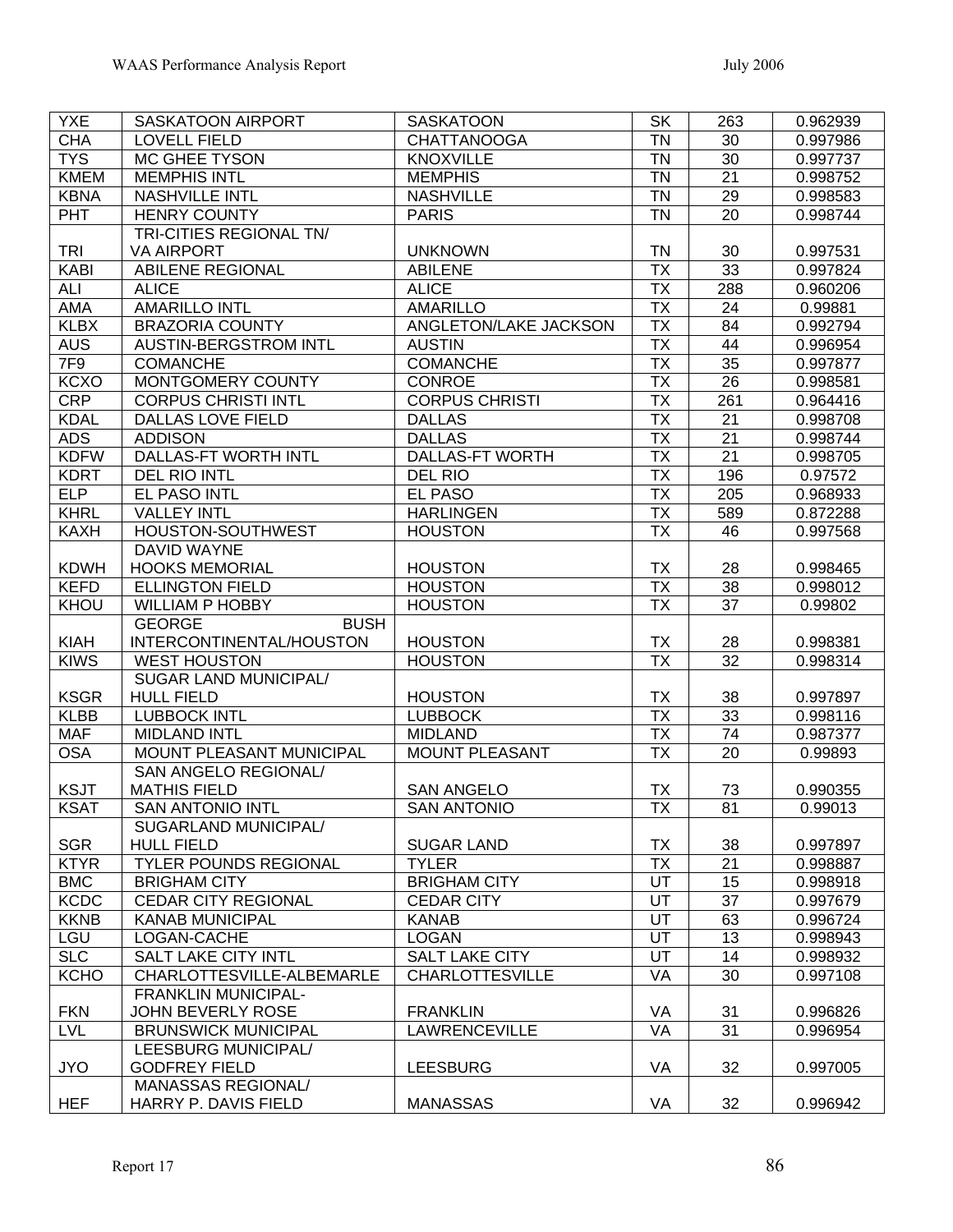| <b>MTV</b>  | <b>BLUE RIDGE</b>                                | <b>MARTINSVILLE</b>   | VA                      | 30              | 0.997397 |
|-------------|--------------------------------------------------|-----------------------|-------------------------|-----------------|----------|
|             | <b>NEWPORT NEWS/</b>                             |                       |                         |                 |          |
| <b>KPHF</b> | <b>WILLIAMSBURG INTL</b>                         | <b>NEWPORT NEWS</b>   | VA                      | 32              | 0.996762 |
| <b>KORF</b> | <b>NORFOLK INTL</b>                              | <b>NORFOLK</b>        | <b>VA</b>               | $\overline{32}$ | 0.996733 |
| <b>RIC</b>  | <b>RICHMOND INTL</b>                             | <b>RICHMOND</b>       | VA                      | $\overline{32}$ | 0.996865 |
| <b>AKQ</b>  | <b>WAKEFIELD MUNICIPAL</b>                       | <b>WAKEFIELD</b>      | VA                      | 31              | 0.996834 |
| <b>WAL</b>  | <b>WALLOPS FLIGHT FACILITY</b>                   | <b>WALLOPS ISLAND</b> | VA                      | $\overline{32}$ | 0.996592 |
| <b>BTV</b>  | <b>BURLINGTON INTL</b>                           | <b>BURLINGTON</b>     | $\overline{\nabla T}$   | 245             | 0.977265 |
| <b>FHR</b>  | <b>FRIDAY HARBOR</b>                             | <b>FRIDAY HARBOR</b>  | <b>WA</b>               | 41              | 0.996525 |
| <b>KMWH</b> | <b>GRANT COUNTY INTL</b>                         | <b>MOSES LAKE</b>     | <b>WA</b>               | $\overline{27}$ | 0.997913 |
| <b>KSEA</b> | SEATTLE-TACOMA INTL                              | <b>SEATTLE</b>        | <b>WA</b>               | 45              | 0.996265 |
|             | <b>BOEING FIELD/</b>                             |                       |                         |                 |          |
| <b>BFI</b>  | <b>KING COUNTY INTL</b>                          | <b>SEATTLE</b>        | <b>WA</b>               | 46              | 0.996292 |
| <b>KGEG</b> | <b>SPOKANE INTL</b>                              | <b>SPOKANE</b>        | <b>WA</b>               | $\overline{14}$ | 0.998978 |
| <b>KATW</b> | <b>OUTAGAMIE COUNTY REGIONAL</b>                 | <b>APPLETON</b>       | $\overline{W}$          | $\overline{23}$ | 0.99871  |
| 3T3         | <b>BOYCEVILLE MUNICIPAL</b>                      | <b>BOYCEVILLE</b>     | $\overline{\mathsf{W}}$ | $\overline{23}$ | 0.998917 |
| <b>FLD</b>  | FOND DU LAC COUNTY                               | FOND DU LAC           | $\overline{\mathsf{W}}$ | $\overline{22}$ | 0.998731 |
| <b>KGRB</b> | <b>AUTIN STRAUBEL INTL</b>                       | <b>GREEN BAY</b>      | $\overline{\mathsf{W}}$ | $\overline{23}$ | 0.998652 |
|             | <b>WISCONSIN</b><br><b>SOUTHERN</b>              |                       |                         |                 |          |
| <b>JVL</b>  | <b>REGIONAL AIRPORT</b>                          | <b>JANESVILLE</b>     | WI                      | 22              | 0.998755 |
|             | <b>COUNTY</b><br><b>REGIONAL-</b><br><b>DANE</b> |                       |                         |                 |          |
| <b>MSN</b>  | <b>TRUAX FIELD</b>                               | <b>MADISON</b>        | WI                      | 22              | 0.998815 |
| <b>MTW</b>  | <b>MANITOWOC COUNTY</b>                          | <b>MANITOWOC</b>      | $\overline{\mathsf{W}}$ | 23              | 0.998694 |
| <b>MKE</b>  | <b>GENERAL MITCHELL INTL</b>                     | <b>MILWAUKEE</b>      | WI                      | 22              | 0.998714 |
| <b>KCWA</b> | <b>CENTRAL WISCONSIN</b>                         | <b>MOSINEE</b>        | WI                      | 23              | 0.998748 |
| OSH         | <b>WITTMAN REGIONAL</b>                          | <b>OSHKOSH</b>        | WI                      | 23              | 0.998713 |
| $R$ HI      | RHINELANDER-ONEIDA COUNTY                        | <b>RHINELANDER</b>    | $\overline{\mathsf{W}}$ | $\overline{34}$ | 0.99806  |
| <b>SUE</b>  | <b>DOOR COUNTY CHERRYLAND</b>                    | <b>STURGEON BAY</b>   | WI                      | 23              | 0.998607 |
| <b>RYV</b>  | <b>WATERTOWN MUNICIPAL</b>                       | <b>WATERTOWN</b>      | $\overline{\mathsf{W}}$ | $\overline{22}$ | 0.998731 |
| <b>ETB</b>  | <b>WEST BEND MUNICIPAL</b>                       | <b>WEST BEND</b>      | $\overline{W}$          | $\overline{22}$ | 0.998723 |
|             | <b>MORGANTOWN MUNICIPAL-</b>                     |                       |                         |                 |          |
| <b>KMGW</b> | <b>WLB HART FIELD</b>                            | <b>MORGANTOWN</b>     | <b>WV</b>               | 31              | 0.997659 |
|             | WOOD CO-                                         |                       |                         |                 |          |
| <b>KPKB</b> | GILL ROBB WILSON FIELD                           | <b>PARKERSBURG</b>    | WV                      | 30              | 0.998108 |
| <b>KCPR</b> | NATRONA COUNTY INTL                              | <b>CASPER</b>         | <b>WY</b>               | 20              | 0.999065 |
|             | <b>EVANSTON-UNITA CNTY-</b>                      |                       |                         |                 |          |
| <b>EVW</b>  | <b>BURNS FIELD</b>                               | <b>EVANSTON</b>       | <b>WY</b>               | 13              | 0.999025 |
| <b>SAA</b>  | <b>SHIVELY FIELD</b>                             | <b>SARATOGA</b>       | <b>WY</b>               | $\overline{22}$ | 0.998996 |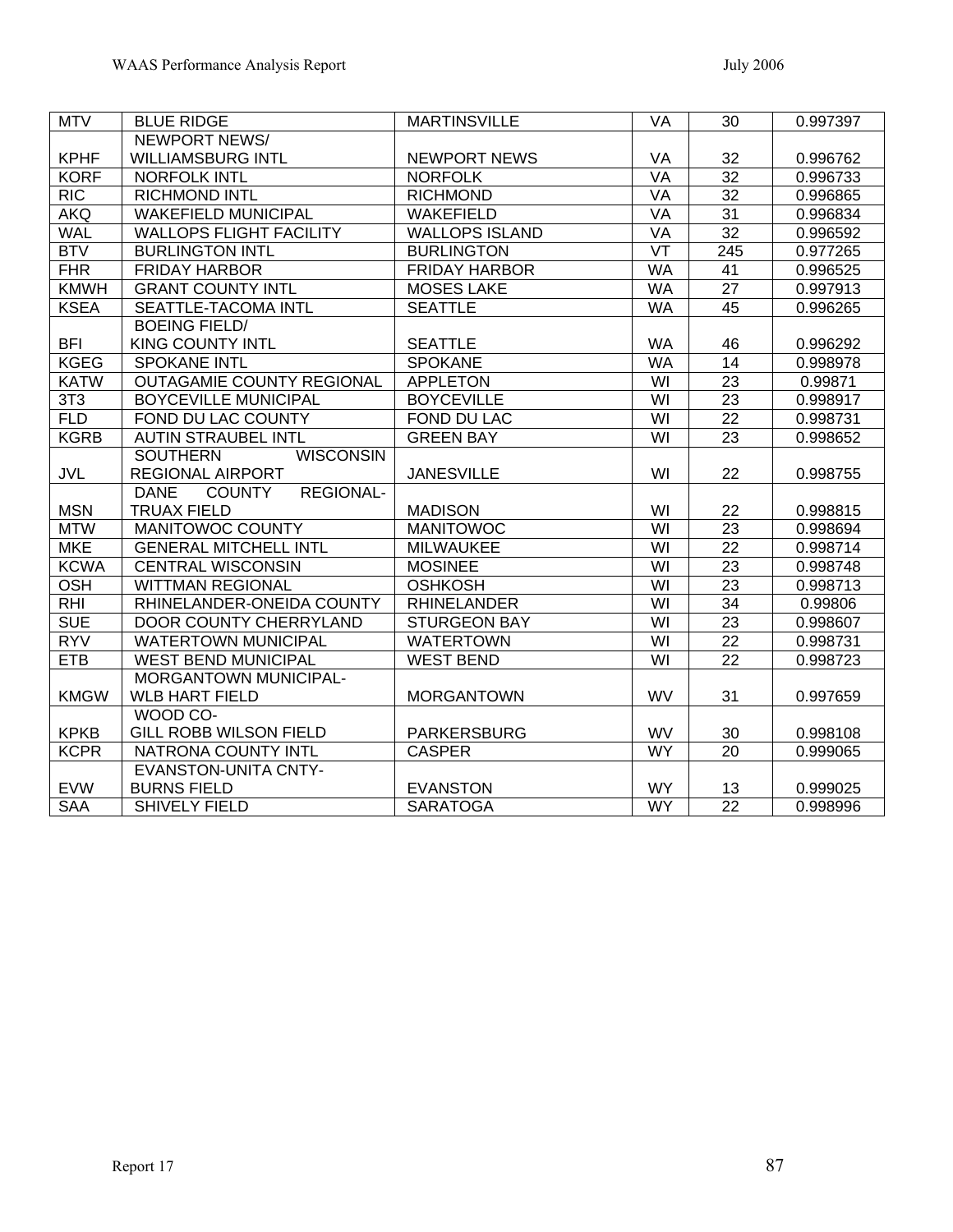# **Figure 9-1 WAAS LPV Availability**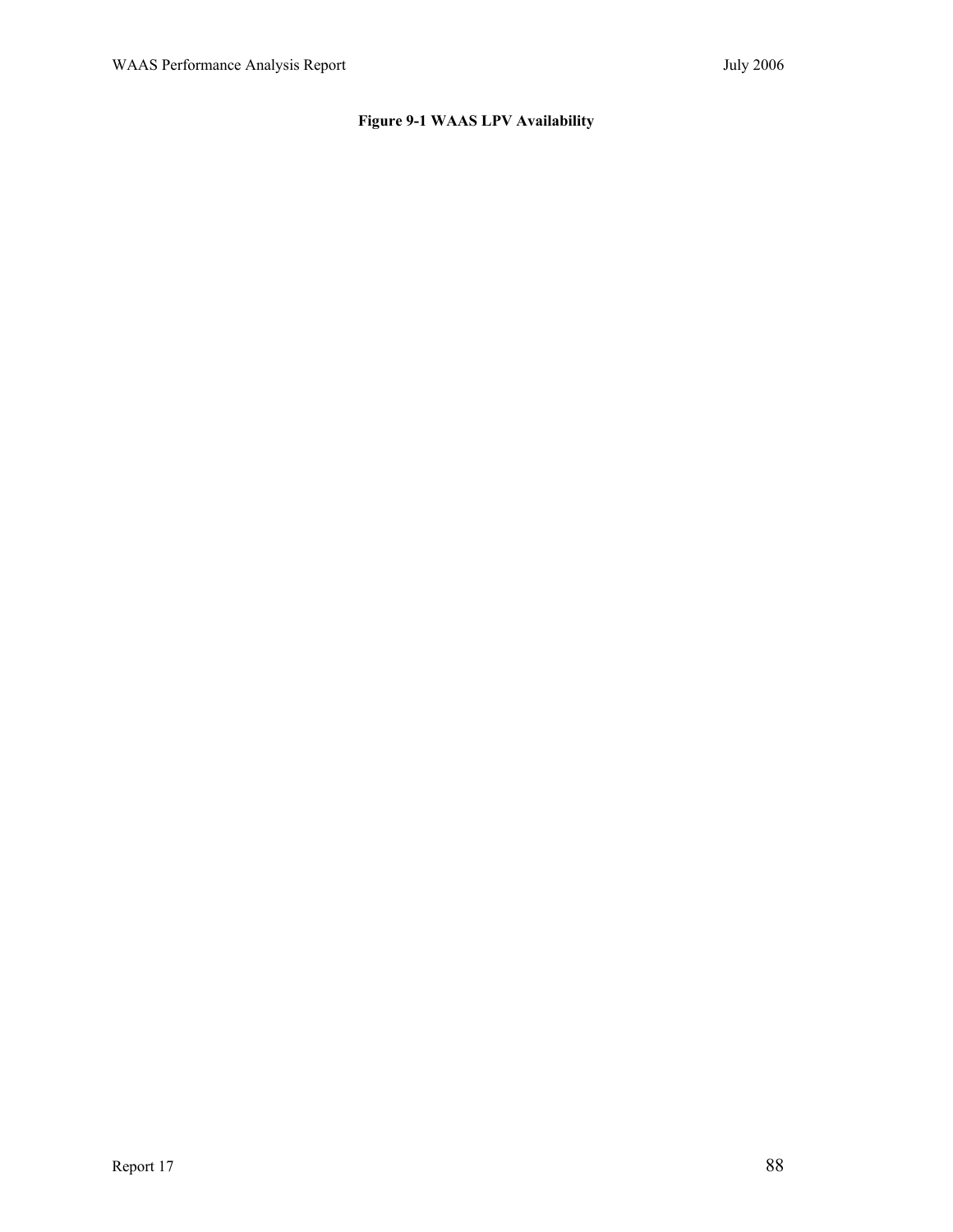# **Figure 9-2 WAAS LPV Outage**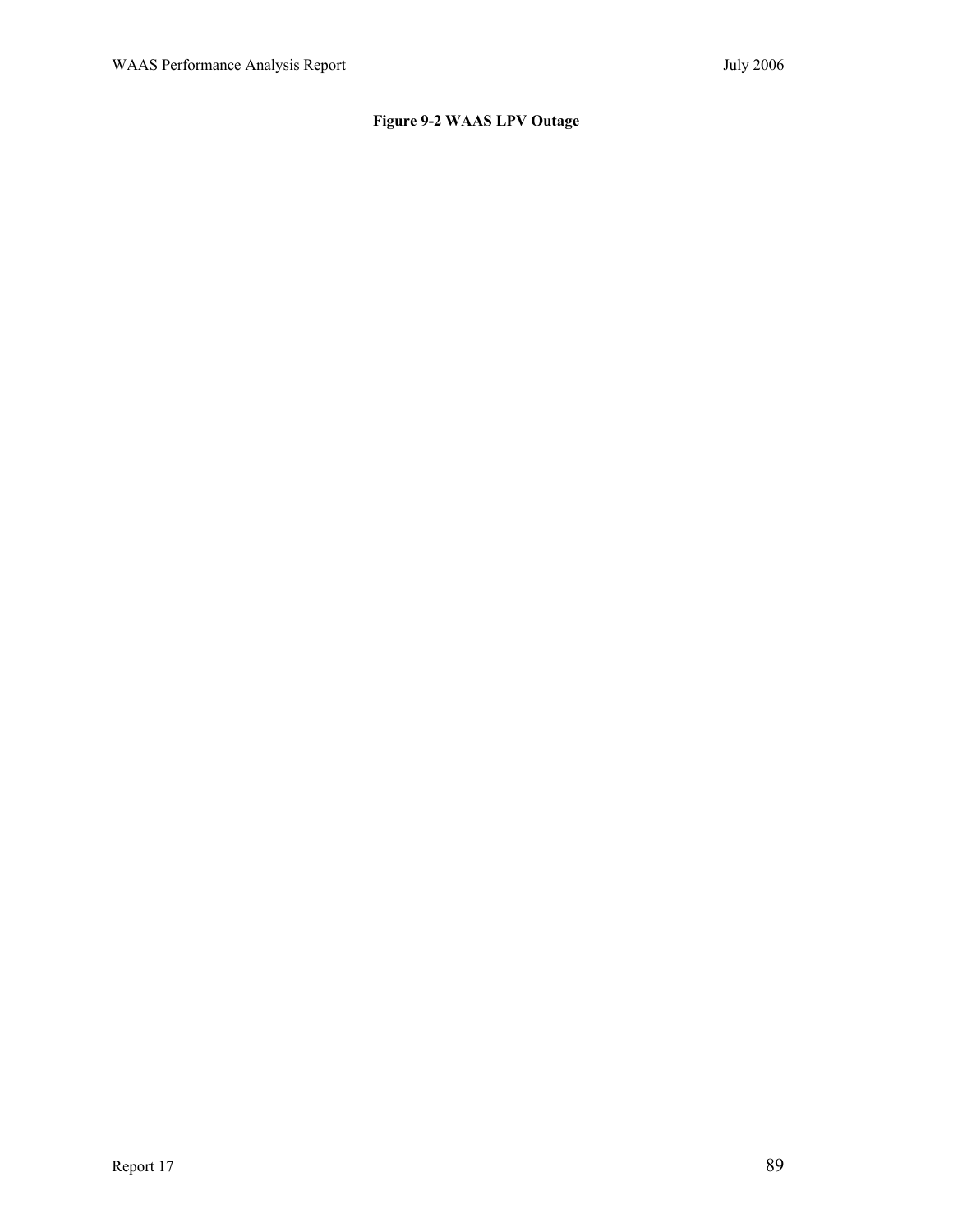## **10.0 WAAS DETERMINISTIC CODE NOISE AND MULTIPATH BOUNDING ANALYSIS**

 WAAS utilizes a deterministic model to estimate the residual CNMP noise after the application of standard dual frequency carrier smoothing techniques to minimize the effects of multipath and code noise. This analysis performs an assessment of how well that deterministic model bounds the actual errors. This analysis is periodically performed as part of the WAAS Test Team's off-line monitoring to ensure that there are no drastic detrimental changes to the multipath environment at the WAAS Reference Stations (WRSs). This analysis also ensures that WAAS system is not indefinitely exposed to conspiring receiver failure symptoms that would invalidate the CNMP bounding estimate in a manner that would exceed the assumption that no more than one receiver is conspiring to deceive the WAAS monitors at any time by underestimating the residual measurement noise the safety monitors. Although some failures mechanisms that cause CNMP bounding issues are occasionally seen, no "conspiring" errors have ever been detected. That is, data has caused the safety monitors to trip unnecessarily versus missing a necessary trip.

The analysis post processes measurement data to estimate the pseudorange code to carrier ambiguity for each entire arc of measurements for each satellite pass. The ambiguity estimate is then used to level the carrier measurement. The leveled carrier is then used as a multipath free truth estimate. The WAAS real time deterministic CNMP smoothing algorithm is then applied to the original measurements. The difference between the smoothed measurements and the leveled truth measurements is compared to the deterministic noise estimates. Only arcs with continuous carrier phase greater in length than 7200 seconds are utilized for this analysis to minimize the impacts of non-zero mean multipath biasing the truth estimates. The WAAS dual frequency cycle slip detector algorithm is used to detect any discontinuities in the carrier phase.

Statistics are calculated on how well the 0.1 multiples of the deterministically estimated standard deviation bounds the difference between the leveled truth and the real time smoothed measurements. Those statistics are then compared to a theoretical gaussian distribution and an extensive set of plots are generated and manually reviewed. Table 10.1 recaps the results of that manual analysis.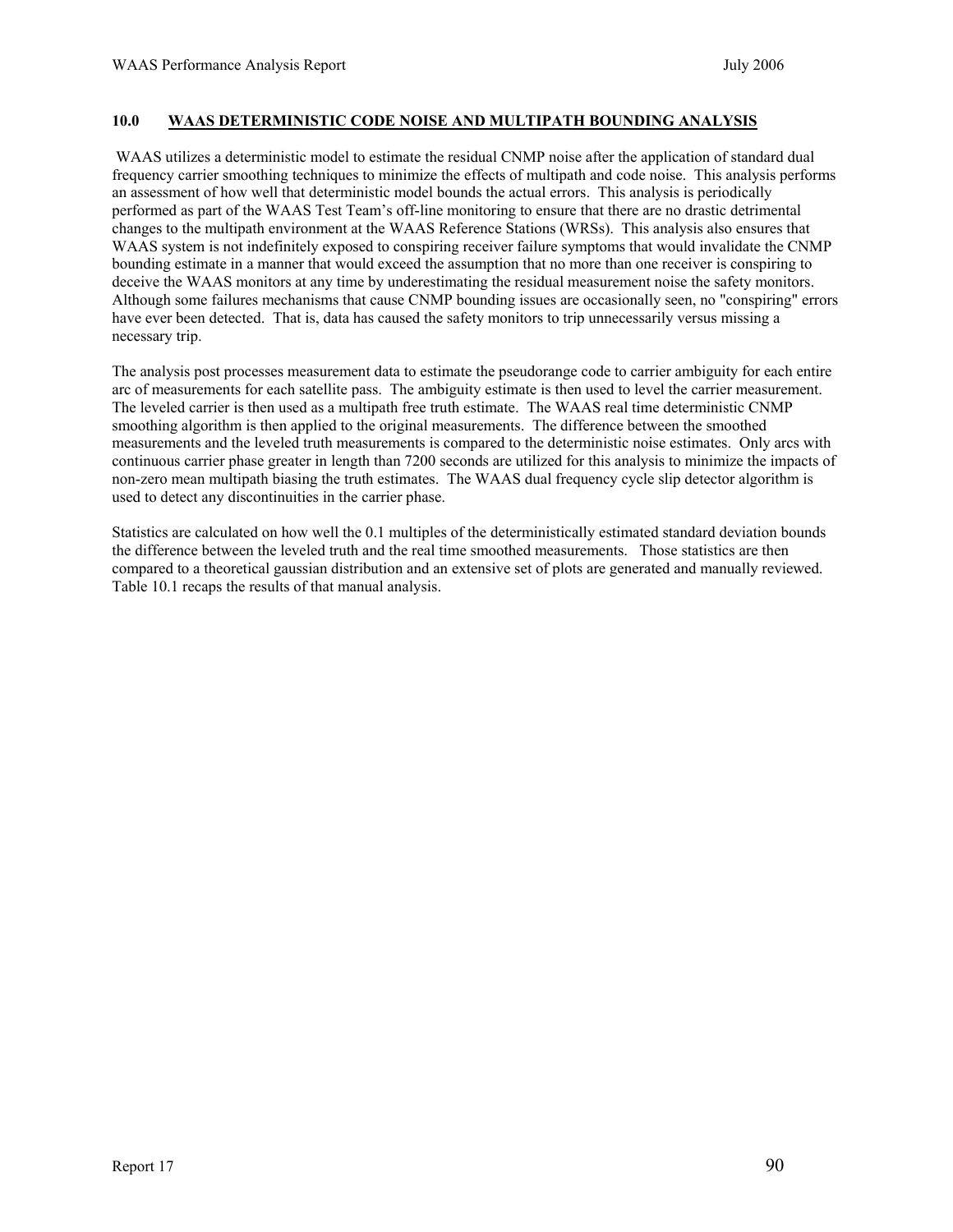| <b>WAAS</b> Site | <b>WRE</b>              | Jul<br>04 | Aug<br>04 | Sep<br>04 | Oct<br>04 | Nov<br>04 | Dec<br>04 | Jan<br>05 | Feb 05    | Mar<br>05 | Apr<br>05 | May05                                                                                                                                                                                                                                                                                                                                                                                                                                                                                                                                              | Jun05     |
|------------------|-------------------------|-----------|-----------|-----------|-----------|-----------|-----------|-----------|-----------|-----------|-----------|----------------------------------------------------------------------------------------------------------------------------------------------------------------------------------------------------------------------------------------------------------------------------------------------------------------------------------------------------------------------------------------------------------------------------------------------------------------------------------------------------------------------------------------------------|-----------|
|                  | $\mathbf{A}$            | $\bullet$ | ٠         | $\bullet$ | $\bullet$ | $\bullet$ | $\bullet$ | $\bullet$ | $\bullet$ | $\bullet$ | $\bullet$ | $\bullet$                                                                                                                                                                                                                                                                                                                                                                                                                                                                                                                                          | $\bullet$ |
| Albuquerque      | $\, {\bf B}$            | $\bullet$ | ۰         | ٠         | $\bullet$ | $\bullet$ | $\bullet$ | ٠         | $\bullet$ | ٠         | $\bullet$ | ٠                                                                                                                                                                                                                                                                                                                                                                                                                                                                                                                                                  | ٠         |
|                  | $\mathbf C$             | $\bullet$ | $\bullet$ | $\bullet$ | $\bullet$ | $\bullet$ | $\bullet$ | $\bullet$ | $\bullet$ | $\bullet$ | $\bullet$ | $\bullet$                                                                                                                                                                                                                                                                                                                                                                                                                                                                                                                                          | $\bullet$ |
|                  | $\overline{A}$          | $\bullet$ | $\bullet$ | $\bullet$ | $\bullet$ | $\bullet$ | $\bullet$ | $\bullet$ | $\bullet$ | $\bullet$ | $\bullet$ | $\bullet$                                                                                                                                                                                                                                                                                                                                                                                                                                                                                                                                          | $\bullet$ |
| Anchorage        | $\, {\bf B}$            | $\bullet$ | $\bullet$ | $\bullet$ | $\bullet$ | $\bullet$ | $\bullet$ | $\bullet$ | $\bullet$ | $\bullet$ | $\bullet$ | $\bullet$                                                                                                                                                                                                                                                                                                                                                                                                                                                                                                                                          | $\bullet$ |
|                  | $\mathbf C$             | $\bullet$ | $\bullet$ | $\bullet$ | $\bullet$ | $\bullet$ | $\bullet$ | $\bullet$ | $\bullet$ | $\bullet$ | $\bullet$ | $\bullet$                                                                                                                                                                                                                                                                                                                                                                                                                                                                                                                                          | $\bullet$ |
|                  | $\overline{A}$          | $\bullet$ | $\bullet$ | $\bullet$ | $\bullet$ | $\bullet$ | $\bullet$ | $\bullet$ | $\bullet$ | $\bullet$ | $\bullet$ |                                                                                                                                                                                                                                                                                                                                                                                                                                                                                                                                                    | $\bullet$ |
| Atlanta          | $\, {\bf B}$            | $\bullet$ | ۰         | $\bullet$ | $\bullet$ | $\bullet$ | ٠         | $\bullet$ | $\bullet$ | $\bullet$ | $\bullet$ | ٠                                                                                                                                                                                                                                                                                                                                                                                                                                                                                                                                                  | ٠         |
|                  | $\mathbf C$             | $\bullet$ | ٠         | $\bullet$ | $\bullet$ | $\bullet$ | $\bullet$ | $\bullet$ | $\bullet$ | $\bullet$ | $\bullet$ |                                                                                                                                                                                                                                                                                                                                                                                                                                                                                                                                                    | $\bullet$ |
|                  | $\overline{A}$          | $\bullet$ | $\bullet$ | $\bullet$ | $\bullet$ | $\bullet$ | $\bullet$ | $\bullet$ | $\bullet$ | $\bullet$ | $\bullet$ |                                                                                                                                                                                                                                                                                                                                                                                                                                                                                                                                                    | $\bullet$ |
|                  | $\, {\bf B}$            | $\bullet$ | ۰         | $\bullet$ | ٠         | ٠         | $\bullet$ | $\bullet$ | ٠         | ٠         | $\bullet$ |                                                                                                                                                                                                                                                                                                                                                                                                                                                                                                                                                    |           |
| <b>Billings</b>  |                         | $\bullet$ | ٠         | $\bullet$ | $\bullet$ | $\bullet$ | $\bullet$ | $\bullet$ | $\bullet$ | $\bullet$ | $\bullet$ |                                                                                                                                                                                                                                                                                                                                                                                                                                                                                                                                                    | $\bullet$ |
|                  | $\mathbf C$             |           |           |           |           |           |           |           |           |           |           |                                                                                                                                                                                                                                                                                                                                                                                                                                                                                                                                                    |           |
|                  | $\overline{A}$          | $\bullet$ | ٠         | $\bullet$ | $\bullet$ | $\bullet$ | $\bullet$ | $\bullet$ | $\bullet$ | $\bullet$ |           |                                                                                                                                                                                                                                                                                                                                                                                                                                                                                                                                                    | $\bullet$ |
| Boston           | $\, {\bf B}$            | $\bullet$ | ۰         | $\bullet$ | $\bullet$ | ٠         | ٠         | ٠         | ٠         | ٠         | ٠         | $\bullet$<br>$\bullet$<br>$\bullet$<br>٠<br>$\bullet$<br>$\bullet$<br>٠<br>٠<br>$\bullet$<br>٠<br>$\bullet$<br>$\bullet$<br>¢<br>$\bullet$<br>$\bullet$<br>$\bullet$<br>$\bullet$<br>$\bullet$<br>¢<br>$\bullet$<br>$\bullet$<br>$\bullet$<br>$\bullet$<br>٠<br>$\bullet$<br>٠<br>$\bullet$<br>$\bullet$<br>$\bullet$<br>$\bullet$<br>$\bullet$<br>$\bullet$<br>$\bullet$<br>$\bullet$<br>$\bullet$<br>$\bullet$<br>$\bullet$<br>$\bullet$<br>$\bullet$<br>$\bullet$<br>$\bullet$<br>$\bullet$<br>$\bullet$<br>$\bullet$<br>$\bullet$<br>$\bullet$ | $\bullet$ |
|                  | $\mathcal{C}$           | $\bullet$ | ۰         | $\bullet$ | $\bullet$ | $\bullet$ | ٠         | $\bullet$ | ٠         | ٠         | $\bullet$ |                                                                                                                                                                                                                                                                                                                                                                                                                                                                                                                                                    | ٠         |
|                  | $\overline{A}$          | $\bullet$ | ٠         | $\bullet$ | $\bullet$ | $\bullet$ | $\bullet$ | $\bullet$ | $\bullet$ | $\bullet$ | $\bullet$ | $\bullet$                                                                                                                                                                                                                                                                                                                                                                                                                                                                                                                                          | $\bullet$ |
| Chicago          | $\, {\bf B}$            | ٠         | ٠         | $\bullet$ | ٠         | $\bullet$ | ٠         | ٠         | $\bullet$ | $\bullet$ | ٠         |                                                                                                                                                                                                                                                                                                                                                                                                                                                                                                                                                    | ٠         |
|                  | $\mathbf C$             | $\bullet$ | $\bullet$ | $\bullet$ | $\bullet$ | $\bullet$ | $\bullet$ | $\bullet$ | $\bullet$ | $\bullet$ | $\bullet$ |                                                                                                                                                                                                                                                                                                                                                                                                                                                                                                                                                    | $\bullet$ |
|                  | $\overline{A}$          | $\bullet$ | ٠         | $\bullet$ | $\bullet$ | $\bullet$ | $\bullet$ | $\bullet$ | $\bullet$ | $\bullet$ | $\bullet$ |                                                                                                                                                                                                                                                                                                                                                                                                                                                                                                                                                    | $\bullet$ |
| Cleveland        | $\, {\bf B}$            | $\bullet$ | ٠         | $\bullet$ | $\bullet$ |           | ٠         | $\bullet$ |           | ٠         | $\bullet$ |                                                                                                                                                                                                                                                                                                                                                                                                                                                                                                                                                    | ٠         |
|                  | $\mathbf C$             | $\bullet$ | $\bullet$ | $\bullet$ | $\bullet$ | $\bullet$ | $\bullet$ | $\bullet$ | $\bullet$ | $\bullet$ | $\bullet$ |                                                                                                                                                                                                                                                                                                                                                                                                                                                                                                                                                    | $\bullet$ |
|                  | $\overline{A}$          | $\bullet$ | $\bullet$ | $\bullet$ | $\bullet$ | $\bullet$ | $\bullet$ | $\bullet$ | $\bullet$ | $\bullet$ | $\bullet$ |                                                                                                                                                                                                                                                                                                                                                                                                                                                                                                                                                    | $\bullet$ |
| Cold Bay         | $\, {\bf B}$            | $\bullet$ | $\bullet$ | $\bullet$ | $\bullet$ | $\bullet$ | $\bullet$ | $\bullet$ | $\bullet$ | $\bullet$ | $\bullet$ | $\bullet$<br>$\bullet$                                                                                                                                                                                                                                                                                                                                                                                                                                                                                                                             | $\bullet$ |
|                  | $\mathbf C$             | $\bullet$ | $\bullet$ | $\bullet$ | $\bullet$ | $\bullet$ | $\bullet$ | $\bullet$ | ٠         | $\bullet$ | $\bullet$ |                                                                                                                                                                                                                                                                                                                                                                                                                                                                                                                                                    | $\bullet$ |
|                  | $\overline{A}$          | $\bullet$ | $\bullet$ | $\bullet$ | $\bullet$ | $\bullet$ | $\bullet$ | $\bullet$ | $\bullet$ | $\bullet$ | $\bullet$ |                                                                                                                                                                                                                                                                                                                                                                                                                                                                                                                                                    | $\bullet$ |
| Dallas           | $\, {\bf B}$            | $\bullet$ | ٠         | $\bullet$ | $\bullet$ |           | $\bullet$ | $\bullet$ | $\bullet$ | $\bullet$ | $\bullet$ |                                                                                                                                                                                                                                                                                                                                                                                                                                                                                                                                                    | $\bullet$ |
|                  | $\mathcal{C}$           | $\bullet$ | $\bullet$ | $\bullet$ | $\bullet$ | $\bullet$ | $\bullet$ | $\bullet$ | $\bullet$ | $\bullet$ | $\bullet$ |                                                                                                                                                                                                                                                                                                                                                                                                                                                                                                                                                    | $\bullet$ |
|                  | $\overline{A}$          | $\bullet$ | ٠         | $\bullet$ | $\bullet$ | $\bullet$ | $\bullet$ | $\bullet$ | $\bullet$ | $\bullet$ | $\bullet$ |                                                                                                                                                                                                                                                                                                                                                                                                                                                                                                                                                    | $\bullet$ |
|                  |                         | $\bullet$ | $\bullet$ | $\bullet$ | $\bullet$ | $\bullet$ | $\bullet$ | $\bullet$ | $\bullet$ | $\bullet$ | $\bullet$ |                                                                                                                                                                                                                                                                                                                                                                                                                                                                                                                                                    | ٠         |
| Denver           | $\, {\bf B}$            | $\bullet$ | $\bullet$ | $\bullet$ | $\bullet$ | $\bullet$ | $\bullet$ | $\bullet$ | $\bullet$ | $\bullet$ | $\bullet$ |                                                                                                                                                                                                                                                                                                                                                                                                                                                                                                                                                    | $\bullet$ |
|                  | $\mathsf{C}$            |           | $\bullet$ |           | $\bullet$ | $\bullet$ |           |           |           |           |           |                                                                                                                                                                                                                                                                                                                                                                                                                                                                                                                                                    |           |
|                  | $\overline{A}$          | $\bullet$ |           | $\bullet$ |           |           | $\bullet$ | $\bullet$ |           | $\bullet$ |           |                                                                                                                                                                                                                                                                                                                                                                                                                                                                                                                                                    | ٠         |
| Honolulu         | $\, {\bf B}$            | $\bullet$ | ۰         | $\bullet$ | $\bullet$ | $\bullet$ | $\bullet$ | $\bullet$ | ٠         | $\bullet$ | $\bullet$ |                                                                                                                                                                                                                                                                                                                                                                                                                                                                                                                                                    | $\bullet$ |
|                  | $\mathsf{C}$            | $\bullet$ | ٠         | $\bullet$ | $\bullet$ | ٠         | $\bullet$ | $\bullet$ | $\bullet$ | $\bullet$ | $\bullet$ |                                                                                                                                                                                                                                                                                                                                                                                                                                                                                                                                                    | $\bullet$ |
|                  | $\overline{A}$          | $\bullet$ | $\bullet$ | $\bullet$ | $\bullet$ | $\bullet$ | $\bullet$ | $\bullet$ | ٠         | $\bullet$ | ٠         |                                                                                                                                                                                                                                                                                                                                                                                                                                                                                                                                                    | $\bullet$ |
| Houston          | $\, {\bf B}$            | ٠         | ٠         | $\bullet$ | $\bullet$ | $\bullet$ | ٠         | $\bullet$ | ٠         | ٠         | $\bullet$ |                                                                                                                                                                                                                                                                                                                                                                                                                                                                                                                                                    | ٠         |
|                  | $\mathcal{C}$           |           | ٠         | $\bullet$ | ٠         |           | ۰         |           |           |           |           |                                                                                                                                                                                                                                                                                                                                                                                                                                                                                                                                                    |           |
|                  | $\mathbf{A}$            | $\bullet$ | ۰         |           | $\bullet$ | $\bullet$ |           | $\bullet$ | $\bullet$ |           |           |                                                                                                                                                                                                                                                                                                                                                                                                                                                                                                                                                    |           |
| Jacksonville     | $\, {\bf B}$            | $\bullet$ | $\bullet$ | $\bullet$ | $\bullet$ | $\bullet$ | ٠         | $\bullet$ | $\bullet$ | ٠         | $\bullet$ |                                                                                                                                                                                                                                                                                                                                                                                                                                                                                                                                                    | $\bullet$ |
|                  | $\mathbf C$             | $\bullet$ | $\bullet$ | $\bullet$ | $\bullet$ | $\bullet$ | $\bullet$ | $\bullet$ | $\bullet$ | $\bullet$ | $\bullet$ | $\bullet$<br>$\bullet$                                                                                                                                                                                                                                                                                                                                                                                                                                                                                                                             | $\bullet$ |
|                  | $\overline{\mathbf{A}}$ | $\bullet$ | ٠         | $\bullet$ | $\bullet$ | $\bullet$ | $\bullet$ | $\bullet$ | $\bullet$ | $\bullet$ | $\bullet$ |                                                                                                                                                                                                                                                                                                                                                                                                                                                                                                                                                    | $\bullet$ |
| Juneau           | $\, {\bf B}$            | $\bullet$ | $\bullet$ | $\bullet$ | $\bullet$ | $\bullet$ | $\bullet$ | $\bullet$ | $\bullet$ | $\bullet$ | $\bullet$ |                                                                                                                                                                                                                                                                                                                                                                                                                                                                                                                                                    | $\bullet$ |
|                  | $\mathbf C$             | $\bullet$ | $\bullet$ | $\bullet$ | $\bullet$ | $\bullet$ | $\bullet$ | $\bullet$ | $\bullet$ | $\bullet$ | $\bullet$ |                                                                                                                                                                                                                                                                                                                                                                                                                                                                                                                                                    | $\bullet$ |
|                  | $\overline{\mathbf{A}}$ | $\bullet$ | $\bullet$ | $\bullet$ | $\bullet$ | $\bullet$ | $\bullet$ | $\bullet$ | $\bullet$ | $\bullet$ | $\bullet$ |                                                                                                                                                                                                                                                                                                                                                                                                                                                                                                                                                    | $\bullet$ |
| Kansas City      | $\, {\bf B}$            | $\bullet$ | ٠         | $\bullet$ | $\bullet$ |           | ٠         | $\bullet$ | ۰         | ٠         | $\bullet$ |                                                                                                                                                                                                                                                                                                                                                                                                                                                                                                                                                    | $\bullet$ |
|                  | $\mathbf C$             | $\bullet$ | ٠         | ٠         | $\bullet$ | $\bullet$ | $\bullet$ | $\bullet$ | $\bullet$ | $\bullet$ | $\bullet$ |                                                                                                                                                                                                                                                                                                                                                                                                                                                                                                                                                    | $\bullet$ |
|                  | $\overline{A}$          | $\bullet$ | $\bullet$ | $\bullet$ | $\bullet$ | $\bullet$ | $\bullet$ | $\bullet$ | $\bullet$ | $\bullet$ | $\bullet$ |                                                                                                                                                                                                                                                                                                                                                                                                                                                                                                                                                    | $\bullet$ |
| Los Angeles      | $\, {\bf B}$            | $\bullet$ | $\bullet$ | $\bullet$ | $\bullet$ | ٠         | ٠         | $\bullet$ | $\bullet$ | $\bullet$ | $\bullet$ |                                                                                                                                                                                                                                                                                                                                                                                                                                                                                                                                                    | ٠         |
|                  | $\mathsf C$             | $\bullet$ | ٠         | $\bullet$ | $\bullet$ | $\bullet$ | $\bullet$ | $\bullet$ | ó         | $\bullet$ | $\bullet$ |                                                                                                                                                                                                                                                                                                                                                                                                                                                                                                                                                    | $\bullet$ |
|                  | $\overline{A}$          | $\bullet$ | ۰         | $\bullet$ | $\bullet$ | $\bullet$ | $\bullet$ | $\bullet$ | $\bullet$ | $\bullet$ | $\bullet$ |                                                                                                                                                                                                                                                                                                                                                                                                                                                                                                                                                    | $\bullet$ |
|                  |                         | $\bullet$ | $\bullet$ | $\bullet$ | $\bullet$ | $\bullet$ | $\bullet$ | $\bullet$ | $\bullet$ | $\bullet$ | $\bullet$ |                                                                                                                                                                                                                                                                                                                                                                                                                                                                                                                                                    | ٠         |
| Memphis          | $\, {\bf B}$            |           | $\bullet$ |           | $\bullet$ | $\bullet$ |           | $\bullet$ |           |           | $\bullet$ |                                                                                                                                                                                                                                                                                                                                                                                                                                                                                                                                                    |           |
|                  | $\mathbf C$             | $\bullet$ |           | $\bullet$ |           |           | $\bullet$ |           | $\bullet$ | ٠         |           |                                                                                                                                                                                                                                                                                                                                                                                                                                                                                                                                                    | ٠         |
|                  | $\overline{\mathbf{A}}$ | $\bullet$ | $\bullet$ | $\bullet$ | $\bullet$ | $\bullet$ | $\bullet$ | $\bullet$ | $\bullet$ | $\bullet$ | $\bullet$ |                                                                                                                                                                                                                                                                                                                                                                                                                                                                                                                                                    | $\bullet$ |
| Miami            | $\, {\bf B}$            | $\bullet$ | ٠         | $\bullet$ | $\bullet$ | $\bullet$ | $\bullet$ | $\bullet$ | $\bullet$ | ٠         | $\bullet$ |                                                                                                                                                                                                                                                                                                                                                                                                                                                                                                                                                    | $\bullet$ |
|                  | $\overline{C}$          | $\bullet$ | $\bullet$ | $\bullet$ | $\bullet$ | $\bullet$ | $\bullet$ | $\bullet$ | $\bullet$ | $\bullet$ | $\bullet$ |                                                                                                                                                                                                                                                                                                                                                                                                                                                                                                                                                    | $\bullet$ |
|                  | $\overline{\mathbf{A}}$ | $\bullet$ | ٠         | $\bullet$ | $\bullet$ | $\bullet$ | $\bullet$ | $\bullet$ | $\bullet$ | $\bullet$ | $\bullet$ |                                                                                                                                                                                                                                                                                                                                                                                                                                                                                                                                                    | $\bullet$ |
| Minneapolis      | $\frac{B}{C}$           | ٠         | ٠         | ٠         | ٠         | $\bullet$ | $\bullet$ | $\bullet$ | $\bullet$ | ٠         | ٠         |                                                                                                                                                                                                                                                                                                                                                                                                                                                                                                                                                    | $\bullet$ |
|                  |                         | $\bullet$ | $\bullet$ | $\bullet$ |           | $\bullet$ | $\bullet$ | $\bullet$ | $\bullet$ | $\bullet$ | $\bullet$ |                                                                                                                                                                                                                                                                                                                                                                                                                                                                                                                                                    | $\bullet$ |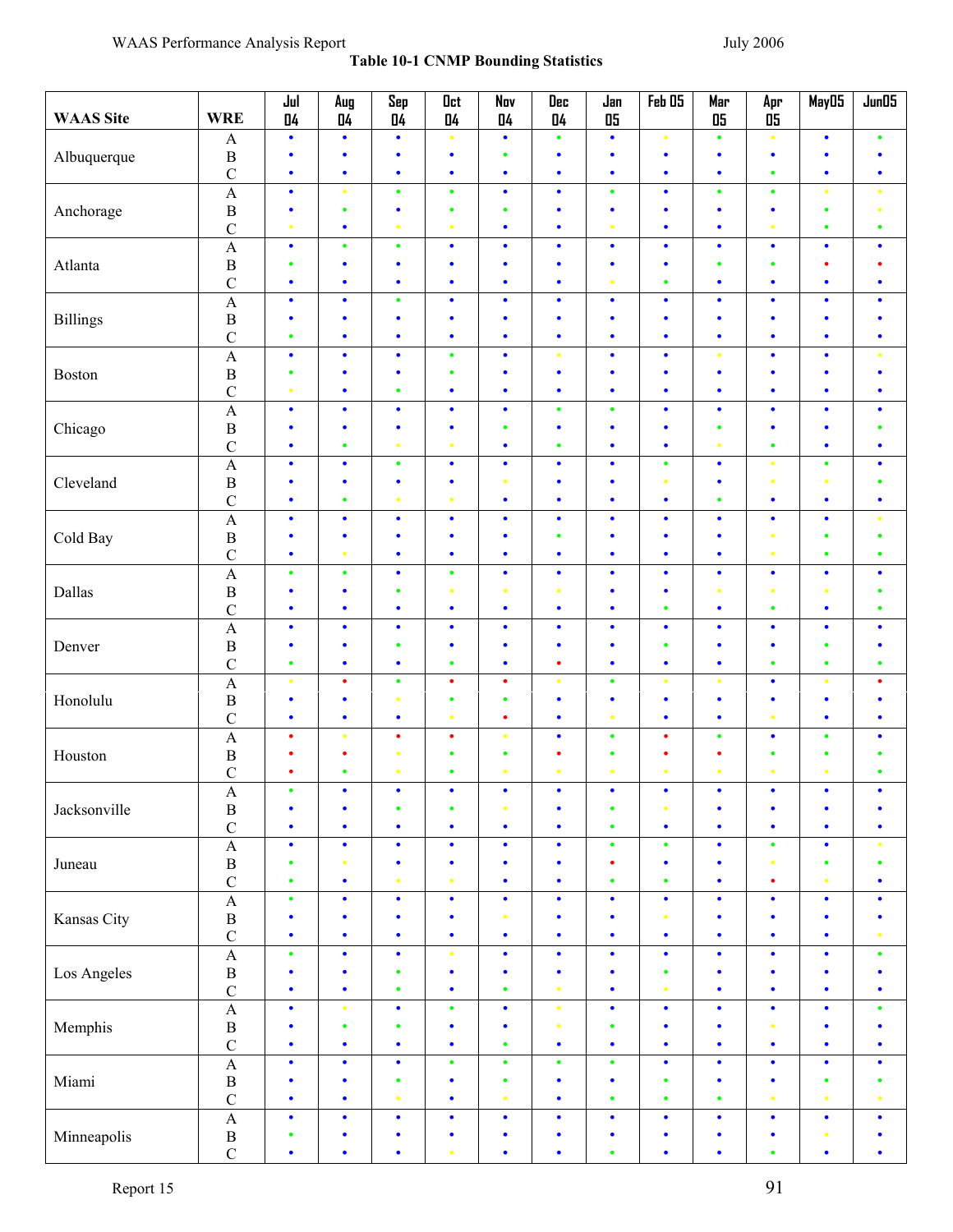WAAS Performance Analysis Report July 2006

| $\ldots$ is a constructive $\ldots$<br><b>WAAS</b> Site | <b>WRE</b>    | 0101<br>Jul<br>04 | Aug<br>04 | Sep<br>04 | Oct<br>04 | Nov<br>04 | Dec<br>04 | Jan<br>05 | Feb 05    | $\mathbf{v}$ which<br>Mar<br>05 | ----<br>Apr<br>05 | May05     | Jun05     |
|---------------------------------------------------------|---------------|-------------------|-----------|-----------|-----------|-----------|-----------|-----------|-----------|---------------------------------|-------------------|-----------|-----------|
|                                                         |               |                   |           |           |           |           |           |           |           |                                 |                   |           |           |
|                                                         | A             | $\bullet$         | $\bullet$ | $\bullet$ | ٠         | ٠         | $\bullet$ | ٠         | ٠         | $\bullet$                       |                   | $\bullet$ | $\bullet$ |
| New York                                                | B             | ٠                 |           | ٠         |           |           | ۰         |           |           | ٠                               |                   |           |           |
|                                                         | $\mathcal{C}$ | $\bullet$         | $\bullet$ | $\bullet$ | $\bullet$ | ٠         | $\bullet$ | ٠         | ٠         | $\bullet$                       | ٠                 | ٠         | $\bullet$ |
|                                                         | $\mathbf{A}$  | $\bullet$         | $\bullet$ | $\bullet$ | $\bullet$ | ٠         | ۰         | $\bullet$ | ٠         | $\bullet$                       | $\bullet$         | $\bullet$ | $\bullet$ |
| Oakland                                                 | $\, {\bf B}$  | ٠                 |           | $\bullet$ |           |           | $\bullet$ | ٠         | ۰         | $\bullet$                       | ٠                 | ٠         |           |
|                                                         | $\mathbf C$   | $\bullet$         | $\bullet$ | $\bullet$ | ٠         |           | ٠         |           | ٠         | $\bullet$                       | ٠                 | ٠         |           |
|                                                         | $\mathbf{A}$  | $\bullet$         | $\bullet$ | $\bullet$ | $\bullet$ | ٠         | $\bullet$ | $\bullet$ | ٠         | $\bullet$                       | $\bullet$         | ۰         | $\bullet$ |
| Salt Lake City                                          | $\, {\bf B}$  | ٠                 |           | $\bullet$ |           |           | ٠         |           | ٠         | ٠                               |                   | ٠         |           |
|                                                         | $\mathcal{C}$ | $\bullet$         | ٠         | $\bullet$ | $\bullet$ | ٠         | ٠         | $\bullet$ | ۰         | $\bullet$                       | $\bullet$         | ۰         |           |
|                                                         | A             | $\bullet$         | $\bullet$ | $\bullet$ | $\bullet$ | ٠         | $\bullet$ | $\bullet$ | $\bullet$ | $\bullet$                       | $\bullet$         | ۰         | $\bullet$ |
| San Juan                                                | $\, {\bf B}$  | ٠                 |           |           |           |           | $\bullet$ | ÷         | ٠         | ٠                               |                   | ٠         |           |
|                                                         | $\mathcal{C}$ | $\bullet$         | $\bullet$ | $\bullet$ | $\bullet$ | ٠         | $\bullet$ | $\bullet$ | ٠         | $\bullet$                       | $\bullet$         | ٠         | $\bullet$ |
|                                                         | $\mathbf{A}$  | $\bullet$         |           | $\bullet$ | $\bullet$ | ٠         | $\bullet$ | $\bullet$ | ٠         | $\bullet$                       | $\bullet$         | ۰         | $\bullet$ |
| Seattle                                                 | $\, {\bf B}$  | ٠                 |           | $\bullet$ | $\bullet$ | ٠         | ۰         | ٠         | ٠         | ٠                               | ٠                 | ٠         |           |
|                                                         | $\mathbf C$   | ٠                 | ٠         | $\bullet$ | $\bullet$ | ٠         | $\bullet$ | ٠         | ۰         | $\bullet$                       | ٠                 | ٠         |           |
|                                                         | A             | $\bullet$         | ٠         | $\bullet$ | $\bullet$ | ٠         | $\bullet$ | $\bullet$ | ٠         | $\bullet$                       | ٠                 | ۰         | $\bullet$ |
| Washington, DC                                          | $\, {\bf B}$  | ٠                 |           | ٠         |           |           | ٠         |           |           | ٠                               |                   |           |           |
|                                                         | $\mathbf C$   | ٠                 |           | $\bullet$ |           |           | ٠         |           |           | ٠                               |                   |           |           |

Δ **Excellent** - 3.29σ bounded 100% Δ **Good** - 4σ bounded 100%

Δ **Poor** – Requires manual review

Δ **Fair** - 4σ bounded 100% with one worst satellite excluded (Requires manual review)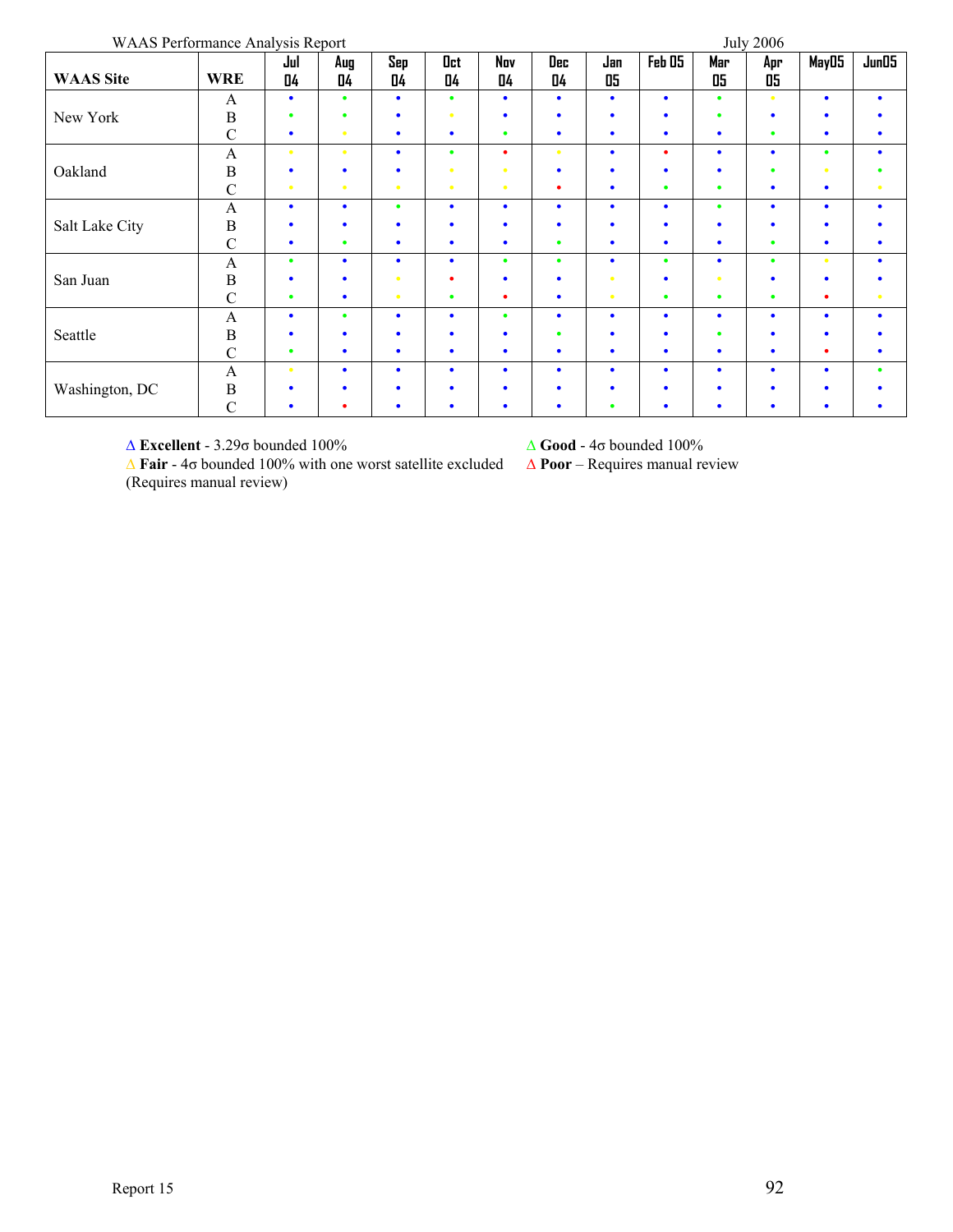### **Appendix A: Glossary**

#### **General Terms and Definitions**

**Alert.** An alert is an indication provided by the GPS/WAAS equipment to inform the user when the positioning performance achieved by the equipment does not meet the integrity requirements.

**APV-ILNAV/VNAV.** APV-I is a WAAS operational service level with an HAL equal to 556 meters and a VAL equal to 50 meters.

**Availability.** The availability of a navigation system is the ability of the system to provide the required function and performance at the initiation of the intended operation. Availability is an indication of the ability of the system to provide usable service within the specified coverage area.

**AVP-II.** APV-II is a WAAS operational service level with an HAL equal to 40 meters and a VAL equal to 20 meters.

**CONUS.** Continental United States.

**Continuity.** The continuity of a system is the ability of the total system (comprising all elements necessary to maintain aircraft position within the defined airspace) to perform its function without interruption during the intended operation. More specifically, continuity is the probability that the specified system performance will be maintained for the duration of a phase of operation, presuming that the system was available at the beginning of that phase of operation.

**Coverage.** The coverage provided by a radio navigation system is that surface area or space volume in which the signals are adequate to permit the user to determine position to a specified level of accuracy. Coverage is influenced by system geometry, signal power levels, receiver sensitivity, atmospheric noise conditions, and other factors that affect signal availability.

**Dilution of Precision (DOP).** The magnifying effect on GPS position error induced by mapping GPS ranging errors into position through the position solution. The DOP may be represented in any user local coordinate desired. Examples are HDOP for local horizontal, VDOP for local vertical, PDOP for all three coordinates, and TDOP for time.

#### **DR.** Discrepancy Report

**Fault Detection and Exclusion (FDE).** Fault detection and exclusion is a receiver processing scheme that autonomously provides integrity monitoring for the position solution, using redundant range measurements. The FDE consists of two distinct parts: fault detection and fault exclusion. The fault detection part detects the presence of an unacceptably large position error for a given mode of flight. Upon the detection, fault exclusion follows and excludes the source of the unacceptably large position error, thereby allowing navigation to return to normal performance without an interruption in service.

**GEO.** Geostationary Satellite.

**Global Positioning System (GPS).** A space-based positioning, velocity, and time system composed of space, control, and user segments. The space segment, when fully operational, will be composed of 24 satellites in six orbital planes. The control segment consists of five monitor stations, three ground antennas, and a master control station. The user segment consists of antennas and receiver-processors that provide positioning, velocity, and precise timing to the user.

**GLS.** GLS is a WAAS operational service level with HAL equal to 40 meters and VAL equal to 12 meters.

**Grid Ionospheric Vertical Error (GIVE).** GIVEs indicate the accuracy of ionospheric vertical delay correction at a geographically defined ionospheric grid point (IGP). WAAS transmits one GIVE for each IGP in the mask.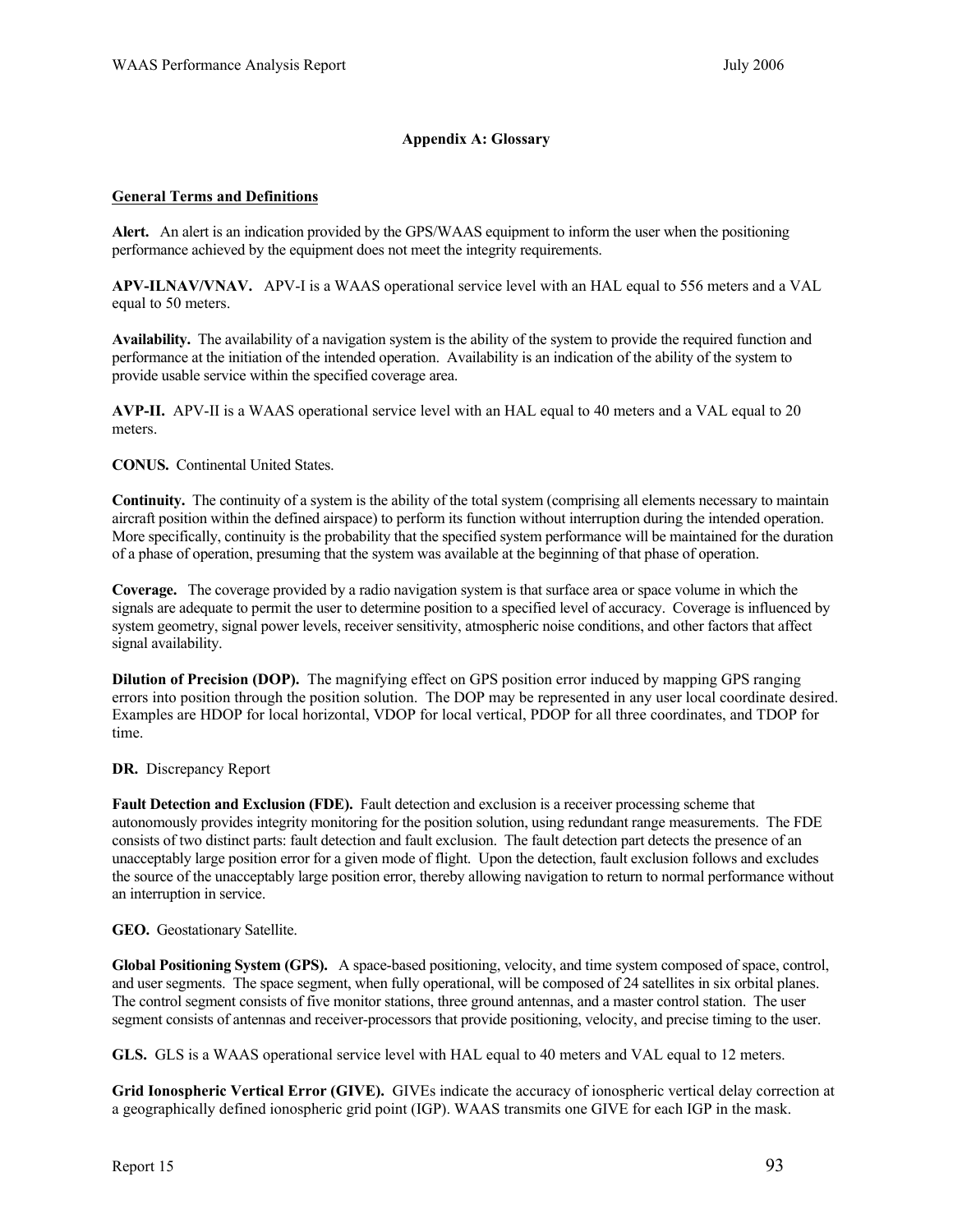**Hazardous Misleading Information (HMI).** Hazardous misleading information is any position data, that is output, that has an error larger than the current protection level (HPL/VPL), without any indication of the error (e.g., alert message sequence).

**Horizontal Alert Limit (HAL).** The Horizontal Alert Limit (HAL) is the radius of a circle in the horizontal plane (the local plane tangent to the WGS-84 ellipsoid), with its center being at the true position, which describes the region that is required to contain the indicated horizontal position with a probability of  $1-10^{-7}$  per flight hour, for a particular navigation mode, assuming the probability of a GPS satellite integrity failure being included in the position solution is less than or equal to  $10^{-4}$  per hour.

**Horizontal Protection Level (HPL).** The Horizontal Protection Level is the radius of a circle in the horizontal plane (the plane tangent to the WGS-84 ellipsoid), with its center being at the true position, which describes the region that is assured to contain the indicated horizontal position. It is based upon the error estimates provided by WAAS.

**Ionospheric Grid Point (IGP).** IGP is a geographically defined point for which the WAAS provides the vertical ionospheric delay.

**LNAV.** Lateral Navigation.

**MOPS.** Minimum Operational Performance Standards.

**Navigation Message.** Message structure designed to carry navigation data.

**Non-Precision Approach (NPA) Navigation Mode.** The Non-Precision Approach navigation mode refers to the navigation solution operating with a minimum of four satellites with fast and long term WAAS corrections (no WAAS ionospheric corrections) available.

**Position Solution.** The use of ranging signal measurements and navigation data from at least four satellites to solve for three position coordinates and a time offset.

**Precision Approach (PA) Navigation Mode.** The Precision Approach navigation mode refers to the navigation solution operating with a minimum of four satellites with all WAAS corrections (fast, long term, and ionospheric) available.

**Selective Availability.** Protection technique employed by the DOD to deny full system accuracy to unauthorized users.

**Standard Positioning Service (SPS).** Three-dimensional position and time determination capability provided to a user equipped with a minimum capability GPS SPS receiver in accordance with GPS national policy and the performance specifications.

**SV.** Satellite Vehicle.

**User Differential Range Error (UDRE).** UDRE's indicate the accuracy of combined fast and slow error corrections. WAAS transmits one UDRE for each satellite in the mask.

**Vertical Alert Limit (VAL).** The Vertical Alert Limit is half the length of a segment on the vertical axis (perpendicular to the horizontal plane of WGS-84 ellipsoid), with its center being at the true position, which describes the region that is required to contain the indicated vertical position with a probability of  $1\textrm{-}10^{-7}$  per flight hour, for a particular navigation mode, assuming the probability of a GPS satellite integrity failure being included in the position solution is less than or equal to  $10^{-4}$  per hour.

**Vertical Protection Level (VPL).** The Vertical Protection Level is half the length of a segment on the vertical axis (perpendicular to the horizontal plane of WGS-84 ellipsoid), with its center being at the true position, which describes